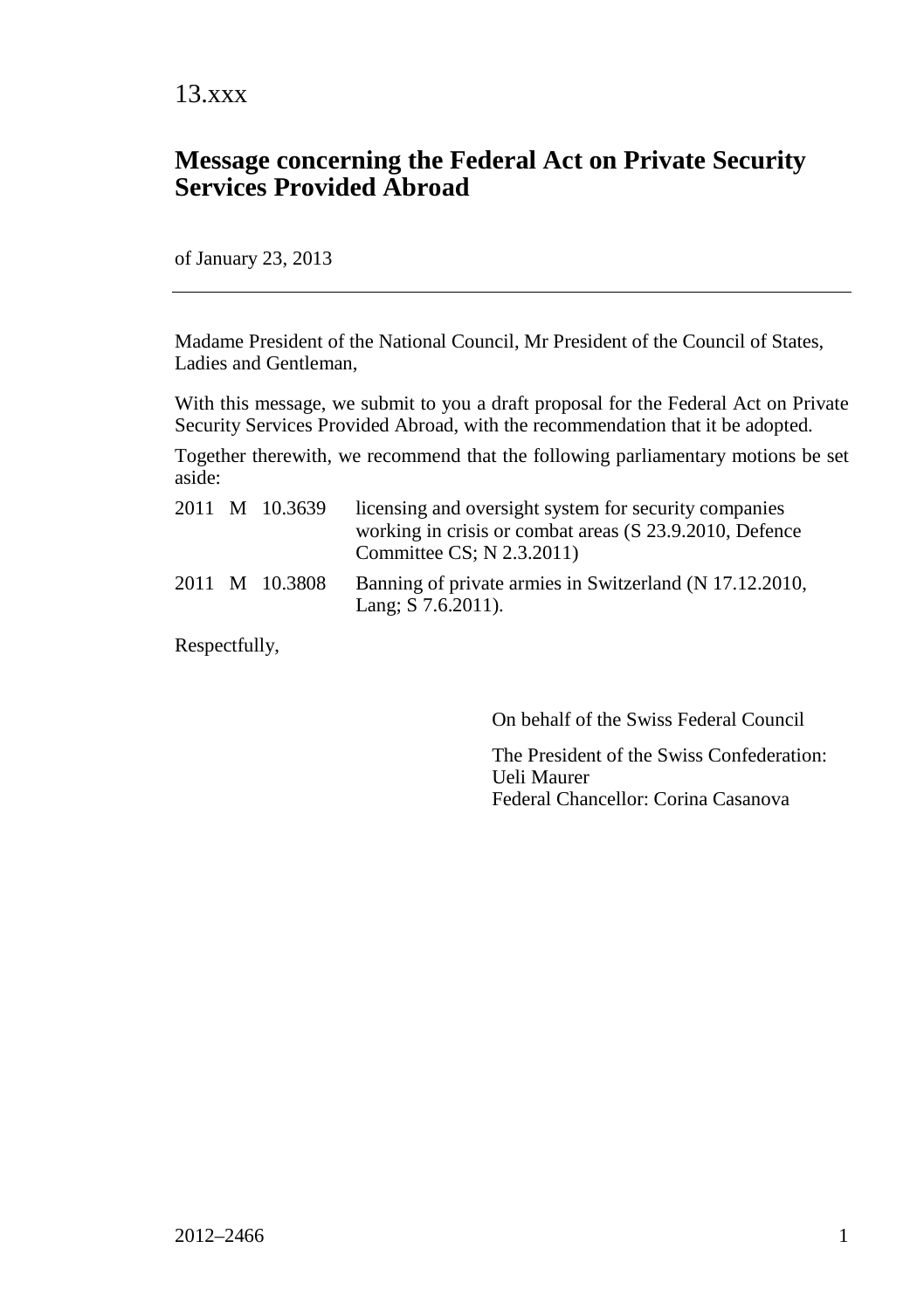#### <span id="page-1-0"></span>**Overview**

*The draft law that is the subject of this Message regulates the providing of private security services abroad from Switzerland. The proposed Act is intended to contribute to the safeguarding of the internal and external security of Switzerland, to the realisation of its foreign policy objectives, to the preservation of Swiss neutrality, and to the assurance of respect of international law. To this end, a system of prohibitions will be introduced, which is to be connected with a procedure for prophylactic declaration. The draft proposal also regulates the contracting of security companies by Federal authorities for the performance abroad of tasks of protection.*

*International developments in recent years bear witness to the growing importance of the role played by private service providers in the military and security domains. With several thousand individuals deployed worldwide, there is today a large market potential. In the coming ten years, the volume of the market for private security services in war zones will reach an estimated 100 billion dollars worldwide.*

*At the national level, the issue of security companies operating out of Switzerland in other countries has taken on growing significance in recent years. As of the end of 2010, some twenty security companies, based in eight cantons, could be identified as being effectively or potentially active in crisis or conflict zones. It may be assumed that the market for private security services will continue to grow in the future.*

*The existing legal regime applicable to private security companies suffers from a number of gaps. The majority of the regulations are cantonal, and do not apply to security companies operating abroad. As a result, these companies conduct their activities without being subject to any system of oversight. The present draft proposal is aimed at filling this gap. The intent is neither to legitimise nor to*  encourage the use of private security companies, nor to ban them entirely. The draft *also represents an additional step forward in pursuing the initiative launched, notably, by Switzerland for the adoption of the Montreux Document of 17 September 2008 and for the drafting of the International Code of Conduct for Private Security Service Providers of 9 November 2010. By adopting legislation in this domain, Switzerland, in its capacity as initiator and promoter of the procedure for accession to these instruments, will take its place at the vanguard of this initiative, leading the way for other countries.*

*The proposed Act will apply to individuals and companies that provide, from Switzerland, private security services abroad, or who provide in Switzerland services in connection with private security services provided abroad. The draft proposal also covers companies based in Switzerland that exercise control over security companies operating abroad. It prohibits by law certain activities connected with direct participation in hostilities or with serious violations of human rights, and provides for a system of prohibitions that can be issued ad hoc by the competent authority in specific cases. For the oversight of activities conducted abroad, the draft proposal foresees a duty on the part of companies to file a*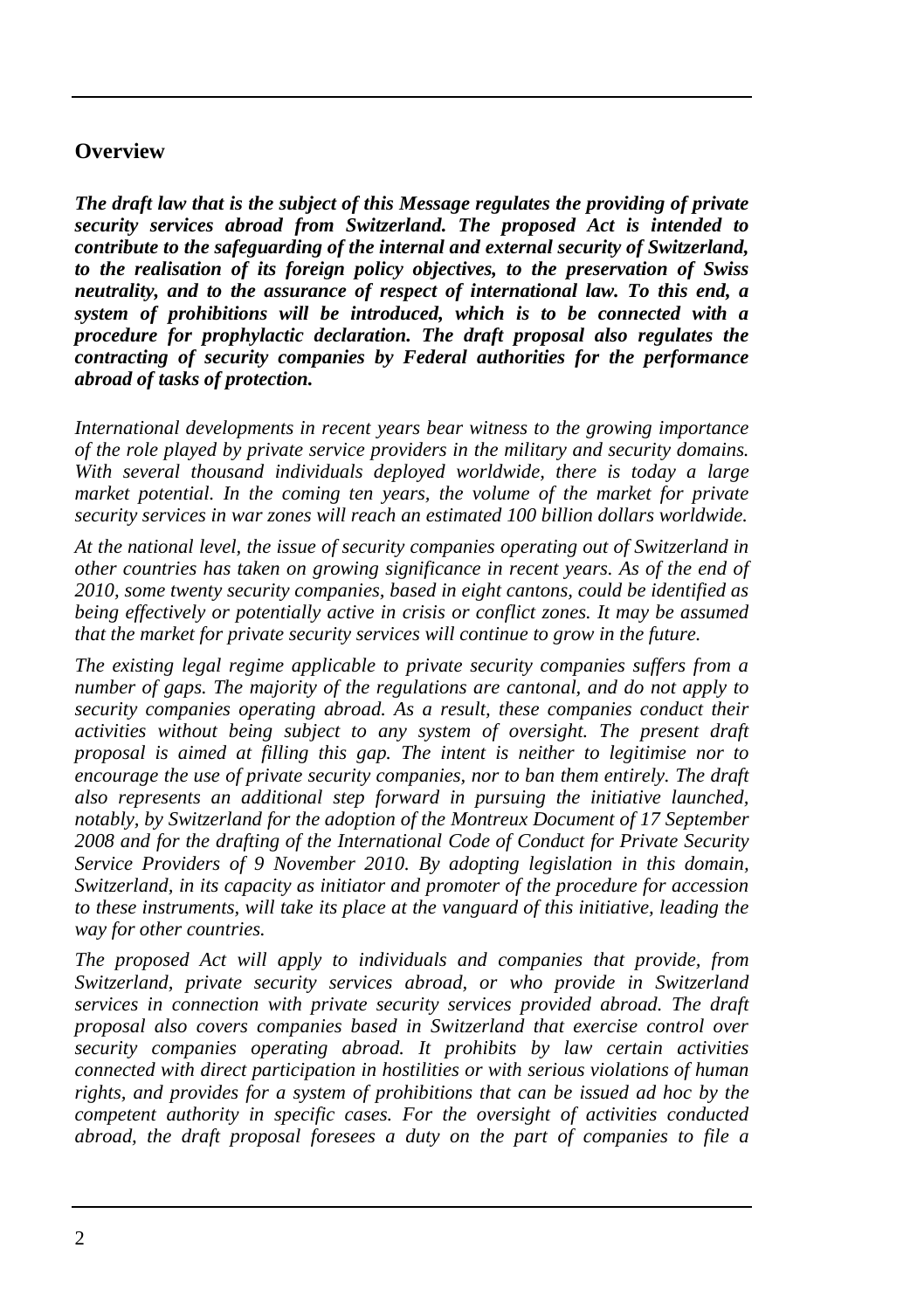*declaration with the competent authority. Activities in conflict with the purposes of the Act, will be prohibited by the authority. In exceptional cases, however, special authorisation may be granted by the Federal Council. On the other hand, companies are permitted to provide services abroad, as long as these are not problematic in nature. Infringements of the Act will be subject to punishment.*

*The draft Act also governs the contracting of security companies by Federal authorities for the performance of certain tasks of protection abroad. It regulates the conditions for contracting with the companies. Specifically, the contracting authority must make certain that the security company meets certain requirements and that the security personnel has received adequate training for the performance of the protection tasks. As a rule, such personnel is to be unarmed, except in cases where it must be in a position to respond in self-defence or emergency situations. Subject to special authorisation, to be granted in exceptional cases by the Federal Council, the use of force is also not permitted.*

*The Act will also apply to activities already being conducted at the time of the Act's entry into force.*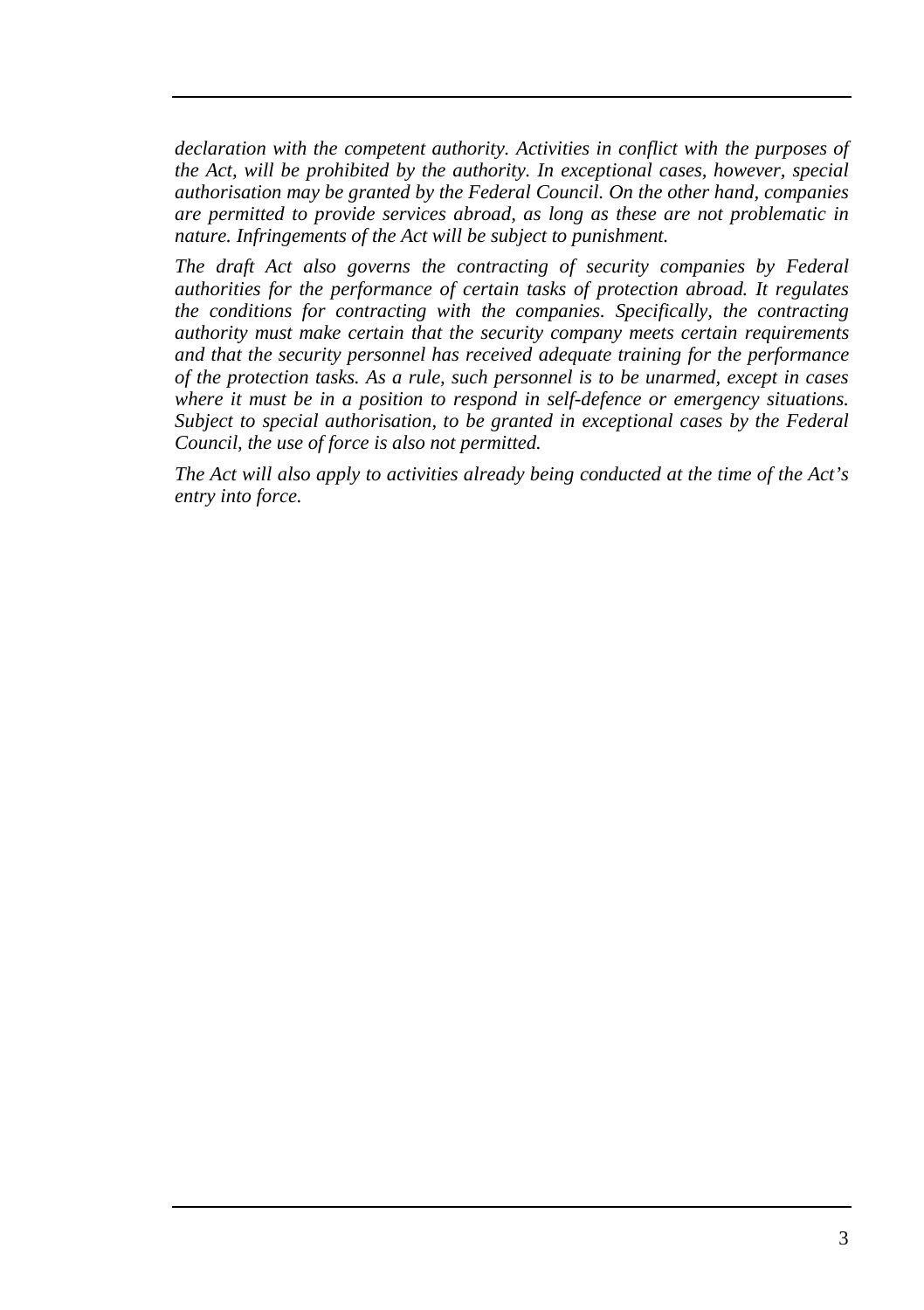#### **Contents**

## **Overview**

| 1                                                                             | <b>Principal features of the proposal</b>                                                               |
|-------------------------------------------------------------------------------|---------------------------------------------------------------------------------------------------------|
| 1.1<br>1.1.1                                                                  | Existing situation with regard to security companies                                                    |
| 1.1.2                                                                         |                                                                                                         |
| 1.2<br>1.2.1<br>1.2.2<br>1.2.3<br>1.2.4<br>1.2.5<br>1.2.6<br>1.2.7<br>1.2.8   | Federal laws applicable to security companies<br>Legislation on measures for the safeguarding of inter- |
| 1.3<br>1.4<br>1.5<br>1.5.1<br>1.5.2<br>1.5.3                                  | Substantive amendments to the preliminary draft                                                         |
| 1.6<br>1.7                                                                    | Comparison with the legal regimes of other coun-                                                        |
| 1.7.1<br>1.7.2<br>1.7.3<br>1.7.4<br>1.7.5<br>1.7.6<br>1.7.7<br>1.7.8<br>1.7.9 |                                                                                                         |
| 1.8                                                                           |                                                                                                         |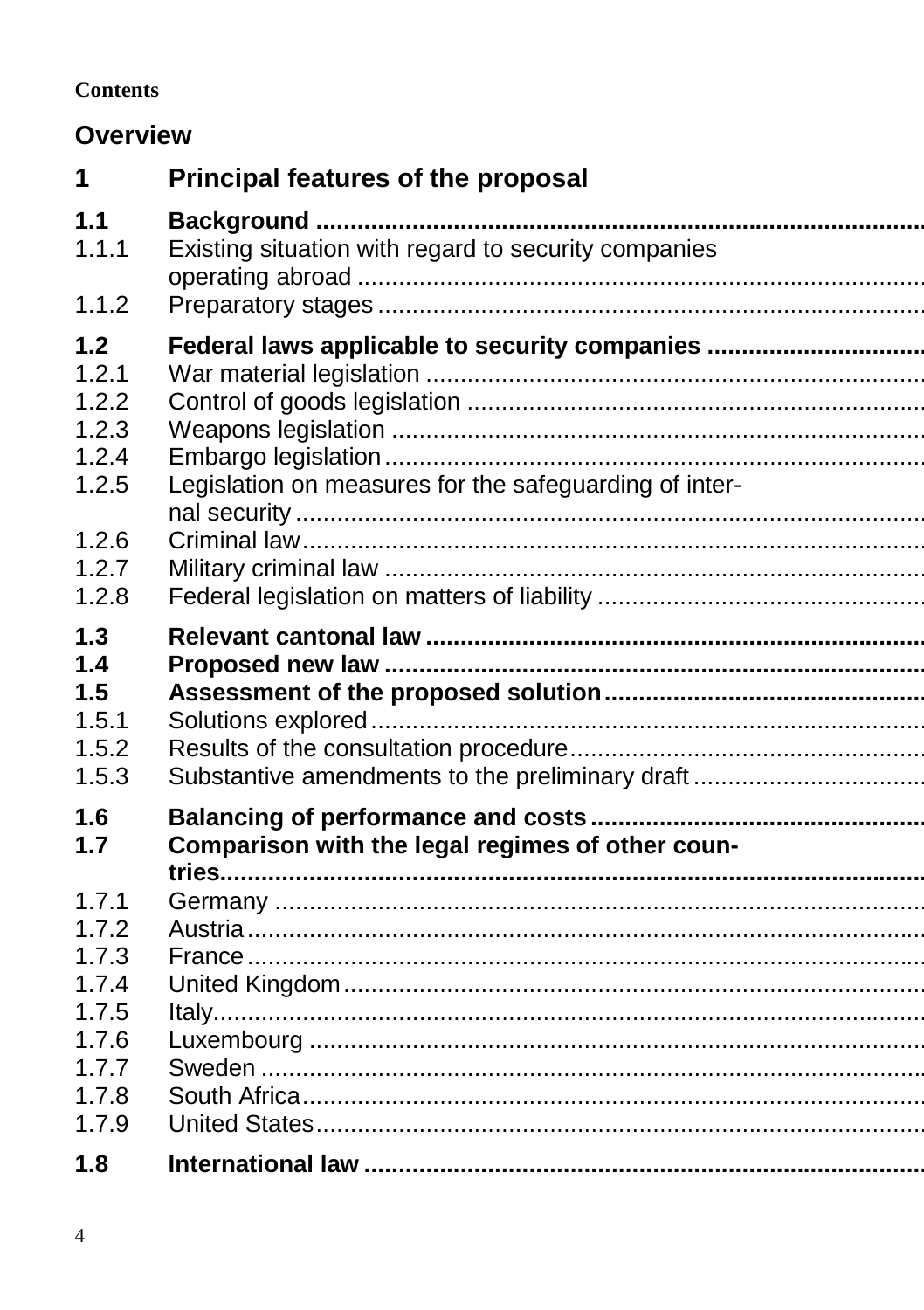| 1.8.1<br>1.8.2 | International regulations on mercenary activities<br>Applicability of international humanitarian law and |
|----------------|----------------------------------------------------------------------------------------------------------|
| 1.9            |                                                                                                          |
| 1.9.1          |                                                                                                          |
| 1.9.2          | International Code of Conduct of 9 November 2010                                                         |
| 1.9.3<br>1.9.4 |                                                                                                          |
| 1.10           |                                                                                                          |
| 1.11           |                                                                                                          |
| $\mathbf{2}$   | Notes to the individual articles of the draft Act                                                        |
| 2.1            |                                                                                                          |
| 2.2<br>2.3     |                                                                                                          |
| 2.4            |                                                                                                          |
| 2.5            |                                                                                                          |
| 2.6            |                                                                                                          |
| 2.7            | <b>Contracting of security companies by Federal</b>                                                      |
| 2.8            |                                                                                                          |
| 2.9            |                                                                                                          |
| 3              | <b>Projected effects</b>                                                                                 |
| 3.1            | Financial consequences and personnel require-                                                            |
| 3.2            | Consequences for the cantons and municipalities                                                          |
| 3.3            |                                                                                                          |
| 3.4            | Effects on public health and social issues                                                               |
| 3.5<br>3.6     |                                                                                                          |
|                |                                                                                                          |
| 4              | Inclusion in the legislative programme and<br>the national strategies of the Federal Council             |
| 5              | <b>Legal considerations</b>                                                                              |
| 5.1            | Constitutionality and consistency with existing                                                          |
| 5.1.1          |                                                                                                          |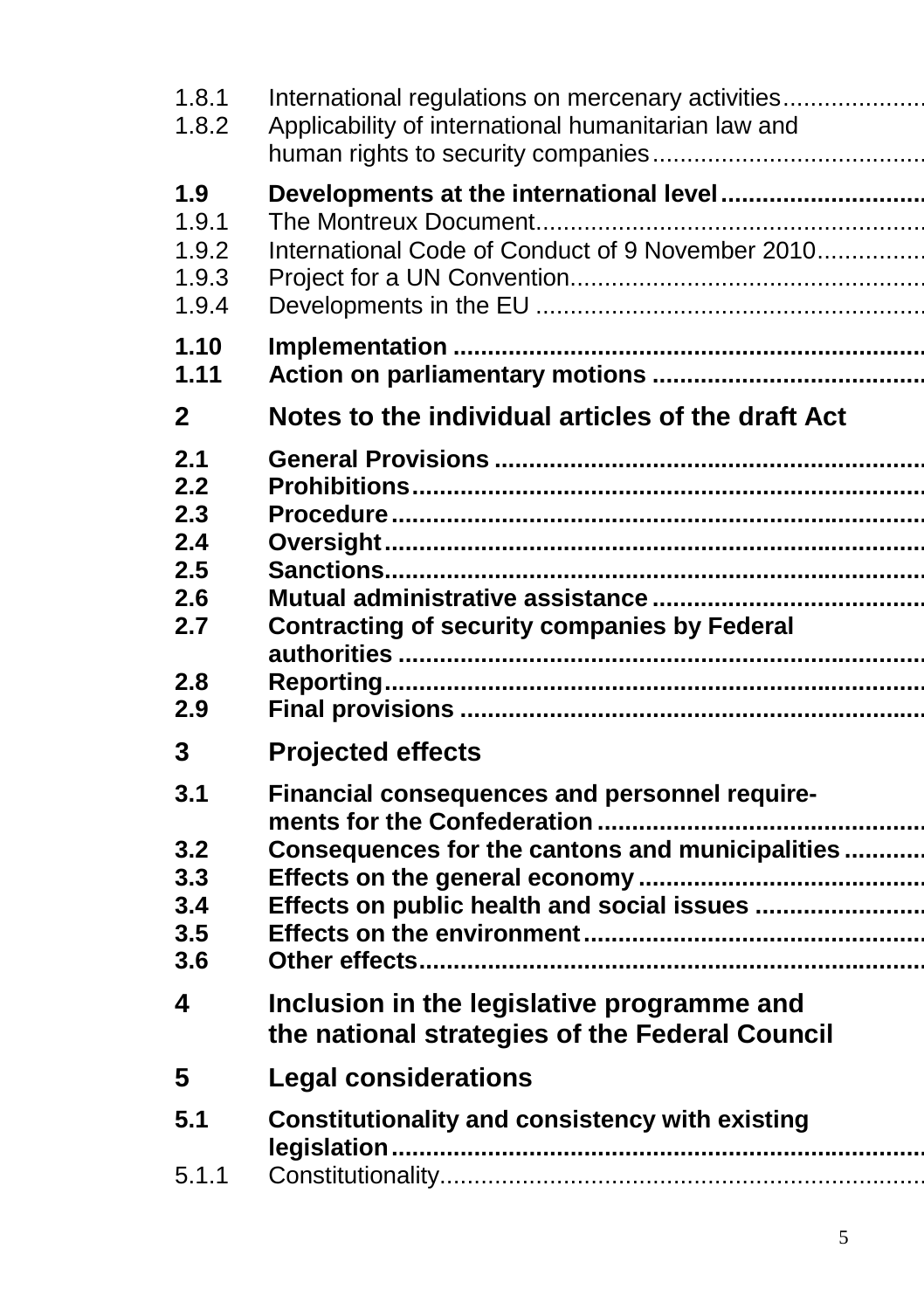| 5.1.2          |                                                    |
|----------------|----------------------------------------------------|
| 5.2            | Compatibility with Switzerland's international ob- |
| 5.2.1<br>5.2.2 |                                                    |
| 5.3<br>5.4     |                                                    |
| 5.5            |                                                    |
| 5.6            |                                                    |
| 5.7            |                                                    |

### **Federal Act on Private Security Services Provided Abroad** *(Draft)*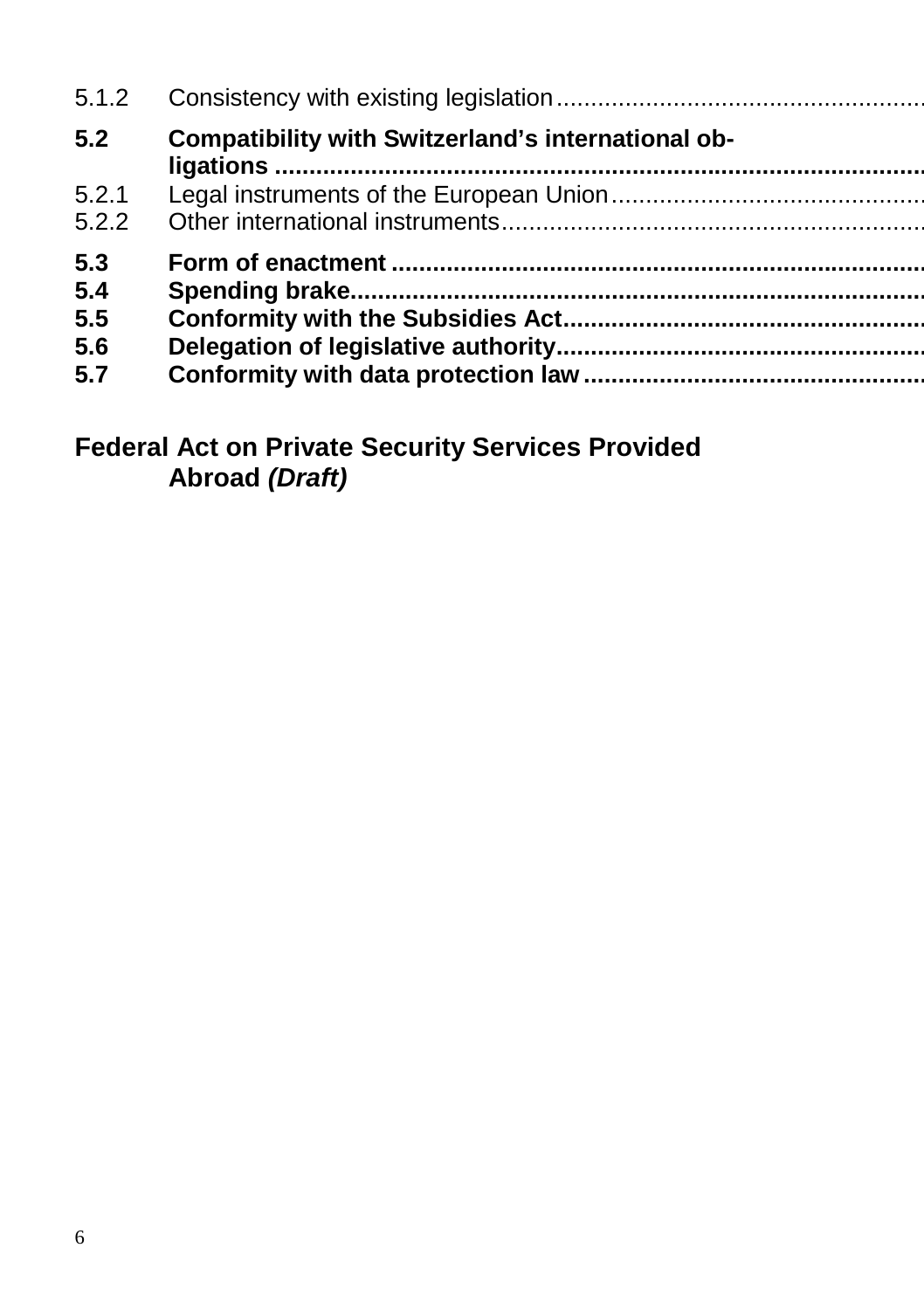#### <span id="page-6-0"></span>**Message**

# **1 Principal features of the proposal**

### **1.1 Background**

### <span id="page-6-2"></span><span id="page-6-1"></span>**1.1.1 Existing situation with regard to security companies operating abroad**

International developments in recent years bear witness to the growing importance of the role played by private service providers in the military and security domains. With several thousand individuals deployed worldwide, there is today a large market potential. The case of Iraq provides particularly clear evidence of this development. The volume of the worldwide market for private security services in crisis and conflict zones will reach an estimated 100 billion dollars in the coming ten years.

Private companies operating internationally in the military and security industry furnish their clients not only with logistical support, personnel, and infrastructure, but occasionally also with heavy military equipment including combat aircraft, tanks, and artillery. The rise in the international importance of private military and security service providers is largely a consequence of the power vacuums that arose in many regions following the end of the Cold War, which precipitated the full or partial collapse of a number of politically unstable countries. In addition, there is an undisputed need to provide special protection for official representations of states and the staffs of international organisations and non-governmental organisations (NGOs), at risk when working in regions where government structures for maintaining order function only badly or not at all. Such protection is offered by private security companies.[1](#page-6-3)

At the national level, the Report by the Federal Office of Justice of 30 December 2010[2](#page-6-4) on a possible system for regulating private security companies operating from Switzerland in crisis and conflict zones (hereinafter, FOJ Report of 30 December 2010) has shown that this issue has also taken on a growing importance in Switzerland in recent years. The registration of the AEGIS Group Holdings AG in the commercial register of Basel-City in 2010 has served to illustrate that security companies from other countries – including very large international corporations – could have an interest in establishing subsidiaries or holding companies in Switzerland, in order to profit from the substantial advantages offered by our country in terms of stability, infrastructure and financial centres. While it is not possible to furnish a complete overview of the market, the Report did show that, as of the end of 2010, some twenty private security companies operating or capable of operating in crisis and conflict zones were domiciled in the cantons of Basel-Landschaft, Basel-City, Geneva, Lucerne, Schaffhausen, Ticino, the Valais, and Zug.

<span id="page-6-3"></span><sup>&</sup>lt;sup>1</sup> See the Report of the Federal Council on Private Security and Military Companies (in response to the Postulate by Stähelin, no. 04.3267, of 1 June 2004, "Private Security" Companies") of 2 December 2005, BBl 2006 623, sect. 3.2).

<span id="page-6-4"></span><sup>&</sup>lt;sup>2</sup> www.bj.admin.ch > Topics > Security > Legislation > Private security companies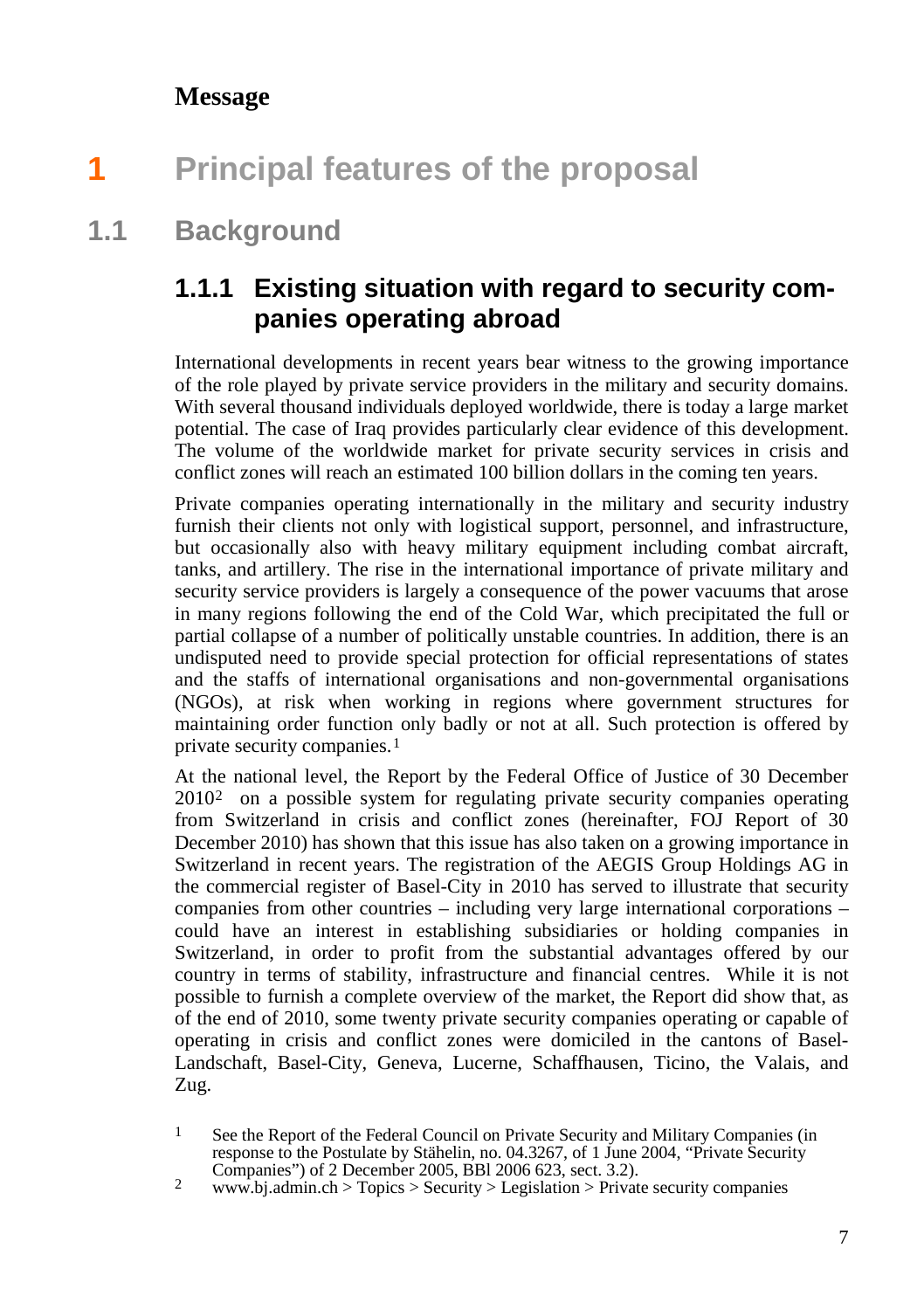Private security companies operating abroad from Switzerland are a reality, and the problems entailed therein are likely to become even more pronounced in the future. The existing legal regime applicable to companies that provide private security services, moreover, suffers from a number of gaps. The majority of the regulations are cantonal, and do not apply to security companies operating abroad (see section 1.3 below). As a result, these companies conduct their activities without being subject to any system of oversight. The present draft proposal is aimed at filling this gap. This is not intended as a means of legitimising or encouraging the use of private security companies. But neither is their use to be entirely banned. The draft also represents an additional step forward in pursuing the initiative launched, notably, by Switzerland for the adoption of the Montreux Document of 17 September 2008,<sup>[3](#page-7-1)</sup> and for the drafting of the International Code of Conduct for Private Security Service Providers of 9 November 2010[4](#page-7-2) (see sections 1.9.1 and 1.9.2, below). By adopting legislation in this domain, Switzerland, in its capacity as initiator and promoter of the procedure for accession to these instruments, will take its place at the vanguard of this initiative, leading the way for other countries.

#### <span id="page-7-0"></span>**1.1.2 Preparatory stages**

On 2 December 2005, the Federal Council adopted a first report on private security and military companies, which was prepared in response to the postulate by Stähelin dated 1 June 2004.[5](#page-7-3) Based on the conclusions of that report, the Federal Council issued a mandate to the Federal Department of Justice and Police (FDJP) to examine the question of whether it might be advisable to make military or security service providers who, operating out of Switzerland, conduct activities in crisis or conflict zones, subject to an authorisation requirement or a licensing system.

In fulfilment of the mandate from the Federal Council, the Federal Office of Justice (FOJ) published on 21 May 2008 a report on its study of a system for the compulsory registration of private security companies that operate in conflict and crisis zones. [6](#page-7-4) Based on the conclusions of that report, the Federal Council resolved on 21 May 2008 to refrain from regulation at that time. In grounding its decision, it named the minimal attraction of the Swiss market for such companies and the disproportionately high expense of effective oversight as compared to the minor importance of the phenomenon. The Federal Council also wished to await further developments in international law and in the legislation of other countries.

In the spring of 2010, interest in the issue was revived following the registration of the AEGIS Group Holdings AG in the Basel-City commercial register. A number of

<span id="page-7-1"></span><sup>&</sup>lt;sup>3</sup> www.eda.admin.ch > [Topics](http://www.eda.admin.ch/eda/de/home/topics.html) > [International law](http://www.eda.admin.ch/eda/de/home/topics/intla.html) [> International humanitarian law](http://www.eda.admin.ch/eda/de/home/topics/intla/humlaw.html) > Private military and security companies > The Montreux Document

<span id="page-7-4"></span><span id="page-7-3"></span>

<span id="page-7-2"></span>Private military and security companies<br>
A www.icoc-psp.org<br>
5 BBl **2006** 623<br>
6 www.bj.admin.ch [> Topics](http://www.bj.admin.ch/content/bj/de/home/themen.html) [> Security](http://www.bj.admin.ch/content/bj/de/home/themen/sicherheit.html) > Legislation > Private security companies.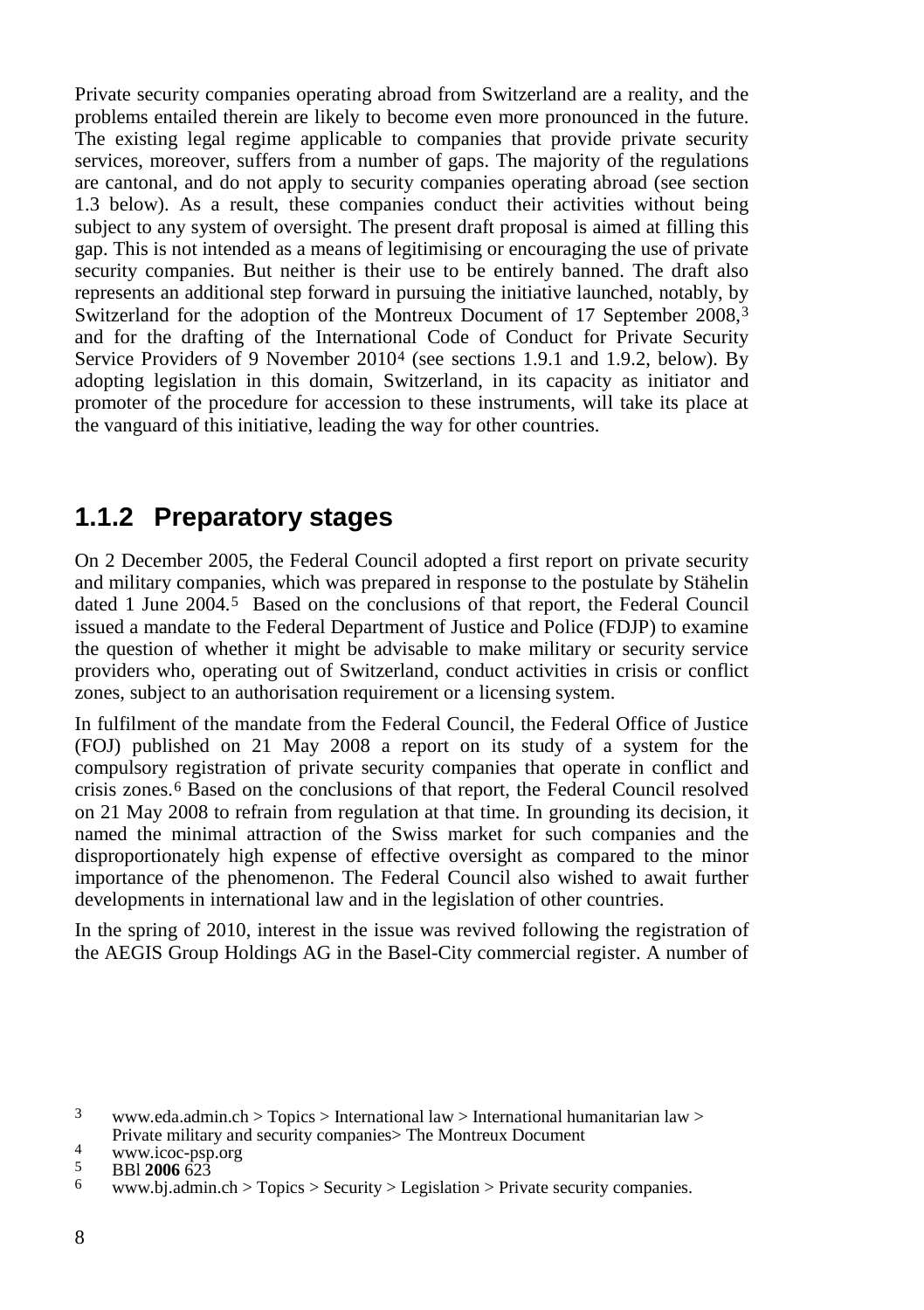different motions were subsequently submitted before parliament.<sup>[7](#page-8-0)</sup> These signalled the existence of a political will to institute a Federal regulatory regime. On 6 September 2010, the Defence Committee of the Council of States (DefC-S) put forward the motion "Licensing and oversight system for securities companies working in crisis or combat zones" (hereinafter, DefC-S motion 10.3639). The motion was adopted by the two chambers of the Federal Assembly on 23 September 2010, and 2 March 2011, respectively. The Federal Council was thereby mandated to prepare a law to serve as a basis for a licensing and oversight system for security companies operating out of Switzerland in crisis or combat zones. Pursuant to the motion, the law was to contain, in particular, a designation of permitted activities and a prohibition of those activities that run counter to Switzerland's foreign, security, and neutrality policy interests. The intended addressees are both holding and operating companies that are domiciled in Switzerland and which organise their operations from Switzerland or conduct related activities inside Switzerland (recruiting, training, etc.). On October 1, 2010, National Council member Josef Lang put forward the motion "Banning of private armies in Switzerland" (hereinafter, Lang motion 10.3808). The motion was adopted by the two chambers of the Federal Assembly on 17 December 2010, and 7 June 2011, respectively. The Federal Council was thereby mandated to propose a law to serve as a basis for the introduction of a requirement for the filing of a declaration by, and the licensing of private security companies and, in particular, for a prohibition on the stationing in Switzerland of private armies deployed in conflict and crisis zones.

On 25 August 2010, the Federal Council issued a mandate to the FDJP to examine the need for such regulation.

On 16 February 2011, the Federal Council took note of the conclusions of the FOJ Report of 30 December 2010 on a possible system for regulating private security companies operating from Switzerland in crisis and conflict zones, and voted to issue a mandate to the FDJP, in cooperation with the Federal Department of Economic Affairs (FDEA), the Federal Department of Foreign Affairs (FDFA), the Federal Department of Defence, Civil Protection and Sport (DDPS), and the cantons, to prepare a preliminary draft bill.

On 30 March 2011, the Federal Council decided to suspend preparation of a draft bill on the police tasks of the Confederation. It subsequently issued a mandate to the FDJP to examine whether certain provisions of the Ordinance of 31 October 2007 on the Contracting of Private Security Companies (OCSC)[8](#page-8-1) could be taken over in the draft proposal for regulating Swiss security companies operating in crisis and conflict zones.

From 12 October 2011 through 31 January 2012, a consultation procedure was conducted concerning the preliminary draft of the Act.

On 29 August 2012, the Federal Council took note of the results of the consultation procedure and issued a mandate to the FDJP to prepare a draft law proposal.

<span id="page-8-1"></span>

<span id="page-8-0"></span><sup>7</sup> On 22 December 2011, the Federal Council rejected the following motions by the Defence Committee of the National Council dated 22 February 2011: Motion 11.3008 "No private armies on Swiss territory"; motion 11.3009 "Regulation of private security companies on Swiss territory"; motion 11.3010 "Licensing system for private security and military companies with registered office in Switzerland"; motion 11.3011 "Systematic oversight of private military companies in Switzerland"; motion 11.3012 "Private armies in Switzerland". <sup>8</sup> SR **<sup>124</sup>**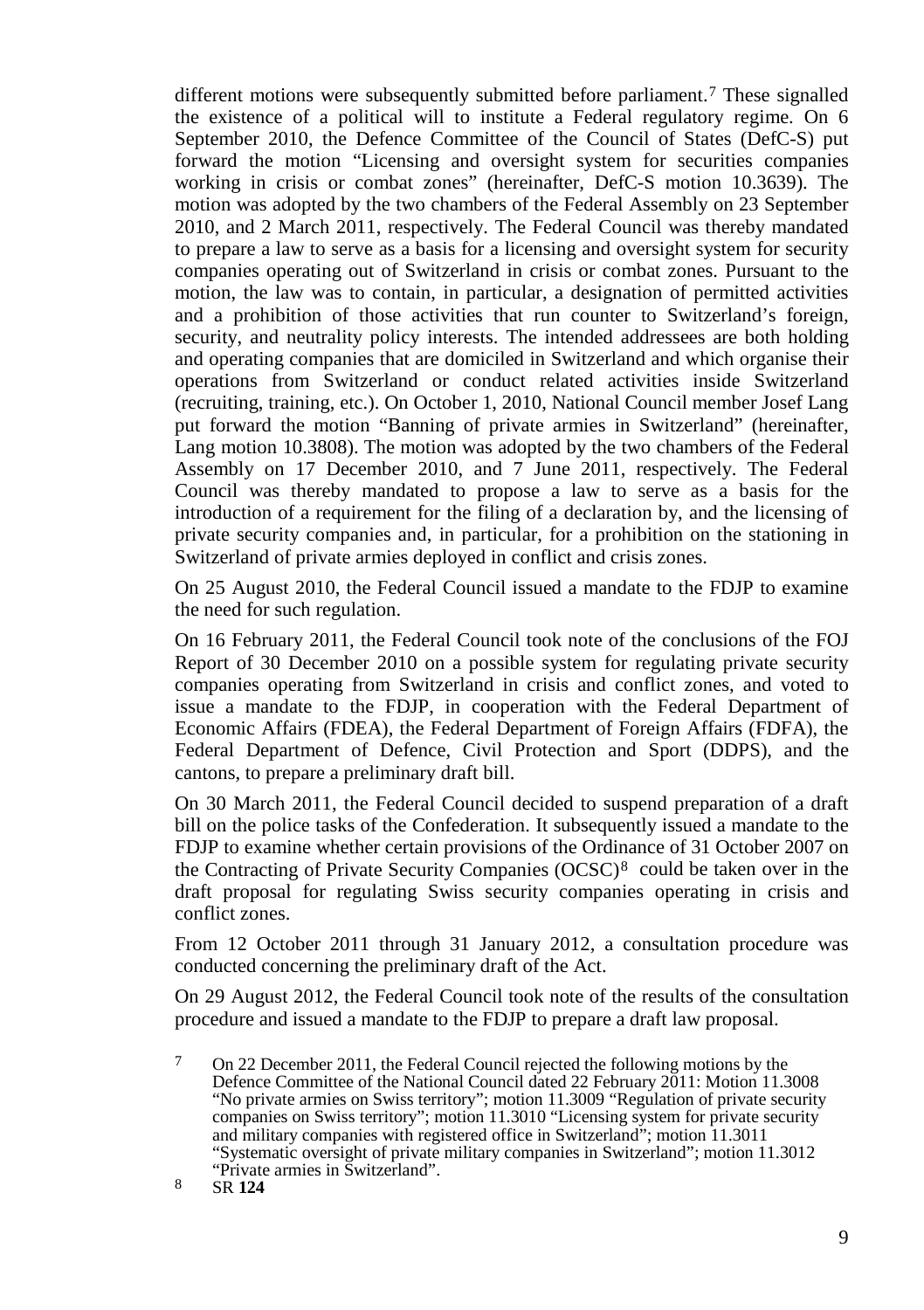#### <span id="page-9-1"></span><span id="page-9-0"></span>**1.2.1 War material legislation**

The War Material Act of 13 December 1[9](#page-9-4)96 (WMA)<sup>9</sup> regulates the manufacture and transfer of war material and related technologies. It provides for a system of dual licensing. First, any person who wishes to manufacture or conduct trade in war materials must obtain an initial licence. Second, for certain activities, such as brokering, importing, exporting, transiting, transferring intellectual property, or conducting trade in war materials, an additional special licence is required for each respective activity. The authority competent for the issuing of licences is the SECO.

#### <span id="page-9-2"></span>**1.2.2 Control of goods legislation**

The Control of Goods Act of 13 December 1996  $(CGA)^{10}$  $(CGA)^{10}$  $(CGA)^{10}$  furnishes a statutory basis for the institution of a system for the oversight of goods usable for both civil and military purposes and, in particular, of military goods that are subject to international conventions. In conformity with that Act, the Federal Council may order the introduction of a licensing and registration requirement for the implementation of international conventions. Article 4 of the Control of Goods Ordinance of 25 July 1997 (CGO)[11](#page-9-6) institutes a declaration requirement for the export of goods not subject to licensing, where such goods could have a connection with the development of nuclear, biological, or chemical weapons (para. 1). The SECO prohibits their export where it has reason to assume, or has knowledge, that the goods intended for export are to be employed in the development, manufacture, or use of such weapons (para. 3). It renders a decision within no more than fourteen days following the filing for export declaration. Where circumstances demand, this time limit can be extended. Until such time as the SECO has rendered a decision, export is prohibited (para. 4). Infringement of the declaration requirement or of the export prohibition pursuant to paragraphs 3 and 4 is subject to punishment.

#### <span id="page-9-3"></span>**1.2.3 Weapons legislation**

The Arms Act of 20 June 1997<sup>[12](#page-9-7)</sup> regulates, in particular, the purchase, export, carriage, manufacture, and conduct of trade in weapons. It provides, among other things, that the export, transiting, brokering to clients abroad, and the conduct of trade abroad from Switzerland, in weapons, weapon parts, or ammunition, be subject to the legislation on war material, in those cases where the goods in question are also covered by that legislation. Where this is not the case, the activities in question are subject to the legislation on the control of goods. Licences for the purchase or

<span id="page-9-7"></span><span id="page-9-6"></span><span id="page-9-5"></span><span id="page-9-4"></span><sup>9</sup> SR **514.51**<br><sup>10</sup> SR **946.202** <sup>10</sup> SR **946.202** <sup>11</sup> SR **946.202.1** <sup>12</sup> SR **514.54**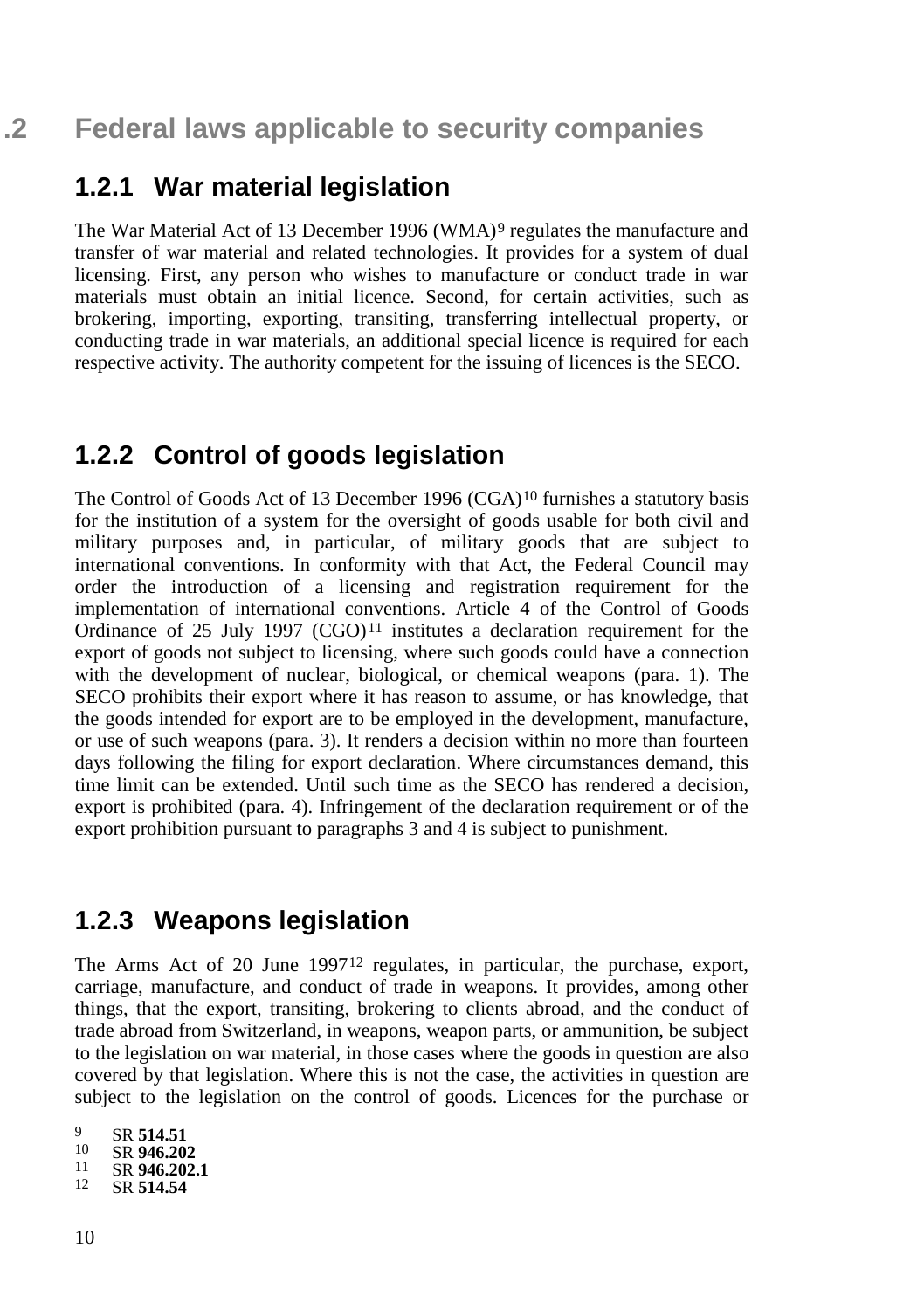conduct of trade in arms are issued by the competent cantonal authorities. Any person who wishes to export arms to a Schengen state must file for registration with the Central Weapons Registration Office.

#### <span id="page-10-0"></span>**1.2.4 Embargo legislation**

The Embargo Act of 22 March 2002 (EmbA)[13](#page-10-2) authorises the Confederation to enact coercive measures for the enforcement of sanctions designed to ensure respect of international law and, in particular, the respect of human rights. Such coercive measures may be imposed, for example, in order to restrict commerce in goods and services. Also possible, however, are prohibitions, and licensing and registration requirements. The Federal Council is authorised to enact such measures in the form of ordinances. The Ordinance of 30 March 2011 instituting measures against Libya,<sup>[14](#page-10-3)</sup> for example, prohibits the delivery and procurement of military equipment and of goods to be used for internal repression, including the providing of armed mercenaries. The SECO, as the competent oversight authority, monitors compliance with bans on the supplying of military equipment or other related goods.

#### <span id="page-10-1"></span>**1.2.5 Legislation on measures for the safeguarding of internal security**

The legislation on measures for the safeguarding of the internal security includes a series of provisions governing the contracting of security companies by Federal agencies for the performance of tasks of protection. Article 22, paragraph 2, of the Federal Act of 21 March 1997 on Measures to Safeguard Internal Security (ISA)[15](#page-10-4) authorises Federal authorities to delegate the task of protecting Federal authorities, personnel, and buildings to private security service providers.

The Ordinance of 27 June 2001 on Security Services under Federal Responsibility  $(OSFR)^{16}$  $(OSFR)^{16}$  $(OSFR)^{16}$  regulates the tasks of the public agencies assigned in ISA articles 22–24 with providing protection of personnel and buildings (OSFR art. 1). Pursuant to article 3 of that Ordinance, the competent authorities may call upon "private security services" for the guarding of the Federal buildings "where its own staff must be reinforced" (art. 1). Private security services may also be called in "for Federal events, where police reinforcements are required" (art. 2).

The OCSC sets out the minimum requirements for the awarding of assignments to private security companies by the Confederation where it is legally authorised to delegate the performance of security tasks to private entities. The ordinance is applicable to all Federal authorities that delegate performance of a protection task in Switzerland or abroad to a security company. It fixes, in particular, the conditions for the contracting of a private company and lays out certain training requirements

<span id="page-10-5"></span><span id="page-10-4"></span><span id="page-10-3"></span><span id="page-10-2"></span><sup>13</sup> SR **946.231** <sup>14</sup> SR **946.231.149.82** <sup>15</sup> SR **<sup>120</sup>** <sup>16</sup> SR **120.72**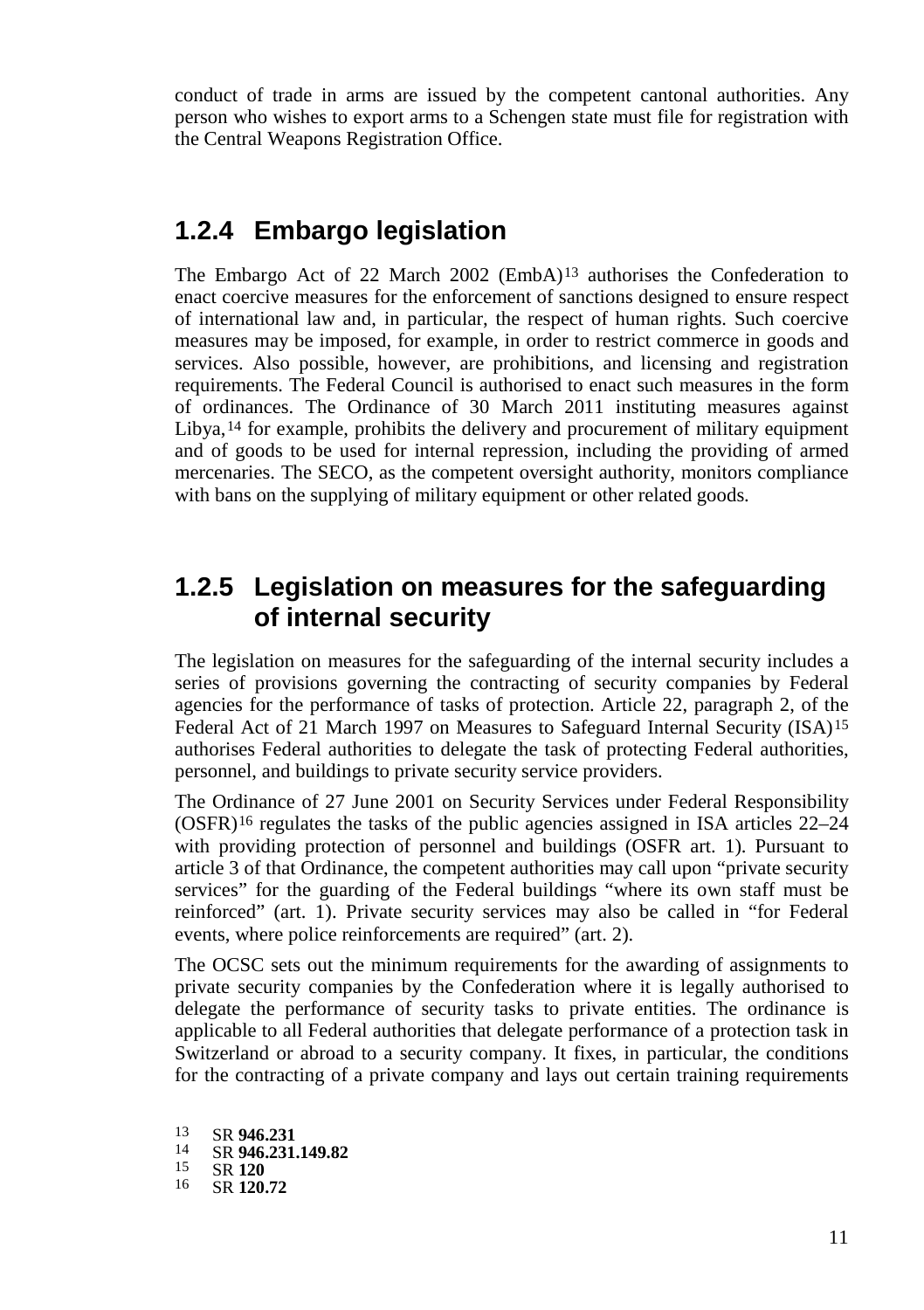for security personnel. It also includes provisions governing the contracting of security companies for the performance of protection tasks abroad.

### <span id="page-11-0"></span>**1.2.6 Criminal law**

The Swiss Criminal Code (SCC)[17](#page-11-1) renders punishable individual offences that could be related to the activities of security companies:

- *SCC article 264ff. (Genocide, crimes against humanity, and war crimes)*: Under these provisions, Swiss and foreign nationals, who in the course of an armed conflict commit a crime against humanity or a war crime, are subject to punishment by imprisonment, for up to a life term.
- *SCC article 271 (1) (Unlawful act on behalf of foreign state):* Under this provision, Swiss and foreign nationals who, without official authorisation, carry out on behalf of a foreign state acts that fall under the responsibility of a public authority, or who carry out such acts on behalf of a foreign political party or other foreign organisation, are subject to punishment by imprisonment for a term of up to three years, or by fine.
- *SCC article 299 (Violation of foreign territorial sovereignty)*: Pursuant to subparagraph 1, shall be subject to punishment by imprisonment for a term of up to three years, or by fine, any person who violates the territorial sovereignty of a foreign state, in particular, by the unlawful performance of official acts on foreign territory, or who enters foreign territory in violation of international law. Pursuant to subparagraph 2, shall be subject to the same punishment any person who attempts, from within Swiss territory, to disrupt by use of force the political order of a foreign state. These offences are prosecuted only subject to decision by the Federal Council (SCC art. 302, para. 1).
- *SCC article 300 (Hostile acts against belligerents or foreign troops):* Under this provision, Swiss or foreign nationals who from within neutral Swiss territory carry out, or provide support for, hostile acts against a belligerent party are subject to punishment by imprisonment for a minimum term of from six months to twenty years, or by fine. This provision is intended for the preservation of Swiss neutrality. In times of peace, it applies to civilians who are not subject to military criminal law. It corresponds to article 92 of the Militarily Criminal Code of 13 June 1927 (MCC).<sup>[18](#page-11-2)</sup> The elements of the offence are satisfied where the perpetrator, acting from within neutral Swiss territory, undertakes or provides support for hostile acts against a belligerent party. This offence is prosecuted only subject to decision by the Federal Council (SCC art. 302, para. 1).
- *SCC article 301 (Military espionage against foreign states)*: Pursuant to this provision, Swiss or foreign nationals who, from within Swiss territory, conduct military intelligence gathering on behalf of a foreign state against another foreign state, or who organise, recruit for, or facilitate such intelligence gathering services, are subject to punishment by imprisonment
- <span id="page-11-1"></span><sup>17</sup> SR **311.0** <sup>18</sup> SR **321.0**
- <span id="page-11-2"></span>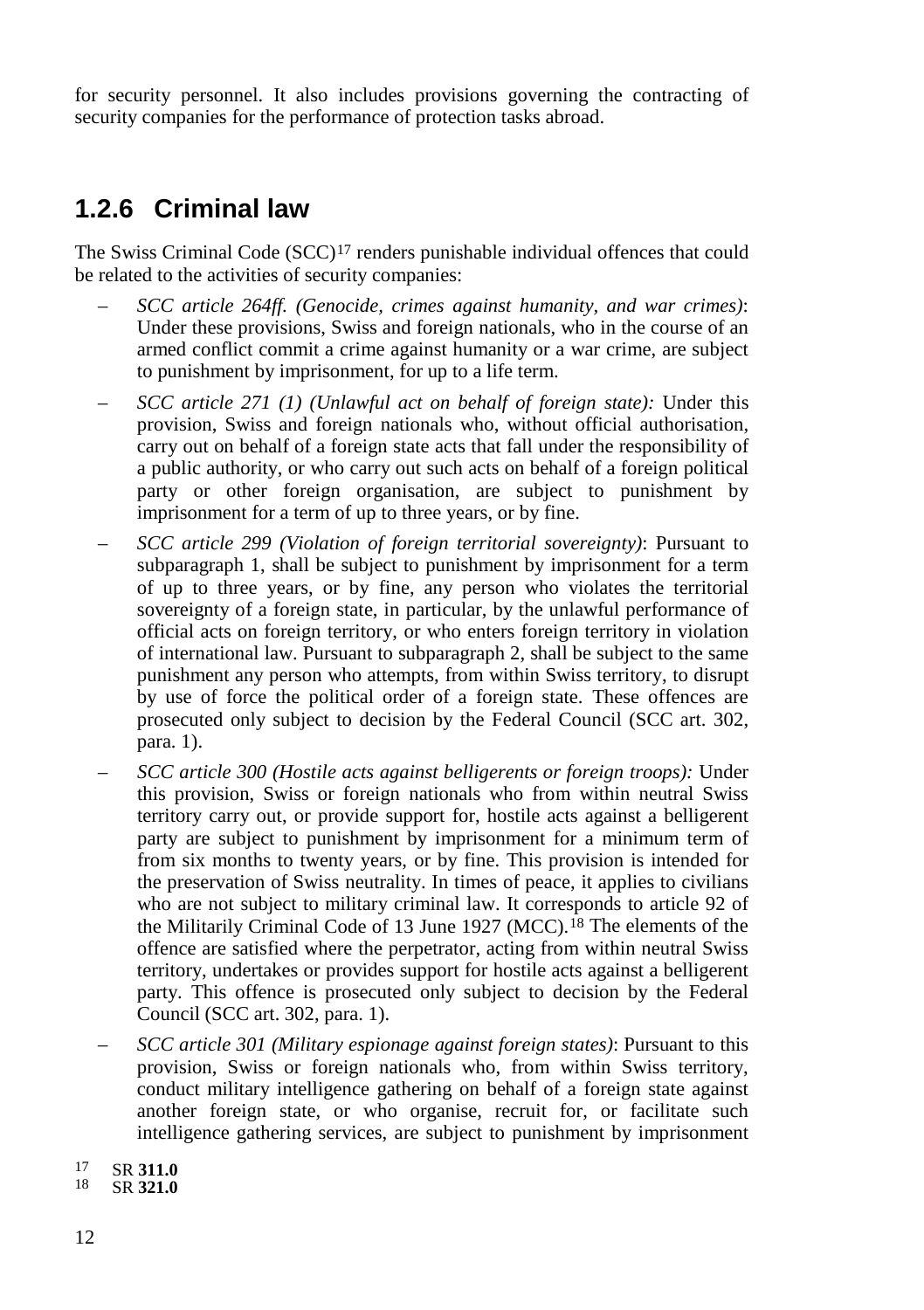for a term of up to three years, or by fine. This provision is intended for the preservation of Swiss neutrality. It corresponds to MCC article 93. This offence is prosecuted only subject to decision by the Federal Council (SCC art. 302, para. 1).

Where employees of a security company commit an offence outside of Switzerland, they are subject to the provisions of the Swiss Criminal Code in the following cases:

- *SCC article 6:* The offender commits on foreign territory a crime or misdemeanour that, pursuant to the terms of an international agreement, Switzerland has an obligation to prosecute, provided that the act in question is also punishable in the place of commission, or that the place of commission is not subject to the criminal jurisdiction of any other country, and the offender is present in Switzerland and will not be extradited to another country.
- *SCC article 7 paragraph 1*: A Swiss national who commits a criminal offence on foreign territory is, as a matter of principle, subject to Swiss criminal law, provided that the act in question is also punishable at the place of commission (double punishability). Where the offender is a foreign national, Swiss law is applicable subject to the additional condition that the offender is present on Swiss territory and cannot be extradited due, for example, to a threat of torture, or that the offence in question is of such a particularly grave nature that it has been proscribed by the international community.

National criminal jurisdiction is complemented at the international level, pursuant to article 1 of the Rome Statute of the International Criminal Court of 17 July 1998,[19](#page-12-1) by the International Criminal Court. The jurisdiction of the International Criminal Court is restricted to the most serious of crimes, which concern the international community as a whole, i.e., genocide, crimes against humanity, war crimes, and the crime of aggression (art. 5). Pursuant to SCC article 264*m*, the Swiss criminal justice system has jurisdiction where the offender has committed genocide, war crimes, or a crime against humanity, is present on Swiss territory, and cannot be extradited to another country or transferred to an international criminal court whose jurisdiction is recognised by Switzerland.

Pursuant to SCC article 102, where a company, while conducting business affairs in keeping with the company purpose, commits a crime or misdemeanour and, due to organisational deficiencies within the company, the act in question cannot be attributed to a specific natural person, the crime or misdemeanour is to be imputed to the company. In such case, the company is to be punished by a fine of up to CHF five million. The offence must have been committed in the course of conducting business affairs, that is, while conducting activities relating (indirectly) to the sale of goods or to the providing of services for monetary gain.

### <span id="page-12-0"></span>**1.2.7 Military criminal law**

A number of provisions of the MCC could apply to members of the personnel of private security companies, where certain requirements as to the person are satisfied

<span id="page-12-1"></span>19 SR **0.312.1**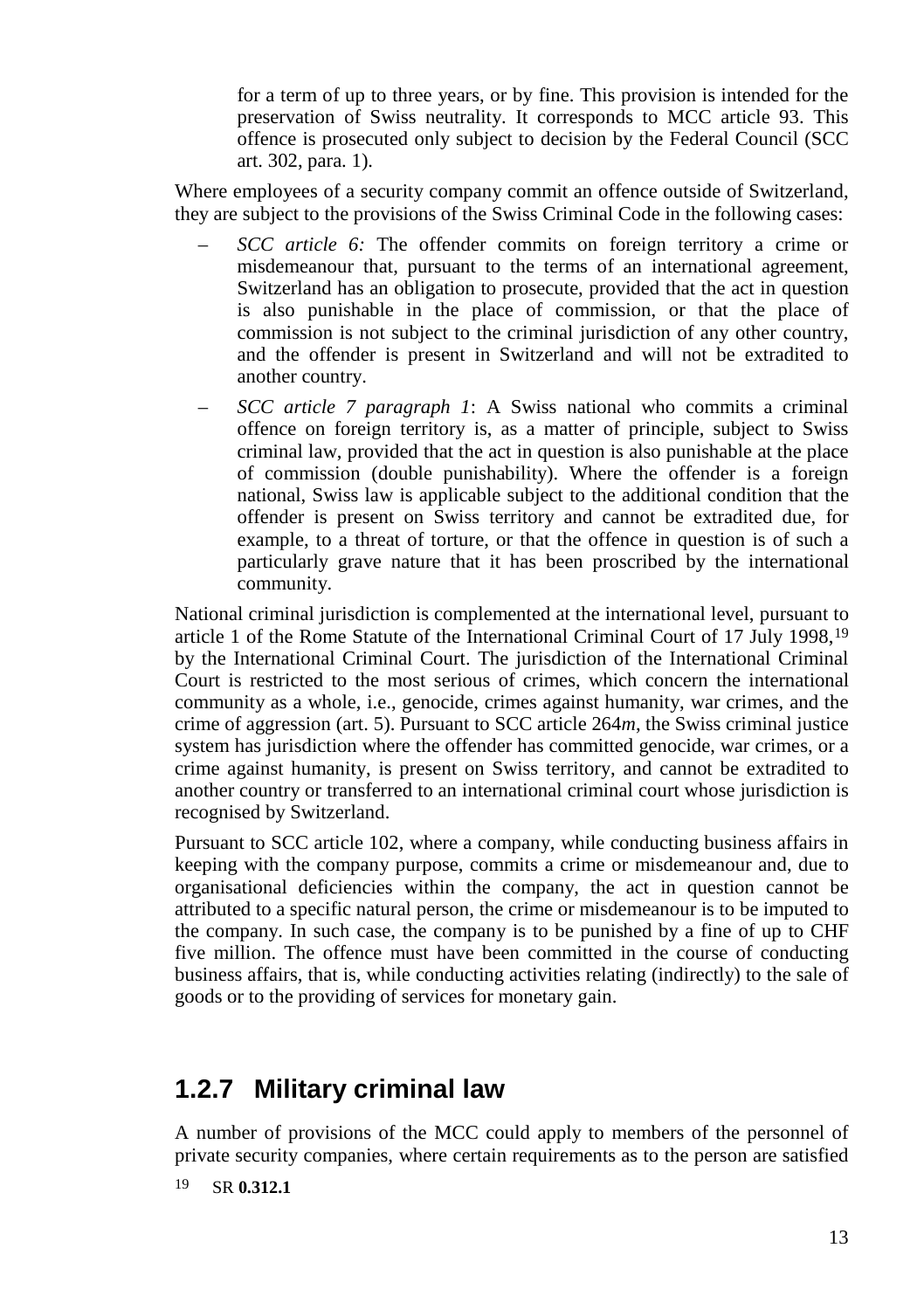(arts. 4, 5, and 7). Under certain circumstances, the MCC is applicable both to acts committed in Switzerland and to those committed abroad (art. 10, para. 1) It also applies to civilians who have committed genocide, crimes against humanity, or war crimes, provided that they are present on Swiss territory and cannot be extradited to another country or transferred to an international criminal court whose jurisdiction is recognised by Switzerland (art. 10, para. 1bis).

Punishable under the MCC are, in particular, the following offences: hostile acts against a belligerent party or foreign troops (art. 92), military espionage against foreign states (art. 93), service in a foreign army (art. 94), genocide (art. 108), crimes against humanity (art. 109), and war crimes (art. 110–114).

MCC art. 59*a*, like SCC art. 102, governs the criminal liability of companies.

#### <span id="page-13-0"></span>**1.2.8 Federal legislation on matters of liability**

For harm caused by security companies and their personnel through unlawful conduct abroad, liability is governed by Swiss law and, in particular, the Code of Obligations (CO),[20](#page-13-2) provided that the conditions set forth in the Federal Act of 18 December 1987 on Private International Law (PILA)<sup>[21](#page-13-3)</sup> are satisfied.

Where a security company under contract with the Confederation commits an act of unlawful conduct, the matter of its liability is governed by the Federal Act on State Responsibility of 14 March 1958 (SRA). [22](#page-13-4) Pursuant to SRA art. 1, para. 1 (f), this law also applies to all other persons who have been entrusted with the performance of public tasks on behalf of the Confederation.

### <span id="page-13-1"></span>**.3 Relevant cantonal law**

Cantonal regulations governing security companies differ widely and do not apply to security services provided abroad. Individual cantons in the German-speaking part of Switzerland, and the Canton of Ticino, have introduced regulations imposing a licensing requirement for activities conducted by security companies. Other cantons in the German-speaking part of Switzerland, such as the Canton of Bern, do not provide for any licensing requirement. All of the western cantons of the Frenchspeaking "Suisse romande" have acceded to the Concordat of 18 October 1996 on Security Companies (hereinafter, "Concordat Romand"). This intercantonal agreement sets forth common rules governing the activities of security companies, and makes such activities subject to a licensing requirement.

In response to calls for the harmonisation of the regulations in force, the Conference of the Directors of Cantonal Justice and Police Departments (CDCJP) drafted a proposal for a national intercantonal concordat. Taking into consideration the results of the consultation procedure and the expressed wish of the Western Swiss cantons to maintain their Concordat, the CDCJP was obliged to modify its draft proposal. On

- <span id="page-13-3"></span><span id="page-13-2"></span><sup>20</sup> SR **<sup>220</sup>** <sup>21</sup> SR **<sup>291</sup>** <sup>22</sup> SR **170.32**
- <span id="page-13-4"></span>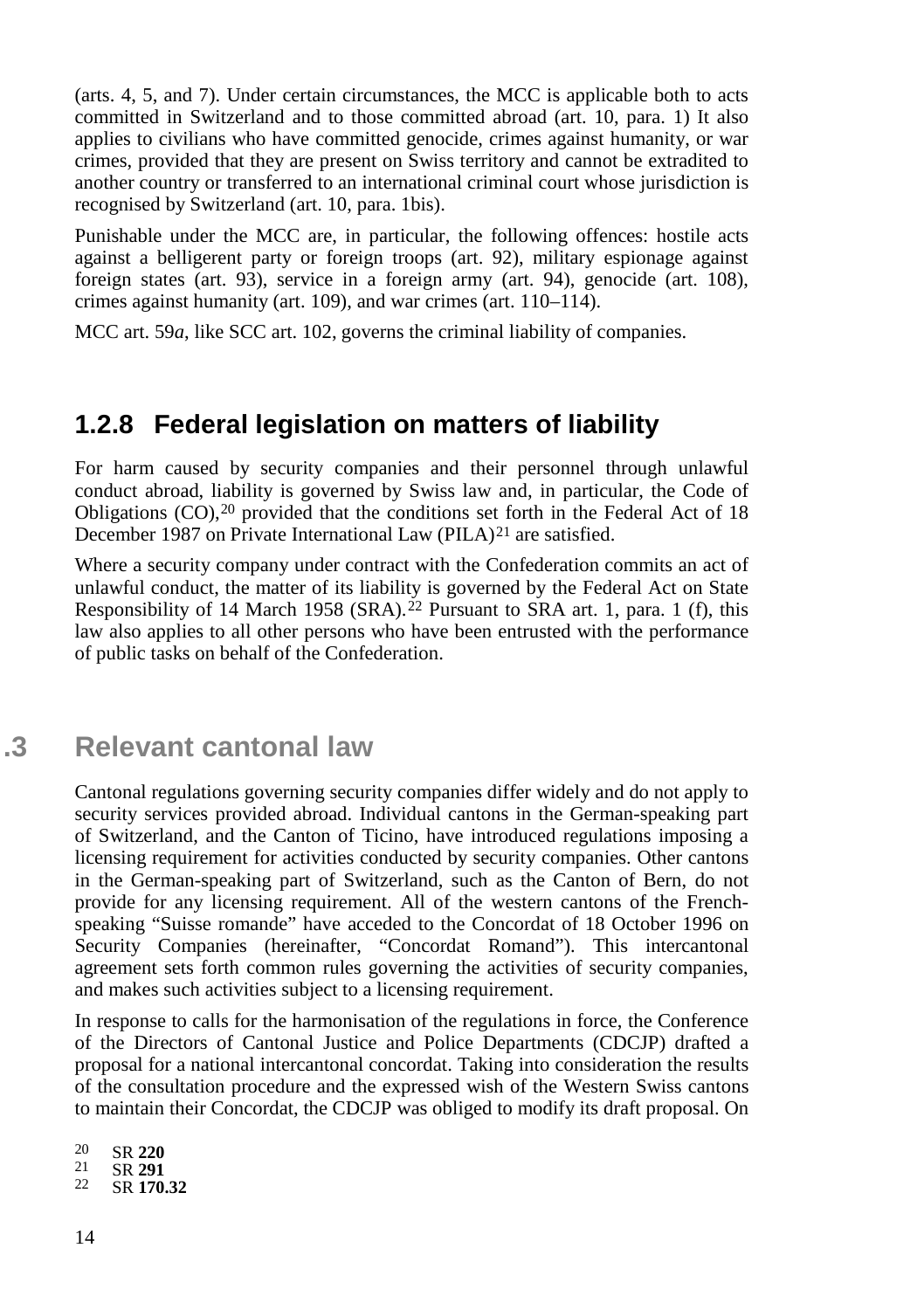12 November 2010, it adopted the final text of the Concordat on Private Security Services to be presented to the cantons for ratification. Together therewith, it issued a recommendation inviting all cantons to accede to either of the two concordats within two years. The Concordat of 12 November 2010 regulates the providing of security services by private individuals or companies. Like the "Concordat Romand", it foresees a licensing procedure. Activities conducted abroad do not fall within the scope of this agreement, either. As of 29 October 2012, six cantons had decided to accede to this Concordat,  $^{23}$  $^{23}$  $^{23}$  while eight cantons declined to accede.  $^{24}$  $^{24}$  $^{24}$  Five of those cantons had already acceded to the "Concordat Romand" prior thereto.

#### **1.4 Proposed new law**

<span id="page-14-0"></span>The draft proposal is intended to contribute to the safeguarding of the internal and external security of Switzerland, to the realisation of Switzerland's foreign policy objectives, to the preservation of Swiss neutrality, and to the assurance of respect of international law, where private security services are provided abroad, from Switzerland, or where activities in connection with such services are conducted in Switzerland.

The proposed Act will apply to natural persons, legal persons, and business associations (companies), that provide, from Switzerland, private security services abroad, or who provide in Switzerland services in connection with private security services provided abroad. Its scope also extends to companies based in Switzerland with a financial interest in security companies operating abroad.

The draft Act also foresees the prohibition of certain activities connected with the direct participation in hostilities abroad. Security company employees who are domiciled in or have their habitual place of residence in Switzerland are prohibited from directly participating in hostilities abroad ("mercenary ban"). Companies are also not permitted to provide any services in Switzerland, or from Switzerland, of which it may be assumed that they will be utilised by the recipient in the commission of serious human rights violations.

Companies that wish to conduct any of the activities governed by the Act, must file a declaration thereof in advance with the competent authority. That authority initiates a review procedure whenever there are indications to suggest that the activity in question could be in conflict with the purposes of the Act. Where called for, the authority issues a prohibition. In a narrowly limited number of exceptions, the Federal Council can, however, grant special authorisation. Activities that are not in conflict with the purposes of the Act may be conducted abroad. In order to ensure effective implementation of the Act, the draft proposal also foresees oversight enforcement measures. Infringements of the Act will be subject to punishment. The Act will also apply to activities already being conducted at the time of its entry into force.

Further, the draft proposal also applies to Federal authorities that assign to a security company the performance of protection tasks abroad, or that hire such a company for support services. It regulates the conditions for contracting with the companies.

<span id="page-14-2"></span><span id="page-14-1"></span><sup>23</sup> AI, AR, BS, SG, SO, UR. <sup>24</sup> FR, GE, JU, OW, SZ, VD, VS, ZG.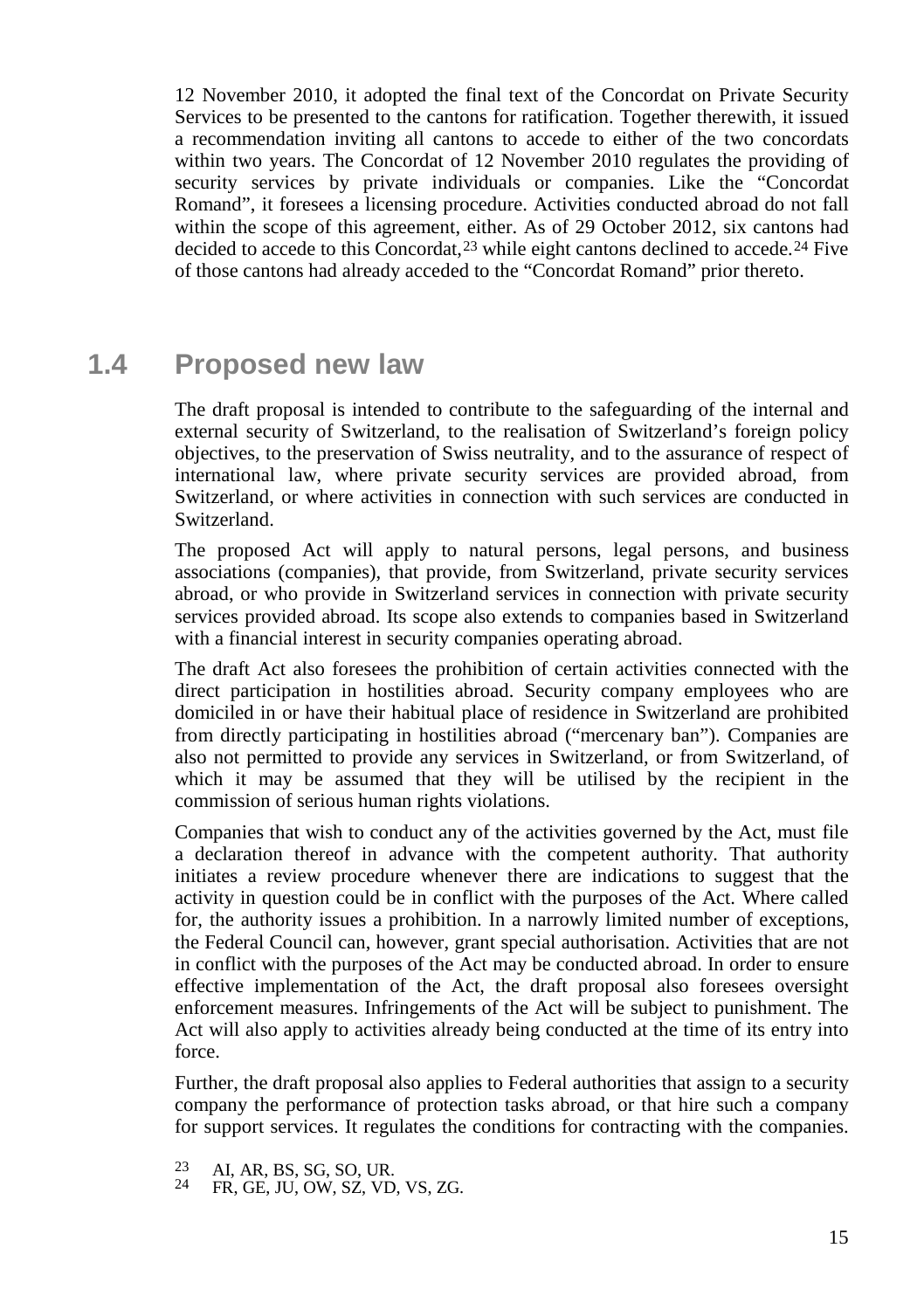Specifically, the contracting authority must make certain that the security company meets certain requirements and that the security personnel has received adequate training for the performance of protection tasks. As a rule, such personnel is to be unarmed, except in cases where it must be in a position to respond in self-defence or emergency situations. Subject to special authorisation, to be granted in exceptional cases by the Federal Council, the use of force is also not permitted.

### <span id="page-15-0"></span>**.5 Assessment of the proposed solution**

#### <span id="page-15-1"></span>**1.5.1 Solutions explored**

In preparing the draft proposal, the following possible solutions were explored:[25](#page-15-2)

- Ex post facto declaration requirement: this solution would entail imposing upon companies that have provided private security services in crisis or conflict zones a duty to make report thereof to the competent authority after the fact. The advantage of such a solution would be that it is largely noninterventionist; nevertheless, it would be difficult to efficiently accomplish the intended purposes of legal regulation in this way.
- Prophylactic declaration and/or licensing requirement: this would involve introducing a declaration requirement for security companies and/or a licensing requirement for certain activities conducted by such companies. In contrast with an ex post facto declaration requirement, this would make it possible to attain the essential objectives aimed for by the Act. The disadvantage of such a system, however, is the sizeable bureaucratic and financial investment it would entail. In particular, the authority would need to conduct a review of the reputation of the security company and its personnel. In order to assess compliance with licensing conditions, it would need to conduct complicated on-site monitoring procedures at the place of contract performance. The granting of a licence could, moreover, be understood elsewhere as a warranty on the part of the Swiss authorities. Newly established foreign security companies could, as a result, have an even greater interest in domiciling in themselves in Switzerland, which due to its reputation, neutrality, and stability, already possesses a high level of attraction for them. The possibility that foreign countries could misinterpret a licence as indicating that Switzerland had issued a warranty for certain security companies could become problematic, in particular, if such companies were to commit violations of the law in the course of their activities.
- Ban on participation in acts of combat or acts preparatory thereto: this would involve the introduction of a complete ban on the participation of security companies in combat operations or the deliberate preparation of such acts. Such a ban could be introduced by itself, or in combination with other measures, such as, in particular, a licensing and/or declaration requirement. This solution would offer the advantage that the activities to be banned, as a result of their incompatibility with certain of Switzerland's interests, would
- <span id="page-15-2"></span>25 See the FOJ report of 30 December 2010.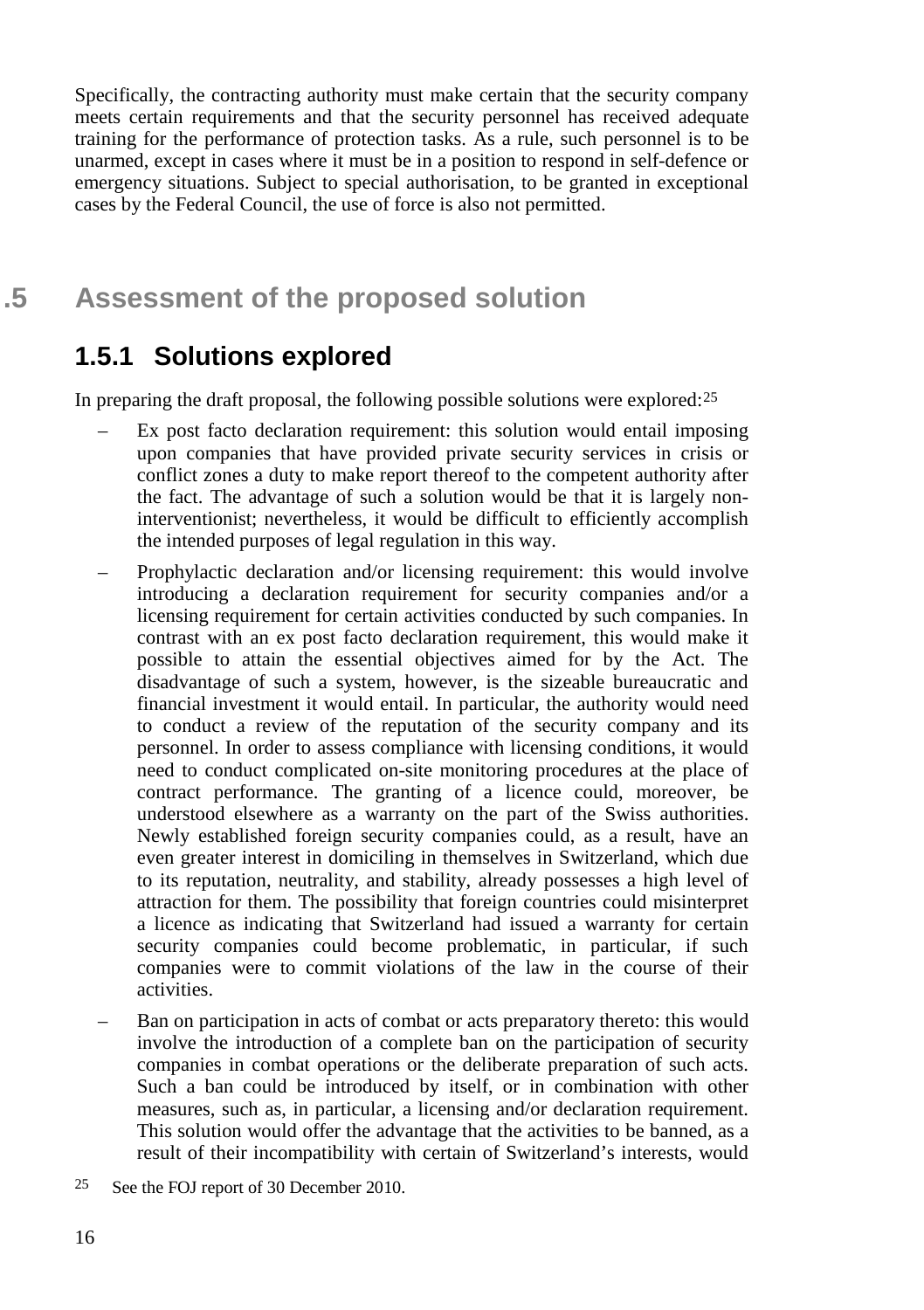be clearly designated. As a disadvantage to introducing such an absolute ban, however, it should be noted that the formulation of an abstract definition for drawing a clear distinction between combat operations and acts preparatory thereto could prove very difficult.

#### <span id="page-16-0"></span>**1.5.2 Results of the consultation procedure**

On 12 October 2011, the Federal Council opened consultations on the draft proposal for the Federal Act on Private Security Services Provided Abroad. The consultation procedure ended on 31 October 2012. Statements were submitted by 44 of the 57 authorities and organisations that were invited to do so. 13 contributors took part in the consultations at their own initiative.[26](#page-16-1)

44 of the contributors to the consultations recognise the need for legislation in the domain of private security services. 22 contributors are in general agreement with the preliminary draft Act. One political party, an umbrella organisation from the business sector, a trade association from the private security services industry, and two other associations, reject the preliminary draft on the grounds that the proposed system is unsuited and ineffective.

25 cantons expressly recognise the need for legislation. 17 cantons expressed general approval for the preliminary draft. Five cantons are willing to agree to the draft proposal, but would prefer a licensing system as foreseen in the "Concordat Romand". Seven cantons would like to see greater prominence given to the foreign element of the security companies and of the security services concerned; six demand an express mention that cantonal law shall continue to apply. One canton sees the delegation of security tasks to private companies by the Confederation as being problematic. Another is of the opinion that the preliminary draft of the Act is somewhat complicated. One canton welcomes the decision to introduce some form of regulation, but questions whether this requires the passage of a new law.

Some of the contributors to the consultations are in favour of enacting a federal law on private security services that are provided either in Switzerland or abroad, and would also like to see the introduction of a licensing system. One contributor to the consultations submits that the draft Act should be constructed exclusively on a system of prohibitions. Others feel that the draft proposal goes too far; they would limit the scope of application to private security services in crisis or conflict zones. Some contributors to the consultations would like to see the traditional activities of security and fire protection service providers, as well as those of companies that have only a holding interest in private security companies active abroad, removed from the scope of application of the Act.

The ban on direct participation in hostilities and on activities connected with serious human rights violations is welcomed. Some contributors would, however, like to see included in the draft proposal a comprehensive definition of the term "direct participation in hostilities" and an express mention of the connection with Switzerland. The meaning of term "serious human rights violations", as it is submitted, should also be made clear. Some consultation contributors consider that

<span id="page-16-1"></span><sup>26</sup> A summary of the results of the consultation procedure may be accessed online at www.bj.admin.ch > Topics > Security > Legislation > Private security companies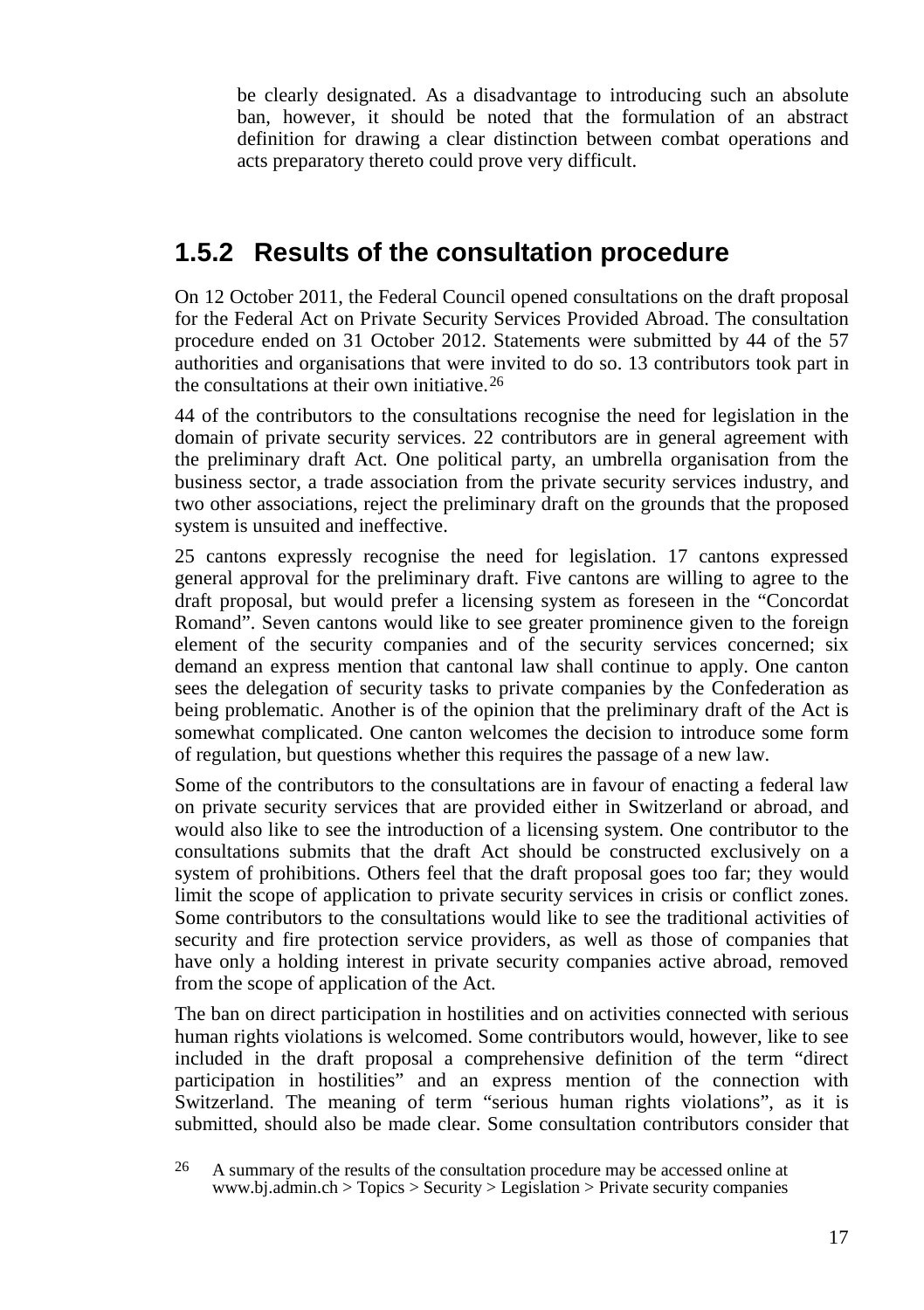the criminal sanctions proposed for infringements of the legal prohibitions are too mild.

Some contributors are of the opinion that security personnel to whom a Federal authority has assigned tasks of protection should not be permitted to use force or other police measures, or to employ weapons.

In the view of some contributors to the consultations, the Federal authority competent for enforcement of the Act should be designated in the draft proposal.

#### <span id="page-17-0"></span>**1.5.3 Substantive amendments to the preliminary draft**

As a result of the consultation procedure, amendments were made to the draft proposal on the following points:

- The scope of application in article 2 of the draft proposal was more sharply delineated, in particular, with regard to the territorial and company-specific applicability criteria (such as, for example, the requirement that there be a connection between the services provided and a place of performance abroad).
- The list of private security services contained in article 4, letter (a), has been made more concise. The list is not exhaustive, but is nevertheless intended as an authoritative reference point with regard to the nature of the services the draft proposal is designed to cover. No longer included on the list are, in particular, the protection and processing of data, and the operation of alarm, intervention, and security service monitoring centres. These changes better reflect the underlying intent of the draft proposal to focus on services that could potentially pose problems in terms of Switzerland's national interests.
- The definition of the term "crisis and conflict zone" has been removed. As this term appears only in article 14 of the draft proposal, the explanation given in the notes to that article should suffice.
- A provision has been added, article 6, to govern the subcontracting of security services. Where such services are subcontracted to another company, the subcontractor that provides the service must conduct its activities in keeping with the same constraints as those to which the primary contractor is itself subject.
- Article 7 now requires that companies not only comply with the terms of the International Code of Conduct for Private Security Service Providers, but now, in addition, that they also become signatories to the Code. This also applies to companies domiciled abroad that conduct activities on behalf of the Confederation.
- The legal prohibition on direct participation in hostilities, as contained in article 8, was extensively redrafted and refined. In the new version, in keeping with the underlying intent of the draft proposal, the focus is now on the companies and no longer on individuals. Prohibited by law is the recruiting, training, and furnishing of personnel, directly or as an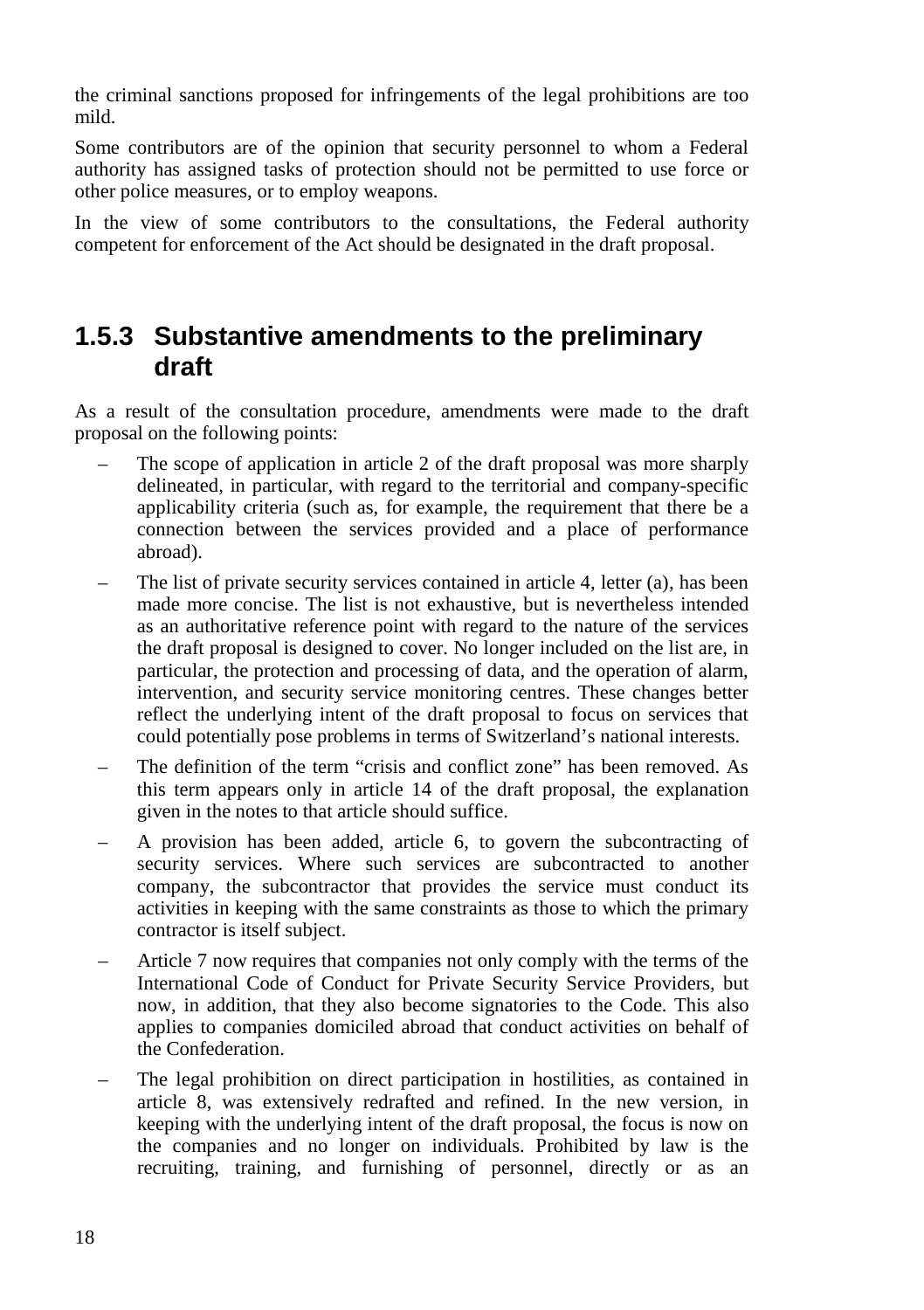intermediary, for purposes of direct participation in hostilities (para. 1 [a] and [b]), and the establishment, basing, operation, management, or exercise of control over companies that conduct such activities (para. 1 [c] and [d]). With regard to individuals (para. 2), their nationality no longer plays any role; the determinant factor is whether or not they are domiciled or have their habitual place of residence in Switzerland. This makes it possible to avoid various delicate issues of categorization. In contrast to the preliminary draft, the proposed prohibition now also extends to persons who are *in the service of a security company*. Individuals may thus be made subject to punishment only where a dual link to Switzerland can be established (domicile or residency in Switzerland, and conduct of activities for a security company that is based in Switzerland, or operates or is controlled from here). The rationale behind this is that the draft proposal is intended to allow prosecution only of those activities that have a sufficiently strong link with Switzerland as to be capable of seriously prejudicing its interests.

- As compared with the preliminary draft, article 9 now sets a more clearly defined criterion for establishing a link between the activity and a serious violation of human rights. Prohibited are security services of which it may be assumed that the recipients thereof will utilise them in the commission of serious human rights violations.
- Article 10 expressly provides, in paragraph 2, that companies that do not conduct business operations in Switzerland, but which exercise control, from here, over a security company (holding companies), must file a declaration of not only of those activities that they themselves conduct in Switzerland, but also of the activities conducted by the controlled security company. Where there has been a significant change in circumstances subsequent to the original declaration filed, companies subject to the Act must also file notice thereof (para. 3).
- Article 14 (Prohibition by the competent authority) has been made more categorical, in the sense that the authority now *must* issue a prohibition on any activity that is contrary to the purposes set forth in article 1 (para. 1). The discretion of the authority is thus limited to the assessment of whether the activity in question is indeed contrary to those purposes, or not. The nonexhaustive list provided under letters (a) through (f) designates situations that do not automatically give rise to a prohibition by law, but which are particularly sensitive with regard to the interests that Switzerland seeks to safeguard, and which thus merit particularly thorough review by the competent authority. Paragraph 2 sets forth, under the letters (a) through (c), three cases in which the authority must invariably issue a prohibition, without further review as to consistency with the purposes of the Act. Paragraph 3 prohibits the subcontracting of activities where the company that is to provide the service in question fails to comply with the constraints incumbent upon it.
- In article 15 of the draft proposal, refinements have been introduced into the provision authorising the Federal Council, in exceptional cases of high national interest, to permit activities subject to prohibition by the authority under the terms of article 14.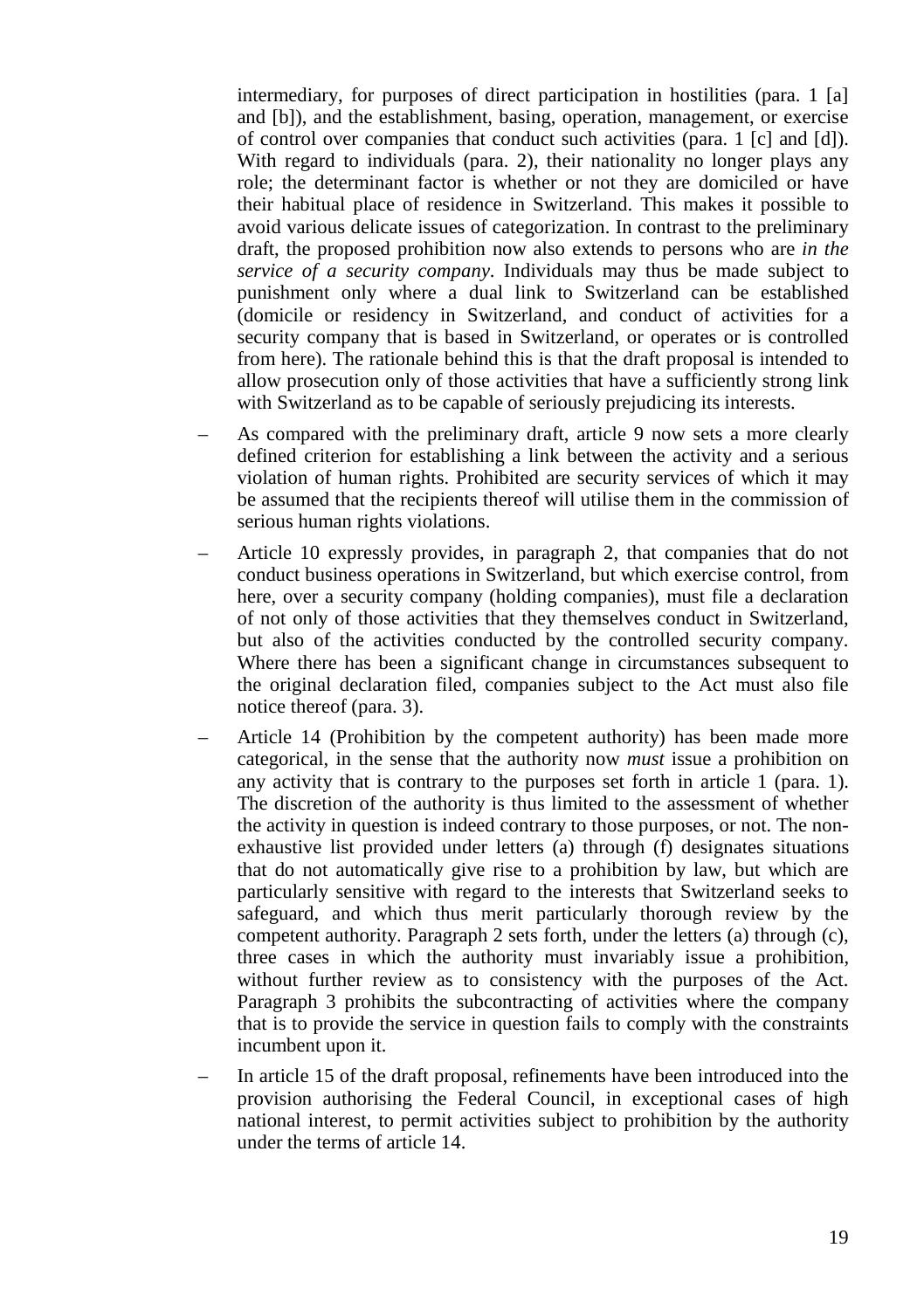- Article 17 grants the Federal Council the authority to regulate the charging of fees for certain procedures and measures, provided that the principle of cost recovery is maintained.
- In keeping with the amendments made to the legal prohibitions pursuant to article 8 (Direct participation in hostilities) and article 9 (Serious violations of human rights), the corresponding modifications have been made in article 21, which renders infringements of those prohibitions subject to punishment. Severity of the potential punishment, however, has been left as foreseen in the preliminary draft.
- In article 25, paragraph 2, an additional criminal provision has been added which authorises, under certain conditions, the imposition of a penalty of up to CHF 20,000 on companies that contravene infringement provisions.
- The draft proposal includes a new provision, article 27, under which the authorities competent for the implementation of the planned Act will have a duty to report to the Office of the Attorney General any infringements of which they obtain knowledge in the course of conducting their official activities.
- Article 30 restricts the private security services that may be assigned by a Federal authority to a private security company to the following tasks of protection: the protection of persons and the guarding or surveillance of goods and properties. As with article 4, letter (a), the protection of movable property and intellectual property, and the transfer thereof, as well as the protection of data, and the processing thereof, have been removed from the draft proposal.
- As was also foreseen in the preliminary draft, the draft Act provides that a Federal authority that contracts with a security company for the performance of tasks of protection has a duty to make certain, among other things, that the company possesses liability insurance. However, article 31, paragraph 2, now imposes more stringent conditions for releasing the authority from this duty. The authority can contract with a company that does not have liability insurance only where purchasing such insurance would constitute a disproportionate expense for the company and where the risk of the Confederation's incurring liability, and the amount of damages that the Confederation could be obliged to pay, may be assessed as low.
- Unlike the preliminary draft, the draft proposal now states expressly, in article 32, that the training of the personnel of a security company under contract with the Confederation must also cover the use of physical force and of weapons in self-defence or emergency situations.
- Article 33 of the draft proposal now contains a new provision, according to which the personnel of a security company under contract with the Confederation must be identifiable as such when exercising its functions.
- The restrictions on the carrying of weapons by the personnel of a security company under contract with the Confederation are more stringent in the draft proposal than was foreseen in the preliminary draft. Pursuant to article 34 of the draft proposal, all security personnel are, as a general rule, to be unarmed, other than in cases where the situation abroad requires that such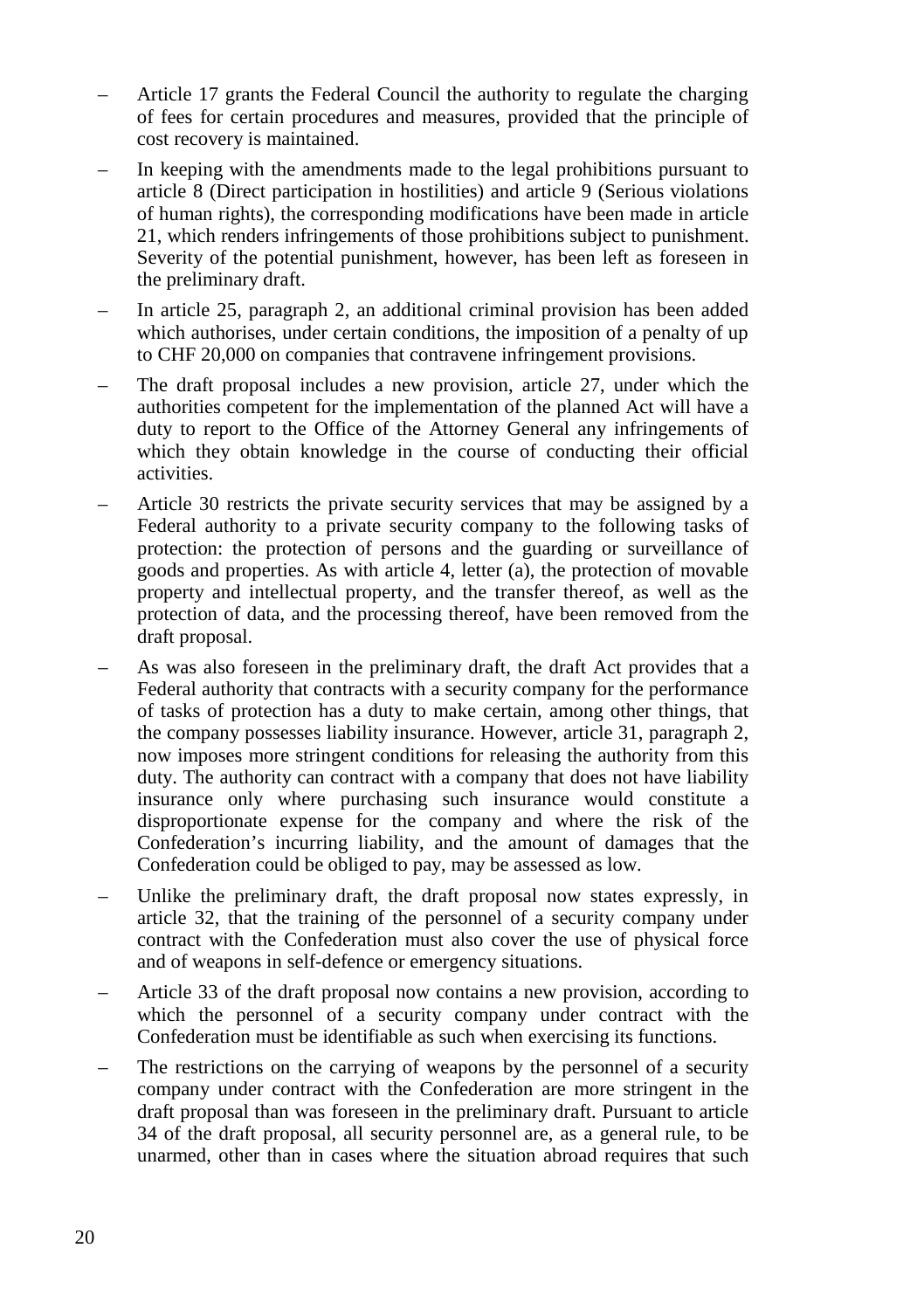personnel carry weapons in order to be able to react in self-defence or emergency situations.

- In the preliminary draft, it was foreseen that the personnel of a security company under contract with the Confederation would be authorised to use force and other police measures under certain conditions; this has been amended in the draft proposal, so that pursuant to article 35 thereof, it will lie within the authority of the Federal Council to grant authorisation to employ such measures, by way of exception, only where the task of protection cannot otherwise be accomplished.
- Pursuant to the new provision in article 36 of the draft proposal, a security company may subcontract tasks of protection with which it has been entrusted by a Federal authority only subject to the prior written consent of that authority.
- The draft proposal provides explicitly that the competent authority has a duty to ensure that the Federal Council and the public are properly informed, and must, to this end, prepare an annual report on its activities (art. 37).

#### **1.6 Balancing of performance and costs**

<span id="page-20-0"></span>The draft proposal reflects the political will expressed by Parliament to make subject to Federal regulation security companies that, operating in or from Switzerland, provide private security services abroad.

In keeping with its decisions taken on 16 February 2012 and 29 August 2012, the Federal Council decided in favour of a system of prohibitions linked to a procedure for prophylactic declaration. This regime provides a means for overseeing as completely as possible problematic activities conducted by security companies without undue bureaucracy; cases can be rapidly reviewed, and any prohibitions or other restrictions issued can be effectively enforced. In this way, the Confederation can keep close watch on the market for security services provided abroad from Switzerland, and prohibit individual activities in specific cases without fully banning the providing of unproblematic security services. Federal law already foresees such a registration/declaration system in the domain of the control of goods, under which the competent authority is also able to issue prohibitions (see above, sect. 1.2.2).

Because the oversight system foreseen focuses only on problematic activities, the costs involved in enforcing the draft Act are limited (see also sect. 3.1, below). A comprehensive licensing and/or declaration system would generate far higher personnel and administrative costs, making it significantly more expensive.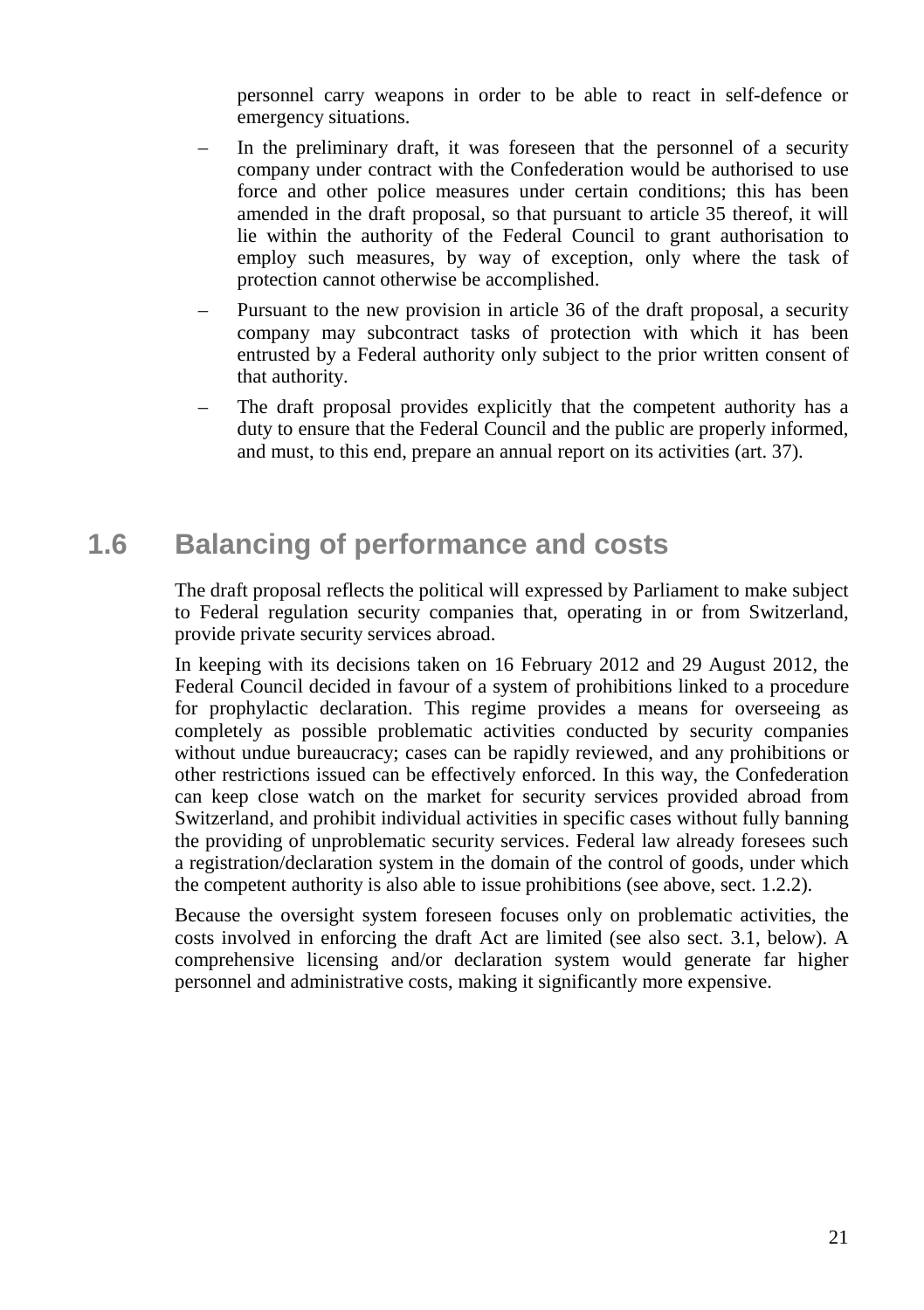## <span id="page-21-0"></span>**.7 Comparison with the legal regimes of other countries**

## <span id="page-21-1"></span>**1.7.1 Germany**

Germany does not presently have any specific regime for regulating the activities of private military and security companies. There are also no recognisable efforts being made to introduce such a regime in the foreseeable future. The German government explains this on the grounds that regulating the industry could actually have the effect of creating interest in new areas of activity for security companies. This must be avoided, it is argued, as there is little public acceptance of the industry in Germany. Nevertheless, private military and security companies do not operate in a legal vacuum in Germany. Rather, such companies must comply with the generally applicable provisions of national and international criminal law, weapons law, and foreign trade law. With regard to the conduct of activities abroad, for certain countries, UN or EU sanctions must be observed. Finally, Germany's Industrial Code provides that professional services for protection of the life and property of third parties are subject to licensing by the competent authority. This applies not only to the conduct of such activities in Germany, but also to their conduct by German companies abroad. The German government contracts with private security companies for the performance of security and logistical tasks abroad. Military intervention abroad is prohibited by the German Constitution.

### <span id="page-21-2"></span>**1.7.2 Austria**

Austrian law, like that of Germany, contains no statutory provisions specifically applicable to private military and security companies, neither with regard to services provided abroad nor to those provided under mandate from the Austrian government. Although the government included the matter in the coalition agreement for the 24th legislative period, as of the present date it has not yet followed up thereon. As in Germany, there are, however, also general legal provisions in Austria that that apply to private security companies. In addition to the Weapons Act, this is also the case, in particular, for the Industrial Code, which imposes a licensing requirement for the security industry. Of particular significance are two provisions contained in the Austrian criminal code. The first renders subject to punishment the unauthorised recruitment of armed personnel, or of personnel for membership in an armed force, and the military training, or command of such a force. The second renders punishable also a number of military support services provided or organised from Austria for foreign parties involved in a present or immediately imminent war or armed conflict.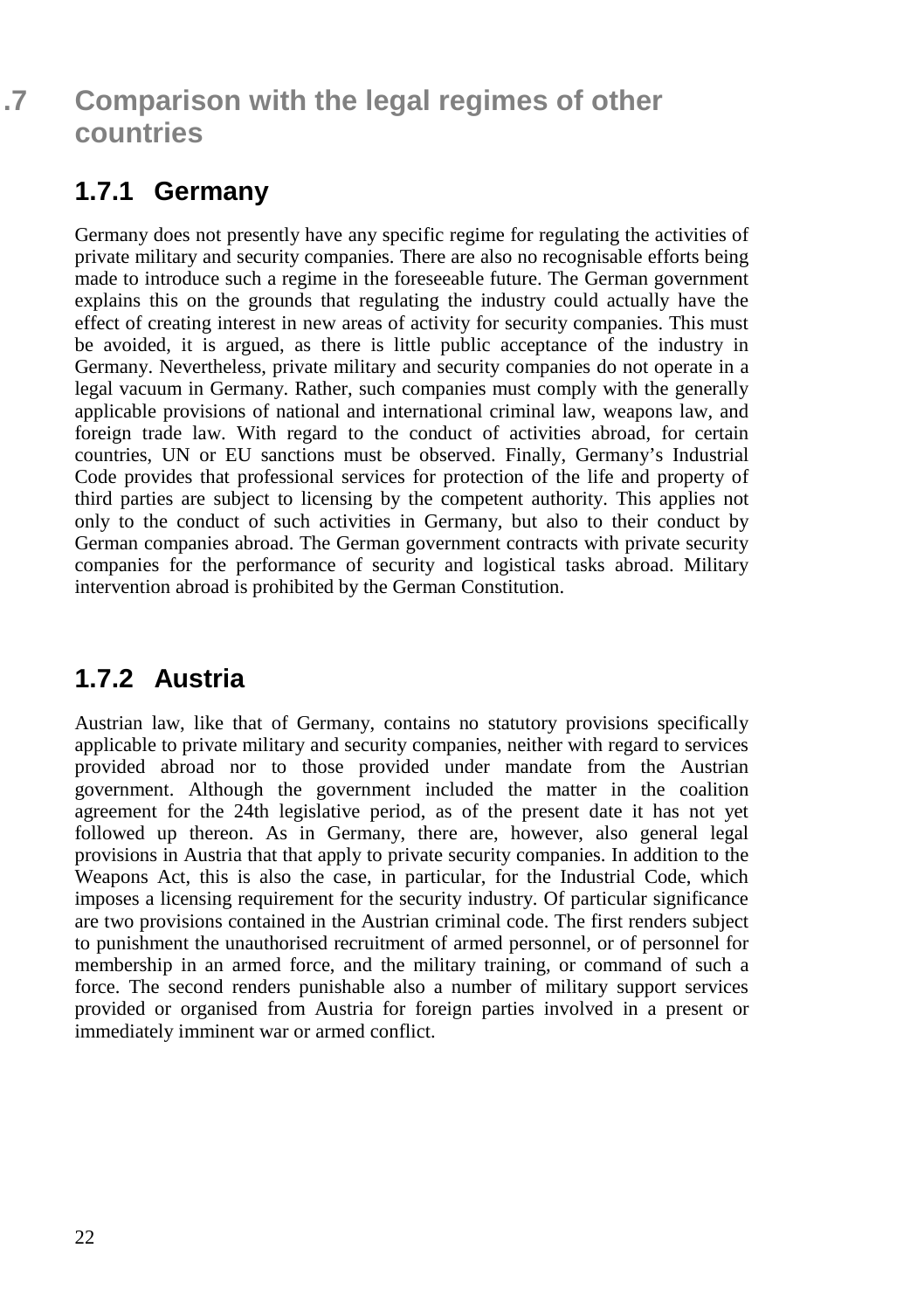## <span id="page-22-0"></span>**1.7.3 France**

Law no. 83-629 of 12 July 1983 exclusively governs the activities of private security companies conducted on French national territory. The French law is not applicable extraterritorially, so that the activities of French security companies abroad are not covered by it.

The French legislature has not enacted any legal provisions on holding companies with financial interests in private security companies operating abroad.

Criminal law in France punishes active participation in mercenary activities by imprisonment for a term of five years and a fine of 75,000 euros. Also subject to punishment is the leadership or organisation of a group of persons whose purpose is the recruitment, hiring, payment, arming, or military training of persons, the penalty being imprisonment for a term of seven years and a fine of 100,000 euros. The French government has several times examined the question of whether this provision also applies to private military companies operating abroad, without ruling, however, on the legality of such companies. For legal persons, French criminal law foresees the following sanctions: dissolution, permanent or temporary prohibition of an activity, permanent or temporary closure of company offices that have abetted in the commission of the incriminating acts, seizure.

Under French law, the personnel of a private military company may be prosecuted before French courts for war crimes, crimes against humanity, and genocide. These crimes are subject to punishment by imprisonment for a term of between fifteen years and life.

In France, the use of military force is a state monopoly and may not be delegated to private parties.

Since 1990, a number of private military security companies have been established in France, specialising, in particular, in the following activities: crisis prevention, crisis support services, crisis resolution.

### <span id="page-22-1"></span>**1.7.4 United Kingdom**

Although the United Kingdom actively cooperates in identifying relevant norms of international law and in developing international standards for the regulation of private security service providers, the country does not at present have any national legislation in this domain. Nor is there even a comprehensive overview available of the contracts awarded by the government to such service providers. In a so-called "Green Paper" dating from 2002, the British government took up the issue of regulating the industry, but did not follow up on this initiative. While there does exist a public oversight authority for private service providers who perform their services within Great Britain (Security Industry Authority, established by the Private Security Industry Act of 2001), there is no such authority for private security services provided abroad. Their services also do not fall within the scope of application of the laws governing the export of military equipment. On the other hand, Great Britain relies heavily on self-regulation within the industry and supports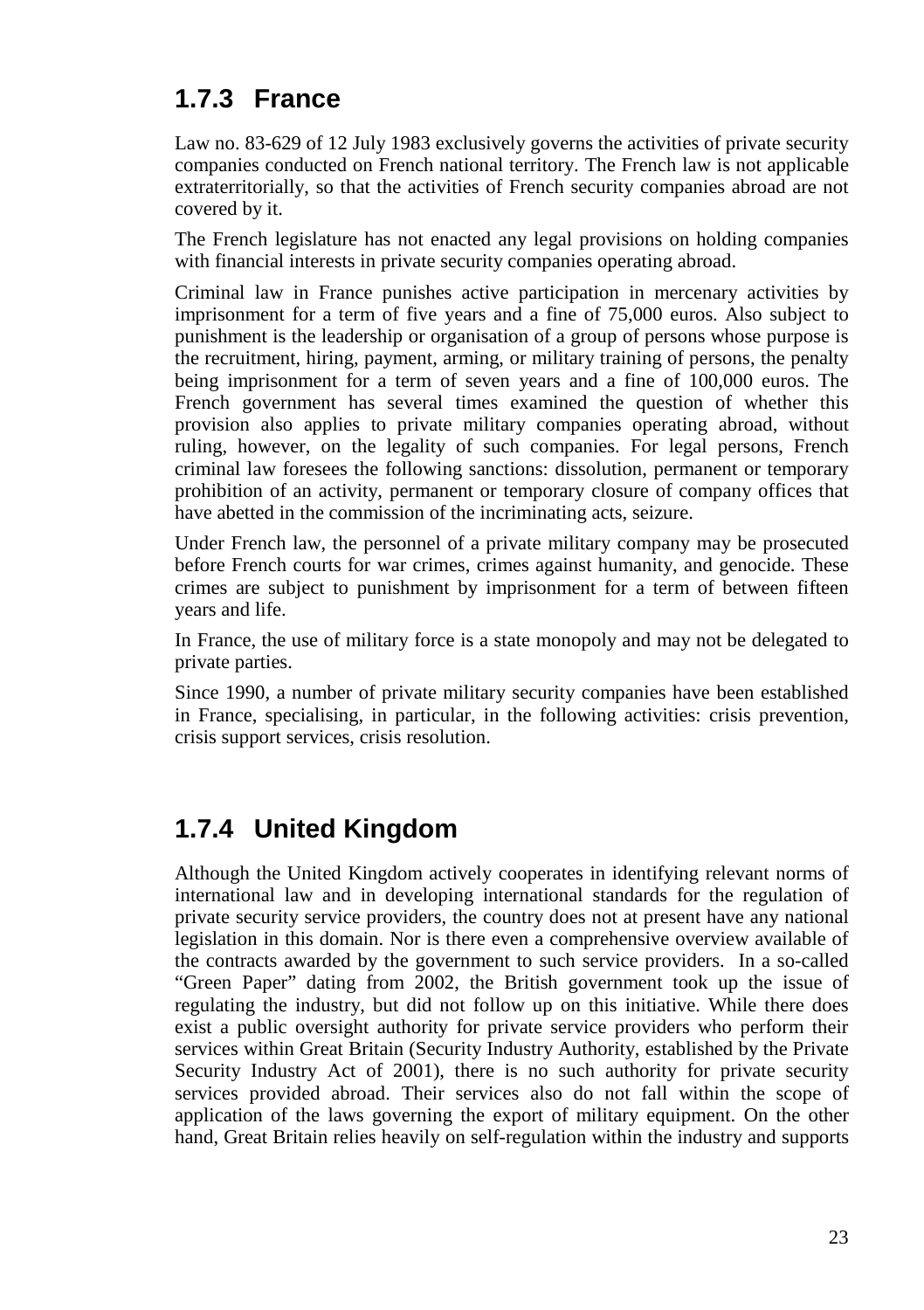measures of that nature also at the international level.[27](#page-23-1) As the industry trade association, the British Association of Private Security Companies (BAPSC) works to promote adherence to strict quality standards. The government contracts only with security companies that comply with high, internationally recognised standards.

## <span id="page-23-0"></span>**1.7.5 Italy**

In Italy, aside from the criminal provisions on the prohibition of mercenary activities, there are no legal regulations governing security companies operating abroad.

Conversely, Italian law does regulate the contracting of private security guards by public bodies or by private parties for the surveillance and guarding of both movable and immovable goods on Italian territory. The protection of the physical integrity of persons and the maintenance of public order are tasks that, with some few exceptions, fall exclusively under the responsibility of the authorities in charge of public security and the police. For the combating of piracy, however, Italian law does permit the contracting of private security companies on commercial ships sailing under the Italian flag in international waters. The conduct of security activities by private parties on Italian territory is subject to a registration and licensing system. The carrying of weapons is subject to a licensing requirement.

Italian law does not contain any provisions on companies with a financial interest in security companies. It imposes licensing conditions only for the founding and management of security companies.

Italy has ratified the Geneva Conventions of 12 August 1949 and their Additional Protocols, as well as the UN's International Convention against the Recruitment, Use, Financing and Training of Mercenaries. In conformity with the requirements of the UN Convention, Italian law makes mercenary activities subject to punishment by imprisonment for a term of between two and seven years; participation in an act that disrupts the constitutional order of a foreign state or violates its territory is punishable by imprisonment for a term of between three and eight years. This is subject to the condition, however, that such acts do not constitute an even more serious criminal offence under Italian criminal law. Also punishable under Italian law, by imprisonment for a term of between four and fourteen years, is the recruitment, training, or financing of persons for the purposes of committing such offences. These criminal provisions apply to Italian nationals who commit such acts abroad, except in cases where such persons are subject to extradition. These rules also apply to foreign nationals who are present on Italian territory and cannot be extradited. The offences are not punishable where they have been authorised by the Italian government in keeping with its obligations under international agreements.

The Italian Criminal Code foresees the punishment of hostile acts against foreign states where, through those acts, Italy is made subject to a risk of war. In addition, punishment by imprisonment, for a term of between four and fifteen years, is foreseen for the recruiting or arming of Italian nationals on behalf of a foreign state,

<span id="page-23-1"></span> $27$  Thus, the United Kingdom is collaborating with Switzerland, the United States, and Australia, and with non-governmental organisations and industry representatives, to develop a mechanism for monitoring compliance of private security service providers with the International Code of Conduct.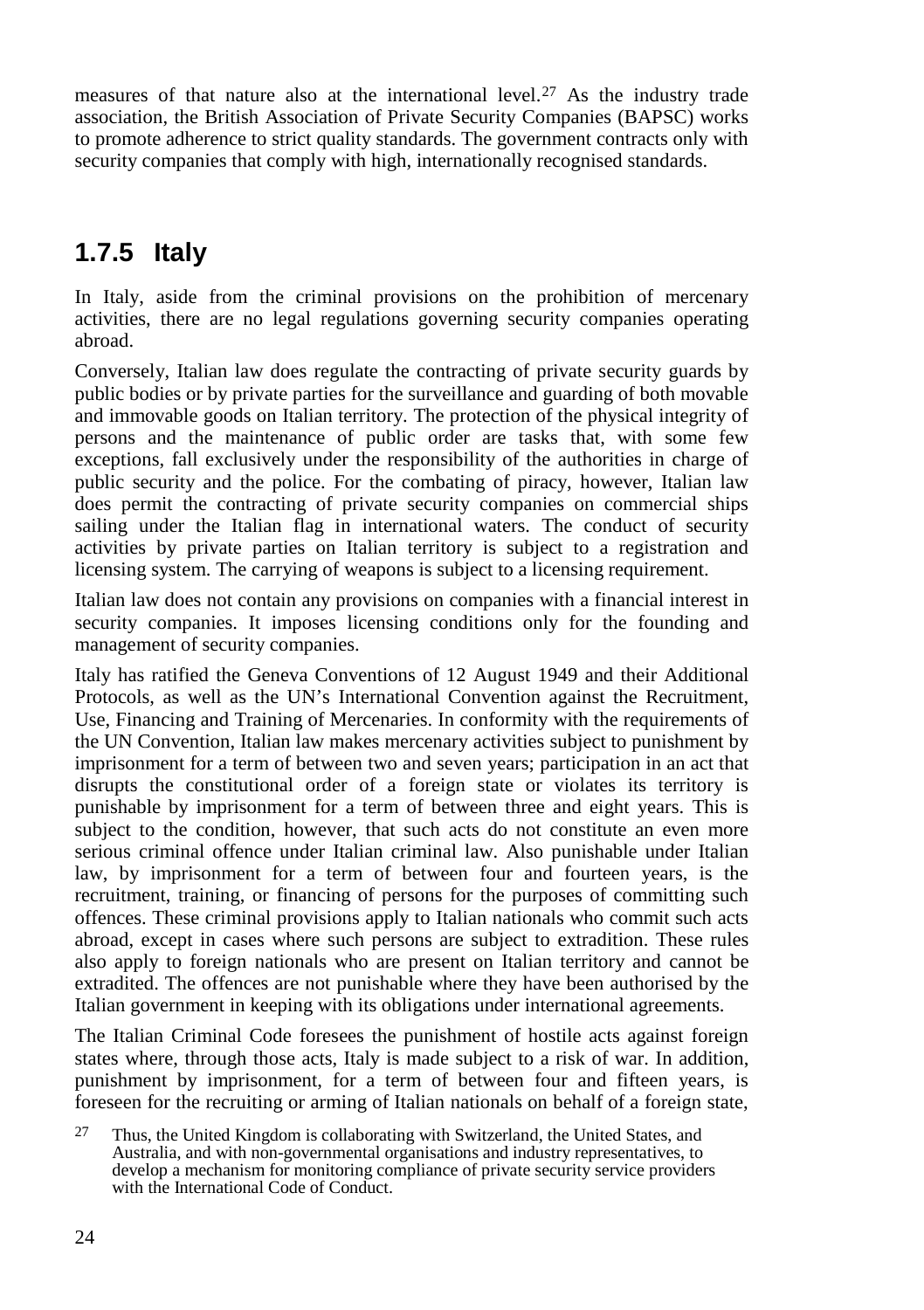on Italian territory, without the authorisation of the Italian government. An Italian court ruled that a company that employed security personnel and intended to conduct activities in politically unstable zones (in the case in question, Iraq, following the end of the war), and which offered bodyguard services for public officials and businessmen, was not to be considered as a company specialising in the recruitment of mercenaries within the meaning of the Italian Criminal Code.

The Italian government contracts with foreign private security companies for military missions abroad, provided that it is not in connection with an armed conflict. This is done, in particular, for the protection of Italian public employees within the framework of peacekeeping programs. The security companies are bound by the instructions of the competent Italian authority and by applicable law at the place where the mission is to be carried out.

#### <span id="page-24-0"></span>**1.7.6 Luxembourg**

The law on private security and surveillance activities (Loi du 12 novembre 2002 relative aux activités privées de gardiennage et de surveillance) regulates, in particular, the surveillance of movable and immovable property, the operation of alarm monitoring centres, the transport of money and securities, and the protection of persons. Pursuant to article 1, no person within the Grand Duchy of Luxembourg may conduct security or surveillance activities without written authorisation by the Minister of Justice. The question of private security services provided abroad, by contrast, is not regulated under Luxembourg law. The 2002 law thus does not apply to private security companies operating abroad.

The Luxembourg law on holding companies does not count security and surveillance activities among the activities prohibited to such companies. Holding companies may, in addition, hold interests in other companies limited by shares, regardless of whether those companies are incorporated in Luxembourg or elsewhere.

Luxembourg has no law on mercenary activities.

There is also no law on the contracting of private security forces by the government of Luxembourg.

#### <span id="page-24-1"></span>**1.7.7 Sweden**

The Swedish law of 1974 on security companies regulates the providing of private security services, including the protection of goods, persons, and negotiable securities. The question as to whether this law applies also to security services provided abroad remains open. The possibility that the law could, to a certain extent, be applied extraterritorially, cannot be excluded, however. Under this law, companies are required to obtain an authorisation from the competent authority, at the place where they are domiciled. No general authorisations are granted; the authorisation applies only for specific activities. Companies that have obtained an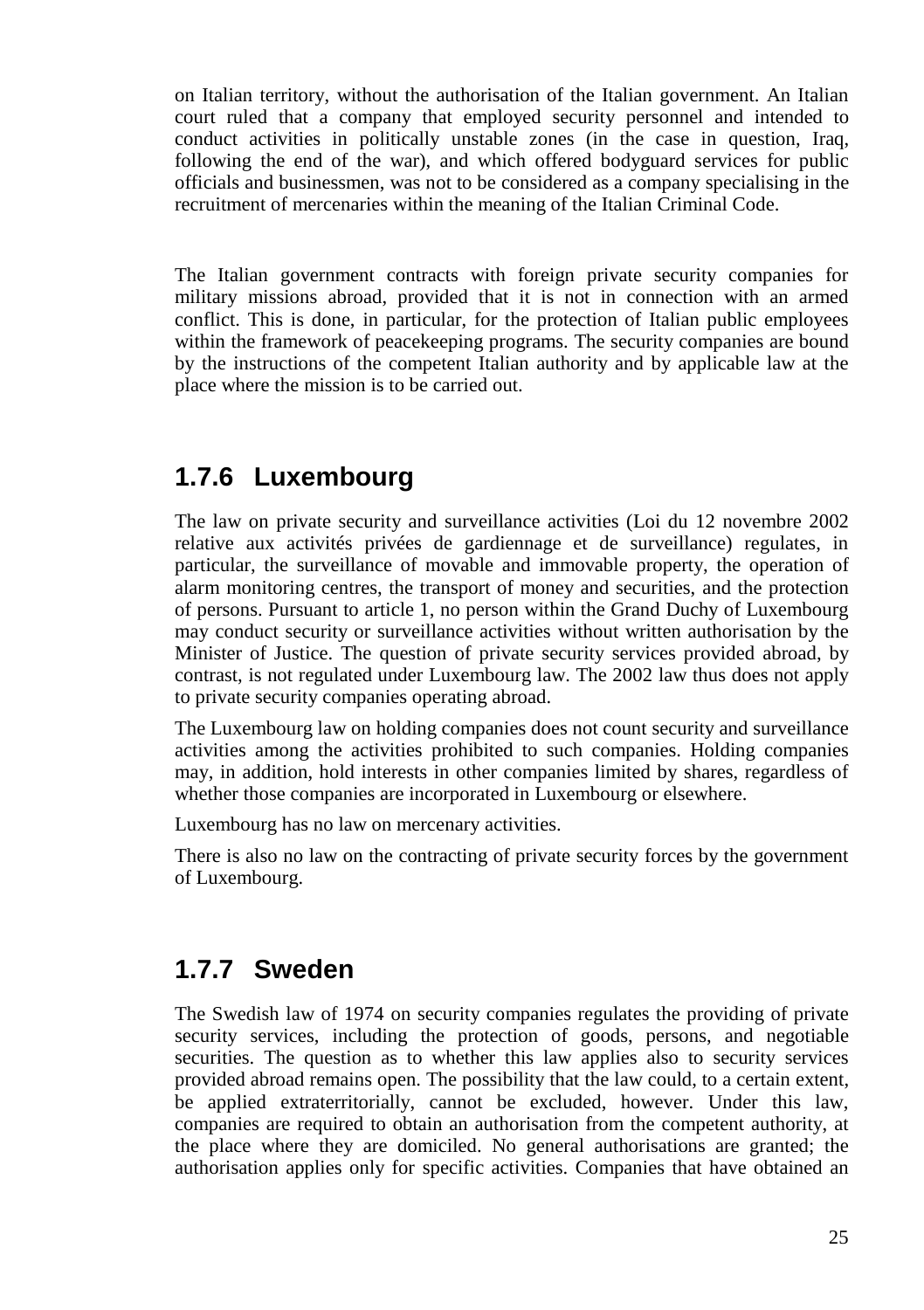authorisation must report annually on their activities to the competent authority. Infringements of the conditions set forth in the authorisation are subject to punishment either by fine, or by imprisonment for a term of up to six months.

There are no specific provisions under Swedish law governing the providing of security services in crisis and conflict zones. There are, however, other statutory regulations – as found, for example, in the law on arms exports or the criminal code – which may find application. There are very few private security companies domiciled in Sweden that are active in crisis or conflict zones.

Swedish law contains no provisions on companies with a holding interest in security companies that are active in crisis or conflict zones.

Under the law on military goods, the training of foreign nationals for military purposes on Swedish territory is subject to a licensing requirement. Swedish authorities, as well as persons or companies domiciled in Sweden, must obtain a licence if they offer such training abroad. The military training of Swedish nationals in Sweden in a non-governmental context, on the other hand, may be seen as a criminally prohibited military activity.

Mercenary activities are not expressly prohibited under Swedish law. Certain criminal provisions may nevertheless find application. The Swedish criminal code foresees punishment, by fine or by imprisonment for up to two years, for the conduct of organised military training, outside the Swedish armed forces, for combat missions or similar purposes. It is further prohibited for persons without a licence from the government to recruit for military service abroad or to encourage such service. Infringements during times of peace are subject to punishment by fine or by imprisonment for up to six months.

The contracting of security companies by the government for the performance of tasks of protection abroad is not specifically regulated under Swedish law. In connection with a matter that arose in 2010, the then foreign minister made known that he had contracted with a security company in order to reinforce the protection of Swedish embassy personnel in Kabul. The employment conditions for the staff of the security company were the same as those for diplomats. Staff members were chosen in a selection process, and were required, pursuant to the security company's code of conduct, to respect Swedish, Afghan, and international law. The use of force was permitted exclusively for self-defence.

#### <span id="page-25-0"></span>**1.7.8 South Africa**

In South Africa, the legal regime in this domain is largely determined by two laws. The oldest is a law from 1998, still applicable today, which prohibits the providing of military services abroad in regions where an armed conflict is underway. The definition used for the term armed conflict is not identical, but nevertheless similar to that found in the Geneva Conventions. Services of a military nature are understood also to include classic protection and surveillance tasks for persons involved in a conflict. Not considered as military services, by contrast, are humanitarian services. Persons or companies who, in the context of an armed conflict, intend to provide such military services as those to which the law applies require the authorisation of the Minister of Defence. The latter makes his or her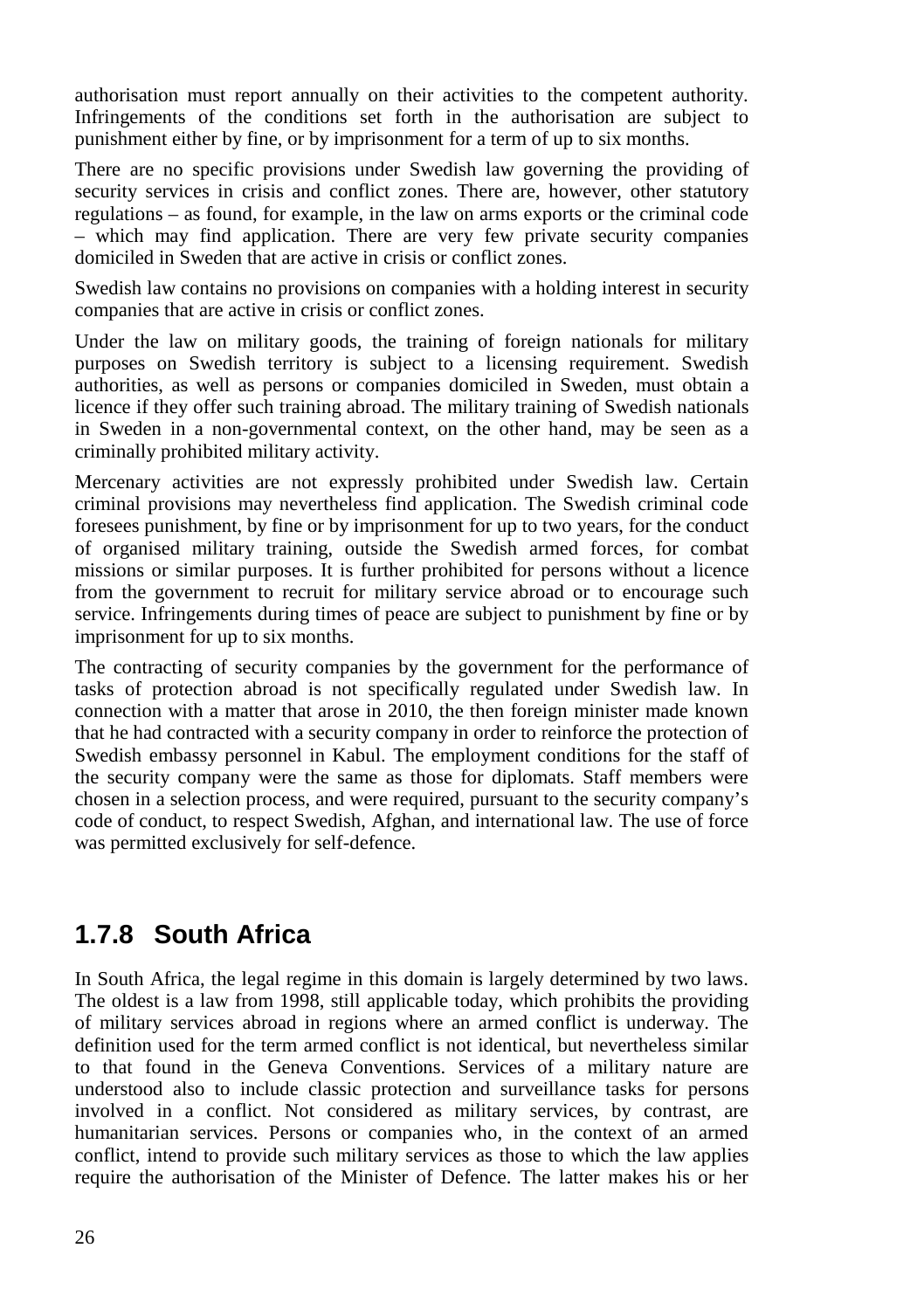decision based on the recommendation of a committee (National Conventional Arms Control Committee). Authorisation may not be granted where, among other things, an activity contravenes international law, is prejudicial to the interests of South Africa, violates human rights in the country of performance, is a threat to peace there, or alters the regional balance of power. Also prohibited under the 1998 law are mercenary activities, that is, participation in armed conflicts in pursuit of monetary gain, and the recruiting, training, or financing of such activities in South Africa. It should be noted, however, that South Africa has to date acceded neither to the UN Mercenary Convention of 1989, nor to the Convention for the Elimination of Mercenarism promulgated by the Organisation of African Unity (OAU).

In 2007, then President Mbeki signed a new version of the law, that had been drafted the previous year. The act of promulgation, however, has not yet been executed, as the requisite implementation provisions are still outstanding. The 2006 bill was intended to fill a number of gaps in the 1998 law. Thus, for example, the scope of the term "armed conflict", in the presence of which the law becomes applicable, has been widened, in the sense that the National Conventional Arms Control Committee would have a duty to report to the President the names of countries in which, in the Committee's view, an armed conflict has broken out or is immediately imminent. The President would then be authorised to designate those countries as "regulated countries", to which the law would apply. Newly subject to regulation would also be security services for humanitarian purposes. The providing of such services in countries in which an armed conflict is taking place, or which have been designated as "regulated countries" by the President, would be subject to prior authorisation by the Committee.

#### <span id="page-26-0"></span>**1.7.9 United States**

The legal situation concerning private security companies in the US is complicated. This is largely due to the fact that the American legal system bears little similarity to the legal regimes of continental Europe. There is little systematic legislative regulation in individual domains. In lieu thereof, judicial precedent plays a major role. The rules applicable in the domain of private security services lack coherence and, for the most part, reflect the national interests of the United States. There are numerous provisions, at various levels, applicable to security companies operating abroad. At the highest level are the laws enacted by the Federal Congress and the instructions and guidance on implementation issued by the Department of Defence. Particularly important are the contracts concluded with the private security service providers, which contain highly detailed stipulations on the conditions and constraints applicable to the mission in question, also regulating, in particular, the issues of training, use of weapons, and liability.

Among the more important statutes is the "Arms Export Control Act" (AECA), along with the provisions governing its implementation (International Traffic in Arms Regulations 2011). Services of a military nature to be provided abroad, including such things as advisory services or security training, are treated in the same manner as the export of military equipment, and are subject to authorisation by the competent executive authorities. Pure surveillance activities, however, do not, as such, fall within the scope of the law. Companies that provide or export such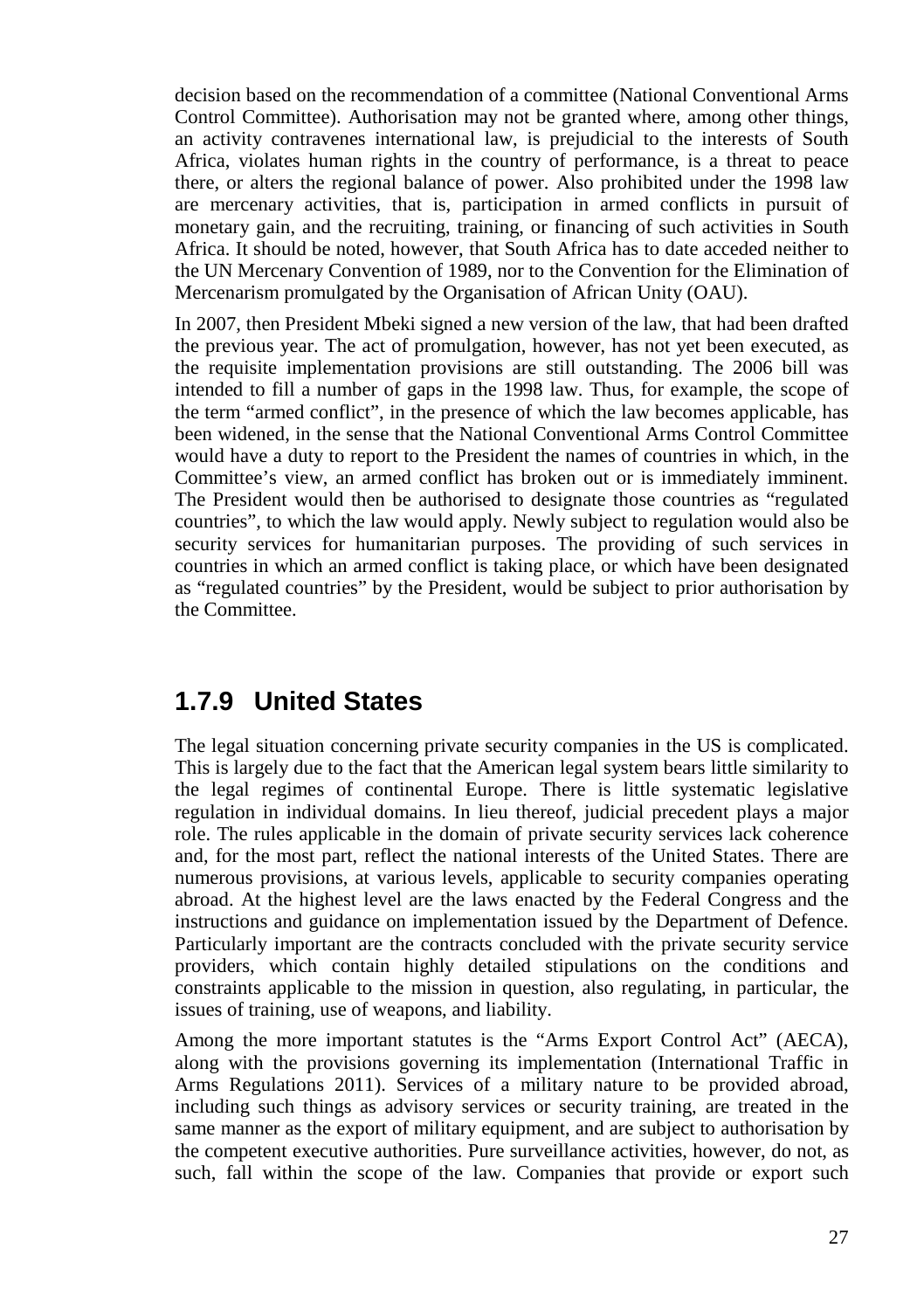services must file for registration with the American government and must obtain for each contract a licence from the State Department. Failure to comply with the registration or licensing requirement is subject to punishment.

On 12 September 2011, a Final Rule issued by the Department of Defence went into effect, setting forth detailed requirements for private providers of security services in armed conflicts outside the United States. Included therein are regulations governing, in particular, the selection, training, equipping, conduct, and accountability of private service providers. Also regulated is the use of force. Force may be employed only when "acting in a defensive manner in response to hostile acts or demonstrated hostile intent". The scope allowed for the use of force thus goes beyond pure self-defence or emergency measures. The "Defence Federal Acquisition Regulation", drafted in consultation with various government agencies, as published on 15 June 2012, permits the use of deadly force by civilians in selfdefence or "when the use of such force reasonably appears necessary to execute their security mission to protect assets and/or persons". Private security service providers must respect American law, the law of the host country, and international agreements and conventions, also abroad.

The personnel of private security companies operating in areas where American military forces are deployed, or who act on behalf of the US armed forces, are not subject to the direct authority of the military high command. Security company employees remain civilians even when carrying out tasks on behalf of combat forces, and are subject to the supervision of an Army Procurement Contracting Officer appointed specifically for the purpose.

For harm caused to them by American security service providers abroad, foreign nationals, or, as the case may be, members of their families, may sue for damages in the United States under the "Alien Tort Statute" (ATS). In such suits, however, the plaintiffs may assert only the violation of an international treaty or of customary international law. Other laws also exist on which civil claims may be based; in practice, however, there are substantial impediments to the successful prosecution of such claims. Finally, under the 1996 War Crimes Act, serious violations of the terms of the Geneva Conventions, like war crimes, are subject to punishment in United States by fine, imprisonment, or, in particularly grave cases, by death.

<span id="page-27-0"></span>**.8 International law**

### <span id="page-27-1"></span>**1.8.1 International regulations on mercenary activities**

<span id="page-27-2"></span>Switzerland is a signatory to the Hague Convention of 18 October 1907 Respecting the Rights and Duties of Neutral Powers and Persons in Case of War on Land.[28](#page-27-2) 28 SR **0.515.21** Pursuant to articles 4 and 5 of the Convention, a neutral power may not tolerate the forming of corps of combatants or the opening of recruiting agencies on its territory. Switzerland, as a neutral country, thus has an obligation under international law not to permit that combatants be recruited on Swiss territory, or by Swiss companies, for direct participation in hostilities in international armed conflicts. Pursuant to article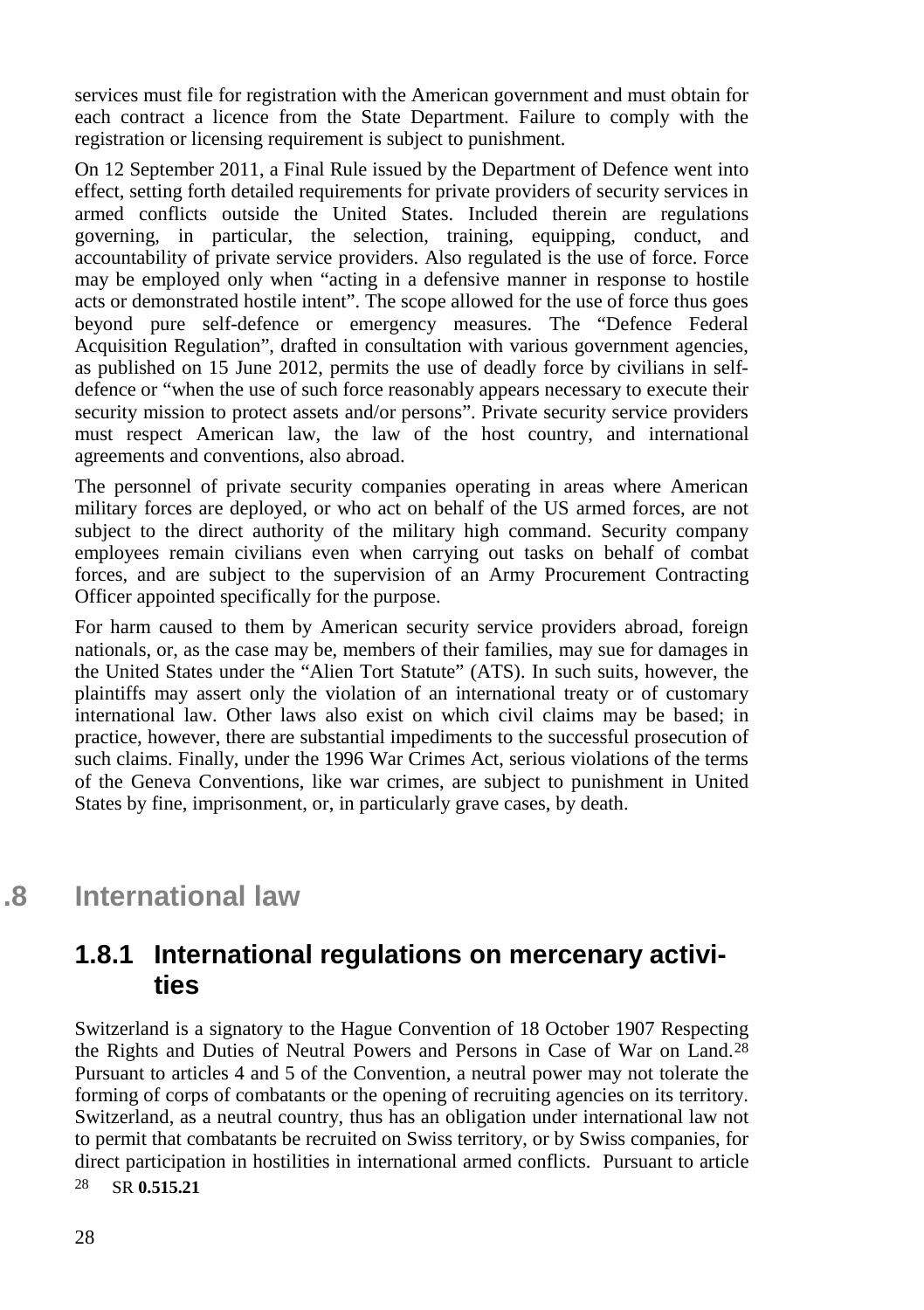6, however, the responsibility of a neutral power is not engaged by the fact of persons crossing the border individually to offer their services to one of the belligerents. A neutral power is also not obliged to prevent the export or transport, on behalf of one or other of the belligerents, arms, munitions of war, or, in general of anything which can be of use to an army or a naval fleet (art. 7). Where a neutral Power restricts commerce in such goods, those restrictions must be applied impartially to both belligerent parties (art. 9). Further, article 18 of the Convention provides that services rendered in matters of police or civil administration are not to be considered as acts committed in favour of one belligerent.

Article 47 of the Protocol Additional to the Geneva Conventions of 12 August 1949, and relating to the Protection of Victims of International Armed Conflicts (Protocol I), of 8 June 1977,[29](#page-28-0) does not prohibit mercenary activities, but does foresee the possibility of denying to mercenaries the privileged status of combatants and prisoners of war. The term "mercenary" is defined in article 47, paragraph 2, which names six cumulatively required constituent elements.[30](#page-28-1) Because of the overly restrictive manner in which it is formulated, however, this provision has never attained appreciable significance in practice. Because it is normally not possible to demonstrate that all six of the required conditions are satisfied in a given case, the provision can rarely be made to apply to the personnel of companies that provide private security services abroad.

The UN's International Convention Against the Recruitment, Use, Financing and Training of Mercenaries, of 4 December 1989, defines mercenary in a manner very similar that of article 47 of Protocol I, which gives rise to the same difficulties in implementation. Because of these concerns as to the effectiveness of the Convention, it has thus far been ratified only by a small number of countries. Switzerland has to date not yet ratified the Convention. On 16 March 2011, National Council Member Fässler-Osterwalder submitted before the parliament Motion 11.3128, "Accession of Switzerland to the UN Convention against Mercenaries". The motion is for the issuance of a parliamentary mandate to the Federal Council to begin the procedure for accession to the Convention. In its response, dated 11 May 2011, the Federal Council recommends that the motion be rejected, on the grounds that the Convention defines the notion of mercenary in terms that are too narrow for practical application. The Federal Council notes that the Convention has been ratified by only 32 countries, and can thus not be considered to have gained the universal recognition of the international community. The controversial nature of the Convention is also reflected in the fact that it entered into force only after a period of twelve years following its adoption.

- 
- <span id="page-28-1"></span><span id="page-28-0"></span><sup>29</sup> SR **0.518.521**.<br><sup>30</sup> The provision reads as follows:<br>"A mercenary is any person who:

- a) is specially recruited locally or abroad in order to fight in an armed conflict;
- b) does, in fact, take a direct part in the hostilities;
- c) is motivated to take part in the hostilities essentially by the desire for private gain and, in fact, is promised, by or on behalf of a Party to the conflict, material compensation substantially in excess of that promised or paid to combatants of similar ranks and functions in the armed forces of that Party;
- d) is neither a national of a Party to the conflict nor a resident of territory controlled by a Party to the conflict;
- e) is not a member of the armed forces of a Party to the conflict; and f) has not been sent by a State which is not a Party to the conflict on  $\alpha$
- has not been sent by a State which is not a Party to the conflict on official duty as a member of its armed forces."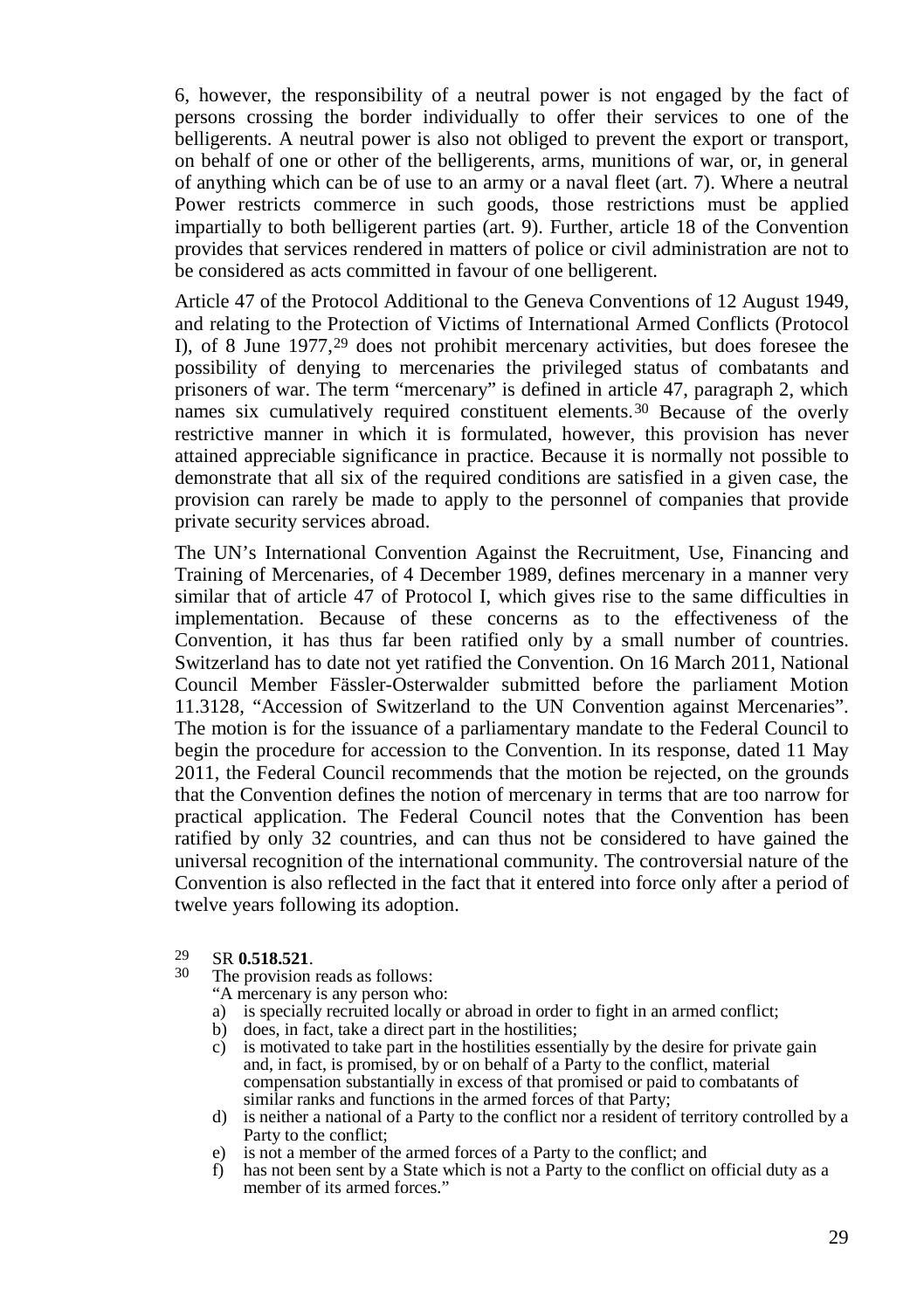#### <span id="page-29-0"></span>**1.8.2 Applicability of international humanitarian law and human rights to security companies**

The first article of all four of the Geneva Conventions of 1949[31](#page-29-1) provides that the High Contracting Parties have an obligation to respect and to ensure respect for international humanitarian law. As the Federal Council noted in its Report of 2 December 2005 on private security and military companies,<sup>[32](#page-29-2)</sup> the States Signatories cannot discharge themselves of their responsibilities under international humanitarian law simply by outsourcing certain tasks to private security companies. It is, to the contrary, incumbent upon them, when deploying to conflict situations private companies that are domiciled in or operate within their territory, to make certain that those companies respect international humanitarian law. The significance of the first article of the four Geneva Conventions is also underscored in the Montreux Document (see below, section 1.9.1). This Document serves as a reminder to the States of their responsibility not only to respect international humanitarian law themselves, but also, acting within the scope of their authority, to institute such measures as necessary for ensuring that private security companies, as entities independent of those States, also respect international law.

Security companies are not, as such, under an obligation to respect international humanitarian law, which applies exclusively to States involved in an armed conflict and to individuals, but not to legal persons. [33](#page-29-3) A natural person, by contrast, does have a duty to respect international humanitarian law in conducting activities in connection with an armed conflict. Security company personnel are no exception to that rule. As stated in the aforementioned Federal Council Report,<sup>[34](#page-29-4)</sup> all individuals who participate in hostilities – regardless of their nationality – must respect international humanitarian law, without distinction as to whether they are members of a country's armed forces or employees of private security companies. Serious violations of international humanitarian law (e.g., attacks against civilians or mistreatment of prisoners) are considered to be war crimes and must be criminally prosecuted.

The traditional notion of human rights creates a duty on the part of the States only vis-à-vis their own nationals or other persons. As with international humanitarian law, however, here again, States cannot just rid themselves of their human rights duties by outsourcing tasks to private entities. It is thus the duty of States to make certain that human rights are respected by those parties who act on their behalf. [35](#page-29-5)

At the same time, however, there is still some controversy as to whether the rules of human rights also affect relations between the employees of private security companies and other private individuals, that is, in cases in which a security company is hired by a private individual and not by a State.[36](#page-29-6)

<span id="page-29-2"></span><span id="page-29-1"></span>31 SR 0.518.12, 0.518.23, 0.518.42, 0.518.51<br>
32 BBI 2006 623, at 5.3.3<br>
33 BBI 2006 623, at 5.3.1<br>
34 BBI 2006 623, at 5.3.1<br>
35 BBI 2006 623, at 5.3.2<br>
35 BBI 2006 623 at 5.4.1<br>
36 BBI 2006 623, at 5.4.2

- <span id="page-29-3"></span>
- <span id="page-29-4"></span>
- <span id="page-29-5"></span>
- <span id="page-29-6"></span>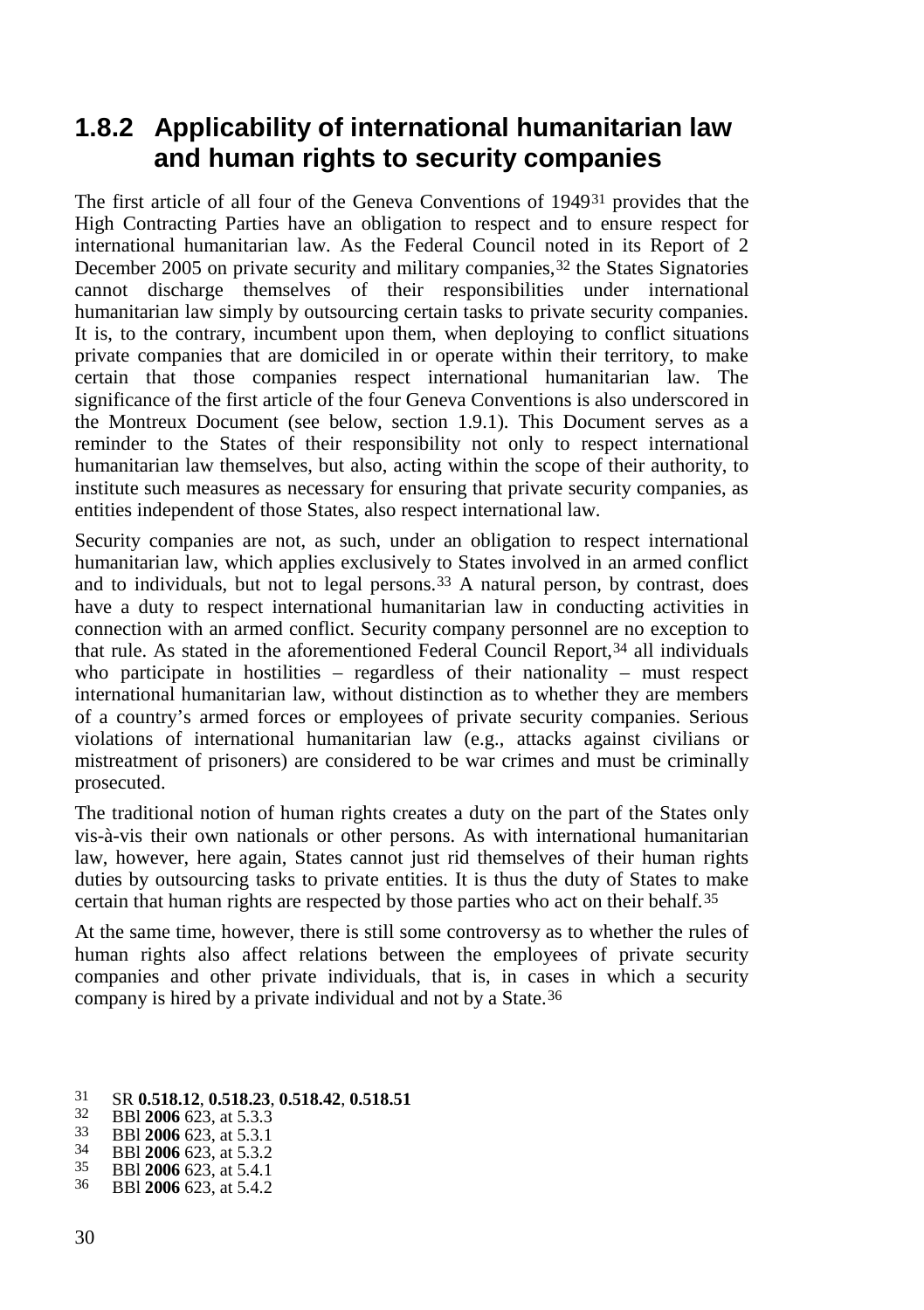The personnel of a security company can be held accountable in direct application of international criminal law for certain severe violations of human rights. This is affirmed by the Rome Statute of the International Criminal Court of 17 July 1998.[37](#page-30-2) Pursuant to article 7 of that treaty, private individuals may also be prosecuted for crimes against humanity.

The protection accorded by international humanitarian law and human rights also extends to the employees of security companies. The scope of that protection varies depending on the nature of the activities in which they are involved. For the most part, they are not hired for deployment in combat, but perform various support tasks (equipment maintenance, logistical services, guarding of diplomatic missions and other civilian facilities, caretaking services, etc.). In such cases, they are considered to be civilians and are protected under international humanitarian law from attacks of any kind. In cases in which they directly participate in hostilities, however, they forfeit this protection for the duration of their participation. In rare cases, the employees of security companies are integrated into a country's armed forces, or form a part of the troops or units under the command of a party participating in an armed conflict. As such, they do not enjoy the protection that is accorded to civilians. [38](#page-30-3)

### <span id="page-30-0"></span>**1.9 Developments at the international level**

#### <span id="page-30-1"></span>**1.9.1 The Montreux Document**

The "Montreux Document of 17 September 2008 on pertinent international legal obligations and good practices for States related to operations of private military and security companies during armed conflict" (hereinafter, the "Montreux Document") resulted from an initiative launched jointly by Switzerland and the International Committee of the Red Cross (ICRC) in early 2006. It is based on a practical and realistic approach, with the declared purpose of achieving improved compliance with international humanitarian law and human rights standards. In the Preface, all States and international organisations are invited to communicate their support for the document to the FDFA. As of the present date, one international organisation (the European Union) and 43 States have communicated their support for the Montreux Document, including Afghanistan, South Africa, Germany, China, the USA, France, Iraq, the United Kingdom, and Italy.[39](#page-30-4) Switzerland is currently making an active effort to garner further support for the Montreux Document. On 12-13 May 2011, a first regional seminar was conducted in Chile to help publicise the Montreux Document in Latin America. An additional regional seminar, for North-East and Central Asia, was held in Mongolia on 12-13 October 2011.[40](#page-30-5) Finally, a seminar for the Pacific region took place in Australia on 8-9 May 2012.

<span id="page-30-2"></span><sup>37</sup> SR **0.312.1**<br>38 Montreux Document. pp. 40 and 41.

<span id="page-30-4"></span><span id="page-30-3"></span> $39$  The full list is accessible at www.eda.admin.ch > Topics > International law > International humanitarian law > Private military and security companies > The Montreux

<span id="page-30-5"></span><sup>&</sup>lt;sup>40</sup> The reports on the meetings can be accessed at: www.dcaf.ch > What we do > Private Security Governance > Raising Awareness of the Montreux Document on PMSCs (last consulted on 19 July 2012).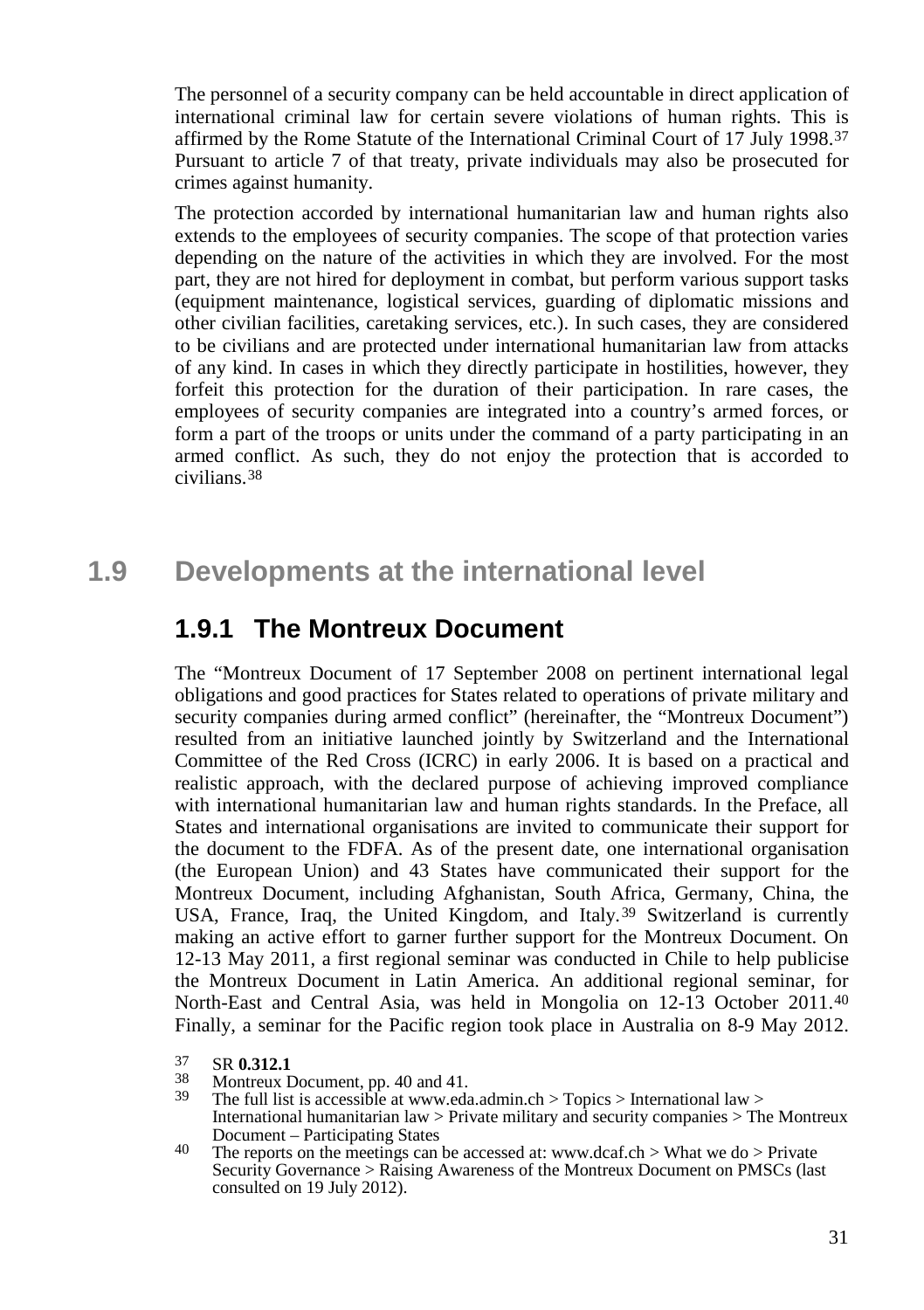On 12 June 2012, Switzerland presented the Montreux Document and the International Code of Conduct for Private Security Service Providers of 9 November 2010 (see below, section 1.9.2) to diplomats at a meeting of the NATO's Euro-Atlantic Partnership Council. On  $8$  September 2012, on the occasion of an international conference on the subject of private military and security companies at the highly respected International Institute of Humanitarian Law in San Remo, Switzerland announced that it would be holding a conference on the Montreux Document, in cooperation with the ICRC, at the end of 2013. The conference is intended to serve – five years after the adoption of the Montreux Document – as an occasion not only to look back, but also to look forward and consider the challenges still to be dealt with in connection with private military and security companies.

The Montreux Document, which is not itself a legally binding instrument, provides in a first part a reiteration of applicable international law governing security companies and their activities in the context of armed conflicts. A second part lists a series of Good Practices, which are intended to assist States in enacting appropriate measures so as to meet their obligations under international law. In the following, the most important obligations under international law held by States that intend to contract with security companies ("Contracting States") and by States in which a security company is domiciled or headquartered ("State of Origin") will be cited. Thereafter, the Good Practices for security companies will be enumerated.

#### *Pertinent international legal obligations relating to private military and security companies (Part One of the Montreux Document)*

The Montreux Document recalls to the States, in a series of numbered Statements, the following international obligations on their parts:

- Contracting States, even where they have contracted with private security companies for the performance of certain activities, remain bound by their obligations under international law (Statement 1). They may not contract with security companies to carry out activities that international humanitarian law explicitly assigns to a State agent or authority (Statement 2).
- The Contracting States and States of Origin have an obligation to act within their powers to ensure respect for international humanitarian law by security companies with which they contract or which are domiciled on their territory (Statements 3 and 14).
- The Contracting States and States of Origin have a responsibility to perform their human rights obligations, and have a duty, to that end, to enact appropriate measures to prevent infringements by security companies (Statements 4 and 15).
- The Contracting States and States of Origin have an obligation to ensure that grave breaches of the Geneva Conventions, and other crimes under international law, are prosecuted (Statements 5, 6, 16, and 17).
- Although the responsibility of a Contracting States is not engaged by the fact of its entering into a contractual relationship with a security company, it may be held responsible for violations of international humanitarian law, human rights, or other rules of international law, as committed by security companies or their personnel, where such violations are attributable to the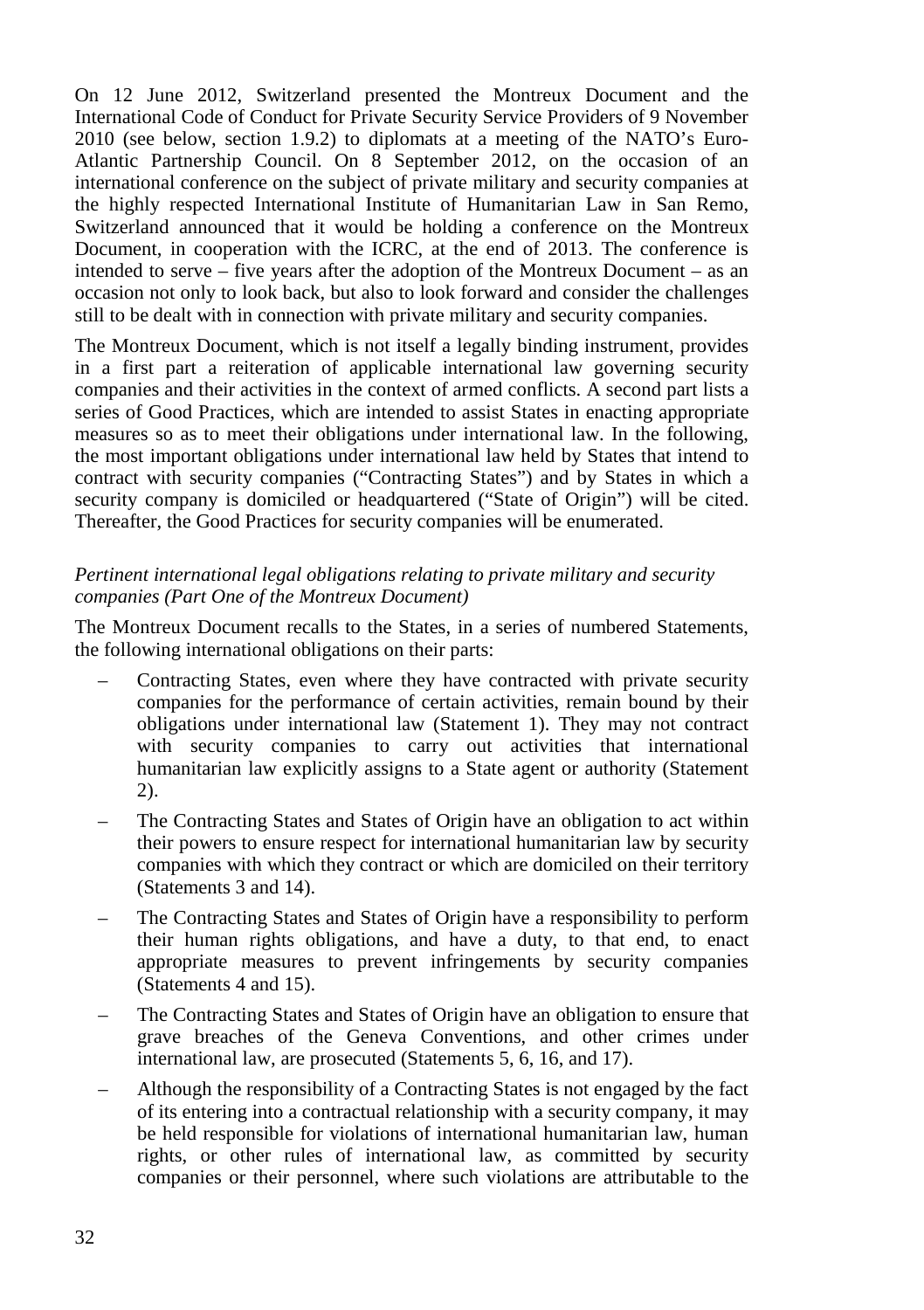Contracting State under customary international law, in particular, where the security companies have been integrated by the State in question into its regular armed forces or are acting on the instructions of the Contracting State (Statement 7).

– The Contracting States have an obligation to make reparations for violations of international humanitarian law and human rights committed through the wrongful conduct of security company personnel, where such conduct is attributable under customary international law to the State responsibility of the Contracting State (Statement 8).

The Montreux Document also calls the attention of security companies and their personnel to their obligations under international law:

- Security companies have an obligation to comply with the provisions of international humanitarian law and of human rights law to which they are subject under applicable national law. They have a similar duty to comply with the provisions of applicable national law (Statements 22, 23, and 26 [a]).
- The status of members of security company personnel is determined on an individual basis pursuant to international humanitarian law based, in particular, on the nature and circumstances of the functions they assume (Statements 24, 25, 26 [b] and 26 [c]).
- To the extent that they exercise the prerogatives of government authority, they have a duty to comply with the human rights obligations of the State (Statement 26 [d]).
- They are subject to criminal prosecution for the commission of criminal acts punishable as offences under applicable national or international law (Statement 26 [e]).
- The superiors of security company personnel may be held liable for offences under international law committed by personnel that are subject to their effective authority and control, where the superiors fail to properly exercise such control (Statement 27).

#### *Good Practices relating to private military and security companies (Part Two of the Montreux Document)*

The Montreux Document recommends the following Good Practices:

- Contracting States and Home States determine which services may or may not be contracted out to security companies (Good Practices 1 and 53).
- Home States provide for the establishment of an authorisation system, such as requiring a business licence valid for a limited and renewable period, for specific services, or through other forms of authorisation (Good Practice 54).
- Contracting States and Home States ensure transparency, e.g., through the publication of annual reports addressed to parliamentary bodies (Good Practices 4 and 59).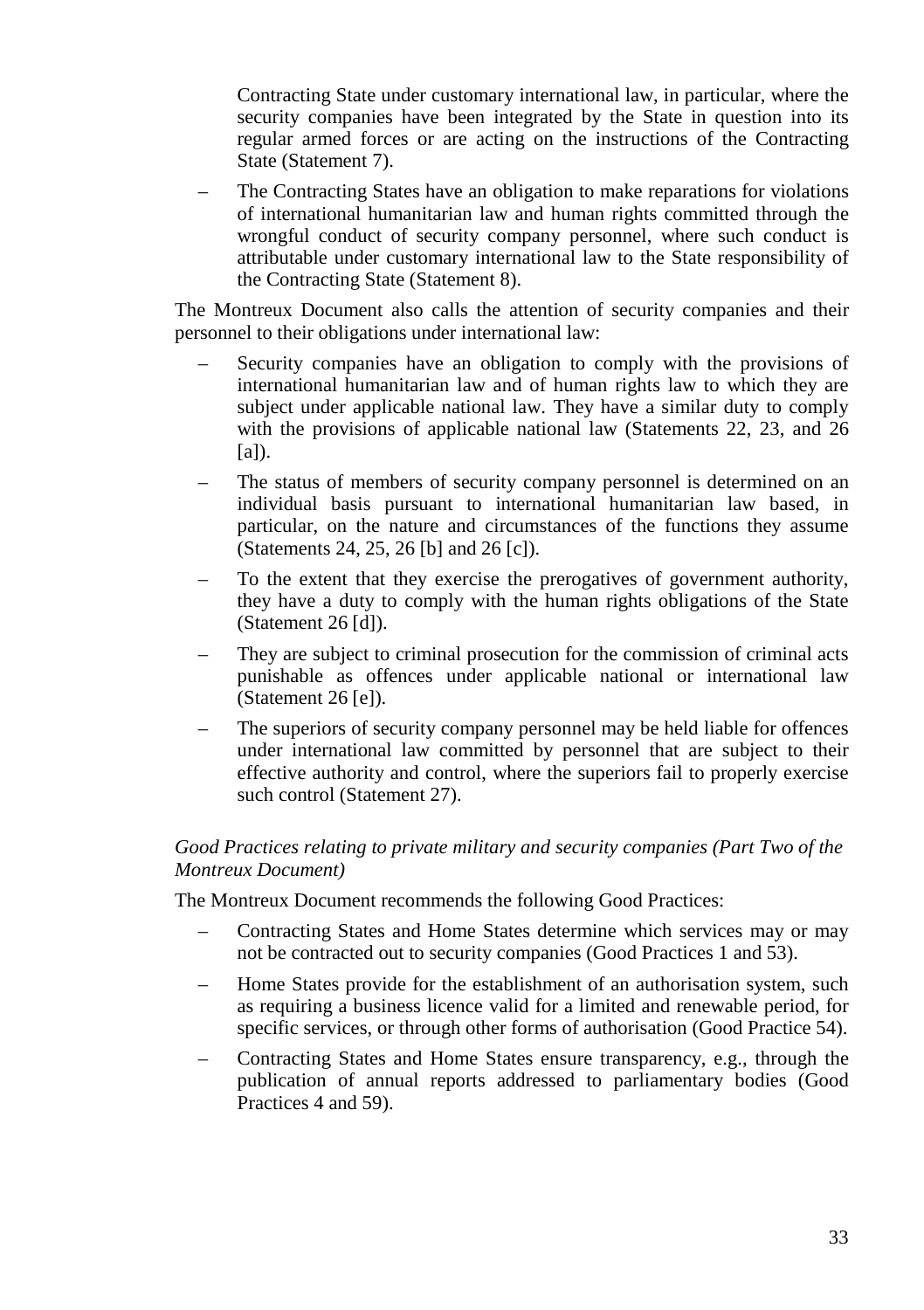- Contracting States and Home States take into account, in the awarding of contracts and the granting of authorisations, the following factors: past conduct, compliance with authorisation requirements, financial capacity, training of personnel, lawful acquisition and use of weapons, appropriate internal company guidelines (Good Practices 6-8, 10-12, 60, 61, 63-66). The States further assess whether the security company is capable of conducting its activities in conformity with applicable national law and international law (Good Practices 2 and 57).
- The Contracting States prescribe contractual clauses governing, in particular, the observance of international humanitarian law, weapons needed for performance of the contract, the subcontracting of tasks, and the identifiability of security personnel (Good Practices 14-16). The Home States include in the terms and conditions of authorisations clauses to ensure that security companies are operated in conformity with applicable national and international law, and that security personnel conduct themselves in accordance therewith (Good Practice 67).
- The Contracting States establish requirements for security companies and their personnel concerning respect of the rules on the use of force and of firearms. Such means are to be deployed only in self-defence or for the defence of third parties. In such cases, the competent authorities are to be informed without delay (Good Practice 18).
- Contracting States and Home States shall make provision for the criminal prosecution of crimes under applicable international and national law committed by security companies or their personnel, establishing, as needed, national jurisdiction over such cases (Good Practices 19 and 71). Home Countries establish additional sanctions for security companies that operate without authorisation, or that fail to respect the conditions on which they were granted authorisation, such as, the revocation or suspension of authorisation, a bar on re-applying for authorisation, or civil and criminal fines and penalties (Good Practice 69).
- The Contracting and Home States make provision for the establishment of mechanisms for oversight, civil liability, and the imposition of sanctions (Good Practices 20, 21, 68, and 72).
- Home States assure cooperation with the authorities of the Territorial States (Good Practice 73).

In a departure from the recommendation contained in the Good Practices of the Montreux Document, the Federal Council has not proposed the establishment of a licensing system. It is nevertheless of the view that the system proposed in the draft Act (statutory prohibitions in combination with a comprehensive registration requirement and prohibitions in the form of administrative orders) is the equal, in its effects, of a licensing system. The proposed system makes it possible to prohibit all activities on the part of security companies that are contrary to Switzerland's interests. The disadvantages of an authorisation system (high bureaucratic and financial investment, complications of monitoring at the place of contract performance, risk of authorisation being misconstrued as a government warranty of quality, cf. section 1.5.1) can in this way be avoided.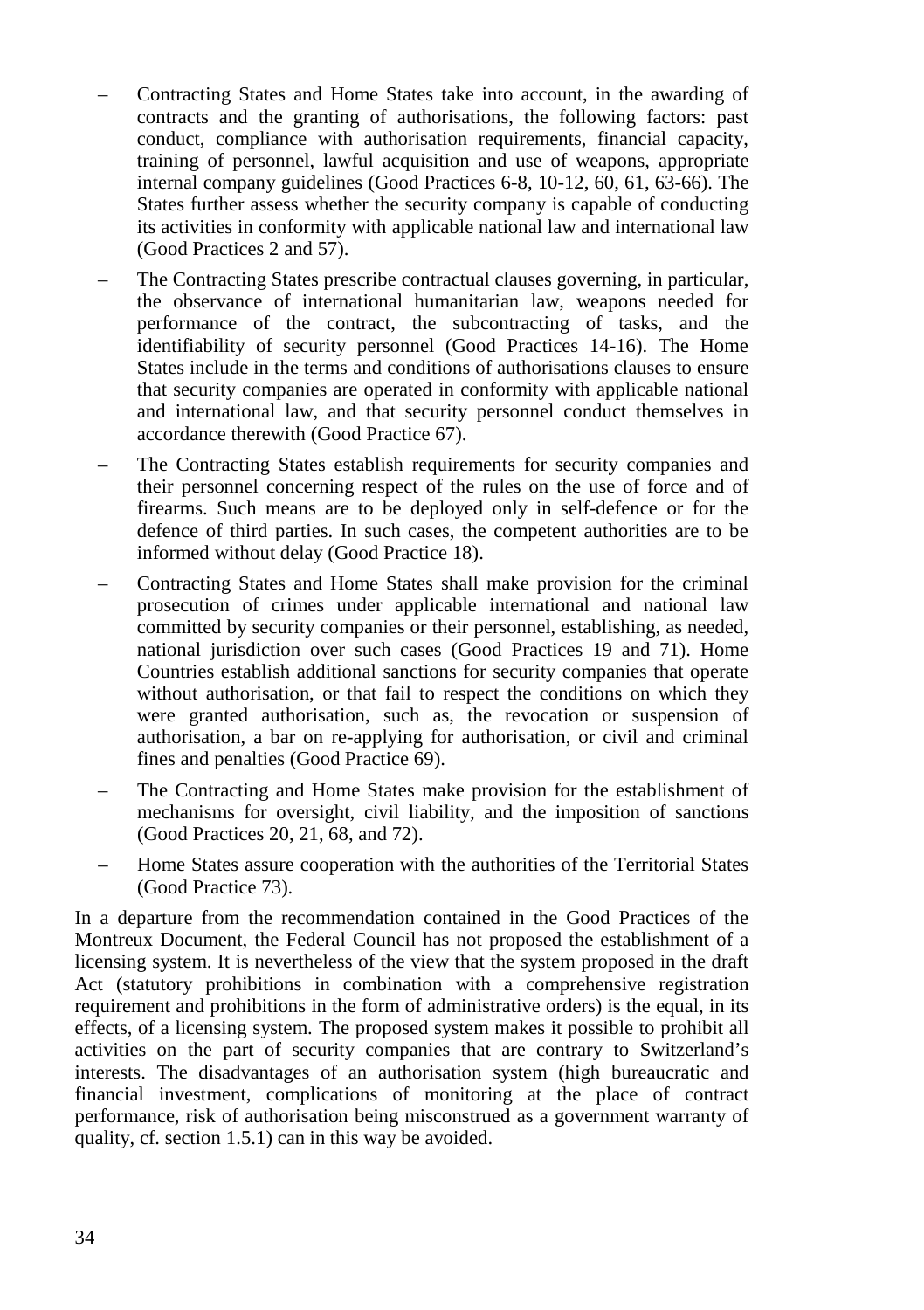#### <span id="page-34-0"></span>**1.9.2 International Code of Conduct of 9 November 2010**

The International Code of Conduct for Private Security Service Providers, of 9 November 2010 (hereinafter, "Code of Conduct"), is the result of an initiative launched by Switzerland in collaboration with a number of industry associations. Any private security company, regardless of its legal structure, may accede to the Code. As of 1 October 2012, 511 security companies had acceded to the Code of Conduct.[41](#page-34-1) The Code of Conduct places the Signatory Companies under an obligation, when providing services in areas in which the rule of law has been undermined, to respect human rights. It also requires that the Companies comply with all applicable laws at the local, regional and/or national levels. The Companies further undertake not to enter into a contractual relationship with any State or other body in violation of sanctions imposed by the Security Council of the United Nations.

The Companies place their personnel under a duty to take all reasonable steps to avoid the use of force. Where force is employed, this must be done in keeping with applicable law and with the principle of proportionality. The Companies further place their personnel under a duty not to use firearms against persons, except in selfdefence or to protect other persons from an immediately imminent threat of death or serious injury, or for the prevention of a particularly serious offence constituting a grave threat to life. To the extent that any personnel have been expressly authorised to provide assistance to the law enforcement authorities of a State in the exercise of their functions, such personnel shall be placed by the Signatory Company under a duty to comply with all legal obligations under applicable national and international law on the use of force.

The Code of Conduct contains important provisions on the banning of certain conduct, such as torture, discrimination, and human trafficking. Similarly, it sets forth management guidelines designed to promote compliance with the Code by the personnel of the Signatory Company, as well as recruitment and on-going training standards. These are complemented by rules for internal reporting and for control mechanisms within the Company.

<span id="page-34-1"></span>The Code of Conduct also serves as a basis for the development of independent governance and oversight mechanism for monitoring compliance with the Code. To this end, it foresees the introduction of measurable standards and a certification procedure in order to ensure that the Companies properly implement the Code of Conduct. An interim steering committee was established and charged with the task of drafting a Charter setting out the functions and structure of this oversight mechanism. A first draft of this Charter was made public by the steering committee on 16 January 2012. More than forty stakeholders (governments, organisations, companies, etc.) contributed statements to the consultations on the draft. Under the terms of the Draft Charter, a certification procedure is to be created for assessing whether the security companies are in compliance with the principles of the Code of Conduct. The draft also foresees the introduction of a mechanism for the oversight of the security company activities and the effective handling of complaints based on violations of the Code of Conduct. The Charter is expected to be adopted in 2013.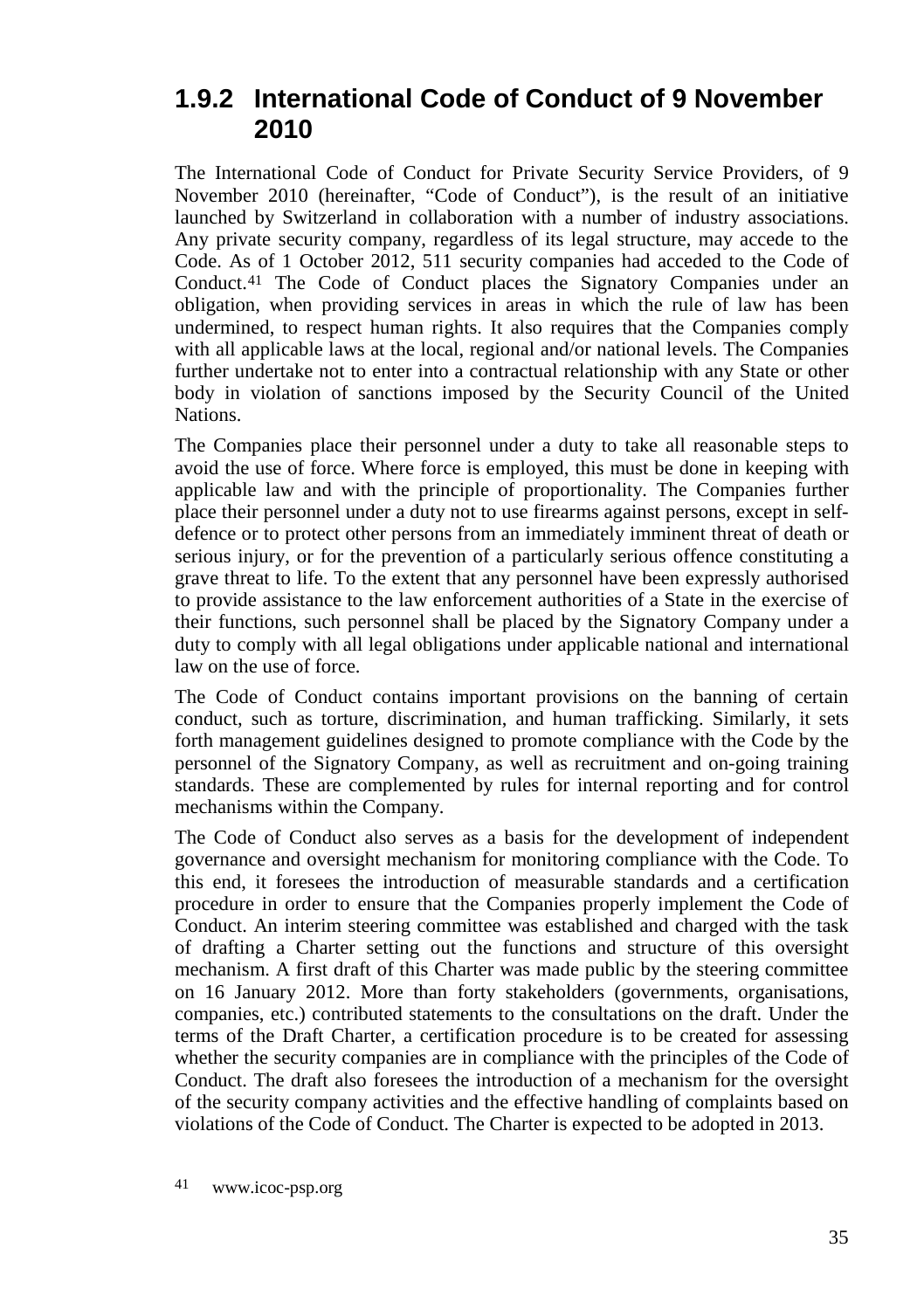The Code of Conduct also sets criteria for the selection of security personnel and of subcontractors. The Signatory Companies make certain that security personnel has received appropriate training. They are required to have obtained the statutorily required authorisations for the possession and use of weapons. They further undertake to report to the competent authorities any incident of which such report is required under applicable national law. Finally, the Companies make certain that they are at all times in a position to meet any obligations arising out of harm caused for which they bear liability towards third parties.

The Code of Conduct is today regarded as a reference in the private security industry. It used as a source for numerous organisations and governments in the introduction of national and international standards. The bodies that call upon the services of private security companies often demand of those companies that they accede to the Code of Conduct and comply with its principles.

### <span id="page-35-0"></span>**1.9.3 Project for a UN Convention**

A United Nations working group is currently discussing the various options for international regulation and, in particular, the possibility of drawing up a new, legally binding agreement to govern the obligations of States in connection with the activities of private military and security companies. The extent to which these efforts will bear fruit can, at present, not yet be predicted, as individual countries where large private military and security companies are domiciled, and which also award the largest contracts to such companies, have expressed reservations with regard to such a convention. Switzerland is keeping a close eye on the progress of these efforts.

## <span id="page-35-1"></span>**1.9.4 Developments in the EU**

On 27 July 2012, the European Union declared its support for the Montreux Document. The European Union has undertaken to abide by the rules set forth therein when contracting with private military and security companies on its own behalf.

Priv-War is a research project financed by the EU and coordinated by the European University Institute (EUI), which, in cooperation with seven European universities, conducted a study on the impact of the extensive use of private military and security companies in situations of armed conflict. An analysis of the current political climate in this regard, with reference, among other things, to the Montreux Document and the International Code of Conduct, served as the project's point of departure. In addition to publishing its results in academic publications,[42](#page-35-2) Priv-War also issued, in March 2011, a number of recommendations to the EU, suggesting various options for regulatory measures, both of a binding and of a non-binding nature. These recommendations are currently being reviewed by the EU.

<span id="page-35-2"></span><sup>42</sup> See, esp., F. Francioni und N. Ronzitti (eds.), "War by Contract: Human Rights, Humanitarian Law and Private Contractors", Oxford University Press, 2011.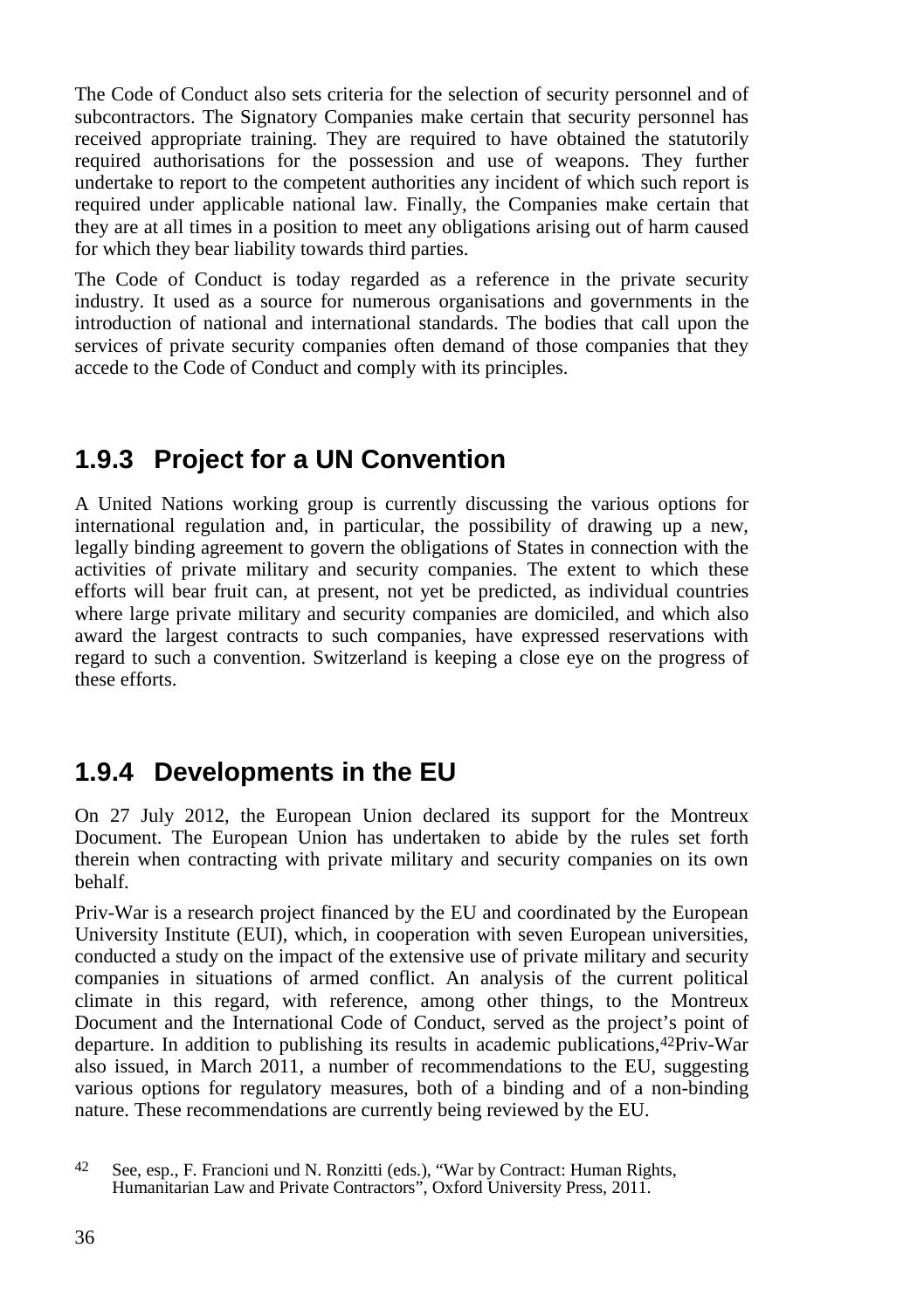Mention should also be made of the European Parliament resolution of 11 May 2001 on the development of the common security and defence policy following the entry into force of the Lisbon Treaty, in which that body expresses its view that there is a need for the EU to adopt regulatory measures in this domain, including a comprehensive normative system governing the establishment, registration, licensing, and monitoring of private military and security companies, with a mechanism for reporting on violations of applicable law. It calls upon the Commission and the Council to draft a Directive aimed at harmonising national regulatory measures in this domain, and to adopt a Decision regulating the export of services by such companies.

# **1.10 Implementation**

According to the terms of the proposed Act, the implementation provisions are to be enacted pursuant to article 38 of the draft proposal. In addition, adjustments to the Ordinance on the Use of Private Security Companies (OUPSC)[43](#page-36-0) will be necessary.

By its decision dated 29 August 2012, the Federal Council pronounced itself in favour of a regime based on prohibitions in conjunction with a procedure for prophylactic declaration. Prior thereto, it had also looked into other possible solutions such as a system for ex post facto registration, a registration or licensing requirement, or a general ban on participation in acts of combat. It arrived at the conclusion that the regime here proposed makes it possible to exercise oversight over problematic activities in as full a manner as is possible, without undue bureaucracy; it allows for rapid case review and the effective enforcement of any prohibitions or restrictions that may be imposed.

While a review of the provisions for the implementation of the proposed Act is not expressly foreseen, pursuant to article 170 of the Federal Constitution (SFC)<sup>[44](#page-36-1)</sup> the measures enacted are subject to a review for their effectiveness. In addition, the competent authority will be required under the proposed Act to submit an annual report on its activities to the Federal Council. The report is intended to provide an overview of the manner in which the statutory provisions contained in the Act have been implemented, and of any difficulties encountered in connection therewith by the competent authority.

# **1.11 Action on parliamentary motions**

DefC-S motion 10.3639 can be set aside. The draft proposal has taken the substance of the motion into account by prohibiting activities that run counter to Switzerland's foreign, security, and neutrality policy interests. Its scope of application also extends to the companies designated in the Parliamentary motion. For the reasons mentioned in sections 1.5.1 and 1.6, however, the draft Act departs from the suggestion contained in the motion that a licensing system be introduced. The reasons given are in keeping with the conclusions of the FOJ report of 30 December 2010. The Federal

<span id="page-36-1"></span><span id="page-36-0"></span><sup>43</sup> SR **<sup>124</sup>** <sup>44</sup> SR **<sup>101</sup>**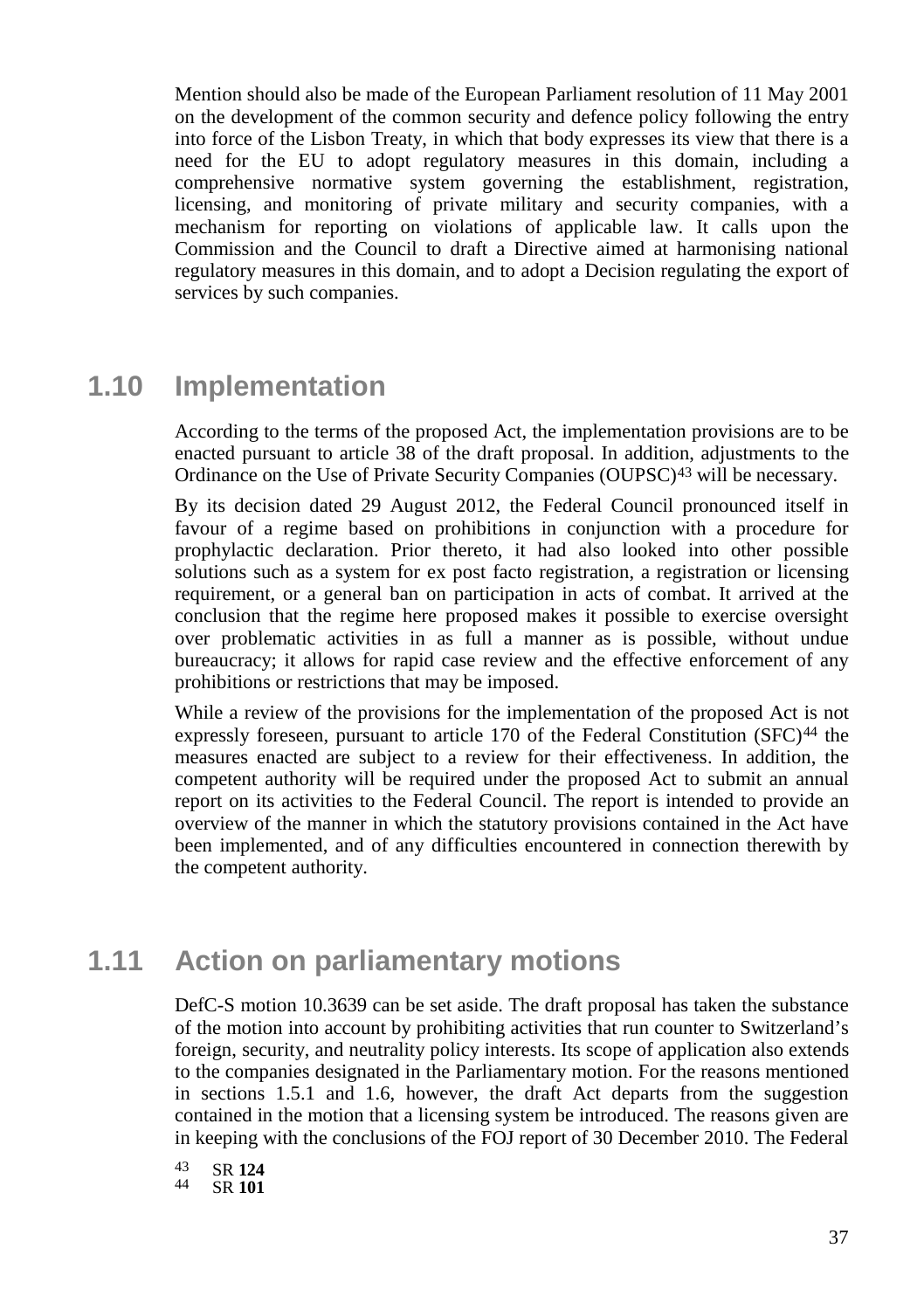Council's 17 December 2010 recommendation that the motion be adopted was given prior to its having taken note of this report.

For the same reasons, motion 10.3808, put forward by Lang, can also be set aside.

# **2 Notes to the individual articles of the draft Act**

# **2.1 General Provisions**

#### Article 1 Purpose

The proposed Act is intended to contribute to the protection of certain of Switzerland's interests. These are specified in article 1, whereby the enumeration does not reflect the order of importance. Contrary to customary practice, the purpose set forth in article 1 is not merely a general statement of the overall aims of the draft proposal. The objectives named in article 1 serve as the basis on which prohibitions issued by the competent authority pursuant to article 14 of the draft proposal are to be grounded. Article 14, paragraph 1, provides that the competent authority is to prohibit, in full or in part, any activity that is contrary to the purposes set forth in article 1. Infringements of this prohibition give rise to criminal sanctions (art. 22).

Pursuant to article 1, letter (a), the draft Act will contribute to the safeguarding of the internal and external security of Switzerland. Internal security comprises, in the words of the former Constitution of 1874, primarily the "maintenance of internal peace and security", while external security refers to defence against threats from without, such as attacks against Switzerland by other countries, terrorism, political pressuring, and organised crime.[45](#page-37-0) The notions of internal and external security are nevertheless closely related to each other. Thus, for example, the Federal Act on Measures for the Safeguarding of Internal Security<sup>[46](#page-37-1)</sup> also foresees preventive measures to defend against threats posed by terrorism, illegal intelligence activities, or violent extremism.

Pursuant to article 1, letter (b), the draft Act will contribute to the realisation of Switzerland's foreign policy objectives in conformity with article 54 of the SFC. This Constitutional provision grants the Confederation comprehensive powers that comprise all aspects of "foreign affairs", including the conclusion of treaties, the recognition of foreign states, and the conduct of diplomatic relations. Article 54, paragraph 2, of the SFC contains a non-exhaustive list of the foreign policy objectives towards which it is incumbent upon the Confederation to work. Among these are the maintenance of Switzerland's independence and welfare, respect for human rights, the promotion of democracy, and peaceful coexistence among peoples.

Article 1, letter (c), concerns the preservation of Switzerland's neutrality. Neutrality is an instrument of Swiss foreign policy (SFC, articles 173 and 185). It serves to

<span id="page-37-0"></span><sup>45</sup> Jean-François Aubert and Pascal Mahon, Petit Commentaire de la Constitution fédérale

<span id="page-37-1"></span>de la Confédération suisse du 18 avril 1999, Art. 57, p. 481, Zürich, 2003.<br>46 SR 120; Bundesgesetz über Massnahmen zur Wahrung der inneren Sicherheit (BWIS)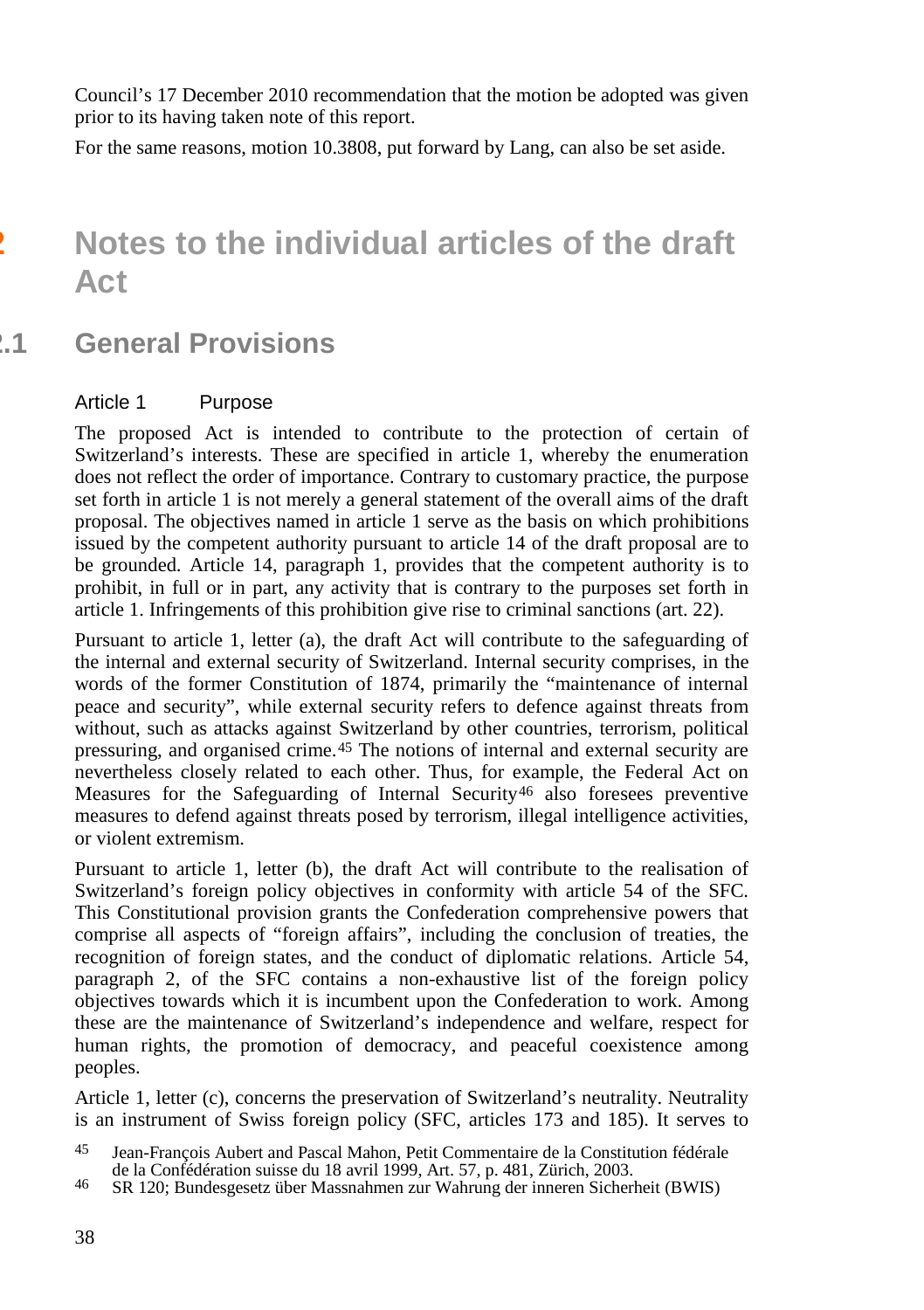protect Switzerland's independence and the inviolability of its national territory. In return, Switzerland undertakes not to participate in wars between other states. A distinction must be drawn between the neutrality as a matter of law and neutrality as a matter of policy. The law governing the neutrality of states has been bindingly set down in the Hague Conventions of 1907[47](#page-38-0) and in customary international law (see section 1.8.1, above). These rules apply to Powers that declare themselves as neutral in the event of international armed conflict. Switzerland has chosen for itself the special status of a permanently neutral state. Switzerland's neutrality is today globally acknowledged and respected. This special status, in accordance with the principle of legal security, gives rise to certain duties under international law even in times of peace. The status of permanent neutrality also makes necessary the formulation of a coherent foreign policy. Neutrality policy refers to all those measures taken by a neutral country at its own discretion, going beyond what is required of it by law, to ensure the credibility of its neutral status. The concrete formulation of Switzerland's neutrality policy must take into account the country's various foreign policy and security interests.

The mention of the principle of neutrality in article 1, letter (c), comprehends Swiss neutrality both as a matter of law and as matter of policy. Activities to which the draft Act applies must, accordingly, be reviewed in terms of their compatibility both with Switzerland's legal obligations as a permanently neutral State, and with the credibility and effectiveness of Swiss neutrality policy. Activities in support of the implementation of military sanctions imposed under Chapter VII of the UN Charter, [48](#page-38-1) other than direct participation in hostilities, are not fundamentally incompatible with neutrality. Countries implementing the UN mandate contribute to the maintenance or restoration of peace and international security. Such UN missions are in line with Switzerland's peace policy interests and supporting them is fundamentally compatible with neutral status.

Lastly, pursuant to article 1, letter (d), the draft Act will contribute to the assurance of respect of international law and, in particular, of human rights and of international humanitarian law. International law governs the relationships between States and other subjects of international law. It encompasses different domains, including the prohibition on the use of force for the settlement of international conflicts, and the prevention of terrorism and other serious criminal offences. The draft Act will also contribute to assuring the respect of human rights and international humanitarian law. The international obligations of a state may be grounded in various sources. In terms of numbers, international treaties are the most important source. Certain fundamental international obligations, however, are grounded in customary international law or in general principles of law. The reference in article 1, letter (d), is thus to all international obligations to which Switzerland is subject. Strict respect of international law, including, in particular, respect for human rights and international humanitarian law, is a central element of Switzerland's own self-image and the image it projects to the outside world. As the depositary State of the Geneva Conventions and the Additional Protocols, [49](#page-38-2) Switzerland has an eminent interest in

<span id="page-38-0"></span><sup>47</sup> Convention (V) respecting the Rights and Duties of Neutral Powers and Persons in Case of War on Land, The Hague, 18 October 1907 (SR 0.515.21; Fifth Hague Convention); Convention (XIII) concerning the Rights and Duties of Neutral Powers in Naval War, The Hague, 18 October 1907 (SR 0.515.22; 13th Hague Convention).

<span id="page-38-1"></span><sup>48</sup> SR **0.120**

<span id="page-38-2"></span><sup>49</sup> SR **0.518.12**, **0.518.23**, **0.518.42**, **0.518.51** and **0.518.521–523**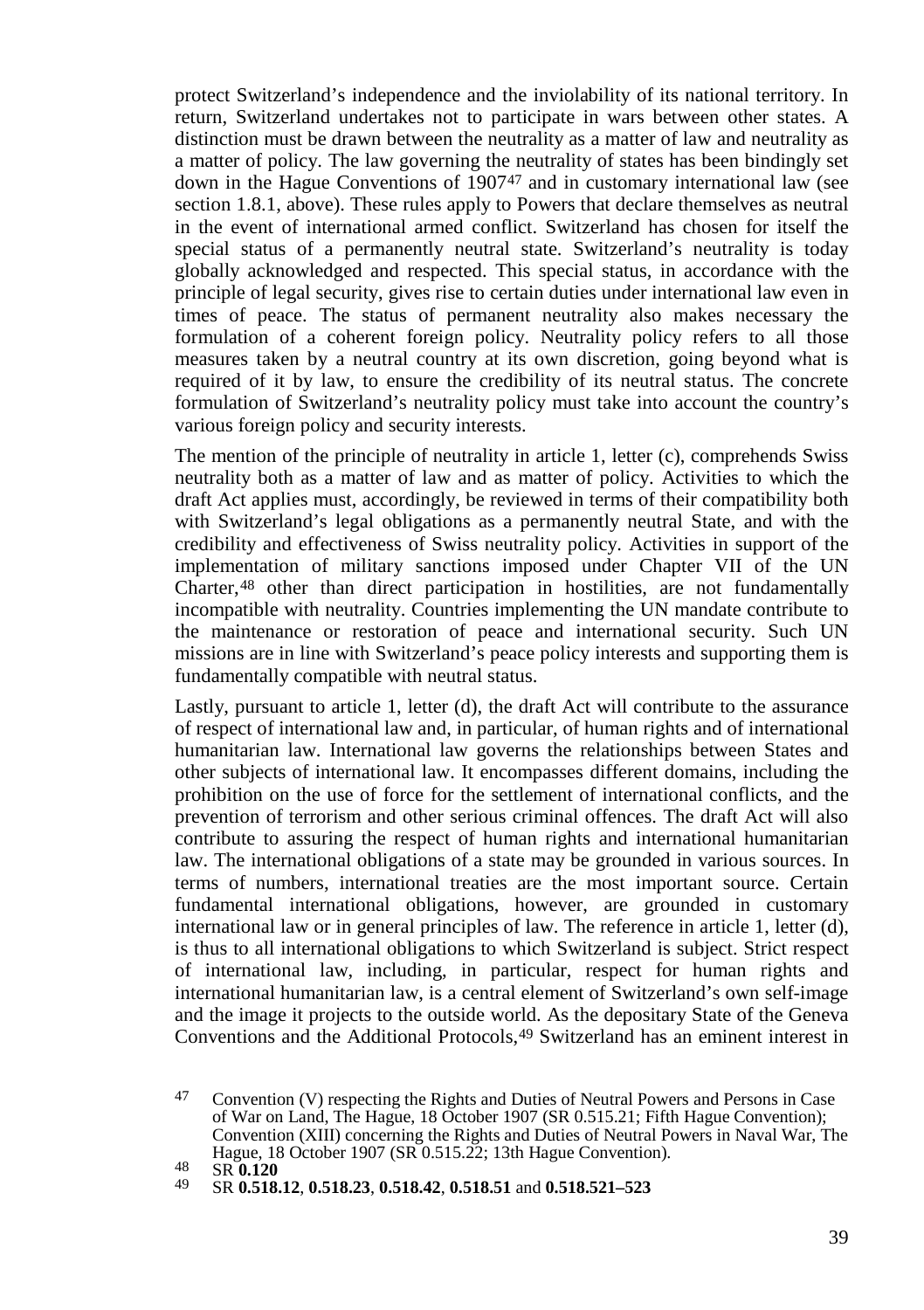not being drawn into conflict situations that could tarnish its excellent reputation in the domain of humanitarian action.

## Article 2 Scope of application

### *Paragraph 1, introductory clause*

Pursuant to the introductory clause of paragraph 1, the draft Act applies to all natural and legal persons, and to business associations ("companies"), that conduct any of the activities designated under letters (a) through (d). Intended here, specifically, are all businesses, whether structured as corporations, limited liability companies, partnerships, foundations, or sole proprietorships, as well as private individuals. The purposes pursued by companies subject to the draft Act may be of a profitable or of a non-profitable nature.

The list of activities governed by the draft Act, as set forth in paragraph 1, is exhaustive. This paragraph establishes a dual criterion for applicability: the activities in question must exhibit a connection both with Switzerland and with a place abroad. Activities of which the conduct takes place, and the effects are felt, exclusively in Switzerland, or exclusively abroad, are not covered by the draft Act. These are subject either to cantonal law (security services provided in Switzerland) or to foreign law.

### *Paragraph 1 (a)*

The draft Act applies to companies that provide, from Switzerland, private security services abroad. The term "private security services" is defined in article 4, under letter (a).

A service is provided "from Switzerland" where the company providing the service is domiciled or based in this country; but this is also the case where, for example, a foreign company organises the providing of private security services abroad either through a company domiciled in Switzerland, or by itself conducting operations out of Switzerland.

The term "abroad" means within the sovereign territory of any state other than Switzerland. The scope of the term is, however, subject to the limits set forth in article 3. That article provides for exemptions from the Act's scope of application for companies that conduct, from Switzerland, certain specified activities in territories subject to the Agreement on the Free Movement of Persons of 21 June 1999 (FMPA),[50](#page-39-0) or to the Convention of 4 January 1960 establishing the European Free Trade Association (EFTA; EFTA Convention)<sup>[51](#page-39-1)</sup> (see below, article 3).

Subject to the exemptions foreseen in article 3, the term "abroad", within the meaning of the draft Act, also comprehends the territorial waters of foreign coastal states, the high seas, and international air space. The private security industry has recently expanded its range of services to include the protection of deep sea shipping against acts of piracy. [52](#page-39-2) This development should accordingly be taken into account in construing the term "abroad".

<span id="page-39-1"></span>

<span id="page-39-0"></span><sup>50</sup> SR **0.142.112.681**

<span id="page-39-2"></span><sup>52</sup> FOJ Report of 30 December 2010, sect. 4.2.1.1.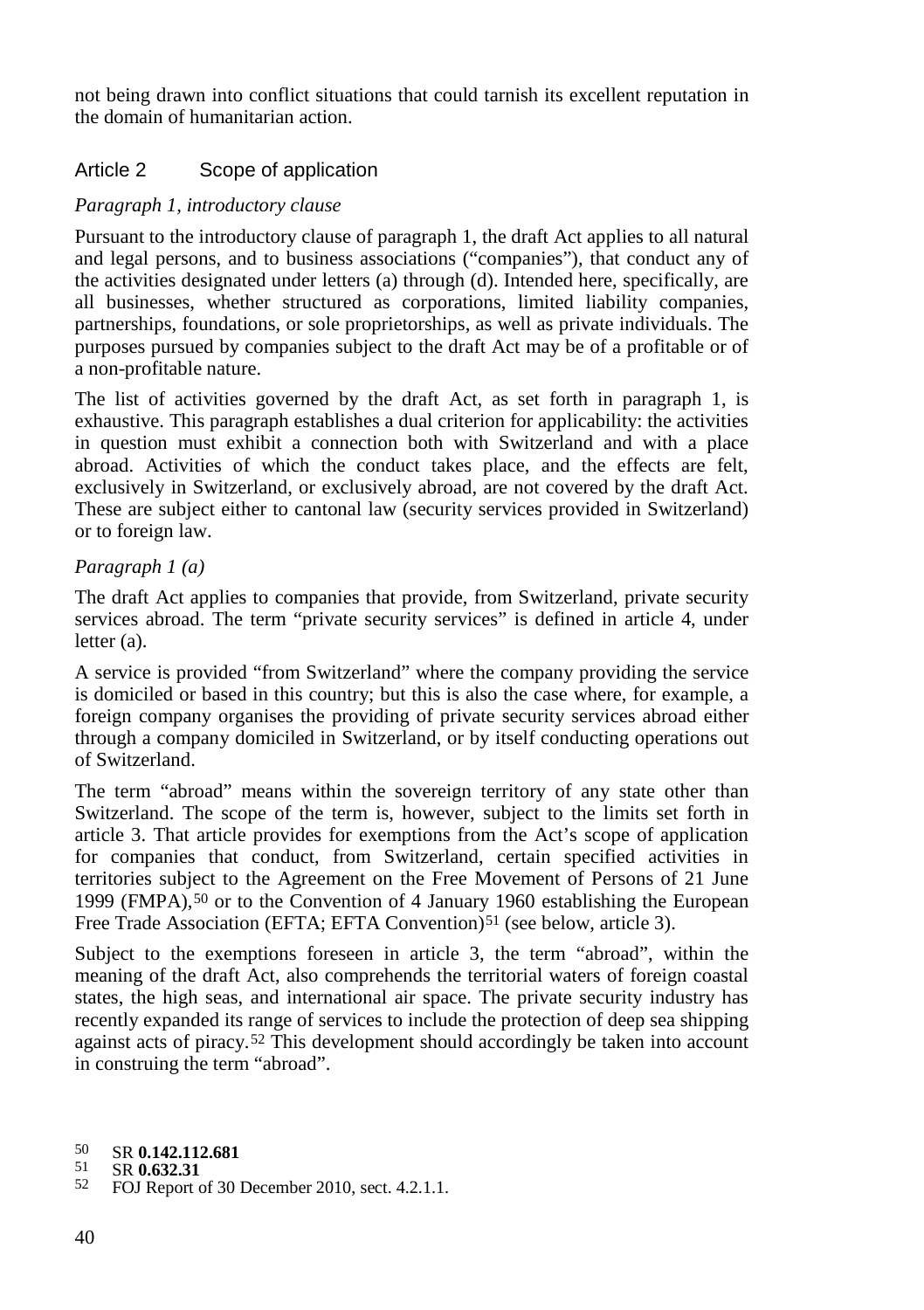Pursuant to the Maritime Navigation Act of 23 September 19[53](#page-40-0) (MNA),<sup>53</sup> ships registered in the Register of Swiss Seagoing Vessels are considered to be Swiss vessels (MNA, article 2). Article 4 of the MNA further provides that, on board Swiss seagoing vessels navigating on the high seas, Swiss Federal law shall apply exclusively; in territorial waters, Swiss Federal law applies on board Swiss seagoing vessels except in such cases where the coastal state declares the application of its own law to be compulsory. The doctrinal literature and case law are in agreement in considering the high seas as foreign territory (with territorial waters, as belonging to the national territory of a third country, unquestionably also falling under the definition of "abroad"). A vessel sailing under the Swiss flag is not a "part of Switzerland".<sup>[54](#page-40-1)</sup> Under the "flag principle", however, on a vessel sailing on the high seas under the Swiss flag, Swiss law applies. A security service provided on the high seas on board a vessel sailing under the Swiss flag is considered to have been provided abroad and will, accordingly, be subject to the provisions of the draft Act.

A Swiss shipping line whose ships sail under the Swiss flag will not normally have its own armed personnel for protection against pirates. For this purpose it will hire a company specialising in protection, as needed, for the more dangerous stretches on its routes. As a rule, the company hired will be domiciled abroad. However, should that company be domiciled or based in Switzerland, or operate out of Switzerland, it will be subject to the draft Act.

Article 1 of the Convention of 7 December 1944 on International Civil Aviation<sup>55</sup> provides that the airspace above a State's territory is also considered a part of that State's sovereign national territory. Pursuant to article 17 of the Convention, privately owned aircraft have the nationality of the State in which they are registered.[56](#page-40-3) Similar to the situation in maritime navigation, it is the law of the registering State that applies on board the aircraft, except where the State over whose territory the aircraft is being flown is entitled under international law to insist upon application of its own law. Privately owned aircraft, however, are no more considered to be a "movable part of the sovereign territory" of the registering State than ships are so considered under maritime law. Where a company based in or operating out of Switzerland provides security services on board an aircraft registered in Switzerland, those services fall within the scope of the draft Act, because Swiss law applies on the aircraft, while the services in question are considered as being provided abroad.

#### *Paragraph 1 (b)*

The draft Act also applies to companies that provide in Switzerland services in connection with a private security service provided abroad, that is, companies that recruit or train security personnel for private security services to be provided abroad, or that furnish security personnel to companies that offer private security services abroad (see the definition in article 4, letter [b]).

- 
- <span id="page-40-3"></span><span id="page-40-2"></span>Maritime Safety Bal 2008 1153. 55 SR 0.748.0 (in force in Switzerland as of 4 April 1947).<br><sup>56</sup> Cf. Message of the Federal Council of 28 September 1962 on the Amendment of the Swiss Federal Civil Aviation Act, BBl 1962 II 717.

<span id="page-40-1"></span><span id="page-40-0"></span><sup>53</sup> SR **747.30**<br><sup>54</sup> Federal Council Message of 7 December 2007 on the Ratification of a Convention and the Amendments to a Convention, as well as the Accession to two Supplementary Protocols, of the United Nations, for the Prevention of Terrorist Acts Against Nuclear and Maritime Safety BBI 2008 1153.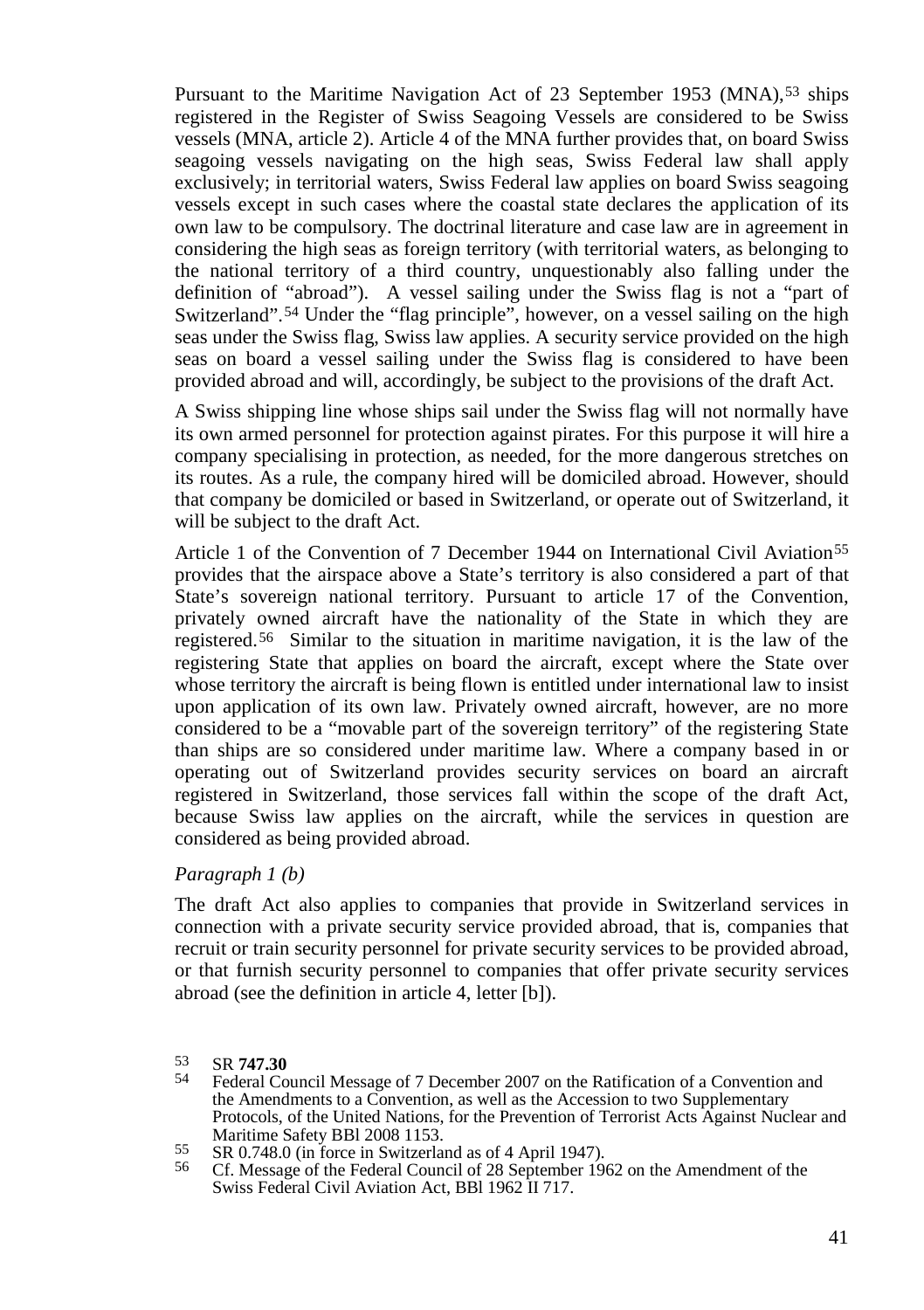A relationship with Switzerland exists where the service provided in connection with a security service abroad is provided in Switzerland. It is not necessary that the name of the country in which the security personnel are to provide private security services at sometime in the future already be known.

Recruitment is considered to have taken place in Switzerland whenever a substantial part of that activity was conducted on Swiss territory, as, for example, where a company conducts recruitment interviews in Switzerland or concludes employment contracts here. The company must act with the specific objective of recruiting or training security personnel for private security services that are to be provided on foreign territory. Not concerned, therefore, is the recruitment and training of security personnel for private security services to be provided on Swiss territory. Such services are subject to cantonal law.

The training must be carried out in Switzerland, e.g., at a training centre or camp. The subject-matter of the training can include such things as attack and defence techniques in armed conflict, self-defence and survival tactics, weapons use, mission planning and logistical support, or familiarisation with the rules of international law and the combating of corruption.

The draft Act further applies to companies that furnish security personnel, whether directly or as an intermediary, for a company that offers private security services abroad. This provision would find application, for example, if a company were to furnish personnel in Switzerland who could then be hired by a company that operates abroad.

#### *Paragraph 1 (c)*

The draft Act is also applicable to companies that establish, base, operate, or manage a company in Switzerland that provides private security services abroad or provides services in connection therewith in Switzerland or abroad.

A connection with Switzerland is considered to exist whenever these activities are conducted on Swiss territory. This would be the case, for example, if a company were to establish a base in Switzerland and, from that base here, manage a company that was incorporated abroad for the purpose of providing of private security services there. The draft Act thus applies not only in "operational" cases, in which security services are provided abroad from Switzerland. As important as this category of activities may be, equally so are the other criteria for establishing a relationship with Switzerland, making the Act applicable also in the other cases in which Switzerland has an interest in avoiding risks to its security and reputation.

#### *Paragraph 1 (d)*

Pursuant to this provision, the draft Act is also applicable to countries that exercise control, from Switzerland, over a company that provides private security services, or other services in connection therewith as defined in article 4, letter (b). Even in such cases where the activities of the companies in question are of a purely financial nature, it is necessary that they also be subject to the Act, as both their own repute and the activities of the security companies over which they exercise control are capable of jeopardising Swiss interests.

This provision covers all types of ownership structures by means of which a company is able to exercise control over a private security companies operating abroad. Such companies are generally referred to as "holding companies". Article 5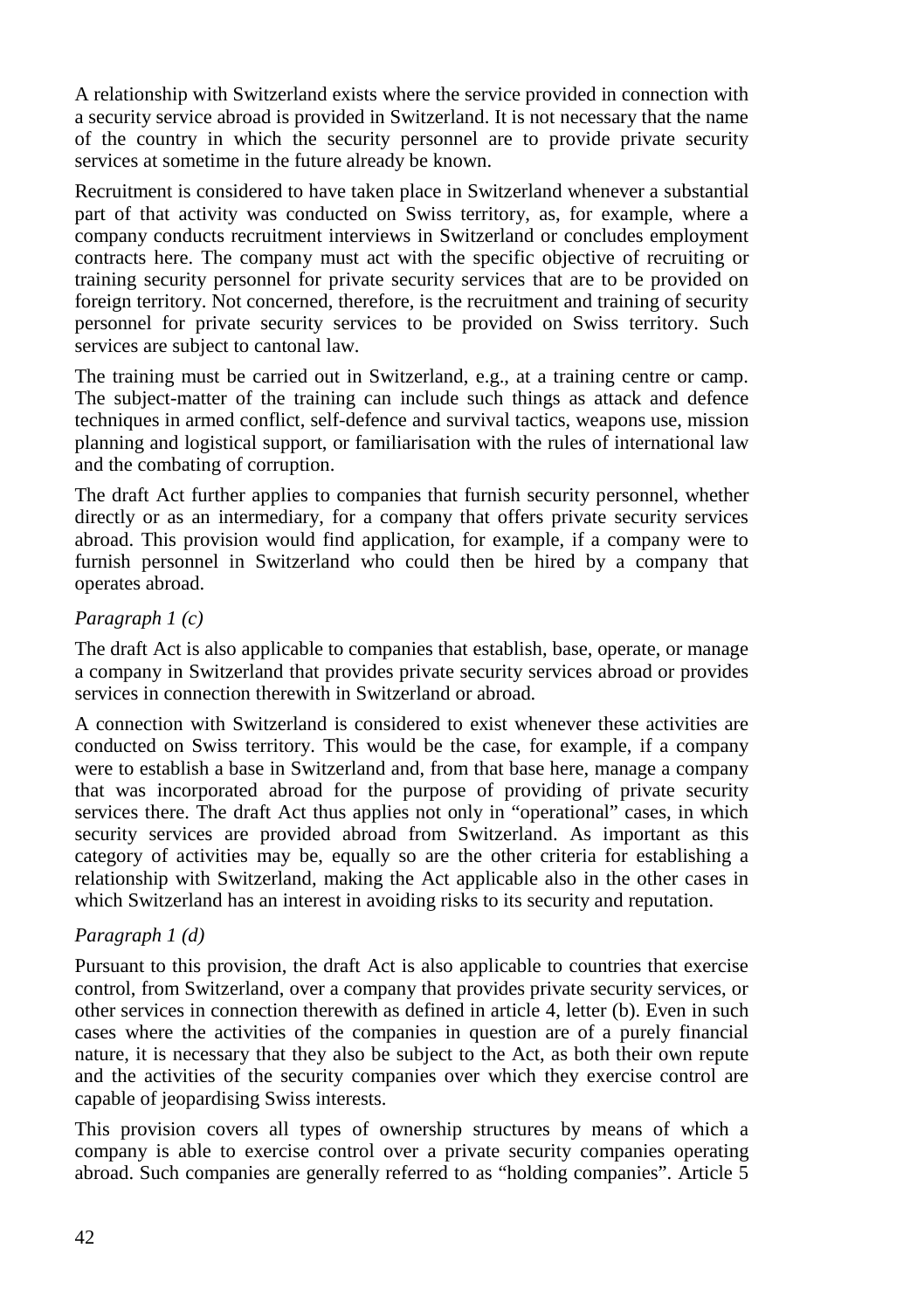defines when a company is considered to exercise control over another. A relationship to Switzerland exists whenever the company that exercises control is domiciled or based in Switzerland. A company over which control is exercised may be based in Switzerland or abroad.

#### *Paragraph 2*

The draft Act is also applicable to persons who are in the service of companies that are subject to the Act. This takes on significance wherever the draft Act foresees duties and sanctions for individual natural persons, as, for example, in cases of direct participation in hostilities abroad (see below, article 8, paragraph 2). The term "in the service of" is meant to include more than formal employment relationships. The scope of the draft Act extends to all business or personal relationships in which natural persons accept instructions or mandates of whatsoever nature. The legal form of the relationship is of no consequence.

#### *Paragraph 3*

Finally, the draft Act also governs Federal authorities that contract with security companies for the performance of tasks of protection abroad. The term "contract with" covers not only those cases in which a Federal authority fully delegates a task of protection to a company, but also those in which it avails itself of the services of a security company for assistance in its own performance of a mandate (see below, sect. 2.7).

Outside the scope of the draft Act are contracts with security companies for the performance of protection tasks on Swiss territory. In such cases, it is the OCSC[57](#page-42-0) that applies. The draft Act also does not apply to Federal authorities that avail themselves of the assistance of private individuals acting on the authority's instructions, without autonomy or decision-making powers.[58](#page-42-1)

#### Article 3 Exemptions from the scope of application

Article 3 introduces exemptions from the Act's scope of application for certain private security services provided from Switzerland in territories that are subject to the FMPA $59$  or to the EFTA Convention.  $60$  The territories referred to are the national territories of the 27 Member States of the European Union, including the French Overseas Departments, the Azores, Madeira, the Canary Islands, Ceuta and Melilla, and the Åland Islands. Also included are the territories of the EFTA Member States, that is, Iceland, Liechtenstein, and Norway (cf. article 58 of the EFTA Convention).

The exemptions are included in order to preserve the free provision of services in keeping with the FMPA and the EFTA Convention. Pursuant to those agreements, service providers, both natural persons and companies, have a right to provide services on the territory of the other States party to the agreements, for a period whose effective duration is not to exceed 90 working days per calendar year (FMPA art. 5, para. 1). Under these agreements, restrictions on the cross-border provision of services are prohibited (FMPA, Annex I, art. 17 [a]); this prohibition is, however, without prejudice, in particular, to legal provisions enacted by the respective States

<span id="page-42-1"></span><span id="page-42-0"></span><sup>57</sup> SR 124<br>58 Gesetzgebungsleitfaden des BJ [FOJ Legislative Drafting Guidelines], p. 346.<br>59 SR **0.142.112.681**<br>60 SR **0.632.31** 

<span id="page-42-3"></span><span id="page-42-2"></span>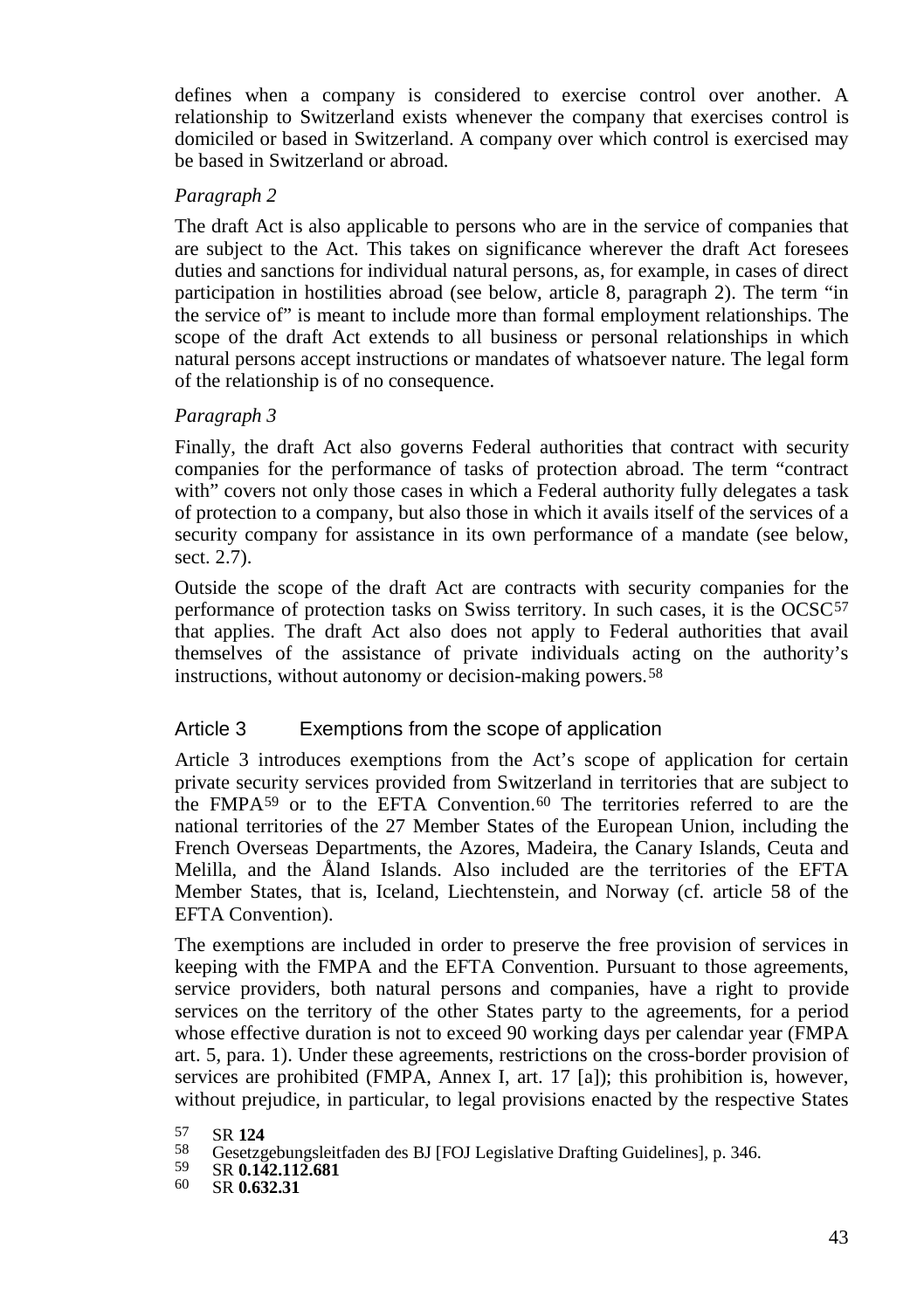party to the agreements on grounds of imperative public interest (FMPA, Annex I, art. 22, para. 4). Service providers who are Swiss nationals (or companies incorporated under Swiss law) are also entitled to invoke before the Swiss authorities the provisions on the free provision of services, as contained in the FMPA or the EFTA Convention, where they have exercised a right to freely provide services as protected by either of those agreements.<sup>[61](#page-43-0)</sup>

The purposes of the draft  $Act - i.e.,$  the safeguarding of the internal and external security of Switzerland, the realisation of Switzerland's foreign policy objectives. the preservation of Swiss neutrality, and the assurance of respect of international law – unquestionably constitute grounds of imperative public interest justifying restrictions on the free provision of services. In order for the statutory measures enacted by Switzerland to be considered as justified pursuant to the terms of the FMPA and EFTA Convention, however, they must also meet the objective test of being proportionate to the purposes pursued.<sup>[62](#page-43-1)</sup> In the present case, an obligation to file a declaration of every activity conducted in the domain of security services, and a duty to forbear from conducting any such activity for at least fourteen days, or until notification by the competent authority, insofar as the security services set forth in article 4, letter (a), nos. 1-4 of the draft Act are concerned, would manifestly constitute a restriction on the free provision of services that is disproportionate to the purposes pursued. Because there is only a minor risk that the provision of such services would imperil Switzerland's security or neutrality, and there is no effective danger of hostilities or serious human rights violations on the territories of the EU/EFTA Member States, such restrictions on the free provision of services would go beyond what is necessary for achieving the purposes of the draft Act.

Accordingly, in the interest of proportionality, certain exemptions from the scope of application have been included in the draft proposal. These apply, as set forth in article 4, letter (a), nos. 1-4, to the following security services: the protection of persons, the guarding or surveillance of goods and properties, and security services at events. The personnel charged with the performance of such private security services, subject to the applicable weapons regulations at the place of performance of the service, may be armed or unarmed.

For the same reasons, the exemptions were extended to include persons and companies that perform services in Switzerland in connection with any such private security service as set forth in article 3, paragraph 1, in the territories where the above-named agreements apply. The exemptions also apply to companies that establish, base, operate, manage, or exercise control over a company that provides such services as set forth in article 3, paragraph 1, or article 3, paragraph 2 (a).

Conversely, where the private security service to be performed within the territories of the EU/EFTA Member States is not a service as set forth in article 4, letter (a), nos. 1-3, article 3 does not make provision for any exemption from the Act's scope of application. This is because services such as measures of constraint, the guarding of prisoners, operational or logistical support of armed forces, the operation of weapons systems, or espionage, can pose a threat to Switzerland's interests and, in particular, to its neutral status. In such cases, restrictions on the free provision of services are therefore justified.

<span id="page-43-1"></span><span id="page-43-0"></span><sup>61</sup> BGE **<sup>136</sup>** II 241 <sup>62</sup> See, e.g., BGE **<sup>131</sup>** V 390 and **<sup>131</sup>** V 209.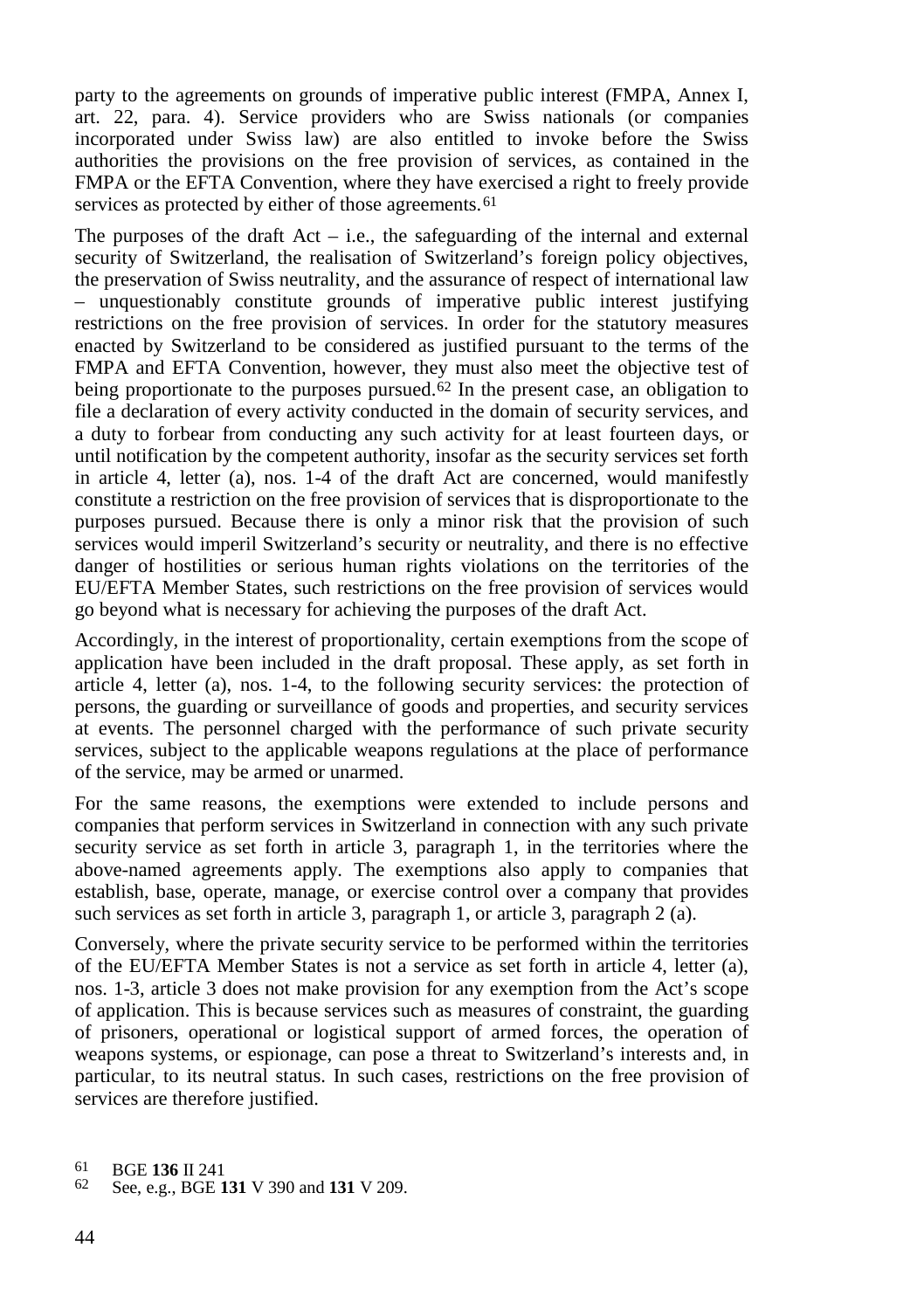#### Article 4 Definitions

#### *Paragraph 4 (a) "private security service"*

Governed by the Act are services performed by privately owned companies. It does not apply to the activities of publicly owned enterprises. Article 4, letter (a), contains a non-exhaustive list of such services, numbered 1 through 9. This enumeration, however, does not contain any concrete indications as to the nature and intensity of the security services that the draft Act is intended to cover. Simple doorman and porter services, or the design, installation and servicing of building security alarm systems are not included, unless they are accompanied by additional services that could require the use of force or of arms.

A private security service, as defined in article 4, letter (a), may be provided by armed or unarmed personnel. The term encompasses, in particular, the following activities:

- the protection of persons, e.g., the protection of government officials or the escorting of humanitarian aid convoys;
- the guarding or surveillance of goods and properties, e.g., armed protection of buildings (embassies) or sites, or surveillance thereof (patrols);
- security services at events, e.g., at concerts or sports events;
- measures against persons, e.g., the monitoring, detention or searching of persons; the searching of premises or containers, including vehicles (see article 6 of the Federal Act of 20 March 2008 on the Use of Force [UFA]);<sup>[63](#page-44-0)</sup>
- the guard, care, and transport of prisoners; operation of prison facilities; and assistance in the operation of camps for prisoners of war or civilian detainees;
- the operational or logistical support of combat or security forces, insofar as such support is not provided as part of a direct participation in hostilities as set forth in article 8. Operational and logistical support as part of a direct participation in hostilities have not been included here, since these activities, according to the terms of the draft Act, do not fall under the definition of security services. Such activities are entirely prohibited (cf. article 8, below). The security forces referred to in article 4, letter (a), no. 6, could be the police forces of a State. The support in question could be provided in response to internal unrest, rioting, isolated instances of violence, or other acts of a similar nature (see article 1, paragraph 2, of the Protocol [II] Additional of 8 June 1977 to the Geneva Conventions of 12 August 1949, and relating to the Protection of Victims of Non-International Armed Conflicts [Protocol II]).<sup>[64](#page-44-1)</sup> The service must be related to the tasks falling under the responsibility of the combat or security forces. The term "operational support" is to be understood as referring, for example, to the furnishing of armed security personnel for a foreign State that is confronted with popular demonstrations or other forms of internal unrest. Logistical support includes, for example, the construction or operation of infrastructures in an emergency situation (arrival of large numbers of refugees in a foreign State), the maintenance of a country's war material, the
- 63 SR **364**

<span id="page-44-1"></span><span id="page-44-0"></span><sup>64</sup> SR **0.518.522**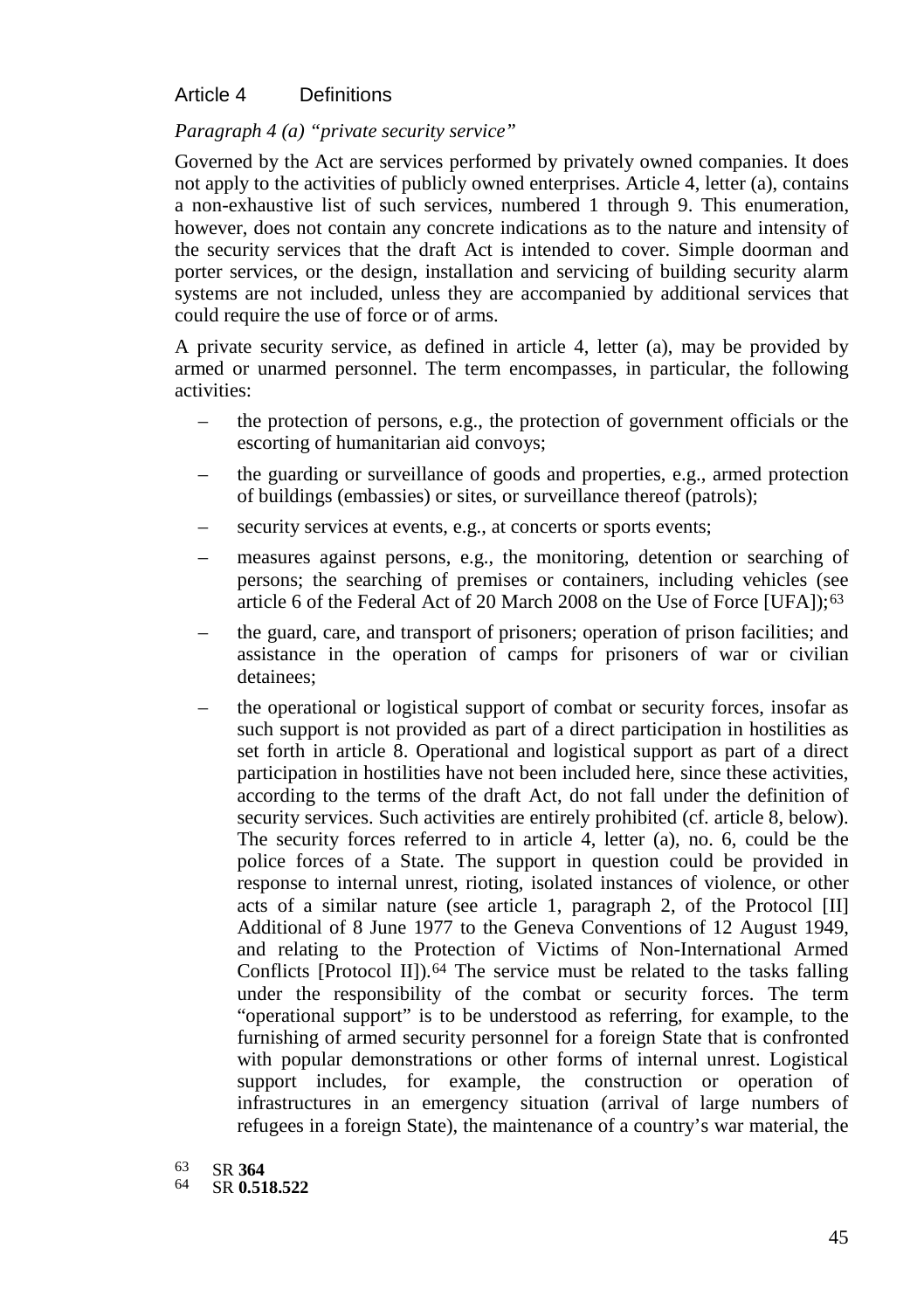operation of its communications system other than in the context of an armed conflict, or the training of members of its combat or security forces. The operation of a laundry facility on behalf of combat forces, by contrast, does not constitute logistical support, within the meaning of the draft Act, as there is not a sufficient relationship between such services and the tasks of the combat forces;

- the operation and maintenance of weapons systems, e.g., an air raid defence system;
- the advising or training of members of combat or security forces;
- intelligence activities, espionage, and counterespionage.

#### *Paragraph 4 (b) "service in connection with a private security service"*

The term "service in connection with a private security service" encompasses the recruiting or training of personnel for private security services abroad (1), and the furnishing of personnel, directly or as an intermediary, for a company that offers private security services abroad (2). This definition is exhaustive. As recalled in the notes to article 2, paragraph 1 (b), the security personnel must be recruited or trained with the *specific objective* of providing private security services *on foreign territory*. Not covered by this provision, by contrast, is the recruiting of personnel for the performance of exclusively administrative tasks in Switzerland for a company subject to the Act.

#### *Paragraph 4 (c) "direct participation in hostilities"*

The term "direct participation in hostilities" is to be understood as referring to a direct participation in hostilities in the context of an armed conflict abroad, within the meaning of the Geneva Conventions and the Protocols I and II Additional thereto.[65](#page-45-0) With the present draft proposal it is recommended that the term be construed in the Act as it is used in those international instruments. Inclusion of a more precise definition has been forgone, as the term is well known in international law and there is a substantial body of case law that deals with the notion in detail.

Pursuant to the Geneva Conventions and the Protocols I and II Additional thereto, the term "direct participation" in hostilities refers to the personal involvement of an individual in such hostilities. The term encompasses specific acts by an individual in the context of hostilities conducted between the parties involved in an armed conflict. The International Committee of the Red Cross (ICRC) [66](#page-45-1) has issued a publication offering interpretive guidance on the concept, which seeks to establish clarity on the question of when an individual is considered to be participating directly in hostilities and thus no longer enjoys the protection of international humanitarian law against direct attacks. For a given an act to be considered as constituting direct participation in hostilities under the ICRC definition, it must meet the all of following criteria, *cumulatively*:

a. The act must be likely to adversely affect the military operations or military capacity of a party to an armed conflict or, alternatively, to inflict death,

<span id="page-45-1"></span><span id="page-45-0"></span><sup>65</sup> SR **0.518.12**; **0.518.23**; **0.518.42**; **0.518.51** <sup>66</sup> See "Interpretive Guidance on the Notion of Direct Participation in Hostilities under International Humanitarian Law", available online at www.icrc.org > Resource centre > Search > "Interpretive Guidance on the Notion of Direct Participation in Hostilities under International Humanitarian Law".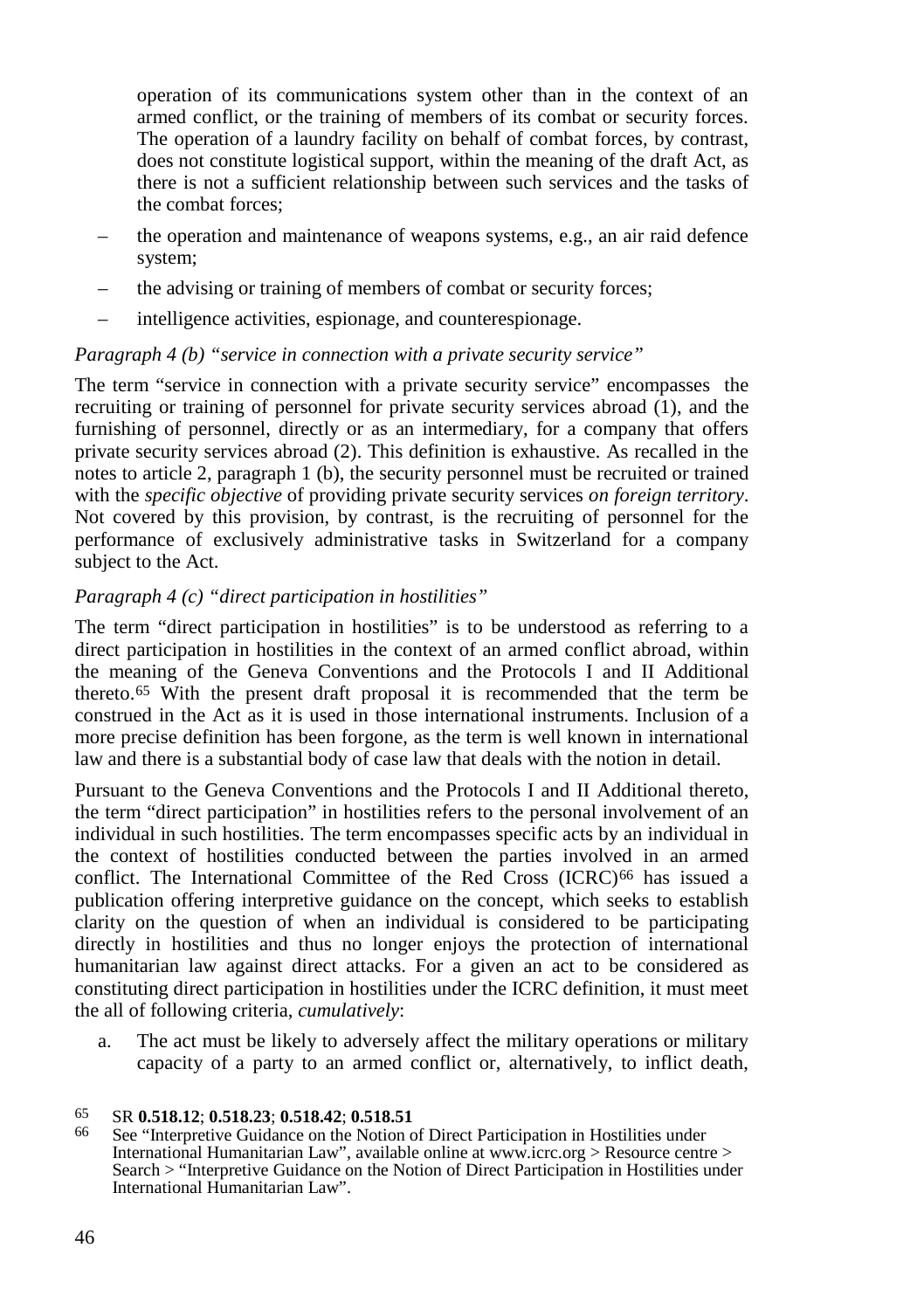injury, or destruction on persons or objects protected against direct attack (threshold of harm).

- b. There must be a direct causal link between the act and the harm likely to result either from that act, or from a coordinated military operation of which that act constitutes an integral part (direct causation).
- c. The act must be specifically designed to directly cause the required threshold of harm in support of a party to the conflict and to the detriment of another (belligerent nexus).

The Federal Council recommends that the term "mercenary activities" not be used. This term carries an implicit reference to Protocol I and to the UN's International Convention of 4 December 1989 Against the Recruitment, Use, Financing and Training of Mercenaries, which, as noted above in section 1.8.1, can rarely be applied to the employees of a company that provides private security services abroad. Adopting the terminology of the UN Convention, which has thus far been ratified by only a small number of States of no particular significance with regard to the supply and demand of private security services, would not provide any advantage, but would rather create ambiguities, which, in the interest of legal security, would best be avoided.

#### Article 5 Control over a company

Article 5 defines what is meant by exercising "control over a company". The term "control" is to be understood in a broad sense. It can also refer to a subsidiary that is controlled by a company that is itself under the control of another holding company.

The definition given in article 5, paragraph 1 (a)-(c), is based on article 963 of the amended Code of Obligations.[67](#page-46-0)

This provision sets forth, in connection with the duty of holding companies to prepare group financial reports (consolidated annual financial statements), the criteria for determining whether a legal person exercises legally relevant control over another company. The existing rule, as set forth in CO article 663*e*, is based on the unified management principle, that is, the consolidated reporting duty is subject to the effective exercise of control. In practice, however, such exercise of control can rarely be demonstrated. For this reason, with the introduction of the new article 963 into the CO, this criterion has been dispensed with, and the consolidated reporting duty is now subject only to a company's having the potential ability to control another (control principle). The present draft proposal is intended to regulate the providing of security services in a comprehensive manner, so that the scope of application is broad. For this reason, the potential ability to control a company that provides security services abroad should here also be a sufficient criterion. CO article 963 (amended) applies only to legal persons (public and private corporate bodies and establishments), and is thus too narrow in its application. For this reason, the meaning of the term company in article 5 comprehends natural persons, legal persons, and business associations, as defined in article 2. Article 2 includes in the scope of application also firms without legal personality (unincorporated associations, limited partnerships, and general partnerships). Such firms, and their

<span id="page-46-0"></span><sup>67</sup> Federal Council Message of 21 December 2007 on the Amendment of the Code of Obligations (BBl 2008 1589; notes to art. 963 draft-CO, BBl 2008 1722f.); BBl 2012 63.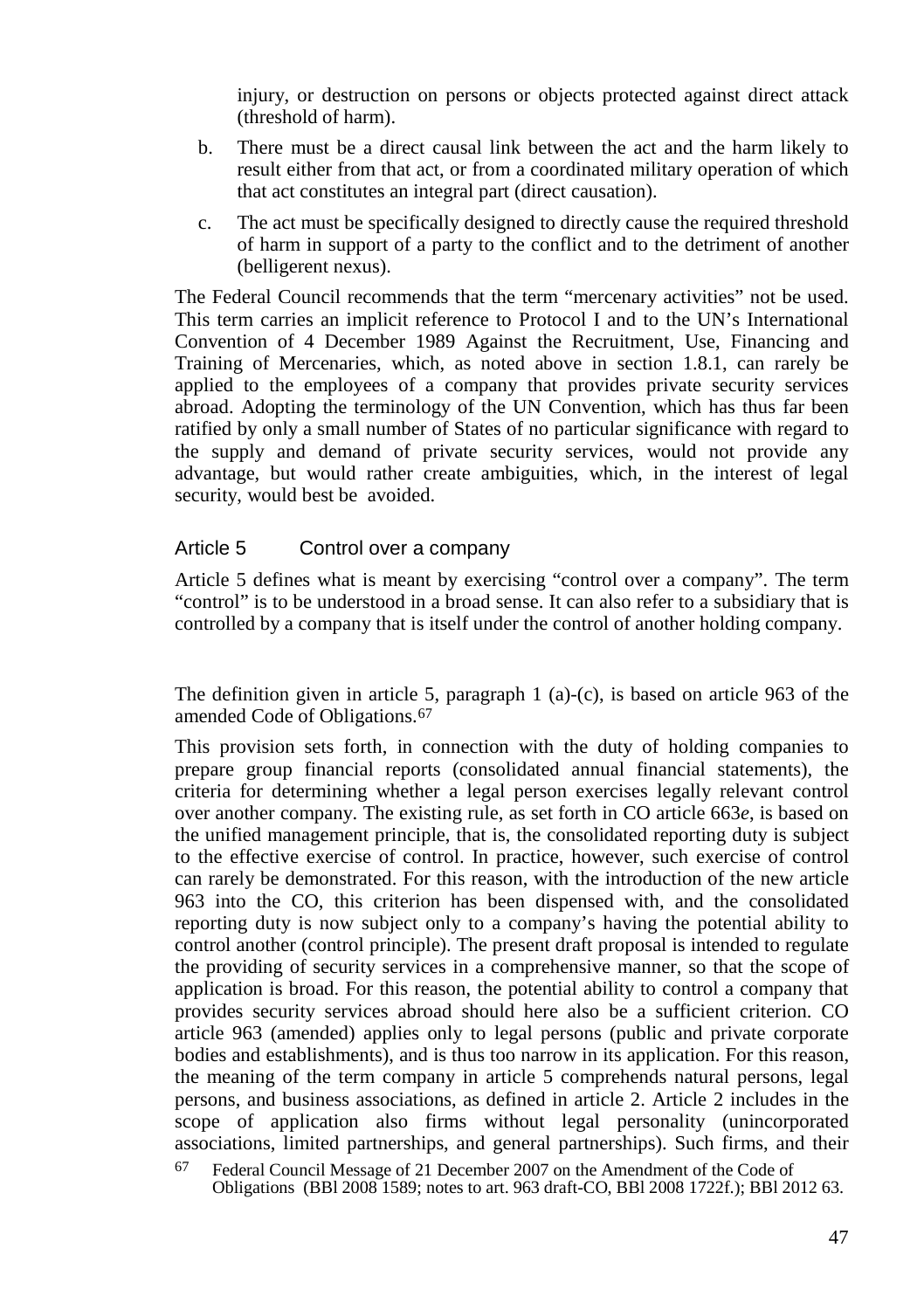members, are also potentially capable of exercising control over another company that provides security services abroad.

Control over a company is considered as given where a natural or legal person, or a business association without legal personality, holds directly or indirectly a majority of the votes in the controlled company's highest decision-making body (in the case of a corporation, the General Meeting of Shareholders). Control is also considered to be exercised where a natural person or company directly or indirectly holds the right to appoint or remove a majority of the members of the highest executive or management body of the controlled company (in the case of a corporation, the board of directors). Finally, a relationship of control also exists where, pursuant to the articles of incorporation, foundation charter, or a contractual agreement (e.g., shareholders' agreement, unincorporated association agreement), or other similar instrument, controlling influence can be exerted.

Article 5, paragraph 2 (a)-(c), of the draft Act was modelled on article 6 paragraph 3 (a)-(c), of the Federal Act of 16 December 1983 on the Acquisition of Real Estate by Persons Abroad.[68](#page-47-0) This provision is intended to cover the control of business associations without legal personality that provide security services abroad. The business assets of such associations are owned in common by the members thereof. As a result, each member of the business association has access to those assets. In companies that provide security services, the assets include the physical equipment needed specifically for the conduct of the company's activities (e.g., motor vehicles, weapons, training facilities, etc.). Security companies that dispose of such equipment abroad are also intended to fall within the draft Act's scope of application. The exercise of control over a partnership is presumed where a legal person or one or more natural persons are partners therein bearing unlimited liability. This is meant to include each member of a general partnership (cf. CO art. 552, para. 1), and each general partner in a limited partnership (CO art. 594, para. 1 and 2). These are situations in which one or more natural persons bear personal and unlimited liability for the business's liabilities.

The provision contained in article 5, paragraph 2 (b), is intended to cover limited partners (natural or legal persons, or business associations). Partners in limited partnerships, despite the limitation on their liability, enjoy common ownership of the firm's assets.

A limited partner is considered to be in a position of control in a limited partnership where he makes funds available to the business  $-$  in the form of a partnership contribution – in an amount exceeding one third of the firm's total equity.

Article 5, paragraph 2 (c), of the draft Act applies to those cases in which third parties make reimbursable funds available to business associations without legal personality that provide security services, or to those members of such associations who bear unlimited liability, e.g., by furnishing them with loans. Control is then said to be exercised where the funds in question are in an amount exceeding one half of the difference between the firm's total assets and its liabilities (debt capital) towards third parties that do not provide security services.

Article 6 Subcontracting

#### <span id="page-47-0"></span>68 SR **211.412.41**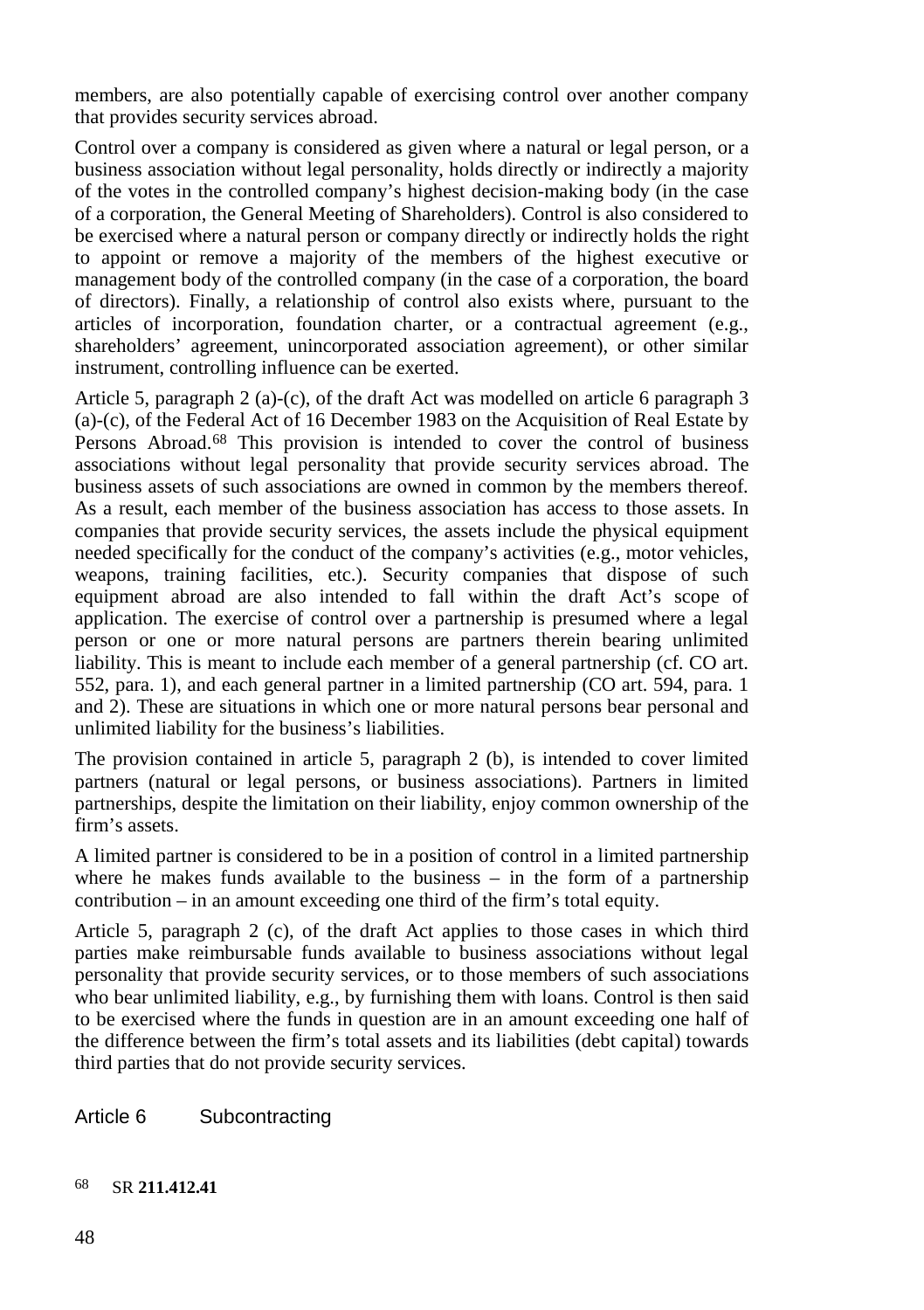Article 6, paragraph 1, of the draft Act ensures that not only those companies that have given to a principal an undertaking to provide a security service, or a service in connection therewith, but also those companies to whom performance of such undertakings has been subcontracted, are required to comply with the legal prescriptions. These apply to the same extent for all parties involved.

With regard to the liability of the primary contractor for harm caused by the subcontractor that performs the service, article 6, paragraph 2, refers to the applicable provisions of the Code of Obligations. There is good reason for this, as it renders applicable the liability provisions and exculpatory clauses as developed for the different specific contract types.

Infringements of article 6 are subject to punishment. Pursuant to article 14, paragraph 3, of the draft Act, the authority may prohibit a company from subcontracting the providing of a service to another company where the subcontractor that is to provide the service fails to comply with the constraints set forth in article 6.

#### Article 7 Accession to the International Code of Conduct for Private Security Service Providers

Article 1 imposes on companies an obligation to accede to the International Code of Conduct for Private Security Service Providers, in the Version Dated 9 November 2010 (Code of Conduct). The duty to become a signatory applies not only to companies that operate in Switzerland or out of Switzerland (art. 2, para. 1), but also to companies that perform on behalf of the Confederation a task of protection abroad (art. 2, para. 3, and art. 31, para. 1 [b]). Hence, also subject to the obligation to accede are, for example, local security service providers domiciled abroad who conduct activities there on behalf of a Federal authority. It is self-evident that the duty to accede also comprises a duty to fully adhere to the terms of the Code of Conduct.

Infringement of the duty foreseen in article 7 is subject to administrative sanction by the competent authority in the form of a prohibition (art. 14, para. 2 [c]).

Paragraph 2 provides for a delegation of authority to the Federal Department to which the competent authority is subordinated, empowering the Department in question to determine that an amendment to the Code of Conduct is to be applicable to subject matters governed by the draft Act, provided that the amendment is not contrary to the provisions of the draft Act.

# **2.2 Prohibitions**

### Article 8 Direct participation in hostilities

Article 8 is one of the central elements of the draft Act. It defines the prohibited domain of direct participation in hostilities abroad. Activities belonging to that domain are strictly prohibited by law. It reflects the unanimous desire of the members of the Federal Council to fully outlaw "mercenary activities", whereby that term is understood in a much broader sense than is assigned to it in the highly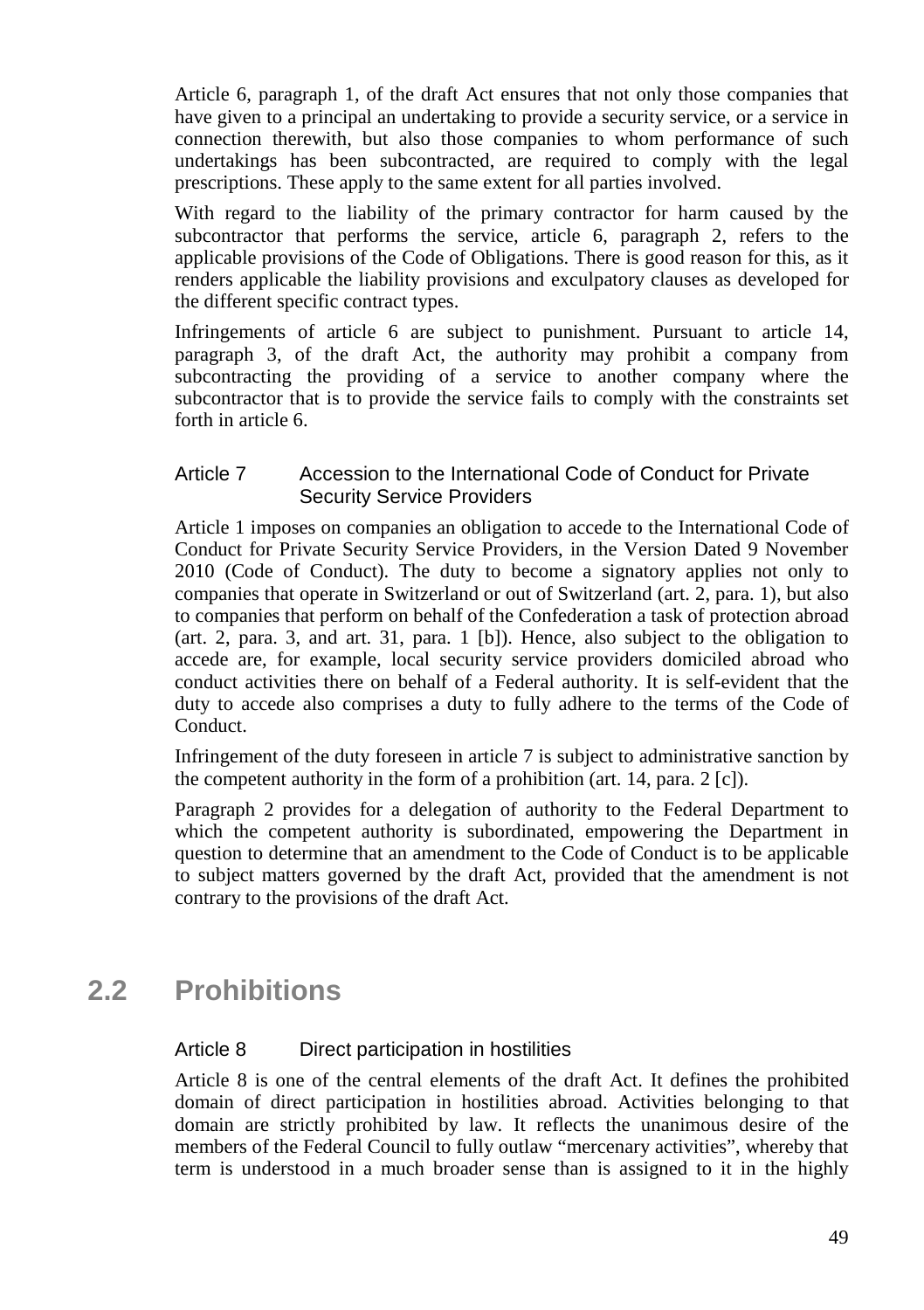restrictive definition found in existing instruments of international law (see above, section 1.8.1). The strict statutory prohibition on such activities is intended to protect Switzerland from becoming implicated, even indirectly, in armed conflicts abroad.

In keeping with the definition set forth in article 4, letter (c), the statutory prohibition imposed in article 8 applies to direct participation in hostilities in the context of an armed conflict abroad, within the meaning of the Geneva Conventions and the Protocols I and II Additional thereto.

### *Article 8, paragraph 1*

Article 8, paragraph 1, prohibits companies from conducting various activities conducive to direct participation in hostilities abroad. The focus here is not on the individuals who themselves take part in an armed conflict, but on the companies that organise such participation from Switzerland, or conduct activities preparatory thereto in Switzerland. Paragraph 2 addresses the issue of direct participation by individual natural persons.

Paragraph 1 (a) prohibits the recruitment or training of personnel in Switzerland for purposes of direct participation in hostilities abroad. Recruitment means the seeking of new personnel on Swiss territory, whereby the act of recruitment may also be carried out virtually, as, for example, by means of an Internet platform operator who may be held to be domiciled in Switzerland. The forms of training covered by the draft Act include such things as combat training camps and training in the use of weapons; also included, however, are lessons in strategic and tactical planning, or lessons in logistics, communications, intelligence gathering, or counterespionage. The statutory conditions are fulfilled not just in cases where participation in a specific conflict is being prepared for, but even in those cases where the recruitment or training of personnel is carried out for the more general purpose of preparing them for future participation in combat operations abroad.

Paragraph 1 (b) prohibits the furnishing of personnel, from Switzerland, whether directly or as an intermediary, for purposes of direct participation in hostilities abroad. It is not necessary that the personnel in question be present on Swiss territory; their recruitment can also have been conducted abroad. The prohibition nevertheless applies, however, where activities conducted in Switzerland bring together suppliers of "mercenary services" with clients seeking such services.

Paragraph 1 (c) prohibits the establishment, basing, operation, or management, in Switzerland, of a company that furnishes personnel, directly or as an intermediary, for purposes of direct participation in hostilities abroad. In contrast to letter (b), the decisive element here is the existence of a relation between the company and Switzerland at the time when the activities subject to prohibition are conducted abroad. This also applies with respect to holding companies, which are addressed under letter (d).

#### *Article 8, paragraph 2*

Article 8, paragraph 2, applies to individual natural persons who directly participate in hostilities abroad. This is intended to prohibit individuals from engaging in mercenary activities. The prohibition applies to persons who fulfil the two cumulative criteria of being domiciled or having their habitual place of residence in Switzerland and of being in the service of persons or of companies that are subject to the draft Act. Conversely, where only one of these criteria is satisfied, the conduct in question is not prohibited.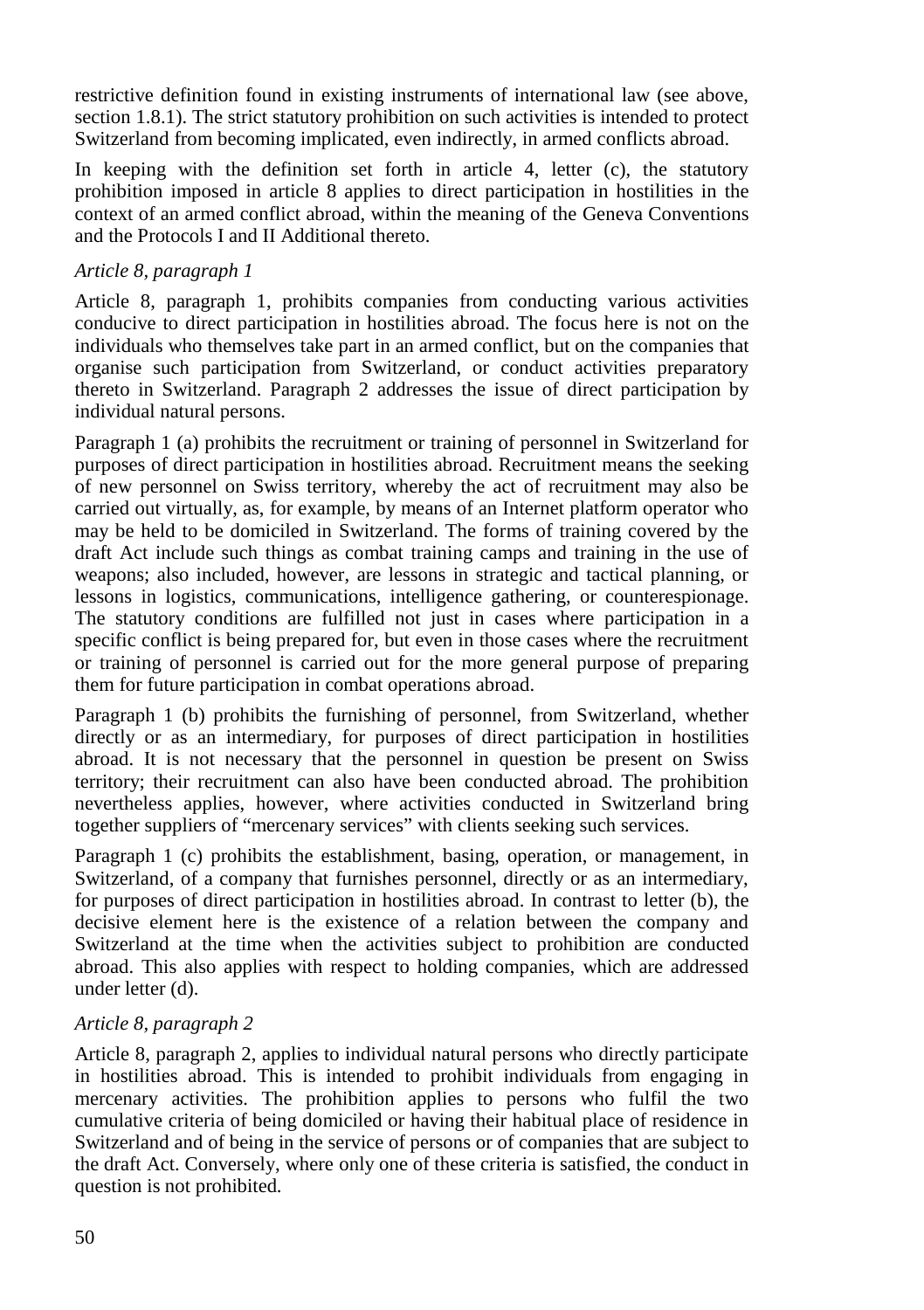Individuals are thus rendered subject to punishment only where a relationship with Switzerland can be established at a dual level. In addition to being domiciled or having their habitual place of residence in Switzerland, they must also conduct activities on behalf of a security company that is based in Switzerland, operates out of Switzerland, or is controlled from here. The rationale behind this is that the draft Act is intended to allow prosecution only of those activities that have a sufficiently strong link with Switzerland as to be capable of seriously prejudicing its interests. Mere "adventurism" on the part of an isolated individual, by contrast – unless criminal activities are involved – has thus far never been treated as a punishable offence, and there is no reason to change this policy. Sporadic cases of individual Swiss citizens acting of their own accord on foreign territory is of no particular significance for Switzerland in its capacity as a sovereign state. The present draft Act is intended to bar companies from organising mercenary activities that could be seen as having a connection with our country. In the event that further reaching prohibitions on activities by individuals should be desired, these would need to be discussed not in connection with the present draft proposal, which focuses on security companies, but in the framework of a revision of various statutory provisions relating to national security and defence, as are found in the Criminal Code and in the Military Criminal Code.[69](#page-50-0)

The following considerations played a determinant role: Switzerland cannot impose a universal ban on the provision of mercenary services by individual natural persons. In the interest of feasibility and efficiency, the draft Act must limit itself to situations in which there is a clear connection with Switzerland. These are the cases in which the risk of the country becoming implicated in an armed conflict is the highest. The primary purpose of the draft Act is to prevent such risks from arising.

The criterion of an individual's domicile or habitual place of residence takes its reference from the definitions provided in article 20, paragraph 1 (a) and (b) of the PILA.[70](#page-50-1) Intended are both Swiss nationals and foreign citizens whose presence in Switzerland is not merely temporary. Individuals who are only transiting through, or vacationing in, Switzerland do not fall within the scope of the Act. Conversely, it makes no difference whether contact with a company that participates in hostilities was established in Switzerland or abroad, as long as the domicile or habitual place of residence of the person establishing such contact is in Switzerland. At the same time, Swiss citizenship is not a criterion for determining applicability. Swiss citizens domiciled or residing abroad are thus not subject to the terms of article 8, paragraph 2. The rationale behind this is based on considerations of feasibility and the purpose of the Act. The investment required for imposing penalties on individual natural persons living far away from home and participating in an armed conflict in that place, or in another country, would be disproportionately high. Moreover, it is primarily the responsibility of the country of domicile to prevent such conduct. Swiss interests are far less affected in such cases than in those in which the individual in question lives in Switzerland.

With regard to the terms of the definition of direct participation in hostilities, reference may be made to the practice that has been developed in the framework of the Geneva Conventions and Protocols Additional thereto (cf. art. 4, letter [c]). As may be inferred from the Interpretive Guidance published by the ICRC, the following acts can be considered as constituting direct participation in hostilities:

<span id="page-50-1"></span><span id="page-50-0"></span><sup>69</sup> See above, sect. 1.2.6 and 1.2.7 <sup>70</sup> SR **<sup>291</sup>**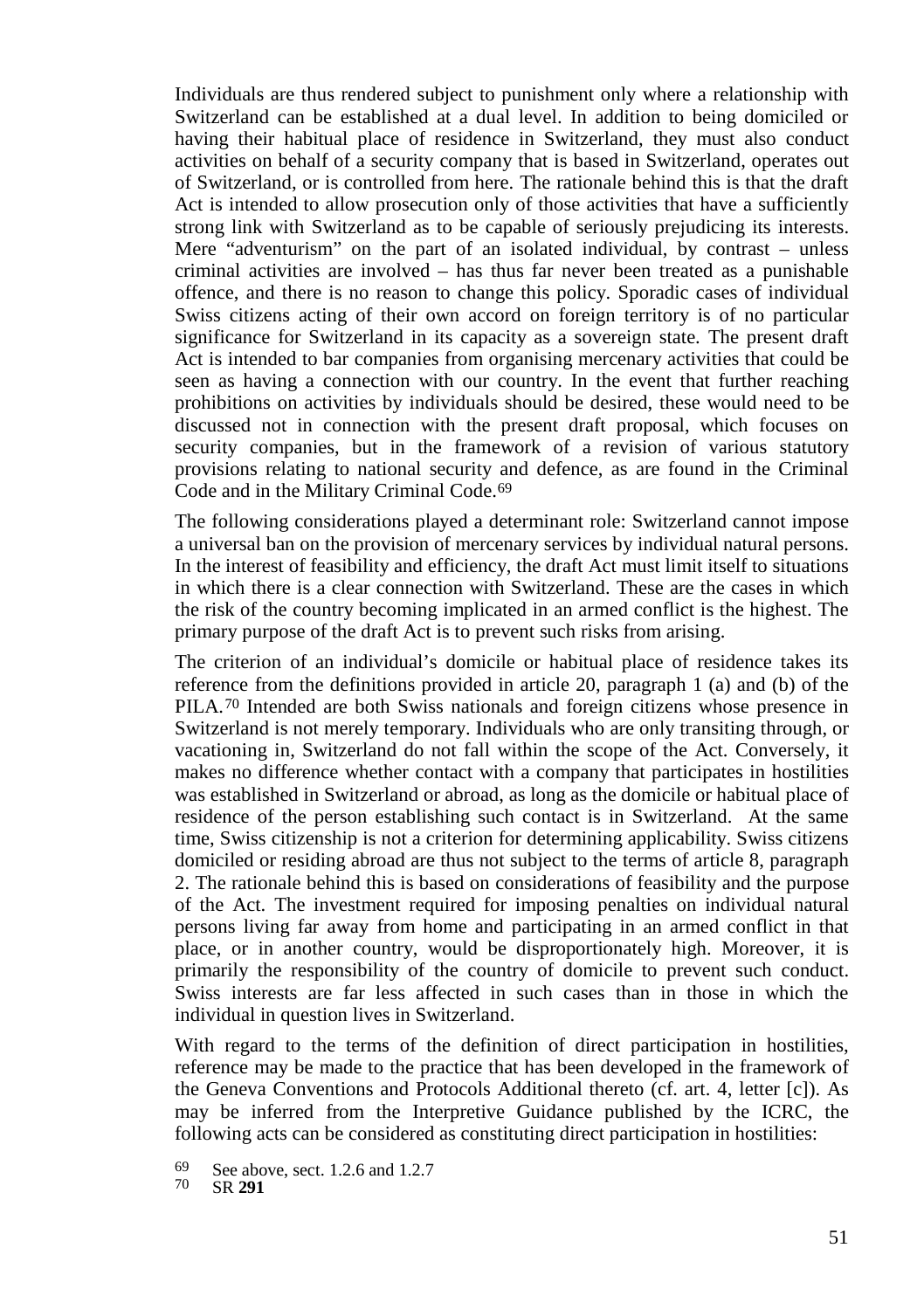- The assumption of a combat function on behalf of the armed forces of a State party to a conflict. By contrast, the assumption of a function in the medical corps or in the pastoral services of the armed forces of a State party to a conflict does not constitute direct participation in hostilities.
- The assumption of a combat function on behalf of an organised armed group belonging to a non-State party to a non-international armed conflict.
- The defence of military personnel and other military objectives against enemy attacks. The protection of military personnel and military objectives against crime or violence unrelated to hostilities, on the other hand, falls into the category of law enforcement or defence of self or others.
- The delivery of ammunition to an active firing position at the front line. However, transporting ammunition from a factory to a port for further shipping to a storage depot in a crisis or conflict zone cannot be considered to have a sufficiently close connection with on-going military operations to be qualified as "direct" participation in hostilities.

Logistical services, such as the organisation of food and shelter in a combat zone, must also be seen as a form of "direct participation", since such services are indispensable for the conduct of combat operations. This is not the case, on the other hand, with the providing of laundry services or the operation of a military canteen behind the lines of combat. There may also be circumstances under which an activity conducted in Switzerland may be qualified as direct participation in hostilities abroad. This would be the case where an individual carried out, in Switzerland, specific acts pertaining to the actual conduct of hostilities, e.g., by attacking from here the computer system or military communications system of one of the parties to the conflict in direct support of the military operations of another party to the conflict.

Direct participation in hostilities is prohibited only where the person in question is acting in the service of persons or companies that are subject to the draft Act. This is in keeping with the main thrust of the draft Act, which is directed primarily against "mercenary firms". Insofar as Swiss interests are concerned, the isolated acts of individual adventurers, however morally reprehensible their conduct may in some cases be, are far less likely to create problems than are the organised operations of business enterprises. Limiting the scope of application to business undertakings, moreover, makes it possible to circumvent various difficulties in the balancing of public and private interests and in the drawing of certain delicate distinctions under international law. This can be seen particularly clearly in cases involving internal armed conflict. In such cases, Switzerland could not prohibit a foreigner living in Switzerland from taking part in an internal armed conflict on the side of the government of his home country unless he were to do so while operating out of Swiss territory. A prohibition of that kind would be incompatible with the duty of non-intervention in the domestic matters of other states, as foreseen in article 2, paragraph 7, of the UN charter<sup>[71](#page-51-0)</sup> and by customary international law. For the same reasons, and in keeping with the country's neutrality policy, Switzerland may also not give its support to direct participation on the side of rebel forces. Under existing law, the armed participation of foreigners, whether on the side of government forces or that of rebel forces, is not a punishable offence, provided that the activities in

#### <span id="page-51-0"></span>71 SR **0.120**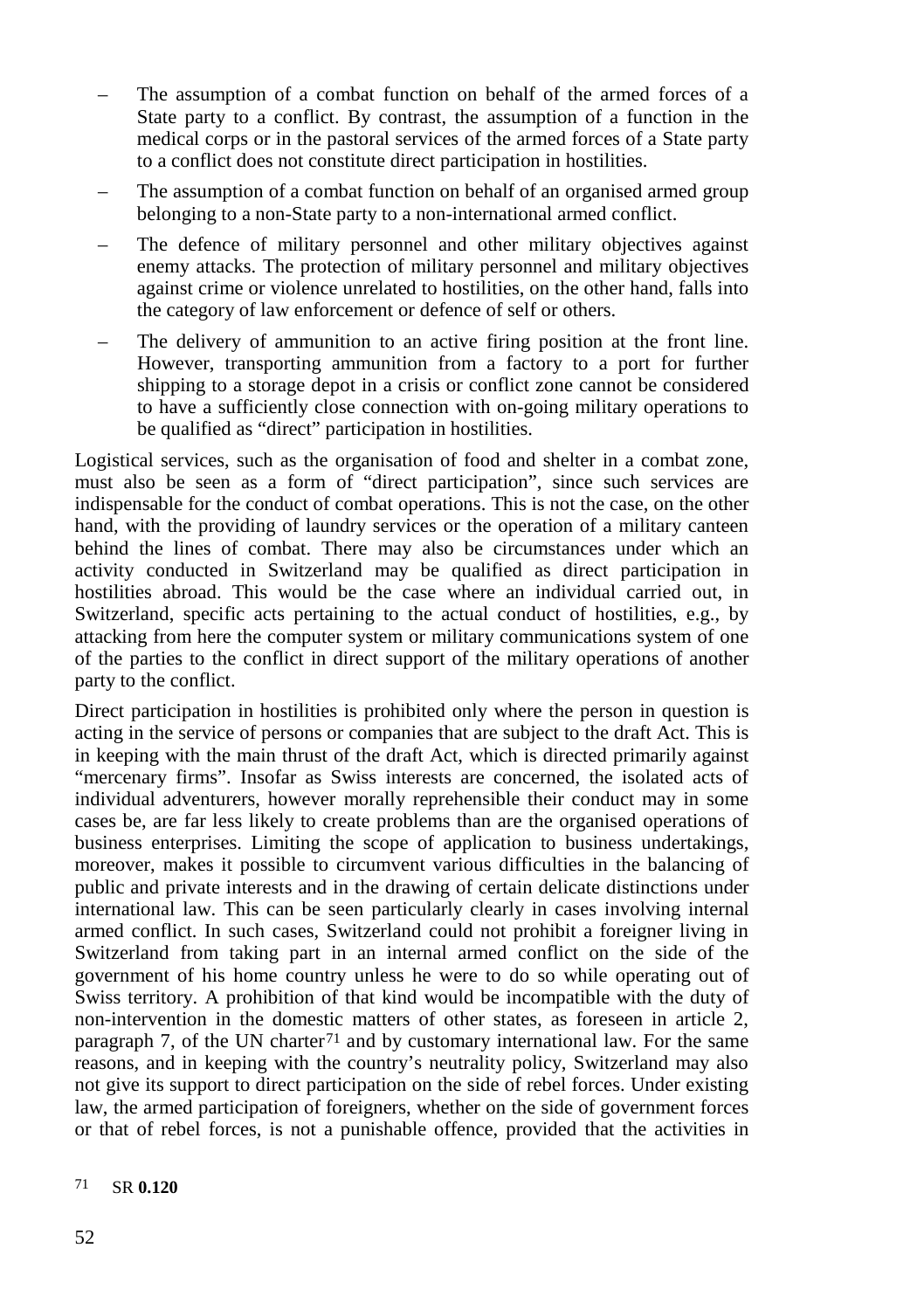question are not conducted on Swiss territory and are not prohibited under international law.[72](#page-52-0)

By setting as the criterion for the applicability of the prohibition the conduct of an activity in the service of a person or company subject to the draft Act, fruitless discussions as to the motivations of the actors are avoided. Whether an individual participates in an armed conflict out of conviction, or whether it is for purely financial reasons, is of no account where the person in question is acting in the service of other persons or of a business undertaking. As a rule, there will be a formal employment relationship. This is not a requirement, however. By leaving the formulation open, it is possible to extend the prohibition to include, for example, also unpaid combat service. This is done with good reason, as experience has shown that the definitions of mercenary activities currently in use in international instruments, which require, among other things, the seeking of personal gain, are too narrow and, consequently, not practicable. In addition, Swiss interests can also be seriously prejudiced even where the individuals participating in hostilities do so out of conviction, when those convictions are politically or ideologically motivated.

The prohibitions imposed in article 8 form the basis for the criminal sanctions set forth in article 21 of the draft Act. Violations are subject to punishment by imprisonment for a term of up to three years.

In addition, all persons who are subject to the  $SCC<sup>73</sup>$  $SCC<sup>73</sup>$  $SCC<sup>73</sup>$  may also be sentenced to punishment, pursuant to the terms of that Code, for any crimes they may commit in the context of an armed conflict (see above, sect. 1.2.6).

Article 8 implements the Montreux Document's recommended Good Practices 1 and 53.

#### Article 9 Serious violations of human rights

The prohibition imposed in article 9 applies not to the human rights violations themselves. Rather, the prohibition in question is directed against security companies and security services, and services connected therewith, that make an identifiable contribution to permitting the commission of serious human rights violations ("of which it may be assumed that they will be utilised by the recipient or recipients in the commission of serious human rights violations"). Switzerland has an interest in preventing the conduct, from within its territory, of activities that discernibly facilitate the commission of serious human rights violations. The statutory prohibition foreseen in article 9 is limited to serious violations of human

<span id="page-52-1"></span><span id="page-52-0"></span>72 Pursuant to SCC article 300 (Hostile acts against a belligerent or against foreign troops), shall be subject to punishment "any person who, from within Swiss territory, undertakes or provides support for hostile acts against a belligerent". Under this provision, only activities undertaken from within Swiss territory in connection with international conflicts are subject to punishment. Paragraph 2 (1) of article 299 (Violation of foreign territorial sovereignty) is formulated somewhat more broadly, in that it foresees prosecution for the entering of foreign territory in violation of international law. The return of a foreign national to his home country for the purpose of fighting on the side of rebel forces would thus presumably not be subject to prosecution, at least in such cases where the individual in question was not armed when entering the country. Paragraph 2 (2) of the same provision renders punishable the violent disruption of the public order of a foreign State only in cases where the offender operates from within Swiss territory. Finally, the provision on weakening the national defence, as found in article 94 of the MCC (SR 321.0), is applicable only to Swiss citizens.<br> **321.0**), is applicable only to Swiss citizens.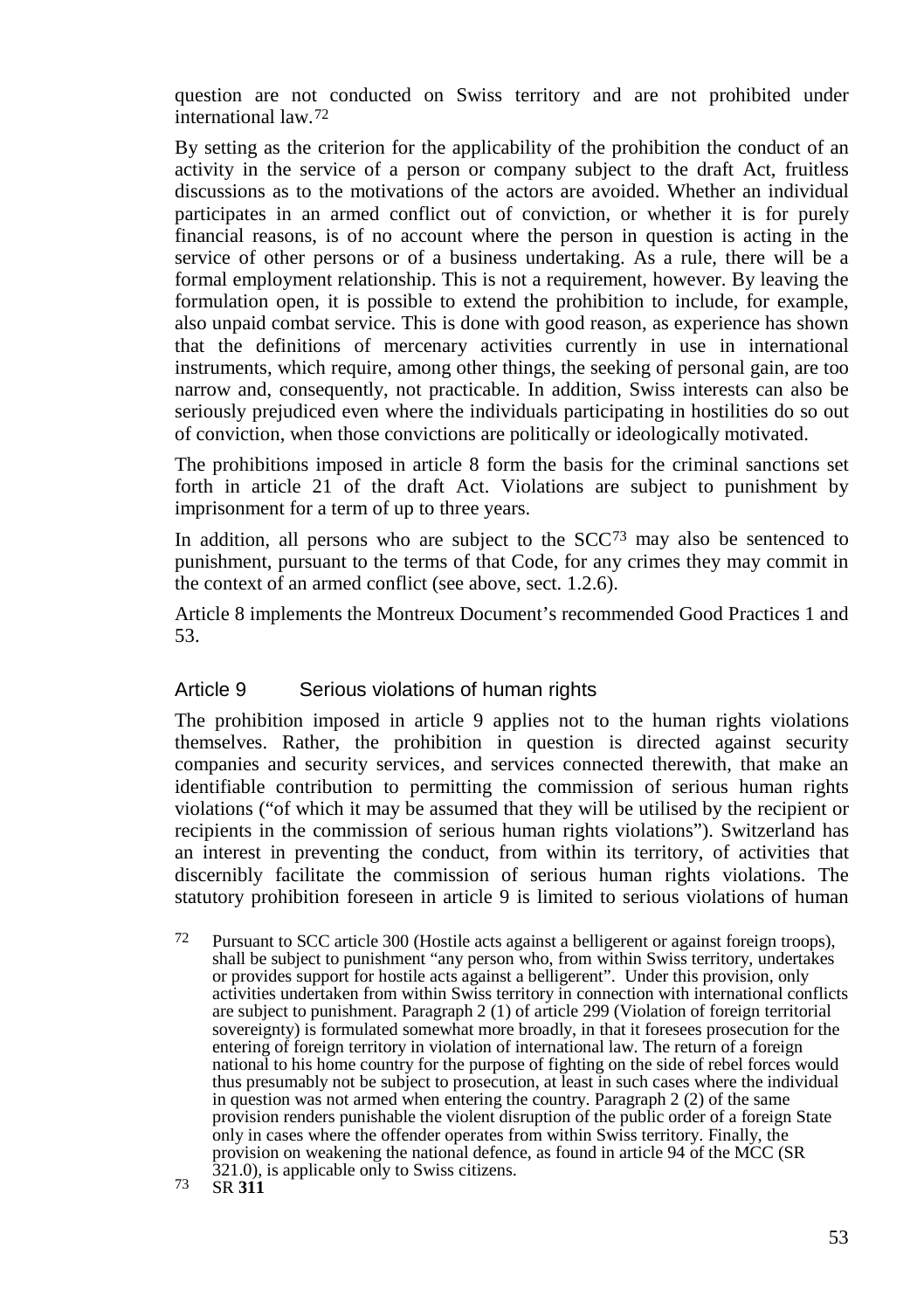rights, the commission of which in Switzerland would be subject to criminal prosecution as crimes or misdemeanours (see, in this connection, also art. 21, para. 2). For all other violations of human rights, the draft Act foresees the alternative of the competent authority issuing a prohibition, pursuant to article 14, letter (b), on security services that facilitate the commission of such violations (see the notes to article 14).

Article 9, *letter (a)*, covers security services or services in connection therewith. The reference here is to the recruiting, training, or furnishing, directly or as an intermediary, of personnel for private security services to be provided abroad (art. 4, letter [b]). In order for such activities to be subject to the prohibition, they must be conducted from Switzerland. They must be of service to the recipient or recipients in the commission of serious human rights violations abroad.

A non-exhaustive list of examples of serious human rights violations would include arbitrary killings, torture, and other cruel, inhuman or degrading treatment or punishment, kidnapping, arbitrary arrests, the deprivation of liberty, or the systematic suppression of freedom of expression. Similar definitions are also found in the SCC,[74](#page-53-0) as, for example, in article 264*c*, which renders punishable severe violations of the Geneva Conventions. Restriction of the scope of application to serious human rights violations reflects the fact that what is at issue in article 9, paragraph 1 (a) is not the human rights violation as such, which is in any case subject to punishment. The party committing the human rights violation is the recipient of the security service in question, and not the provider thereof. Paragraph 1 (a) covers activities that, in a specific, concrete case, facilitate the commission of serious human rights violations, but which, as such, would not otherwise be objectionable. An example is the operation or oversight of prison facilities by private security companies. Where this service is provided in a democratic State subject to the rule of law, it is not, as such, objectionable. The situation is different, however, where the prison is located in an authoritarian State, of which it is known that the authorities employ torture. In such a case, the operation or oversight of the prison facilities by a private service provider contributes considerably to the capability of the recipient of that service to commit serious human rights violations. This also means that is not sufficient for any contribution whatsoever to have been made; rather, it must be a contribution that reaches a certain degree of intensity. Pursuant to the draft Act, private security services are prohibited only where "it may be assumed that they will be utilised by the recipient or recipients in the commission of serious violations of human rights". In addition to the intensity of the contribution, it is also necessary that the connection between the providing of a security service and the commission of serious human rights violations be discernible to the service provider. A sufficient degree of discernibility is given where any reasonable individual would have to be aware that a given security service plays a substantial role in the commission of serious human rights violations.

*Letters (b) and (c)* cover the establishment, basing, operation, and management (letter [b]), or control (letter [c]) of companies that provide private security services or services in connection therewith, as set forth in letter (a). It is consistent with the purposes of the draft Act not to tolerate the presence in Switzerland of security companies, or of holding companies that exercise control over security companies, for whom it is easily discernible that the services they provide, or the services

<span id="page-53-0"></span>74 SR **311**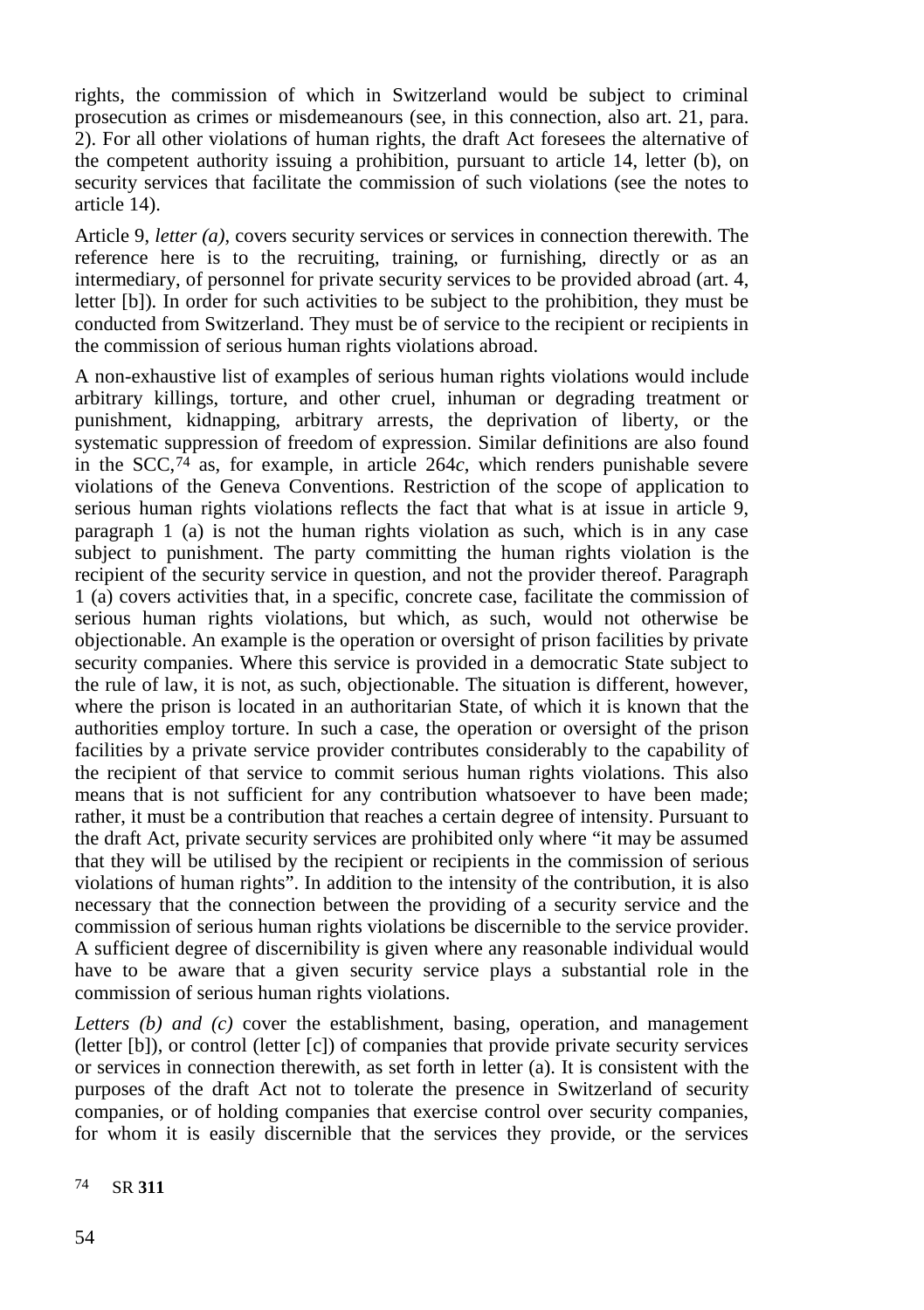provided by companies over which they exercise control, contribute to the commission of serious human rights violations.

Infringements of article 9 are subject to punishment by imprisonment for a term of up to three years (art. 21, para. 2).

This provision implements the Montreux Document's recommended Good Practices 1 and 53.

# **2.3 Procedure**

#### Article 10 Declaration

Paragraph 1 establishes the principle, according to which any company that intends to conduct such activities as are set forth in article 2, paragraph 1, has an obligation to file a declaration thereof in advance with the competent authority, and to provide that authority with certain information concerning the intended activities and the service provider (including any subcontractors), the personnel that is to provide the service, their training, and the business sectors in which the company is active. The company also has a duty to inform the authority as to the identity of all persons of responsibility. In addition, it must produce an attestation of its accession to the Code of Conduct.

Paragraph 2 provides that any company that exercises control over a security company (art. 2, para. 1 [d], and art. 5 of the draft Act) must file a declaration not only on its own exercise of control, but also on that of the security services provided abroad by the company it controls, including all of the information required pursuant to paragraph 1. A holding company domiciled in Switzerland is thus precluded from asserting that it is capable of providing information only concerning its own limited activities, but not with regard to the activities of its operating units located abroad. This "holding company clause" is consistent with the draft Act's overall purpose of protecting Switzerland's interests, given that a connection with Switzerland can be established not only with security companies that operate abroad from within our territory, but also with parent companies that exercise control from here over subsidiaries that provide security services abroad.

The declaration procedure must be made simple. Filing may be made in writing or electronically. The declaration duty is considered to be a "debt of delivery" on the part of the company in question. It is incumbent upon that company to provide the competent authority with the required information. Where needed, the competent authority may request further information. The companies have a duty to cooperate.

Paragraph 3 is designed to ensure that security companies not only provide the competent authority with the required information prior to the providing of a service or conduct of another activity governed by the draft Act; they are also called upon to inform the authority forthwith at any time that the circumstances relating to their declaration undergo, or have undergone, a significant change. The reference here is not to changes in contractual agreements or the addition of new services, since these cases are already covered by paragraph 1. Rather, what is at issue here are external factors over which the company has no influence, but which can give rise to a situation in which certain services must be qualified differently in terms of the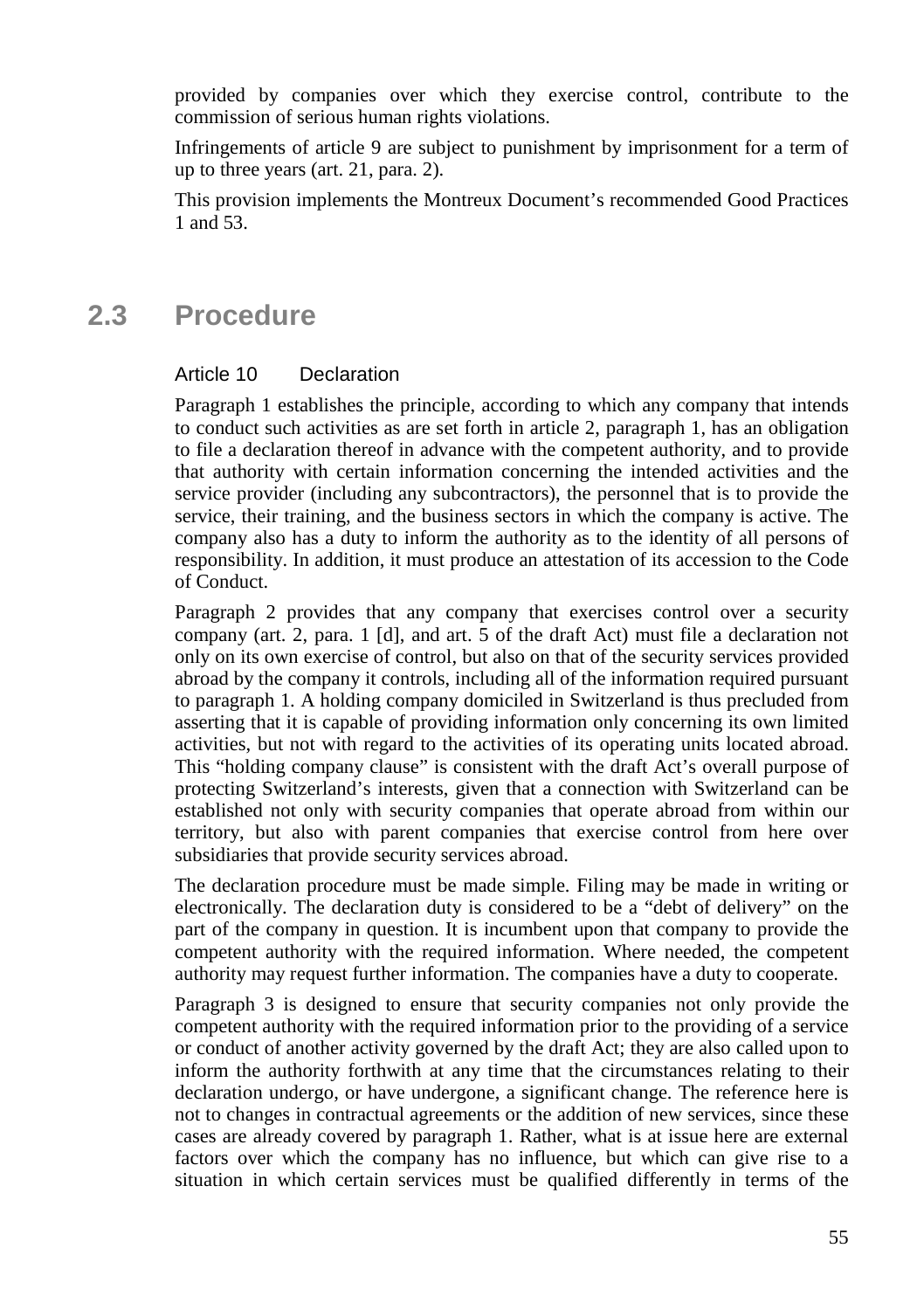purposes of the draft Act, as defined in article 1 thereof. Thus, for example, a region that was initially considered to be safe could, due to the outbreak of an internal conflict, be transformed into a crisis and conflict zone. In such cases, the authority must be in a position to conduct a reassessment, which is possible only if the company provides it with the necessary information. The competent authority, for its part, then has a duty to inform the company without delay as to whether the latter is permitted to continue conducting the activity in question. The possibility exists that an on-going operation cannot simply be interrupted, or cannot be interrupted without undesirable consequences for the service provider or for the persons under its protection. Thus, for example, where a company takes on an assignment for the protection of persons in a foreign State and an armed conflict breaks out there, circumstances may require that it continue in the performance of its task at least until such time as the persons under its protection have been brought to safety. The competent authority must take such factors into account.

Infringements of the duty to file a declaration are subject to punishment (art. 23).

A transitional provision governing the duty to declare activities already being conducted at the time of the Act's entry into force has been included in the draft (art. 39, para. 1).

Articles 10ff. implement the Montreux Document's recommended Good Practices 54 and 57-67.

### Article 11 Duty to forbear

This duty requires of companies that they forbear from commencing conduct of the activity for which they have filed a declaration they have received from the competent authority notification or a decision pursuant to articles 12-14.

Pursuant to the terms of paragraph 2, the authority may make an exception and permit the conduct of an activity while a review procedure is being carried out, where an overriding public or private interest so demands. An overriding private interest could exist, for example, where there is no question of a statutory prohibition and the issuance of a prohibition by the authority also appears highly unlikely, or where a certain security service must be provided within a fixed, narrowly restricted period of time (e.g., the protection of a shipment from A to B on day X).

Infringements of the duty to forbear are subject to punishment (art. 23).

### Article 12 Notification by the authority

This provision governs the procedure once filing the declaration with the authority has been made. The competent authority has an obligation to notify the company within fourteen days following receipt of the declaration as to whether the activity declared gives cause for the initiation of a review procedure at that time.

Where the authority determines that in the case in question none of the grounds set forth in article 13 apply, it informs the company that there is no cause for the initiation of a review procedure. The company in question may then commence conduct of the declared activity. Such notification, however, does not constitute a decision within the meaning of article 5 of the Federal Act of 20 December 1968 on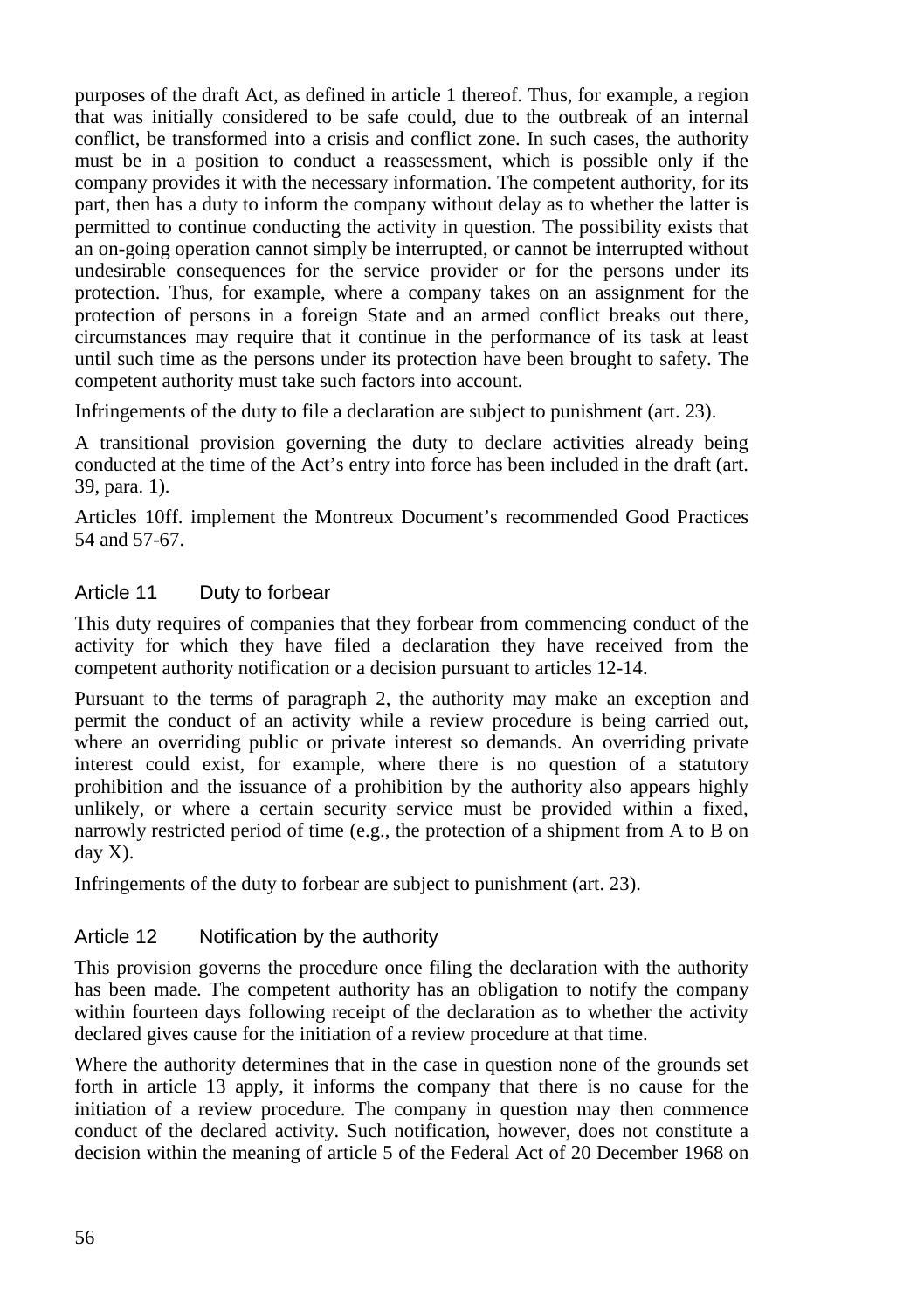Administrative Procedure (APA).<sup>[75](#page-56-0)</sup> In other words, the competent authority does not issue to the company in question a licence to perform the private security service abroad. In its notification, the competent authority states only that there is no cause for the initiation of a review procedure "at the present time". It thus still has the option of initiating a review procedure at a later date, in the event of any significant change occurring in the circumstances of the case in question (art. 13, para. 1 [b]).

Where the competent authority reaches the conclusion that, based on one of the grounds set forth in article 13, a review procedure must be initiated, it notifies the company in question thereof.

#### Article 13 Review procedure

Pursuant to article 13, paragraph 1 (a), the competent authority initiates a review procedure where there are indications to suggest that the activity declared could be in conflict with the purposes set forth in article 1. Such indications may be seen, among other things, in the nature of the service to be provided (e.g., care of prisoners and operation of a prison facility), in the location where the activity is to be conducted (zone in which an armed conflict is taking place), in the identity of the recipient of the service (party to an armed conflict, or a dictator), or in the nature of the tasks to be performed by the security personnel (support services for combat or security forces).

Paragraph 1 (b) provides that the competent authority is also to initiate a review procedure where a significant change in the circumstances relating to a declared activity occurs, or has occurred, subsequent to notification pursuant to article 12. This would be the case, for example, where the competent authority obtains knowledge of new facts, or where the situation in the country in which the service is being provided has been fundamentally altered due to the outbreak of an armed conflict.

Pursuant to article 1 (c), a review procedure is also to be initiated where the competent authority becomes aware of the conduct of an activity that has not been declared. In such case, the competent authority will inform the company in question thereof, and allow it an opportunity to submit within ten days a statement in that regard (para. 2). Where called for, it may also demand that the company cooperate in the review procedure and, under certain circumstances, conduct on-site inspections (art. 18 and 19). The duty to forbear, pursuant to article 11, paragraph 1, also applies here, *mutatis mutandis*.

Paragraph 1 (d) provides that the competent authority is also to initiate a review procedure where it becomes aware of a violation of Swiss law (in particular, of a breach of the duty to adhere to the Code of Conduct), or of international law. Punishable acts (e.g., violations of art. 8 or art. 9) are reported by the authority to the Office of the Attorney General (art. 27).

Pursuant to paragraph 3, the competent authority is to consult with the authorities concerned, including the cantonal authorities (e.g., cantonal commercial register offices, debt enforcement offices, and, if circumstances require, also the cantonal security forces).

Pursuant to paragraph 4, the competent authority is to inform the company in question of the outcome of the review procedure within 30 days. This time limit is of

<span id="page-56-0"></span>75 SR **172.021**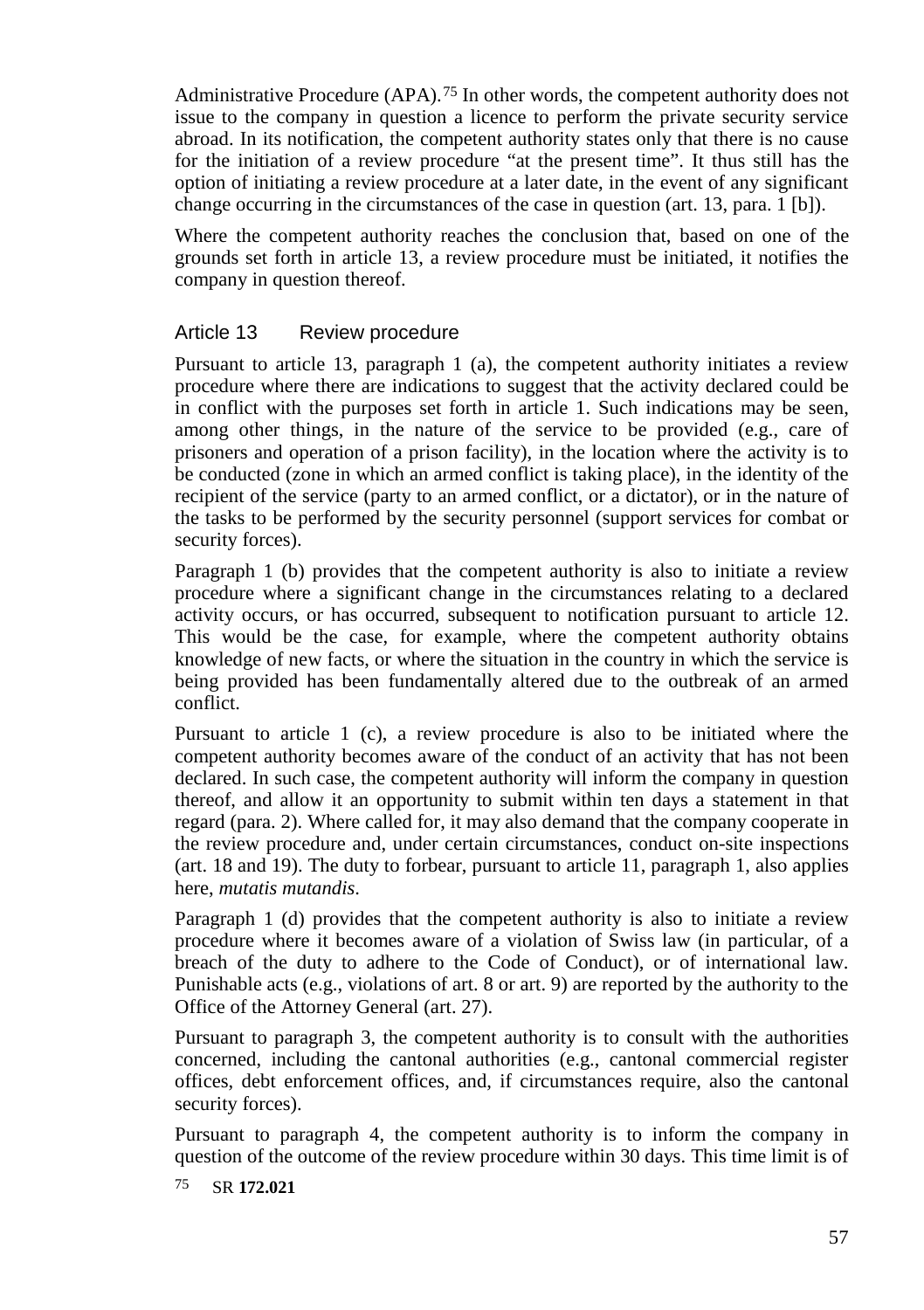an indicative nature. The authority may extend the limit as needed, which may be the case where the subject matter is complex, or where activities are involved about which no declaration has been filed. The general legal provisions on procedural denial of justice apply in all cases. Depending on the conclusion it reaches, the competent authority notifies the company that the review procedure has been completed for the time being, or that it has reported the act in question to the Office of the Attorney General (infringement of the statutory prohibitions set forth in art. 8 and art. 9), or it issues a prohibition (art. 14).

The competent authority will charge a fee for the review procedure pursuant to article 17, paragraph 1 (a) of the draft Act. The decision on fees – unlike the outcome of the review procedure – is subject to appeal.

#### Article 14 Prohibition by the competent authority

Certain activities do not fall within the scope of application of the statutory prohibitions pursuant to articles 8 and 9. They may, however, in individual cases be contrary to the purposes set forth in article 1. Article 14, paragraph 1, accordingly imposes upon the competent authority a duty to prohibit, in full or in part, any activity that conflicts with the safeguarding of the internal and external security of Switzerland (art. 1, letter [a]), the realisation of Switzerland's foreign policy objectives (art. 1, letter [b]), the preservation of Swiss neutrality (art. 1, letter [c]), or the assurance of respect of international law and, in particular of human rights and of international humanitarian law (art. 1, letter [a]). Depending on circumstances, the authority may prohibit only one part of an activity for which a declaration has been filed.

In contrast to the cases to which articles 8 and 9 apply, those foreseen in article 14 are not subject to prohibition by effect of law, but to prohibitions issued by the competent authority on an ad hoc basis. This is a well-reasoned approach, as the risk of a prejudice to the Swiss interests protected under article 1, and as set forth there in general terms, may not in all cases be discernible with sufficient clarity to the companies that are subject to the draft Act. Because infringements are subject to criminal prosecution (art. 22 of the draft Act), conduct that is prohibited must be specified precisely. In construing letters (a)-(c) of article 1, but less so in the construction of letter (d) of that article, the competent authority disposes of a certain degree of latitude in making its determination as to whether an activity is fully or partially in conflict with any of the Act's purposes, as set forth in article 1. Where it determines that such is the case, however, it has a mandatory duty to issue a partial or full prohibition.

Under letters (a)-(f) is given a list of examples, not intended to be exhaustive, of situations in which it is particularly easy for private security companies to find themselves acting counter to the interests protected under article 1 of the draft Act. It is thus incumbent upon the competent authority to direct its particular attention to those types of situations. Where it determines that a conflict exists, it must prohibit the activity in question. The draft Act names the following cases:

– *Letter (a)*: A private security service is provided to persons, companies or foreign institutions in a crisis or conflict zone. The term "crisis or conflict zone" means a region or State, in which an armed conflict is being carried out. The term refers exclusively to regions or States in which the conflict is actually taking place. Where the conflict is between two States, but is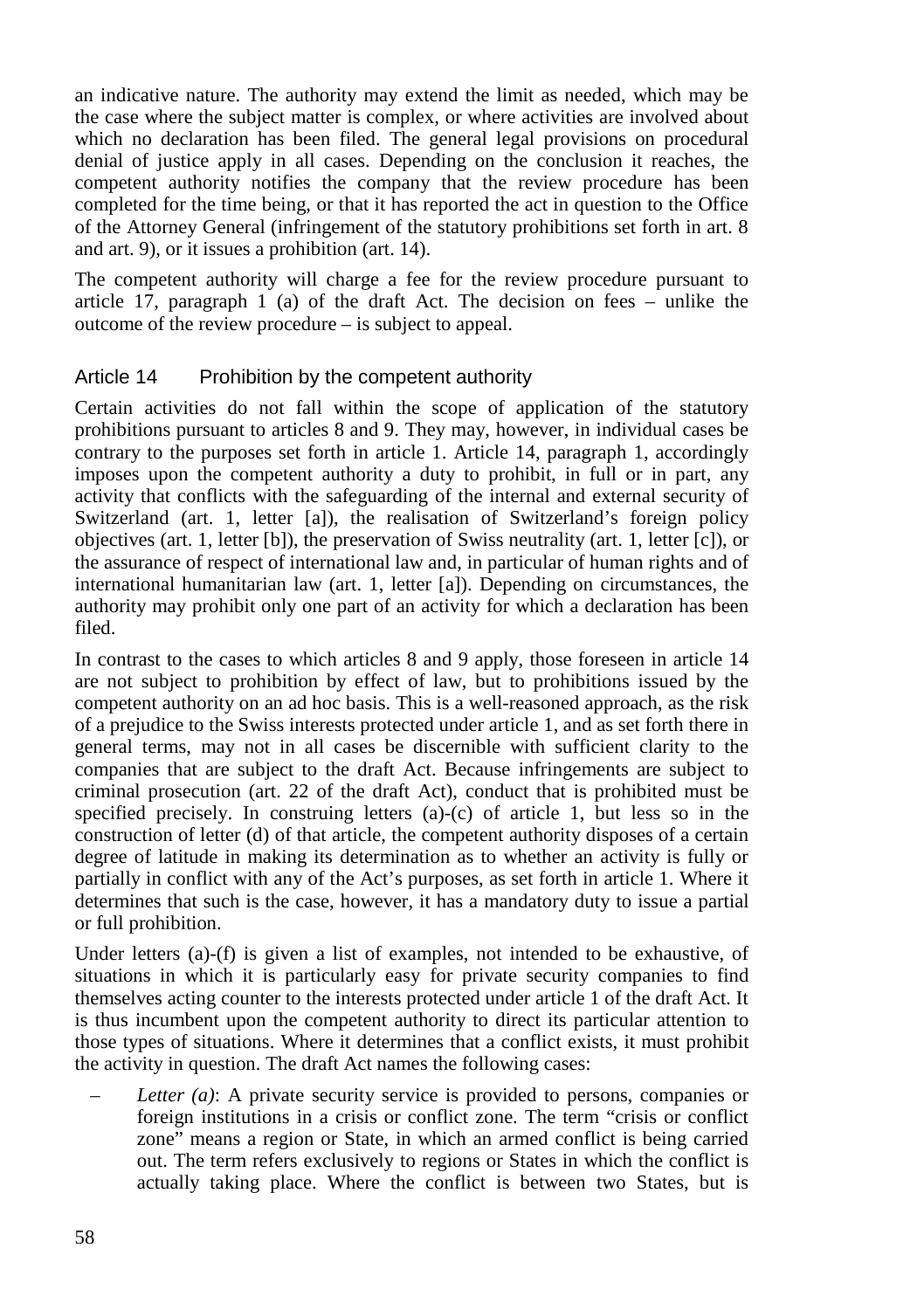physically being waged only in a single State, only that State's territory is considered as a crisis or conflict zone within the meaning of the present provision. The term "crisis or conflict zone" also encompasses territories affected by internal tensions or disturbances, where the threshold of an armed conflict has not been reached (see art. 1, para. 2, of Additional Protocol II)[.76](#page-58-0) This can include regions or countries in which separatist movements are active, or States in which the structures of government are not functioning or are severely impaired, as, for example, where the major government institutions, or its armed forces or security forces, are entirely absent or only minimally present. Finally, the term "crisis or conflict zone" also includes regions or States in which human rights are subject to systematic and serious violation. The use of a dual criterion for qualifying human rights violations both quantitatively and qualitatively is intended as a means of ensuring that private security services can be provided even in difficult environments, on condition that the services themselves are not problematic. Human rights violations are considered to be systematic where, for example, a State regularly subjects persons on its territory to torture or to inhuman or degrading treatment (article 3 of the Convention of 4 November 1950 for the Protection of Human Rights and Fundamental Freedoms,[77](#page-58-1) and article 7 of the International Covenant of 16 December 1966 on Civil and Political Rights),<sup>[78](#page-58-2)</sup> or where it is the practice of a State to impose the death penalty for minor offences. Individual cases of human rights violations are thus not sufficient for qualifying a country as a crisis or conflict zone. Under the terms of letter (a), the competent authority will prohibit the provision of private security services to a State, person, or body that violates sanctions imposed by the UN Security Council. Not covered by this provision, on the other hand, is the provision of private security services to the ICRC, or to Swiss government institutions such as the Swiss embassies or the Cooperation Offices of the Swiss Agency for Development and Cooperation (SDC).

- *Letter (b)*: The security service is provided to institutions or persons to whom they may be of service in the commission of human rights violations. Article 14, paragraph 1 (b), thus supplements the prohibition foreseen in article 9. Article 9 imposes an absolute prohibition by effect of law on the provision of security services where it must be discernible to the service provider that the recipient of those services utilises them in the commission of serious human rights violations. In conformity with article 14, paragraph 1 (b), the competent authority may, in addition thereto, also issue a prohibition on the provision of security services where, having reviewed the case, it arrives at the conclusion that those services could be of use to their recipients in the commission of human rights violations. The scope of application of article 14, paragraph 1 (b), extends to all human rights. As in the case with article 9, here again, it is the recipient of the services, and not the provider thereof, that commits a human rights violation. The authority may, however, reach the conclusion that a security service that is, in and of itself, legitimate, must nevertheless be prohibited where it facilitates the commission of such acts. In contrast with the statutory prohibition imposed
- <span id="page-58-0"></span><sup>76</sup> SR **0.518.522** <sup>77</sup> SR **0.101** <sup>78</sup> SR **0.103.2**
- <span id="page-58-1"></span>
- <span id="page-58-2"></span>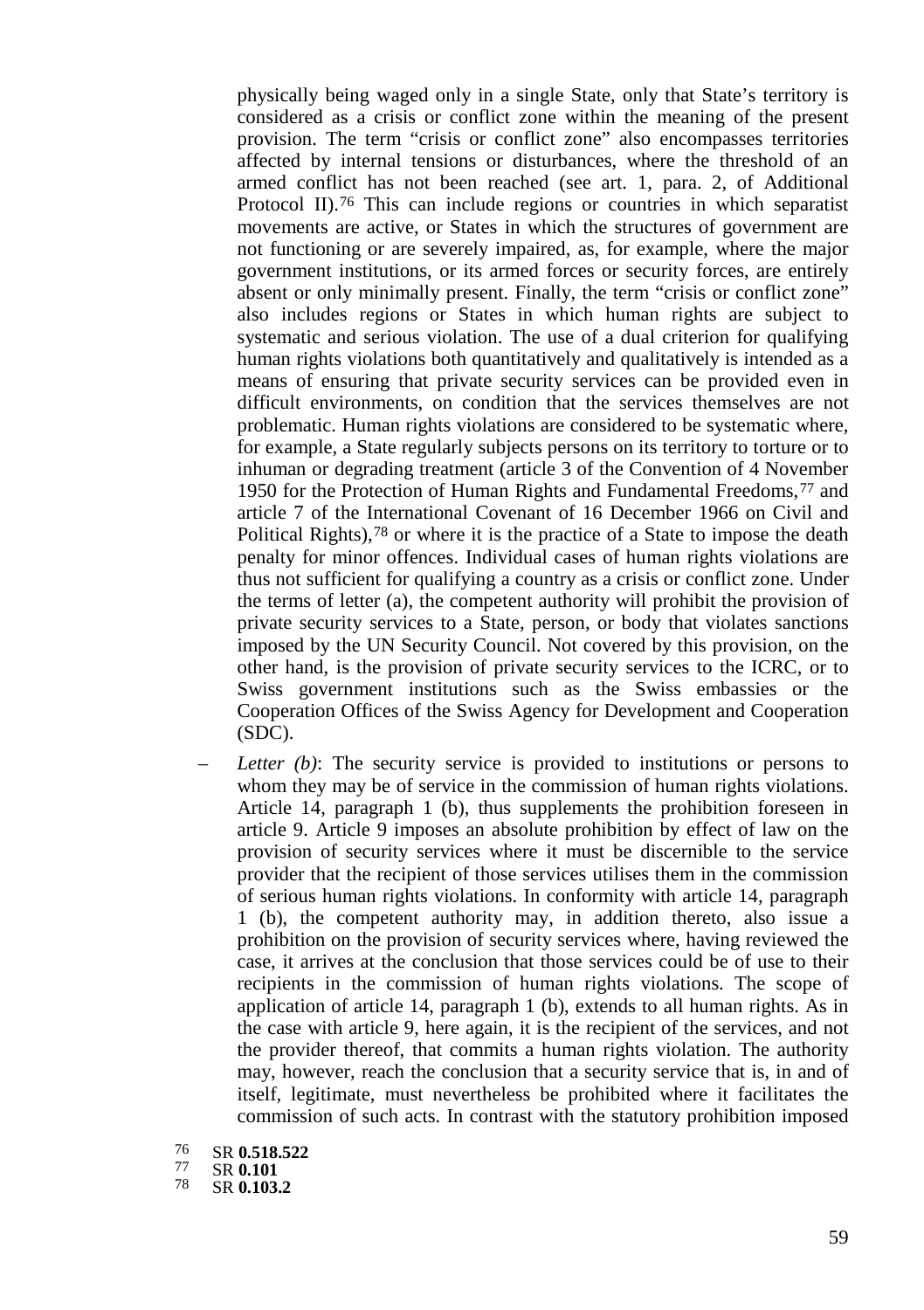in article 9, which applies to grievous cases in which the service provider is easily capable of discerning from the outset that a service he has been asked to provide will facilitate the commission of serious human rights violations, the broader prohibition foreseen in article 14, paragraph 1 (b), is contingent in each case upon an individual assessment by the authority. Here, the situation is not always fully clear to the service provider from the outset. An assessment in terms of the Act's purposes, as set forth in article 1, on which the authority's decision must be based, can lead to divergent conclusions depending on the concrete circumstances of the individual cases. While there is no question that the operation, or surveillance by a private company, of a foreign prison in which torture is known to be practised is subject to prohibition under article 9, the admissibility of providing those same services for a prison in which, for example, the freedom of worship or the right to privacy is infringed, would need to be examined by the competent authority pursuant to article 14, paragraph 1 (b). At the same time, the authority will need to exercise a certain degree of restraint in issuing its decisions. Article 14, paragraph 1 (b), is intended to make possible a broader review of the circumstances, beyond the narrow scope of article 9, where Swiss interests are involved. This provision, however, is not intended for the purpose of educating other States in the law or to discourage the private sector from providing services that do not affect Switzerland's interests as a sovereign state. An example that illustrates the importance of a careful weighing of interests in terms of the Act's purposes, as set forth in article 1, would be the provision of surveillance services for a school in which girls are discriminated against, perhaps by the fact that they receive an education of lower quality than do the boys. In the great majority of cases, security services of this nature would have to be tolerated, even where they are provided to institutions in which the educational standards are in no way comparable to our own. Otherwise, it would hardly be possible to safely operate schools in war-torn regions where archaic patriarchal structures still prevail.

- Letter (c): The private security service consists in the provision of operational or logistical support for foreign combat or security forces. The term "operational support" is to be understood as referring, for example, to the furnishing of armed security personnel for the security forces of a foreign State that is confronted with popular demonstrations or other forms of internal unrest. Logistical support includes, for example, assistance with the construction of infrastructures in an emergency situation (arrival of large numbers of refugees in a foreign State), or the maintenance of a foreign army's war material, outside the context of an armed conflict. Where such a service constitutes direct participation in hostilities, it is subject to the statutory prohibition contained in article 8.
- *Letter (d)*: The activity consists in the provision of a service in the domain of military expertise in connection with a private security service. The company in question offers, for example, military or paramilitary training, or furnishes technical personnel drawn from former members of governmental armed forces. The State in which the future services of such technical personnel are to be provided need not already be known.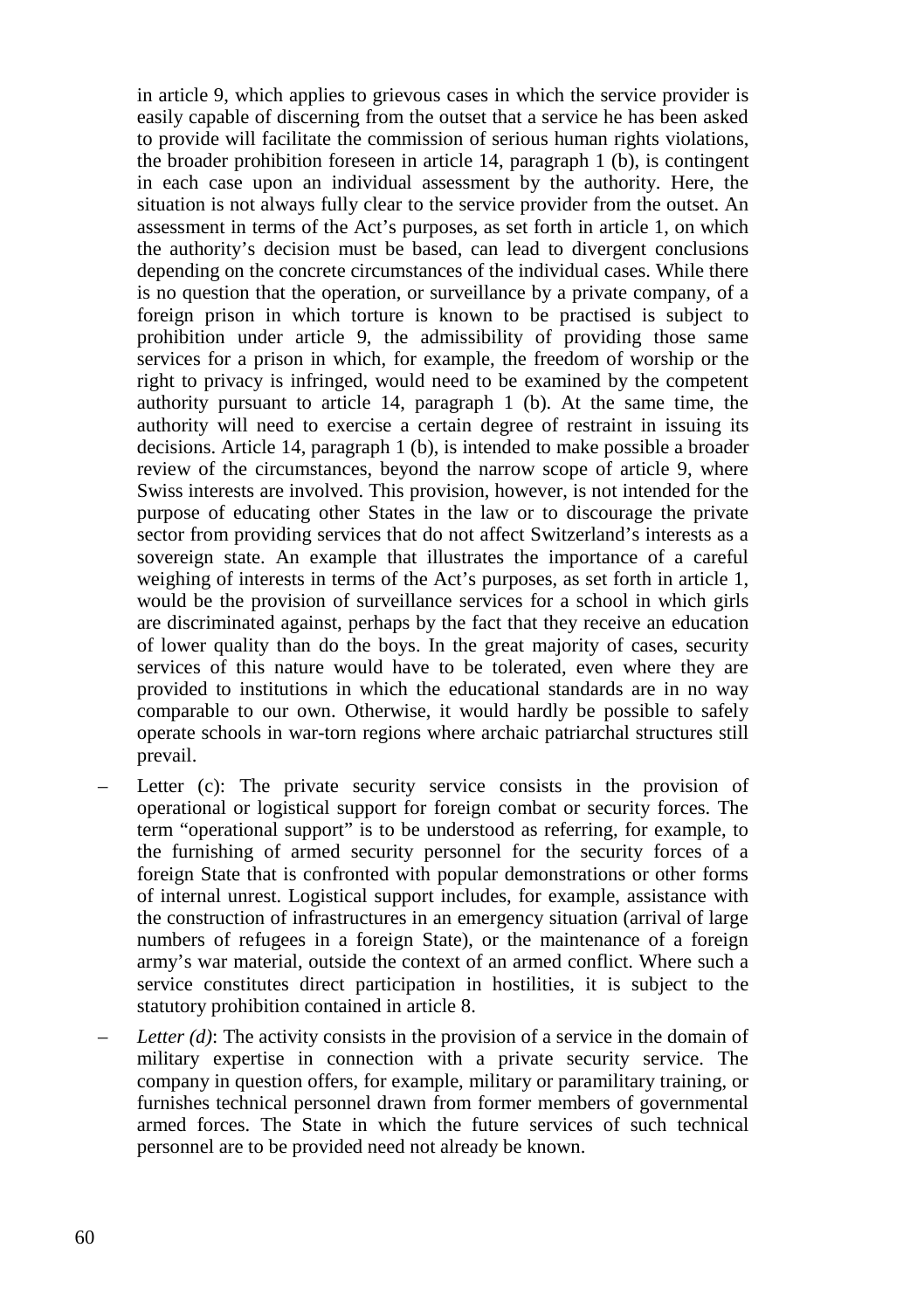- *Letter (e)*: The provision of private security services, or of a service in connection therewith, may be of service to terrorist groups or criminal organisations.[79](#page-60-0) In this case, the existence of such a risk is sufficient.
- *Letter (f)*: A company intends to establish, base, operate, manage, or control a company that provides such services as are listed under letters (a)-(e).

Paragraph 2 provides that the authority has a duty to issue a prohibition, regardless of whether the activity in question is contrary to the Act's purposes as set forth in article 1, in three specific cases. At issue are forms of conduct with regard to which the legislative intent is to render them categorically inadmissible and, as such, incompatible with the purposes of the Act.

- *Letter (a)*: A company has, in the past, committed serious human rights violations, and has not taken sufficient precautions to ensure that there is no recurrence thereof. The "track record" of a security company with regard to human rights must be taken into account. A party that has behaved without scruple in the past should no longer be permitted to conduct its activities unless it can convincingly make the case that such incidents will not be repeated in the future.
- *Letter (b)*: A company deploys personnel that does not possess the requisite training for the intended activity.
- *Letter (c)*: A company fails to adhere to the provisions of the Code of Conduct (cf. art. 7). The Codex is the result of a Swiss initiative. Because of this, Switzerland has a particular interest in barring activities that could undermine the effectiveness of this instrument.

*Paragraph 3:* The competent authority is to prohibit companies from subcontracting the providing of a private security service, or other service in connection therewith, to another company where it emerges that the company that is to provide the service fails to comply with the constraints set forth in article 6. In such a case, the competent authority must assume that the selection of the company to which performance was assigned was not made with sufficient diligence.

A prohibition issued by the competent authority pursuant to article 14 must contain a statement of the substantive reasons behind that decision. The company in question must be able to precisely comprehend from which activities it is being debarred under threat of punishment pursuant to article 22. The decision by the competent authority is subject to appeal in accordance with the general provisions on Federal procedure.

Pursuant to article 32, paragraph 1 (a), of the Federal Administrative Court Act of 17 June 2005 (FACA),[80](#page-60-1)appeals are not permitted against administrative orders in the domains of internal and external national security, neutrality, diplomatic protection, and the remaining matters of foreign affairs. This provision corresponds to article 83, letter (a), of the Federal Supreme Court Act of 17 June 2005 (FSCA).[81](#page-60-2)According to Federal Supreme Court precedent, these exceptions are to be construed restrictively.[82](#page-60-3) They include solely what is traditionally referred to as

- <span id="page-60-0"></span> $^{79}$  Cf., CGA art. 6, para. 1bis<br>80 SR 173.32
- 
- <span id="page-60-2"></span><span id="page-60-1"></span><sup>80</sup> SR **173.32** <sup>81</sup> SR **173.110** <sup>82</sup> BGE **<sup>137</sup>** I 371
- <span id="page-60-3"></span>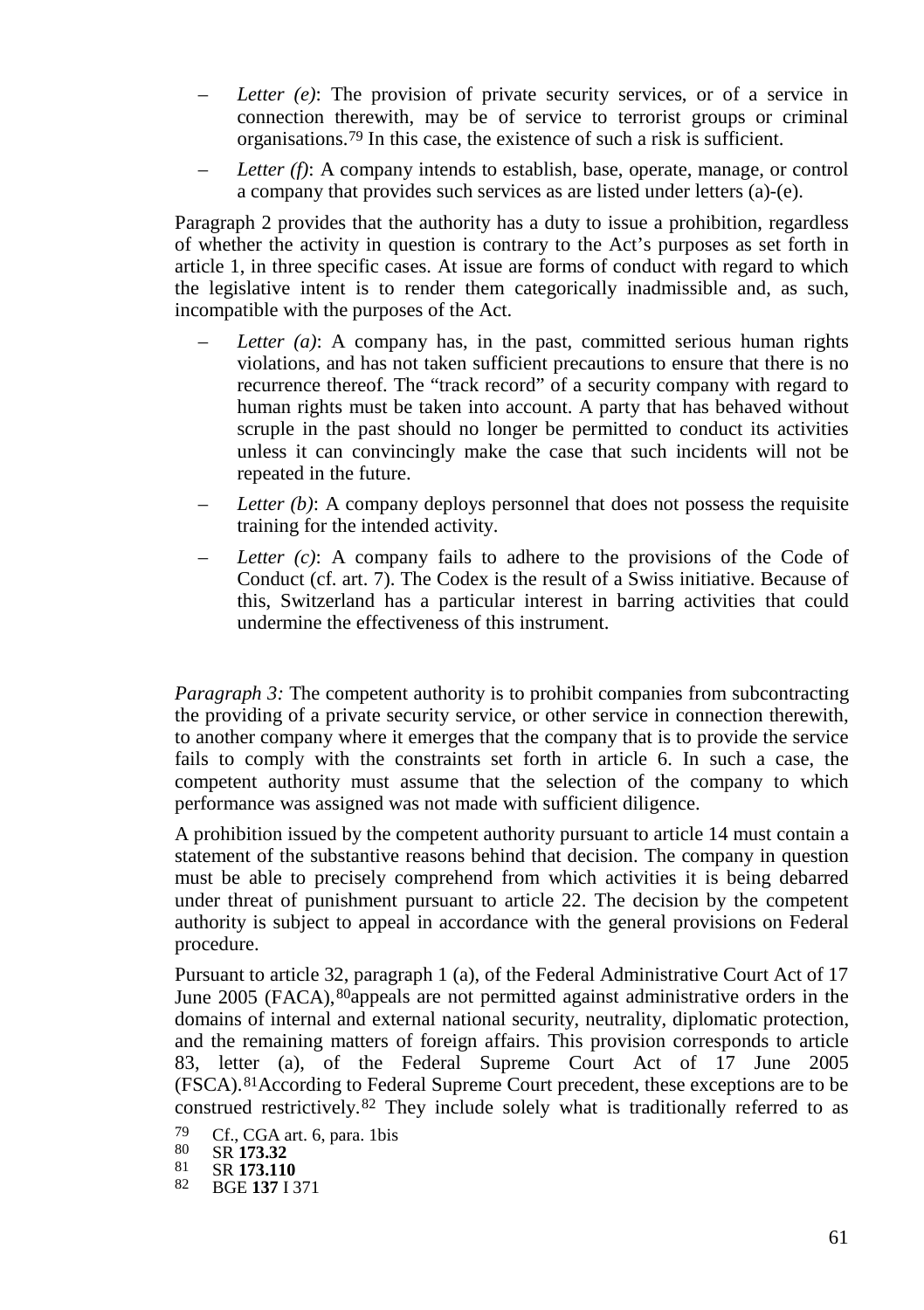"actes de gouvernement", that is, measures of a distinctly political nature. It is true that decisions issued pursuant to article 14 are taken with reference to Switzerland's interests in the domains of security or foreign policy. Nevertheless, because the primary purpose of those decisions is to fully or partially prohibit a company from conducting an activity, their nature is not distinctly political, but pertains more to the legal domain. In consequence, article 32, paragraph 1 (a) of the FACA, and article 83, letter (a), of the FSCA do not apply.

Infringements of a prohibition issued by the authority are subject to punishment (art. 22).

### Article 15 Exceptions

Pursuant to article 15, paragraph 1, the Federal Council may, by way of exception, authorise activities to which articles 8 and 9 do not apply, but which would, in principle, be subject to prohibition under article 14. It may do so in order to protect a high national interest. That interest must manifestly take precedence over the interest that exists in applying article 14 of the draft Act. The Federal Council must not make an exception under the terms of article 15 without serious reflection. Under no circumstances is a departure from the statutory prohibitions foreseen in article 8 (direct participation in hostilities) and article 9 (serious violations of human rights) to be permitted.

Because of the political implications of such exceptions, decision-making authority is transferred to the Federal Council (article 47 of the Federal Government and Administration Organisation Act of 21 March 1997 [GOA]).<sup>[83](#page-61-0)</sup> The subject matter of article 15 are activities that the competent authority has a duty to prohibit pursuant to the terms of article 14, because those activities are in conflict with the purposes set forth in article 1 of the draft Act and are thus contrary to Switzerland's interests. In reviewing the facts, the authority bases itself on legal criteria. In individual cases, however, matters of state may also be involved. In such cases, the draft Act grants the Federal Council a limited margin of latitude to permit, by way of exception, activities that the competent authority would be obliged to prohibit under the terms of article 14.

The exceptional circumstances need not always be of a dramatic nature. An occasion could arise, for example, in which it is deemed appropriate, for reasons of state, to make an exception and to authorise provision of an urgently needed security service in a remote region, despite the fact that the personnel being deployed by the private company does not (yet) possess the requisite training as demanded under the terms of article 14, paragraph 2 (b). The Federal Council could also consider exceptionally granting special authorisation, for example, where countries with which Switzerland is on friendly terms wish to avail themselves of the services of private security companies subject to the Act for a hostage rescue operation abroad, which could conceivably entail a slightly higher security risk for Switzerland or for Swiss interests abroad.

High national interests that take precedence over article 14 and thus lead to the exceptional granting of special authorisation by the Federal Council could also exist where the UN or another supranational or international organisation contracts with a company subject to the draft Act in the context of a peacekeeping mission in

#### <span id="page-61-0"></span>83 SR **172.010**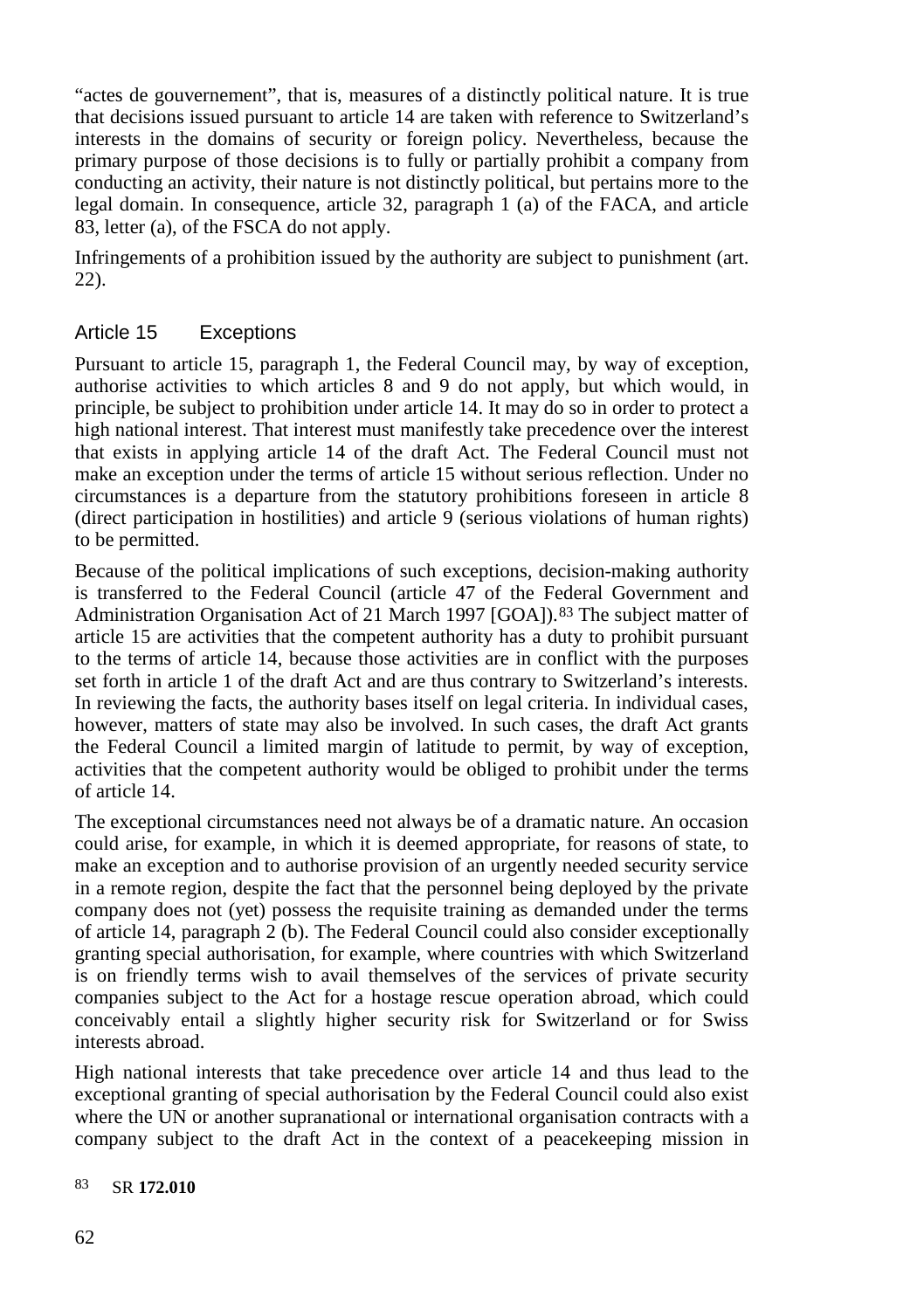keeping with Chapter VII of the UN Charter, and the Federal Council does not wish to stand in the way of this undertaking.

Pursuant to paragraph 2, the competent authority may submit to the Federal Council those cases that require a ruling on its part. Conversely, the security companies are not entitled to petition the Federal Council for special authorisation under the terms of article 15.

The exceptional grant of authorisation is made in the form of an administrative order, against which no appeal may be made. The existence of a "high national interest" that can justify the exceptional grant of special authorisation by the Federal Council is to be understood as a political determination concerning the country's internal and external national security, within the meaning of article 32, paragraph 1 (a) of the FACA $84$  and article 83, letter (a) of the FSCA, $85$  and is thus not subject to judicial review.

Where the Federal Council reaches the conclusion, in a given case, that there is no sufficiently high national interest that manifestly takes precedence to justify the granting of special authorisation, it refers the matter back to the competent authority. That authority will then issue an administrative prohibition pursuant to article 14, against which appeal may be made.

The Federal Council will determine ad hoc the measures of control required in exceptional cases (para. 3).

#### Article 16 Coordination

The WMA,<sup>[86](#page-62-2)</sup> the CGA,<sup>[87](#page-62-3)</sup> and the EmbA<sup>[88](#page-62-4)</sup> foresee, respectively, a system of dual authorisation, licensing, or coercive measures that could, in certain cases, be applicable in parallel to the regime foreseen in the draft Act. The reality of the security services market is that certain companies do not simply provide private security services, but are also exporters of war material. Which of these activities is considered to be predominant will differ from one case to the next. For example, where there is a contract for the surveillance of military installations, which also calls for the furnishing of war material in the performance of this protection task, it is the private security service aspect that predominates. Conversely, the export of war material will be considered predominant in a contract in which that service is the principal subject matter, with surveillance of the material included only as an ancillary obligation. In other cases, the private security service and the export of war material may each constitute an entirely independent element of the agreement, with neither taking precedence over the other, as, for example, in an agreement calling for the delivery of war material and for the training of armed forces personnel in the use of the exported material.

In order to deal with such issues, paragraph 1 provides that the authorities concerned are to determine which authority will coordinate the procedure. Where disagreements arise, the common oversight authority or, by default, the Federal Council will rule on the question. The authority charged with coordination of the procedure has an obligation to ensure that it is conducted in as simple a manner as

<span id="page-62-4"></span><span id="page-62-3"></span><span id="page-62-2"></span><span id="page-62-1"></span><span id="page-62-0"></span>

| 84 | SR 173.32  |
|----|------------|
| 85 | SR 173.110 |
| 86 | SR 514.51  |
| 87 | SR 946.202 |
| 88 | SR 946.231 |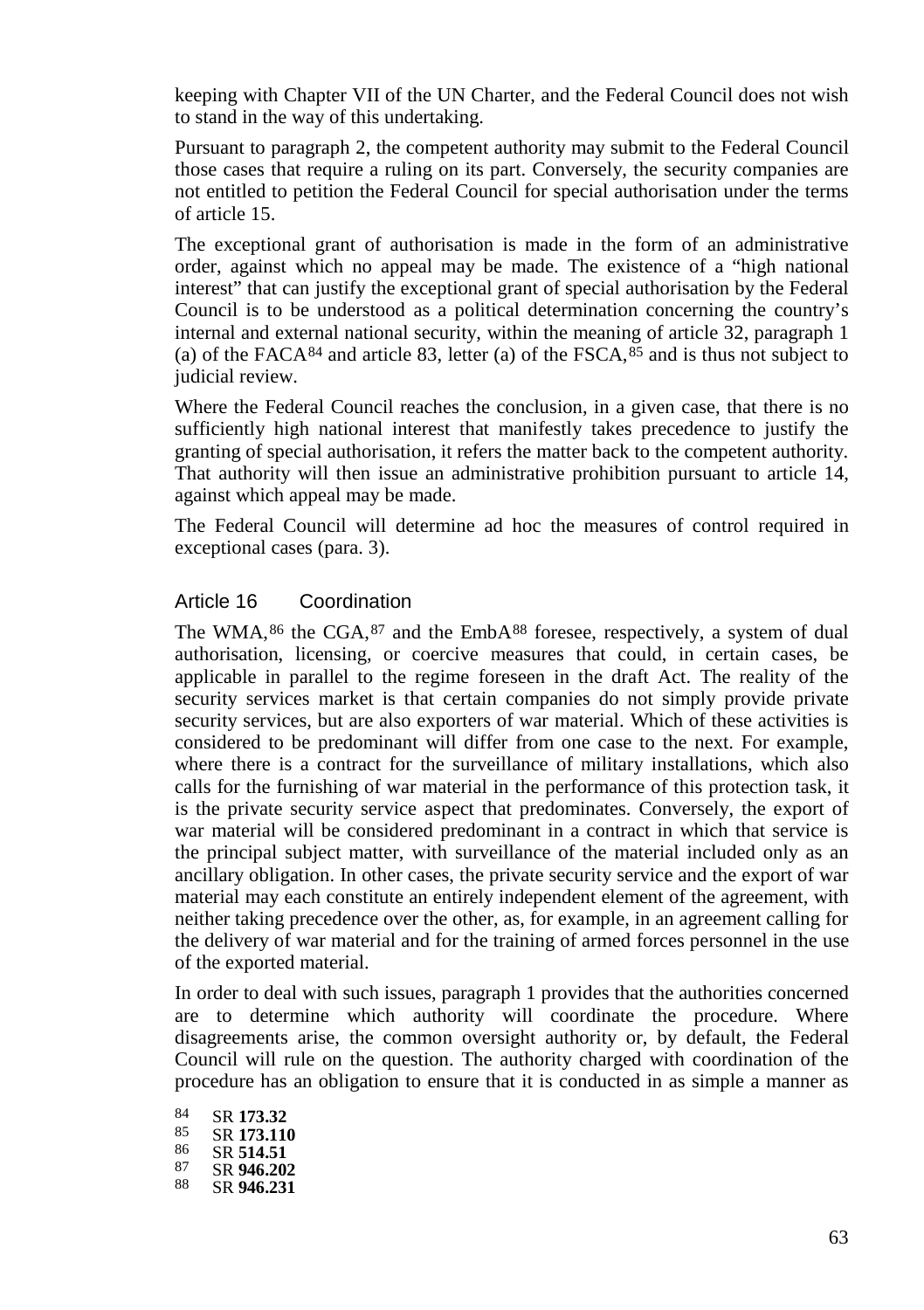possible. That authority will also serve as the authority with which the company communicates. It is to take all necessary measures in order to make certain that the company is informed as to all of its rights and duties within the time limits foreseen by the laws applicable in the given case. Where appropriate, the coordination authority will determine whether the various procedures can be joined so that a single decision can be rendered in the matter.

#### Article 17 Fees

This provision foresees that the competent authority will charge fees: for the review procedure pursuant to article 13, for the issuance of prohibitions pursuant to article 14, and for measures of oversight pursuant to article 19. In keeping with article 38, paragraph 1 (b), the Federal Council will fix the fee schedule. For the rest, the General Ordinance on Fees of 8 September 2004[89](#page-63-0) will apply.

The rules governing the determination of fees by the Federal Council are found in article 46a of the GOA [90.](#page-63-1) Paragraph 1 of the draft Act imposes two further conditions. First, the Federal Council may foresee fees only for the official acts enumerated in paragraph 1; second, the amounts of the fees must be fixed in such a manner that they cover the costs entailed by those acts. There is thus no intention to finance the entirety of the authority's activities by the charging of fees, but only to recover the entirety of the costs generated by the acts mentioned in paragraph 1.

# **2.4 Oversight**

#### Article 18 Duty of cooperation

The companies to which article 2, paragraphs 1-3, apply have a duty to furnish the competent authority with all information required for the review of activities governed by the draft Act. This duty of cooperation conforms with the principle of proportionality, as only information relating to the activities under review must be furnished to the authority.

Infringements of the duty to cooperate are subject to punishment (art. 24).

#### Article 19 Oversight powers of the authority

Paragraph 1 imposes certain conditions on the authority's exercise of its oversight powers, so as to ensure that any impairment of the economic liberty of the companies subject to the draft law conforms with the principle of proportionality. Where a company attempts to influence the competent authority or fails to satisfy its duty of cooperation, and where all efforts on the part of the competent authority to obtain the necessary information and documents remain fruitless, the competent authority may, in the cases foreseen in article 13, paragraph 1, proceed with specific oversight enforcement measures.

The three measures foreseen are set forth in paragraph 1, under letters (a)-(c). The authority has the power (a) to conduct unannounced on-site inspections at the

<span id="page-63-1"></span><span id="page-63-0"></span>89 SR **172.041.1**<br>90 SR **172.040.10** 90 SR **172.010**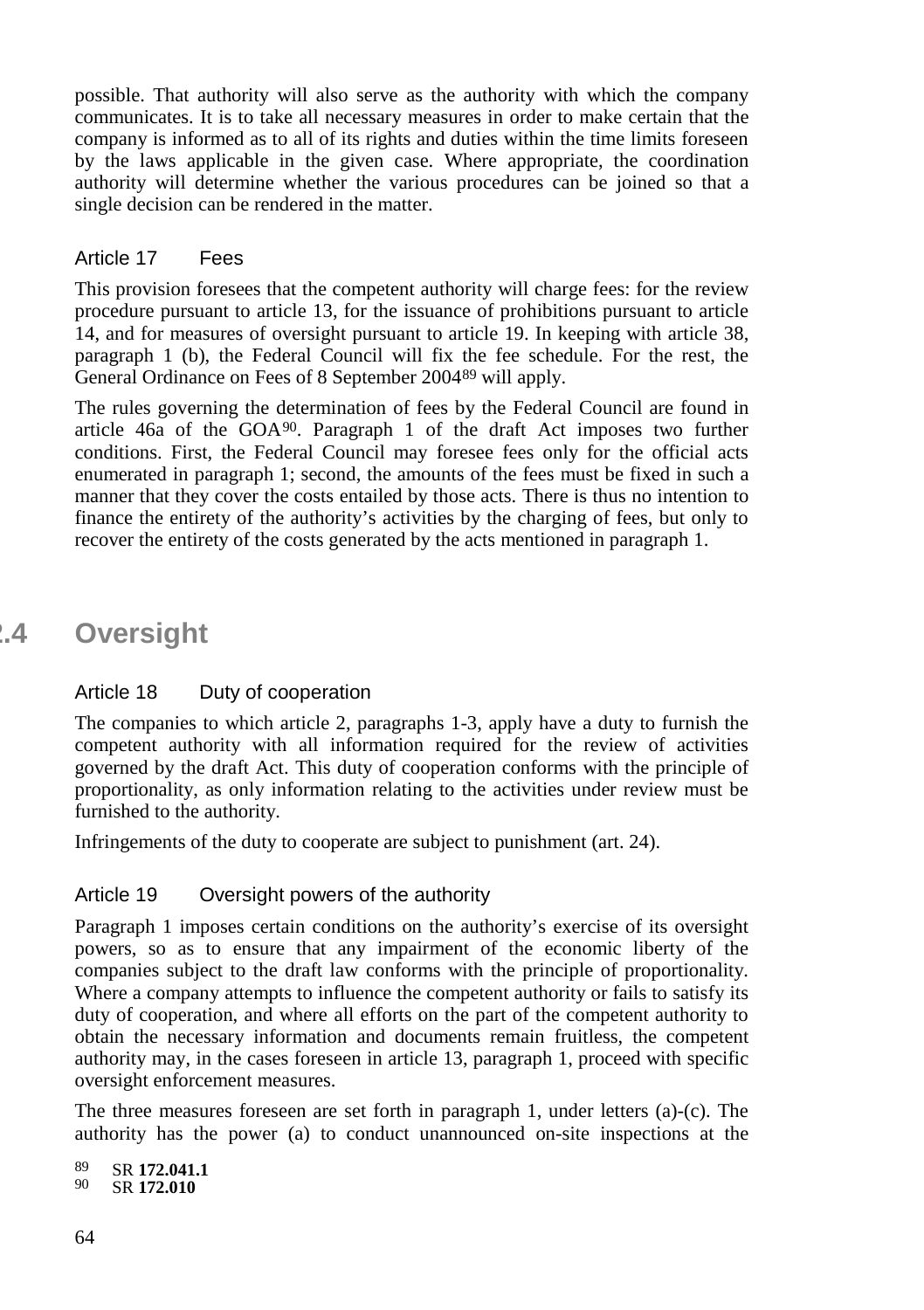premises of the company in question; it may (b) examine all relevant documents, i.e., the documents needed for a review of the activities subject to the draft Act; and it may (c) seize material.

Paragraph 2 provides that the competent authority may call in other Federal authorities as well as cantonal and municipal police officials.

Such measures are justified in domains that require a regime of more stringent oversight, as has already been introduced in the law on the export of war material and in that on the control of goods. The competent authority is in any case to be subject to the rules on official secrecy.

This article implements the Montreux Document's recommended Good Practice 68.

#### Article 20 Processing of personal data

The competent authority, in the performance of its legally assigned tasks, will be authorised to process personal data and data of particular sensitivity in connection with administrative or criminal prosecution and penalties, in accordance with the Federal Act of 19 June 1992 on Data Protection (FADP).<sup>91</sup>

In conformity with article 57h of the  $GOA<sup>92</sup>$  $GOA<sup>92</sup>$  $GOA<sup>92</sup>$  it may also operate an automated data processing system for the management of its records. Only members of the competent authority's personnel will have access to personal data, and only insofar as such data are necessary to the performance of their tasks. The general rules governing data protection will apply. The Federal Council will enact implementation provisions setting forth, in particular, the categories of personal data to be processed and their retention periods.

# **2.5 Sanctions**

#### Article 21 Infringements of legal prohibitions

Article 21 renders any infringement of the prohibitions set forth in articles 8 and 9 a criminal offence and fixes the punishments to which such infringements are subject. These offences fall under the category of misdemeanours, within the meaning of article 10, paragraph 3 of the SCC, and are subject to punishment by imprisonment for a term of six months to a maximum of three years. Imprisonment may be combined with a fine of up to CHF 1,080,000 (SCC art. 34, para. 1 and 2), in particular, where the offence was primarily motivated by the pursuit of financial gain or committed in the conduct of commercial activities. The seriousness of the offence is comparable to that of the offences proscribed under SCC art. 271 (1) (unlawful acts on behalf of a foreign state), SCC art. 299 (violation of foreign territorial sovereignty), SCC art. 301 (military espionage against a foreign state), and MCC art. 94 (foreign military service). These provisions foresee a punitive sentence of no more than three years. Article 264*i* of the SCC (violation of a truce or peace agreement), and SCC article 264*j* (other violations of international humanitarian

<span id="page-64-1"></span><span id="page-64-0"></span>91 SR 235<br>92 SP 172 92 SR **172.010**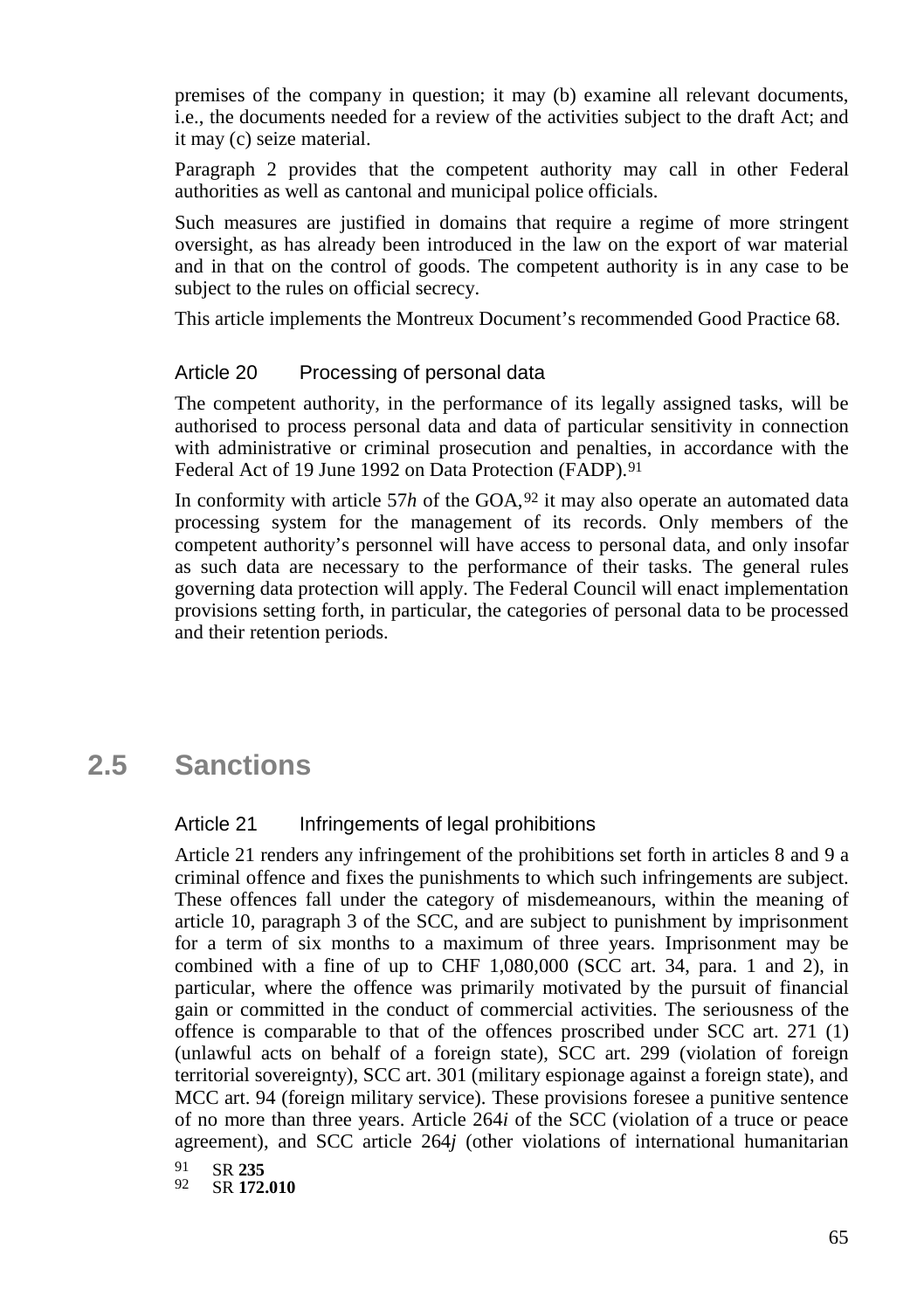law) foresee sentences of the same nature. There are, accordingly, good grounds for imposing a punitive sentence of the same kind in article 21 of the draft Act.

The offence defined in article 21, paragraph 1, can be committed only with intent, as is the case, for example, with the offences of genocide and crimes against humanity (SCC art. 264 and art. 264a). As defined in article 12, paragraph 2, of the SCC, the perpetrator of an offence acts intentionally in the commission of a felony or a misdemeanour where he acts with knowledge and volition, or where he is aware of the possibility that he may be committing an offence and willingly accepts this. Conversely, the draft Act does not render punishable direct participation in hostilities through negligence.

The constitutive elements of the offence proscribed under article 21, paragraph 1, were commented upon above, in the notes to article 4, letter (c), and article 8.

Considered as an offender may be not only the individual who himself participates directly in hostilities, but also the head of the company and any other person of responsibility who engages in any of the activities named in article 8, paragraph 1, that is, any person who, for example, establishes, managers or operates a business that furnishes personnel for direct participation in hostilities.

The perpetrator of the offence can be prosecuted in Switzerland, provided that the criteria for applicability, as foreseen in article 8 of the draft Act, are fulfilled and the criminal jurisdiction the Swiss courts is established, in keeping with the terms of SCC articles 6 and 7. This would be the case, for example, where recruitment activities carried out over the Internet or using other communications technology are organised, in the main, from Switzerland, that is, where the advertisements are uploaded from Switzerland, or are addressed (also) to persons domiciled in Switzerland. Where such advertisements fail to elicit a response, the perpetrator could be charged, at a minimum, with criminal attempt.

Paragraph 2 renders subject to punishment any person who conducts an activity of which it may be assumed that it will be utilised by the recipient or recipients in the commission of serious human rights violations (see the notes to article 9). The offence foreseen in paragraph 2 is committed with intent. Here again, the offence can be committed by the head of a company or by any person in a position of responsibility within a company that provides a security service of which it must be assumed that the recipient will utilise it in the commission of serious human rights violations.

Paragraph 3 deals with the relationship between article 21 and offences under the SCC and the MCC. It states that an offender may be subject to prosecution under both article 21 and the aforementioned Codes where his acts fall within the scope of those Codes and the degree of their seriousness is not covered by article 21. Article 3 thus resolves the issue of duplicity of charges that could arise between those laws and article 21.

This article implements the Montreux Document's recommended Good Practice 69.

### Article 22 Infringements of prohibitions by public authorities

Article 22 renders contraventions of article 14 subject to punishment by imprisonment for up to one year, or by fine. As mentioned in the notes to article 14, the prohibition issued by the authority must include a statement of reasons, such that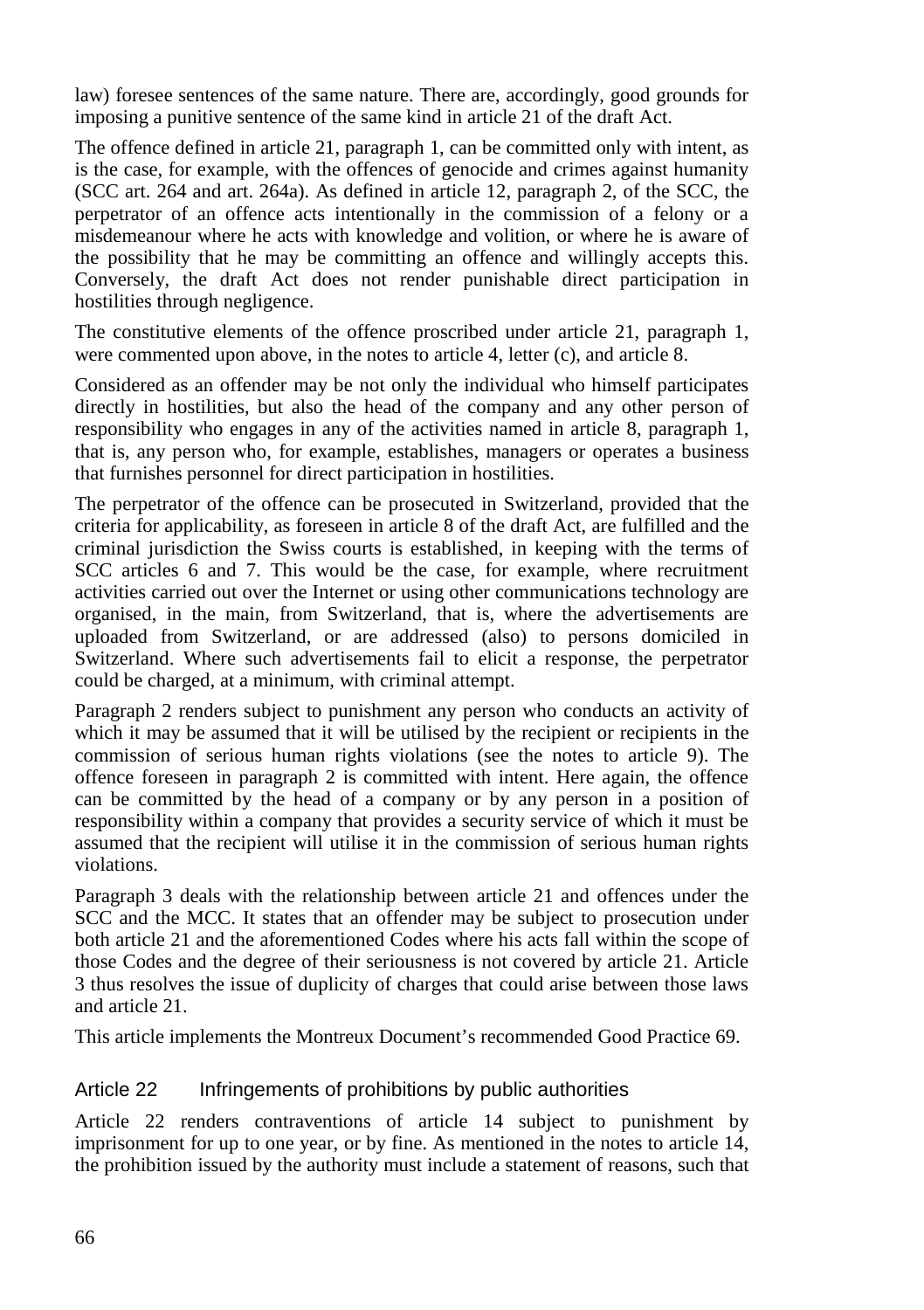the persons concerned (e.g., persons of responsibility within the company) will be in a position to identify precisely the activities from which they have been prohibited under penalty of criminal prosecution under the terms of article 22. It is not for the criminal authorities to determine whether an offender has committed an act contrary to the purposes set forth in article 1, but only to reach a decision as to whether said offender has infringed a prohibition that was issued by the competent authority, that is whether the offender has conducted any or all of the activities from which he was debarred. It is thus of primordial importance that the statement of reasons accompanying the prohibition decision be as complete as possible, in order to enable the criminal authorities to apply article 22.

This article implements the Montreux Document's recommended Good Practice 69.

#### Article 23 Infringements of the duty to declare or the duty to forbear

Article 23 renders contraventions of articles 10, 11, or 39, paragraph 2, subject to punishment by imprisonment for up to one year, or by fine. If the contravention was the result of negligence, the offender may be sentenced only to a fine.

This article implements the Montreux Document's recommended Good Practice 69.

#### Article 24 Infringements of the duty of cooperation

Article 24 foresees a penalty to a maximum amount of CHF 100,000 for any person who refuses to furnish information or documents, or to grant access to premises, in keeping with the terms of article 18 and article 19, paragraph 1, or who makes false statements. Where the offender commits the act through negligence, the maximum fine is CHF 40,000. This provision corresponds to the type of punishment foreseen in article 36, paragraph 1 (a) of the WMA. $93$ 

This article implements the Montreux Document's recommended Good Practice 69.

#### Article 25 Infringements within a business undertaking

Modelled on the legislation in the matter of war material, article 25, paragraph 1, of the draft Act provides that article 6 of the Federal Act of 22 March 1974 on Administrative Criminal Law (ACLA)<sup>[94](#page-66-1)</sup> is to apply in cases of infringements committed within a business undertaking. Under this provision, where an offence is committed through the management of a business, regardless of whether or not that business has legal personality, or in any other manner, in the conduct of an activity on behalf of a third party, the criminal provisions are to apply to the natural persons who have committed the act in question (para. 1). In addition, the head of a business, an employer, a principal, or a party being represented, who, either intentionally or through negligence, and in breach of a legal duty, fails to prevent an offence from being committed by a subordinate, an agent or a representative, or fails to remedy the effects of the commission of such an offence, is subject to the criminal provisions applicable to a perpetrator who has acted either intentionally or through negligence (para. 2). Where the head of a business, employer, principal or party being represented is itself a business, with or without legal personality, paragraph 2 applies to the company's executive and management bodies and their members, to managing partners, actual managers, and liquidators guilty of wrongdoing (para. 3).

<span id="page-66-1"></span><span id="page-66-0"></span>93 SR **514.51**<br>94 SP 313.0

94 SR **313.0**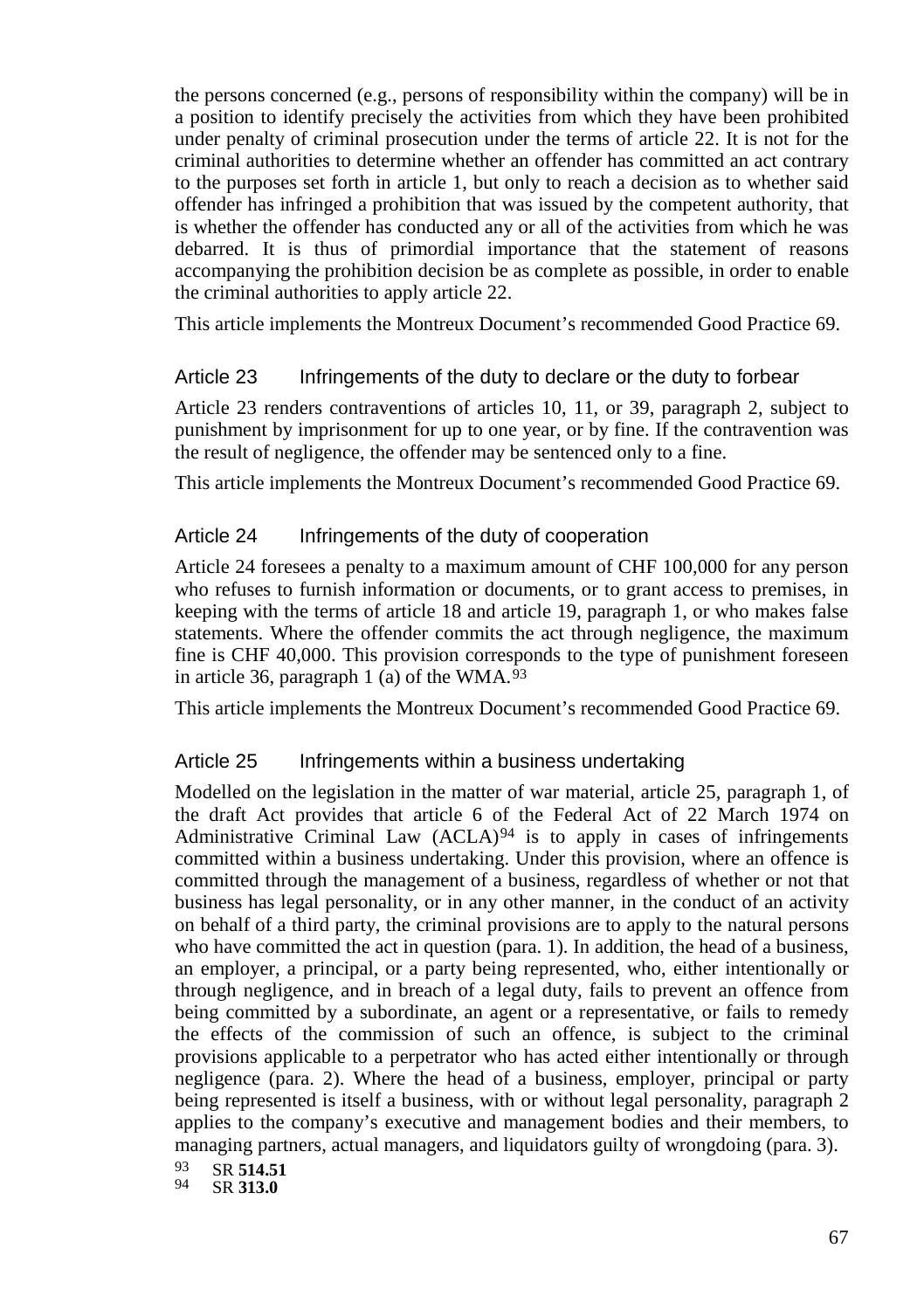Paragraph 2 is modelled on article 49 of the Federal Act of 22 June 2007 on the Swiss Financial Market Supervisory Authority,[95](#page-67-0) and constitutes a lex specialis to article 7 of the ACLA. Under ACLA art. 7 (infringements committed within a business undertaking), a business undertaking may be subject to punishment where the penalty that comes into consideration does not exceed CHF 5000 and where the identification of persons liable for punishment (ACLA art. 6) would necessitate investigative measures that would be disproportionate to the punishment incurred. In view of the sanctions foreseen by the present draft Act, it would appear reasonable to raise the penalty threshold for infringements committed within a business undertaking, within the meaning of ACLA art. 7, to CHF 20,000.

Under the terms of paragraph 2, the competent criminal authority has a duty to carry out investigative measures in order to identify the persons or company bodies that are liable for punishment. It is only in the event that the identification of those persons or bodies could not be achieved without deploying a series of timeconsuming and laborious measures that the procedure against them may be abandoned and that the business enterprise itself will be sentenced to payment of the penalty. Further, application of article 25, paragraph 2, enters into consideration only for infringements foreseen by the draft Act, that is, for infringements of the duty of cooperation (art. 24). The amount of the penalty may not exceed CHF 20,000.

Article 25, paragraph 2, should not be confused with the provision governing corporate responsibility as set forth in SCC art. 102. The purpose of article 25, paragraph 2, is, indeed, not to punish companies for organisational deficiencies, but rather to allow the possibility of acting in the interest of greater economy of process. In addition, SCC art. 102 is applicable exclusively to misdemeanours and felonies, while article 25, paragraph 2, of the draft Act may be applied only to administrative contraventions.

Jurisdiction for the imposition of penalties pursuant to article 25, paragraph 2, lies with the Federal judicial authorities, as foreseen in article 27.

### Article 26 Dissolution et liquidation

Pursuant to paragraph 1, the competent authority may order, in conformity with the Federal Act of 11 April 1889 on Debt Enforcement and Bankruptcy (DEBA), [96](#page-67-1) the dissolution and liquidation of a legal person, or of a general or a limited partnership that conducts an activity in violation of a prohibition by the law or by a public authority. No duty to do so is imposed. The authority is thus afforded a certain degree of discretion. It must examine in each individual case whether such measures are justified and, in particular, whether they are in keeping with the principle of proportionality. Before ordering the dissolution and liquidation of a business undertaking, it must review whether other sanctions enter into consideration. The procedure for initiating bankruptcy proceedings is governed by the DEBA.

Pursuant to paragraph 2, the competent authority is also authorised, in the cases foreseen in paragraph 1, to order the liquidation of the business assets of a sole proprietorship and, as the case may be, its deletion from the Commercial Register. Paragraph 3 foresees, further, that the authority may confiscate any balance resulting from the liquidation.

<span id="page-67-1"></span><span id="page-67-0"></span><sup>95</sup> SR **956.1** <sup>96</sup> SR **281.1**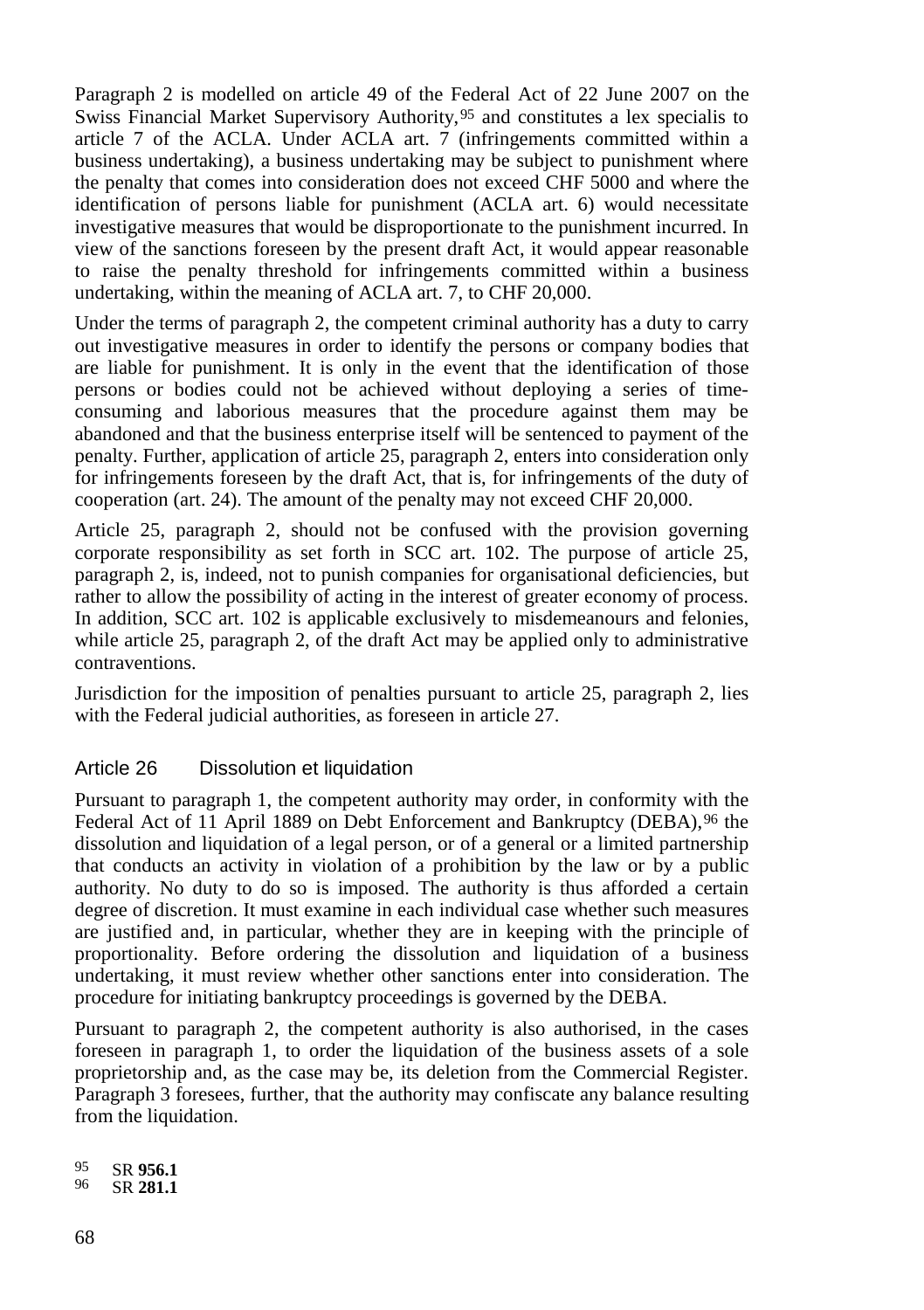This article implements the Montreux Document's recommended Good Practice 69.

### Article 27 Jurisdiction and duty to report

While legislative authority in matters of criminal justice and criminal procedure lies with the Federal government, the administration of justice normally lies within the purview of the cantons, unless otherwise provided by law.<sup>[97](#page-68-0)</sup> The offences here in question have a strong international element and may be characterised by a high degree of complexity. Taking into account the applicable legal provisions, it therefore appears reasonable to make the prosecution and adjudication of those offences subject to Federal jurisdiction. The fact that the authority competent for enforcement of the draft Act will be a Federal authority also speaks in favour of this alternative.

Paragraph 2 foresees a duty on the part of the authorities competent for the implementation of the draft Act to report to the Office of the Attorney General any infringements of which they obtain knowledge in the course of performing their official functions. For example, where the competent authority notes that an activity for which a company has filed a declaration, could constitute an infringement within the meaning of article 21, it will report this to the Office of the Attorney General.

This article implements the Montreux Document's recommended Good Practices 19 and 71.

# **2.6 Mutual administrative assistance**

### Article 28 Mutual administrative assistance within Switzerland

This provision sets forth the rules governing mutual administrative assistance between the competent authority and other Federal and cantonal authorities. Pursuant to paragraph 1, those other public authorities have a duty to provide the competent authority with the information and personal data required for the enforcement of the draft Act.

Paragraph 2 provides that the competent authority is to disclose to the following public authorities the information and personal data they required for the performance of their legal tasks: the Federal and cantonal public authorities responsible for the enforcement of the draft Act (e.g., Commercial Register or Debt Enforcement Offices); the public authorities responsible for enforcement of the WMA,<sup>[98](#page-68-1)</sup> the CGA,<sup>[99](#page-68-2)</sup> and the EmbA;<sup>[100](#page-68-3)</sup> the criminal authorities, insofar as the prosecution of crimes or misdemeanours is at issue; the Federal and cantonal authorities competent for the maintenance of internal security; the Federal authorities competent in the domains of foreign affairs and the maintenance of external security; and the cantonal authorities competent for the licensing and oversight of private security services.

<span id="page-68-0"></span><sup>97</sup> On the issue of Federal jurisdiction, see art. 23 and 24 of the Code of Criminal Procedure (SR 312.0) and, e.g., art. 40 of the WMA (SR 514.51).

<span id="page-68-3"></span>

<span id="page-68-2"></span><span id="page-68-1"></span><sup>98</sup> SR **514.51** <sup>99</sup> SR **946.202** <sup>100</sup> SR **946.231**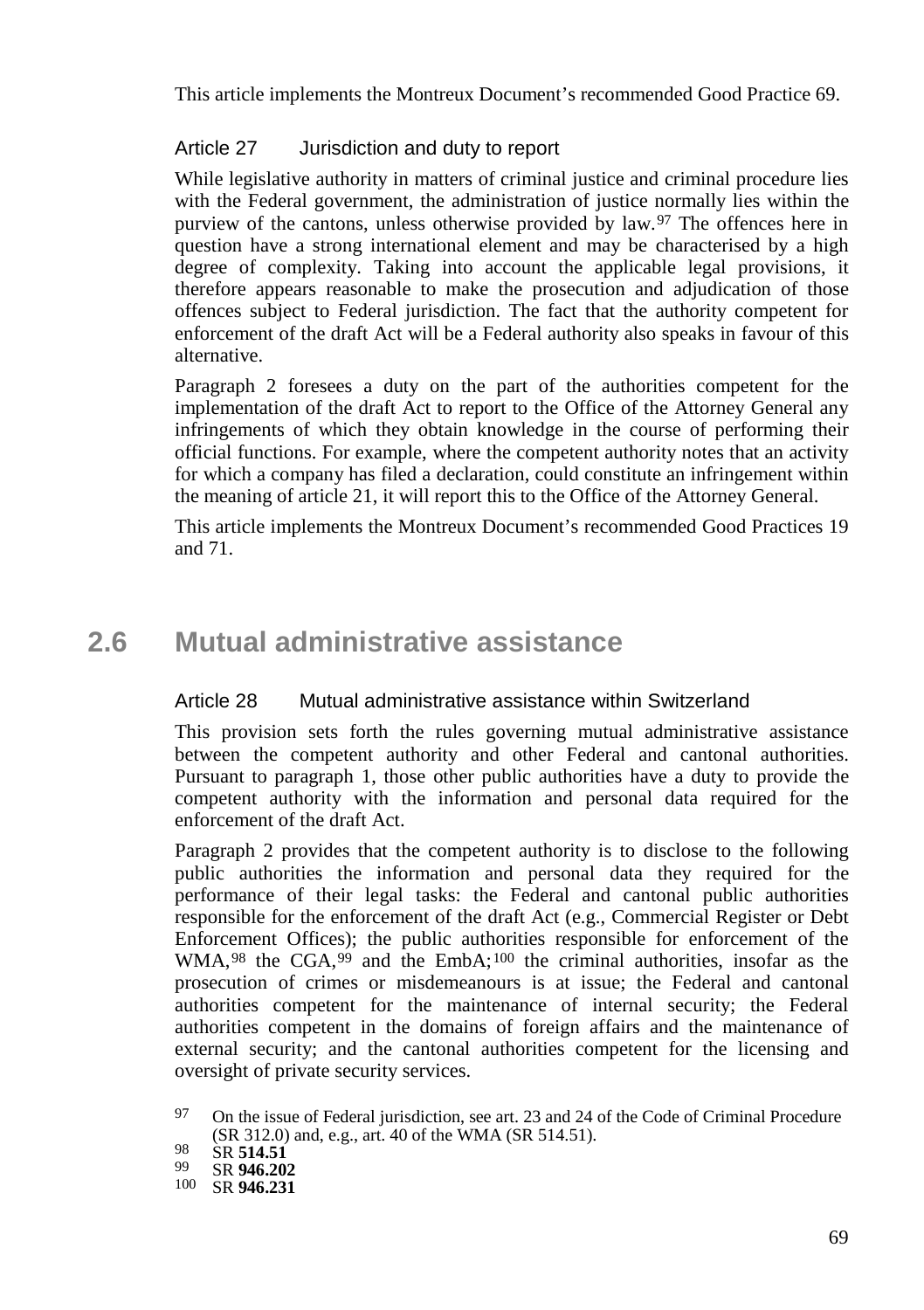The disclosures referred to in paragraph 1 and 2 may be made by the competent authority of its own accord, or upon request.

#### Article 29 Mutual administrative assistance between Swiss and foreign authorities

Article 29, paragraph 1, provides that the competent authority may request mutual administrative assistance from foreign authorities. The authorities in question could for example, be those at the place where the private security service is provided, or again those where a foreign company that has been hired to provide private security services abroad is domiciled. For the purpose of obtaining mutual administrative assistance, the competent authority may disclose to the foreign authority certain particulars corresponding to the information furnished by the company in question when the declaration was filed (article 10).

Article 29, paragraph 2, sets forth the rules governing the granting of mutual administrative assistance by Switzerland to a foreign authority. Adherence to the principle of reciprocity between Switzerland and the foreign State must be assured. The exchange of information under the rules of international mutual administrative assistance is carried out on an ad hoc basis and, in principle, both expeditiously and without great formality. The competent authority may grant mutual administrative assistance to a foreign authority only on condition that the latter makes use of the information transmitted for purposes that are consistent with those of the draft Act, and that the conditions set forth in article 6 of the FADP[101](#page-69-0) are respected. The foreign authority is not permitted to make use of the information disclosed by the competent Swiss authority for enforcing provisions of tax or criminal law. In the event that the information disclosed is required at a later point in time in connection with criminal proceedings, the provisions governing international legal assistance in criminal matters will apply. The disclosure of information may be made by the competent authority of its own accord or upon request by the foreign State.

The disclosure of information must result from an administrative decision subject to appeal (APA art. 5 or 25*a*). [102](#page-69-1)

This article implements the Montreux Document's recommended Good Practice 73.

# **2.7 Contracting of security companies by Federal authorities**

#### Article 30 Tasks of protection

As a general rule, the task of protecting Swiss representations and staff residences abroad is assumed by the authorities of the host country.[103](#page-69-2) In certain exceptional cases, the Confederation hires private security companies to perform specific tasks

<span id="page-69-1"></span>

<span id="page-69-0"></span><sup>101</sup> SR **235**

<span id="page-69-2"></span><sup>&</sup>lt;sup>103</sup> See the Federal Council's Report of 2 December 2005 on Private Security and Military Companies, BBl 2006 631, at 3.4.2.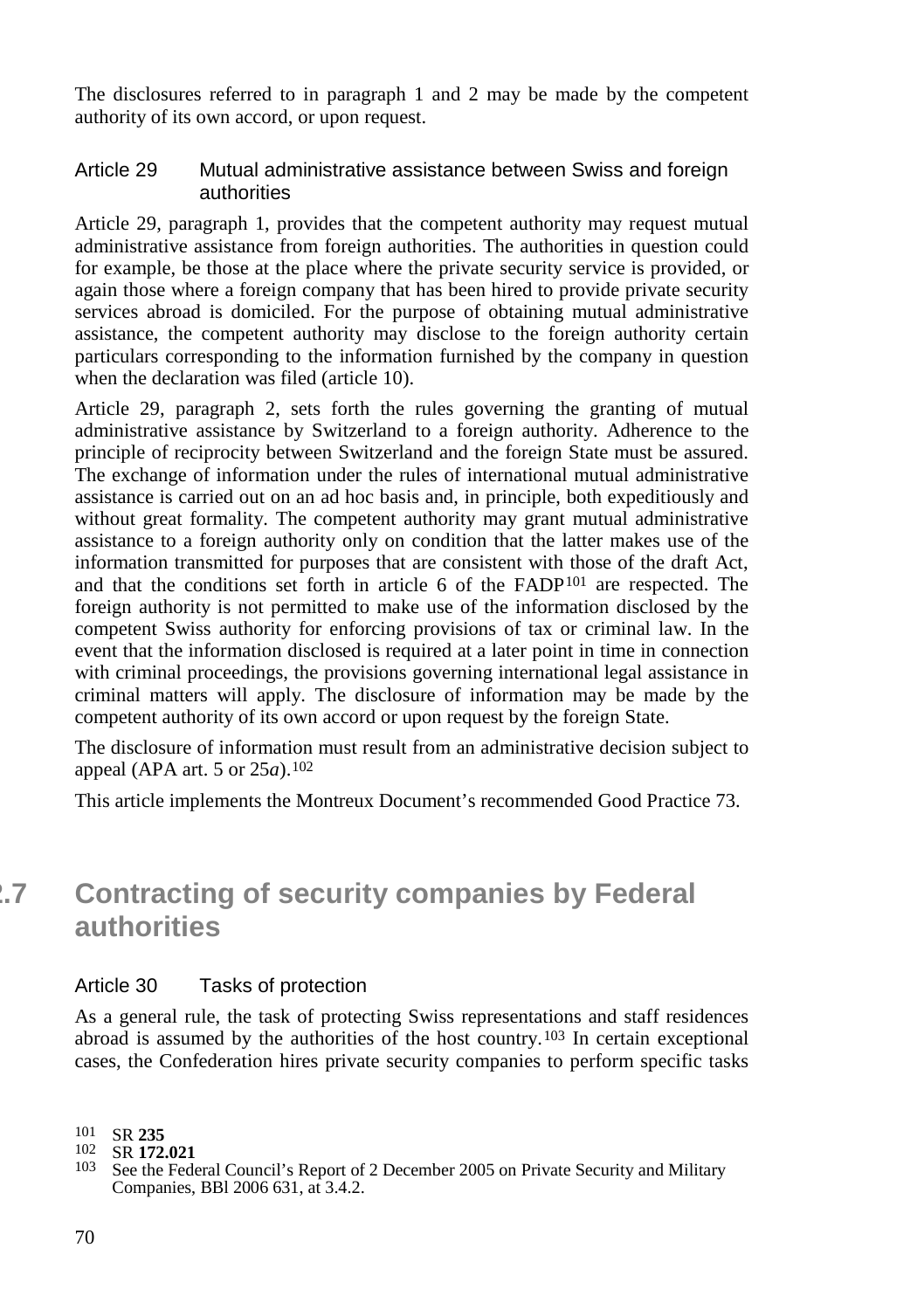of protection[,104](#page-70-0) but it may also deploy troops for the protection of persons or property particularly worthy of protection abroad where the safeguarding of Swiss interests so demands (see article 69, paragraph 2 of the Federal Act of 3 February 1995 on the Army and Military Administration,[105](#page-70-1) and the Ordinance of 3 May 2006 on the Deployment of Troops for the Protection of Persons and Property Abroad).[106](#page-70-2)

Article 30, paragraph 1, establishes the principle that the Confederation is authorised to contract with a private security company for the performance abroad of the protection tasks set forth under letters (a) and (b), that is, for the protection of persons and the guarding and surveillance of goods and properties. As indicated in the notes to article 2, paragraph 3, the term "contract with" refers not only to cases in which a Federal authority fully delegates a task of protection, but also to those in which it avails itself of the services of a security company for assistance in the performance of its mandate (e.g., for the secure transport of documents to be destroyed).

Article 30 constitutes a formal statutory basis for the delegation of a task of protection that falls within the competence of the Federal authorities (e.g., the protection of buildings belonging to the Confederation pursuant to articles 22ff. of the ISA).<sup>[107](#page-70-3)</sup> The delegation of public security tasks to private security companies is in conformity with the SFC. Article 178, paragraph 3, of the SFC provides explicitly that the law may delegate administrative tasks to public or private entities or persons that are not part of the Federal administration. The delegation of public tasks is authorised only subject to fulfilment of the following conditions attaching, pursuant to article 5, paragraphs 1 and 2, of the SFC, to any government act, and pursuant to article 36, paragraphs 1 to 3, of the SFC, to any act restricting basic rights: delegation must rest upon a sufficient statutory basis, it must be in keeping with the public interest, and it must be in conformity with the principle of proportionality.[108](#page-70-4)

The list of protection tasks set forth in article 30, paragraph 1, of the draft Act is exhaustive. They are those named in article 4, letter (a)  $(1)$  and  $(2)$ , in the definition of private security services.

The Federal authority that contracts with a private company is referred to by the term "contracting authority". Paragraph 2 foresees a duty on the part of the contracting authority to consult with the competent authority concerning the reliability of the security company with which it intends to contract. The contracting authority must also consult with the DDPS in order to ascertain whether members of the Army can be deployed, should the need arise, for the protection of persons or property abroad.

Article 30 implements the Montreux Document's recommended Good Practice 1.

#### Article 31 Requirements with regard to the company

<span id="page-70-0"></span><sup>104</sup> See the response of the Federal Council dated 22 February 2002 to the Interpellation no. 11.4172, of 23 December 2011, by National Councillor Allemann, "Private Security Services under the Mandate of the Confederation".<br>
105 SR **510.10**<br>
106 SR **513.76**<br>
107 SR **120**<br>
108 BB**l 2006** 623, at 4.4

<span id="page-70-2"></span><span id="page-70-1"></span>

<span id="page-70-4"></span><span id="page-70-3"></span>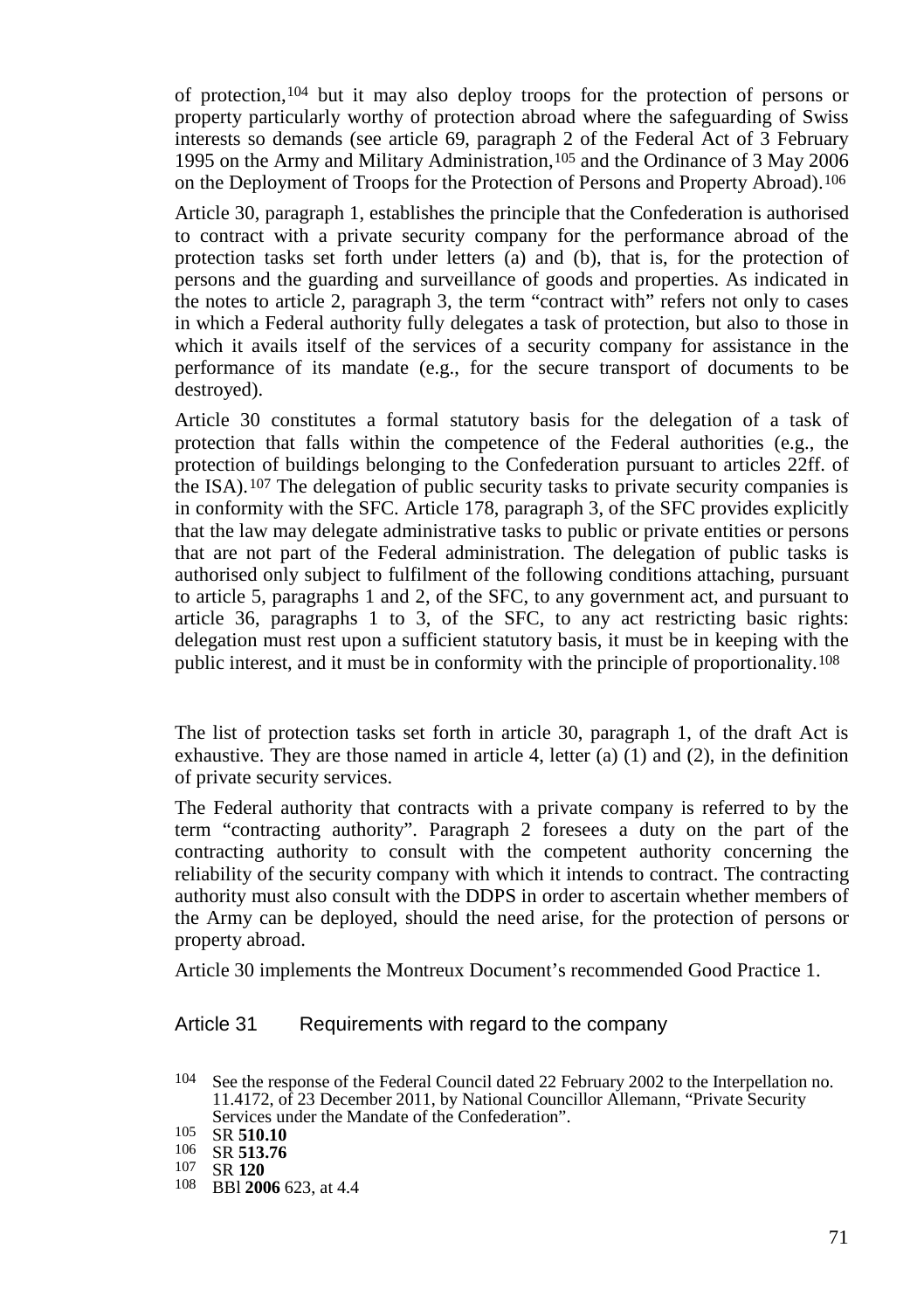Prior to contracting with a company, the contracting authority must make certain that the company in question meets certain requirements. This provision applies not only to companies domiciled in Switzerland, but also to foreign companies that are not subject to the draft Act, such as local security companies abroad.

The conditions foreseen in article 31 are cumulative in nature. Reductions in the effort and costs involved in recruiting must not be achieved at the expense of compliance with the requirements set forth in article 31.

Paragraph 1 (a) provides that the company in question must provide the requisite guarantees concerning the recruitment, training, and oversight of the personnel being furnished to the contracting authority. Specifically, it must be in a position to guarantee that the security personnel have been or are recruited with all due care and diligence with regard, in particular, to their age, good repute, and physical and mental capacity to perform the tasks with which they are to be entrusted. The contracting authority must insist expressly that the company take pains to verify that the personnel it intends to recruit has no criminal record, so as to ensure that it does not hire individuals who have been implicated in criminal activities or have taken part in the commission of human rights violations. The security company must also provide a certain number of guarantees concerning the training and oversight of the personnel furnished to the contracting authority.

Paragraph 1 (b) provides that the contracting authority must make certain that the good repute and irreproachable conduct in business of the security company have been attested to. Specifically, the company must be a Signatory to the Code of Conduct and in compliance with its provisions. Field experience, references, or membership in a professional association of high standing (particularly in terms of the strictness of its standards and its oversight requirements) can also serve as credentials attesting to the good repute and trustworthiness of a company (paragraph 1 [a] [2]-[4]). If references are available concerning the company's clientele, these can also serve as useful indicators for the contracting authority that intends to avail itself of the services of a foreign company. If that company's clients include European countries, other democratic States, or international organisations, this may be an additional indication of the company's dependability.

Pursuant to paragraph 1 (c), the contracting authority must make certain that the company in question is solvent. To his end, the authority may request of the company that it provide information on which to base an assessment of its financial situation, including such documents as a statement from the competent Debt Enforcement Office, or bank statements indicating the status of the company's accounts.

Paragraph 1 (d) provides that the company in question must possess an adequate internal control system for guaranteeing the compliance of its personnel with established standards of conduct and the imposition of disciplinary measures where misconduct occurs. In companies of a certain size, such internal controls are often the responsibility of a so-called "compliance division".

Pursuant to paragraph 1 (e), the company must be authorised under applicable law to conduct activities in the domain of private security services. In certain cases, the applicable law requires only that the company or members of its personnel who are assigned to security tasks be announced with the declaration. In ascertaining that this condition has been met, the contracting authority must do so in a pragmatic fashion, by requesting, for example, that the company submit copies of the necessary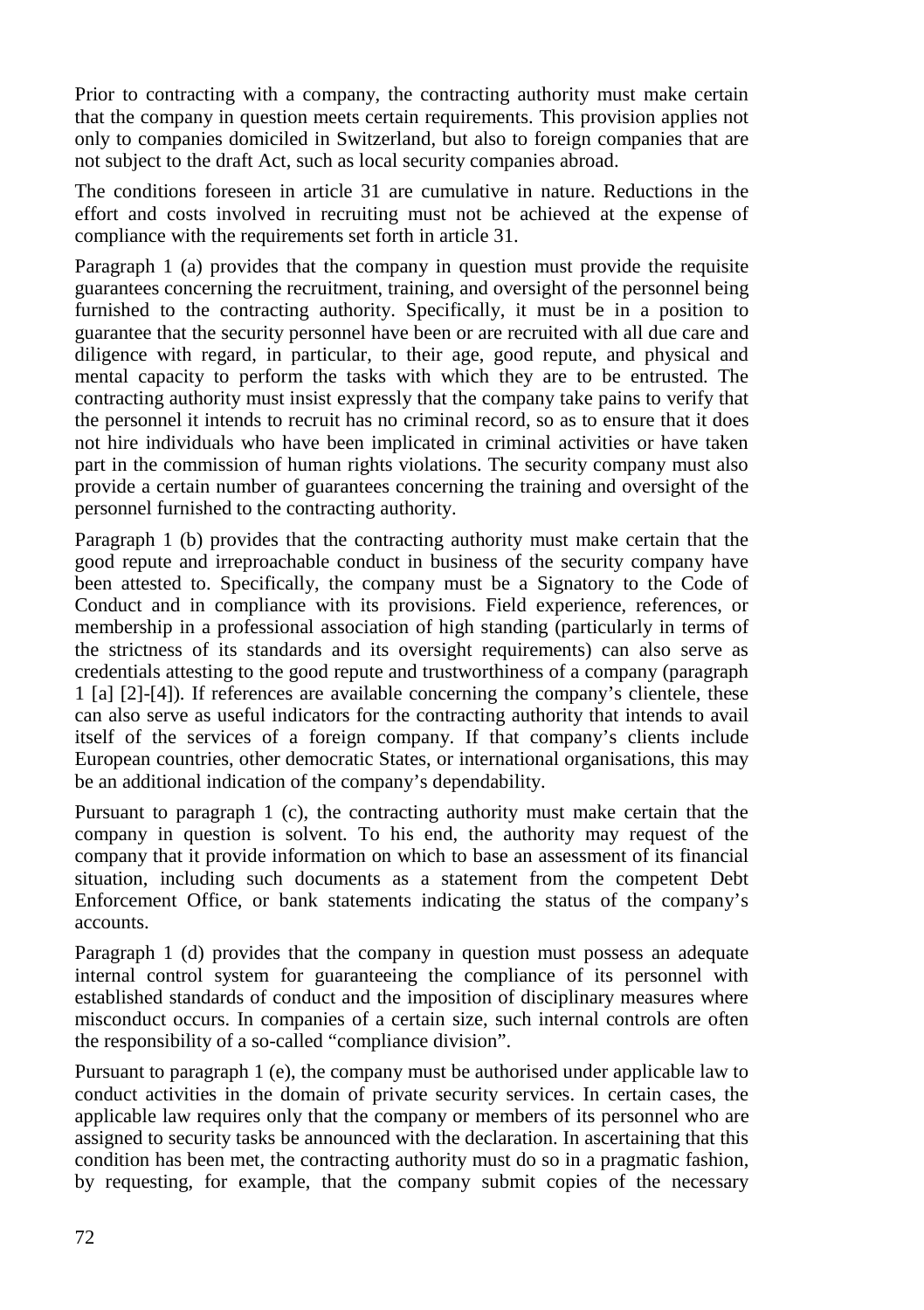authorisations, other documents attesting to the existence of such authorisations, or a written statement certifying that it is in possession of all authorisations required by law. Special attention should be paid to ascertaining that there is compliance with the applicable laws in the State where the contract is to be performed. Where the foreign laws make the provision of private security services subject to authorisation, copies of the required authorisations must be produced.

Pursuant to paragraph 1 (f), the company must possess liability insurance coverage. Such coverage must be in an amount that corresponds to the risk incurred. Determining whether or not this condition has been fulfilled will depend on the circumstances of each individual case. This provision thus allows the contracting authority a certain margin of discretion.

Paragraph 2 foresees an exemption from the requirement imposed in paragraph 1 (f). The contracting authority may, by way of exception, contract with a security company that does not possess liability insurance coverage where purchasing such coverage would engender disproportionate costs to the company and where the liability risk borne by the Confederation and the amount of any compensatory damages to be paid may be assessed as low. The contracting authority may apply this provision only in exceptional circumstances. This exemption has been added in order account for the fact that in certain countries the protection of persons, or the guarding of buildings, can be assured only by local security companies, which may have neither the means nor the opportunity to purchase such liability insurance, and that there may be no available option for assigning performance of the protection task in conformity with the terms of paragraph 1 (f).

This article implements the Montreux Document's recommended Good Practices 2, 5-8, and 12.

### Article 32 Training of personnel

Proper training of personnel is an essential condition for guaranteeing correct performance of a protection task that has been entrusted by a Federal authority to a security company. For this reason, article 32 imposes, in paragraph 1, the requirement that security personnel receive adequate training, commensurate to the task of protection that has been assigned to them, and in accordance with applicable international and national law governing a certain number of issues, which are then enumerated in paragraph 2.

The training must cover the subjects of basic rights, protection of personality rights, and procedural law (para. 2 [a]). In order to respond appropriately when acting in self-defence or in emergency situations, security personnel must be trained in the use of physical force and weapons (para. 2 [b]). In addition, they must be trained to conduct themselves properly when dealing with persons offering resistance, when assessing health risks, and when providing first aid. Finally, training of personnel must also address the issue of combating corruption (para. 2 [f]).

The list contained in paragraph 2 is not exhaustive. In each individual case, it is the duty of the contracting authority to determine whether the training of the security personnel must be supplemented to accommodate the particular circumstances, given the nature of the protection task to be performed and the situation prevailing at the place of performance.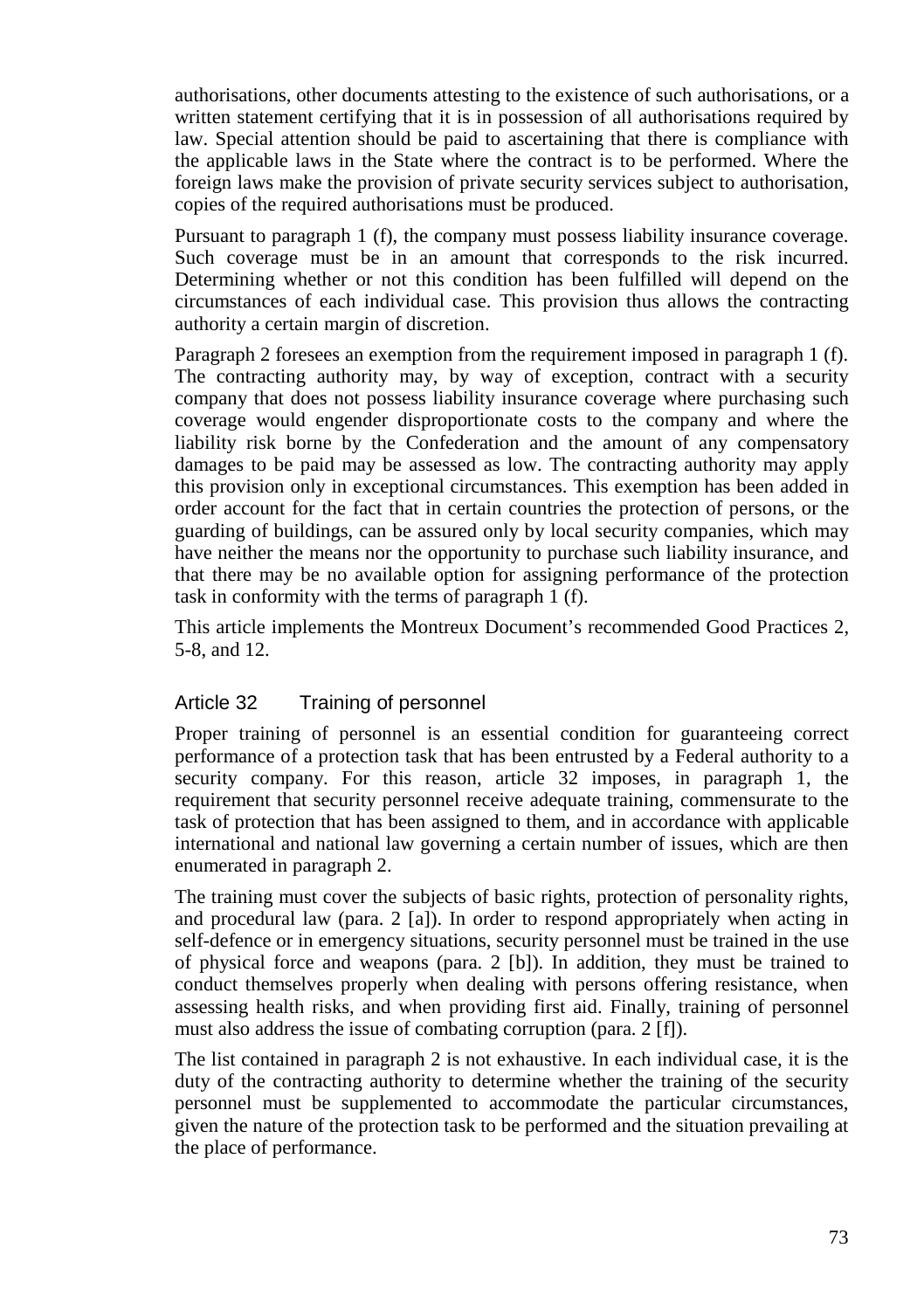Under the terms of article 32, paragraphs 1 and 2, the contracting authority is granted a certain discretionary power in making certain that the security personnel has been adequately trained. As a rule, the solution proposed in the draft Act will make it possible for the authority to contract with companies abroad that fulfil the conditions set forth in article 32. Nevertheless, the possibility cannot be excluded that in some rare cases, there will not be any company that is able to fulfil these conditions, as, for example, in a situation where a local company has a monopoly over the security services market there. It is for this reason that an exemption has been foreseen in paragraph 3, allowing the contracting authority, by way of exception, to contract with a company that does not fully meet the requirements set forth in paragraphs 1 and 2, provided that there is no other company able to satisfy those requirements at the place at which the service is to be provided and that the task of protection cannot otherwise be accomplished. In such case, the duration of the contract may not exceed 6 months (para. 4, 1st sentence). The authority must, at the same time, make an effort to remedy this situation and take measures to ensure that the company meets the requirements set forth in paragraphs 1 and 2 within as short a time as possible. The measures to be taken must be explicitly stipulated in the agreement with the security company. As a party to that agreement, the company will undertake to implement the measures imposed by the authority.

This article implements the Montreux Document's recommended Good Practice 10.

### Article 33 Identification of personnel

The personnel must be identifiable when exercising their functions and, accordingly, be able to show under whose authority they are acting. The requirement that the personnel be identifiable implies, in particular, that they must be dressed in such a manner that they cannot be confused with the staff of a governmental authority, or with the members of a foreign State's armed forces or security forces. Security personnel may nevertheless performs certain tasks of protection in "civilian" dress in individual cases, where circumstances so demand.

This article implements the Montreux Document's recommended Good Practice 16.

### Article 34 Arming of personnel

In performing any of the tasks of protection foreseen in article 30 on behalf of the Confederation, the personnel of a private security company will, as a general rule, be unarmed.

However, where the situation abroad makes it necessary that the personnel carry weapons so as to be able to react in self-defence or emergency situations, the contracting authority has a duty to stipulate this in the contract (para. 2). The term "weapons" includes firearms or other weapons such as truncheons, self-defence batons, or irritants. Self-defence and emergency situations, as defined in articles 15 and 17 of the SCC, refers to specific instances in which a person is under attack or under imminent threat of attack. The intent here is to allow security personnel to assure their own defence or that of others in the face of aggression.

Such personnel must be in possession of the requisite authorisations under applicable law (para. 3). In addition, the weapons legislation applicable in the place at which the task of protection is to be performed will apply.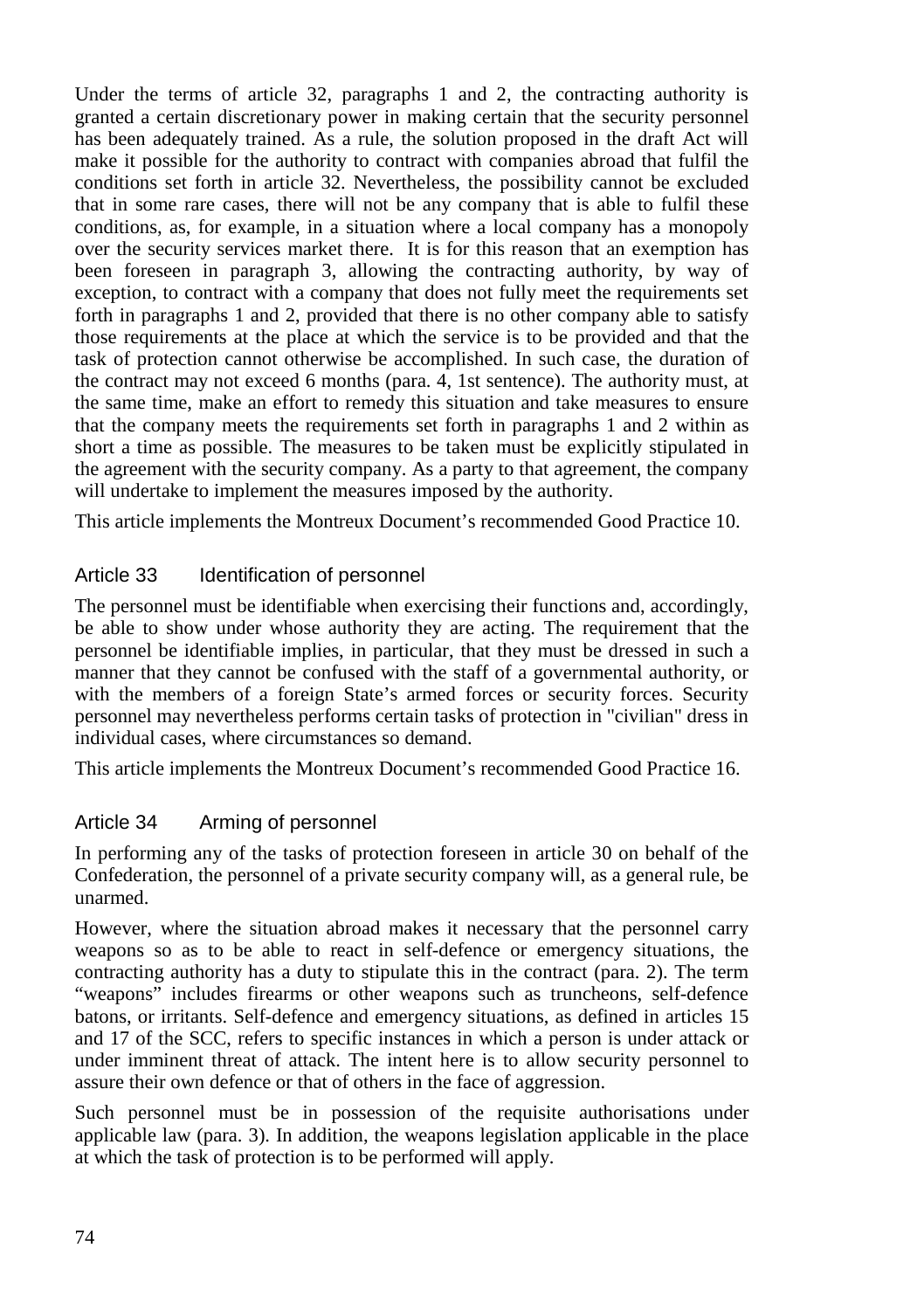This article implements the Montreux Document's recommended Good Practices 11 and 18.

### Article 35 Use of force and other police measures

As a rule, the personnel of a security company with which the Confederation contracts will not be authorised to use force or other police measures as defined in the UFA.[109](#page-74-0) The use of force may take the form of bodily force, the use of auxiliary means (such as handcuffs, other restraints, or police dogs), or the use of arms. The term "police measures" refers to the detention of individuals for limited periods of time, the searching of persons, premises, and vehicles, and the seizure of goods. Nevertheless, where a given task of protection cannot be performed otherwise, the Federal Council may, by way of exception, grand special authorisation, even in situations other than those of self-defence or emergency.

Any application of this provision must be in conformity with the principle of subsidiarity. Such an exception to the general rule could, for example, be necessary where the authorities of the host country are unable to assume the task of protection, or in an emergency situation. Unforeseen situations can present themselves quite suddenly for Swiss representations or SDC offices; a crisis that at first seemed minor, can degenerate to the point of placing the entire staff and infrastructure in peril (as, for example, following the arrest in Switzerland of a high-ranking member of a terrorist organisation, which could put Swiss embassies at risk of attack). The need to adopt immediate, preventive measures of protection can be necessary, for example, in order to assure the rapid and orderly evacuation of personnel without the need to wait until the threat of attack becomes imminent and the situation can be qualified as one of self-defence or emergency.

In order to grant such special authorisation, the Federal Council must first ascertain that the security personnel have received the necessary training (para. 2). It must also take into account the applicable law at the place where the protection task is to be performed (para. 3). The requirements set forth in article 31, and the obligation to accede to the Code of Conduct (art. 7) also apply.

### Article 36 Subcontracting

Pursuant to this provision, it is prohibited for security companies with which the Confederation contracts to subcontract tasks of protection without the prior written consent of the contracting authority. This provision ensures that tasks of protection will not be performed by third parties that do not meet the requirements of the draft Act.

This article implements the Montreux Document's recommended Good Practice 15.

## <span id="page-74-0"></span>**2.8 Reporting**

Article 37

109 SR **364**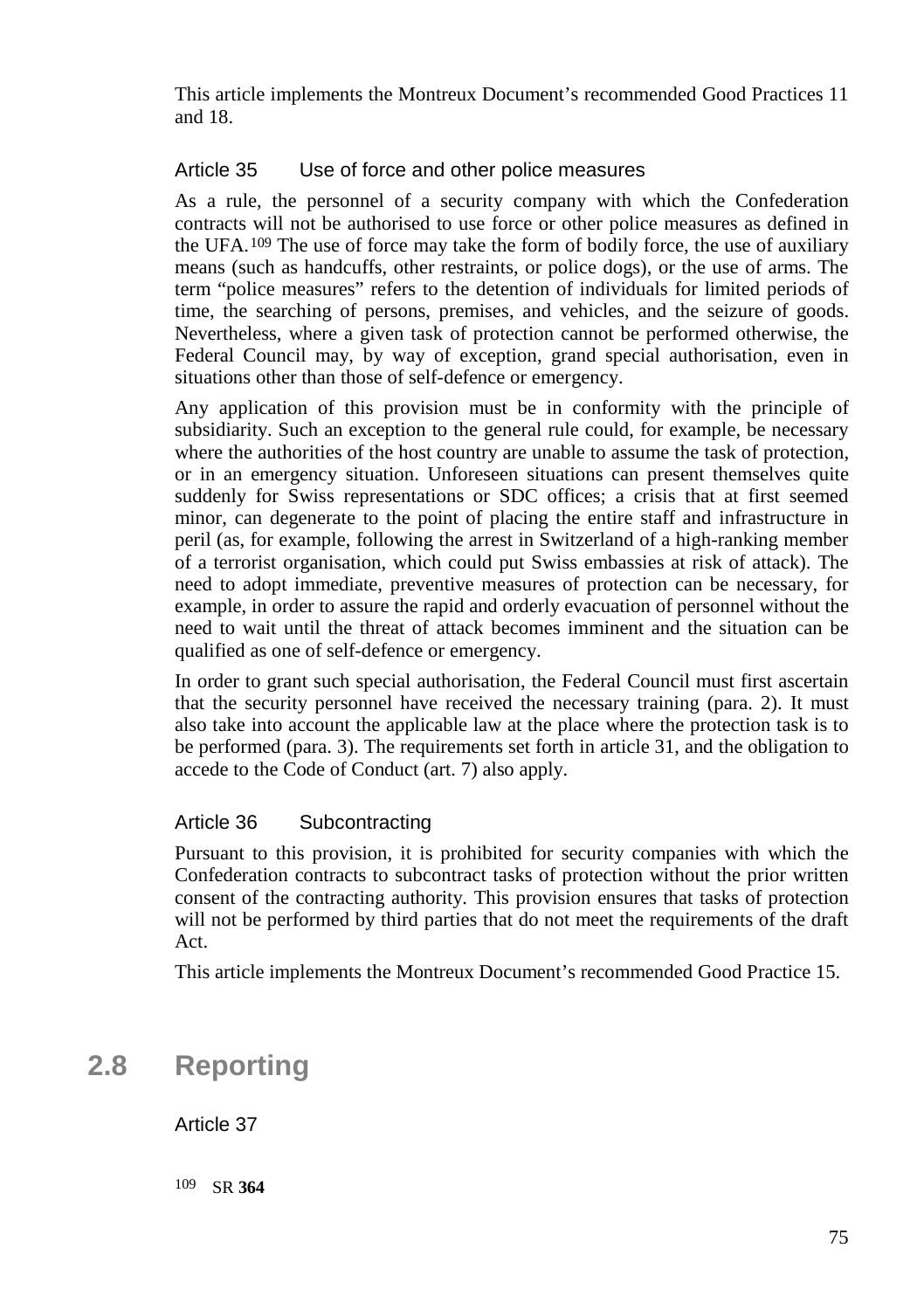The competent authority is required to address to the Federal Council a written report on its activities on an annual basis. The implementation ordinance may, if deemed necessary, specify the content of the report, which could include, for example, information on the activities of the persons and companies subject to the draft Act, on violations and statutory prohibitions, on prohibitions issued by the competent authority, on oversight measures that have been carried out, and on contracts awarded to security companies by the Confederation for the performance of tasks of protection abroad.

The competent authority has a duty to make public the report on its activities, possibly, for example, by making it available on its Internet site. In this way the obligation to ensure that the public is informed will be fulfilled.

This article implements the Montreux Document's recommended Good Practices 4 and 59.

# **2.9 Final provisions**

### Article 38 Implementation provisions

Pursuant to paragraph 1, the Federal Council will enact provisions for the implementation of the draft Act. Specifically, it is called upon to determine the specifics of the declaration filing procedure (letter [a]), the list of particularly sensitive personal data and the categories of data to be processed, and their retention dates (letter [b]). It will also determine the required terms and conditions of contracts by a Federal authority for the services of a company (letter [c]). The specifics relating to certain aspects of the Good Practices recommended in the Montreux Document could also be included in the ordinance to be enacted.<sup>[110](#page-75-0)</sup>

Article 38, paragraph 2, provides that the Federal Council is to appoint the competent authority. In accordance with its decision of 29 August 2012, that authority will be a unit within the FDFA.

### Article 39 Transitional provision

Paragraph 1 provides that any activity subject to declaration under the draft Act, and which is being conducted at the time of the Act's entry into force, must be declared to the competent authority within three months from the date of the Act's entry into force. The competent authority will make notification as foreseen in article 12 and, where appropriate, initiate a review procedure.

Where the competent authority concludes that a review procedure is to be initiated, it will also inform the company as to whether it must provisionally forbear, in full or in part, from conduct of the activity for which a declaration has been filed (para. 2).

Where the competent authority intends to prohibit an activity that is being conducted at the time of the Act's entry into force, and of which continued conduct is foreseen, the authority may grant the company a reasonable period of grace for achieving compliance with the provisions of the draft Act (para. 3).

<span id="page-75-0"></span><sup>110</sup> See, for example, the Montreux Document's Good Practice 14.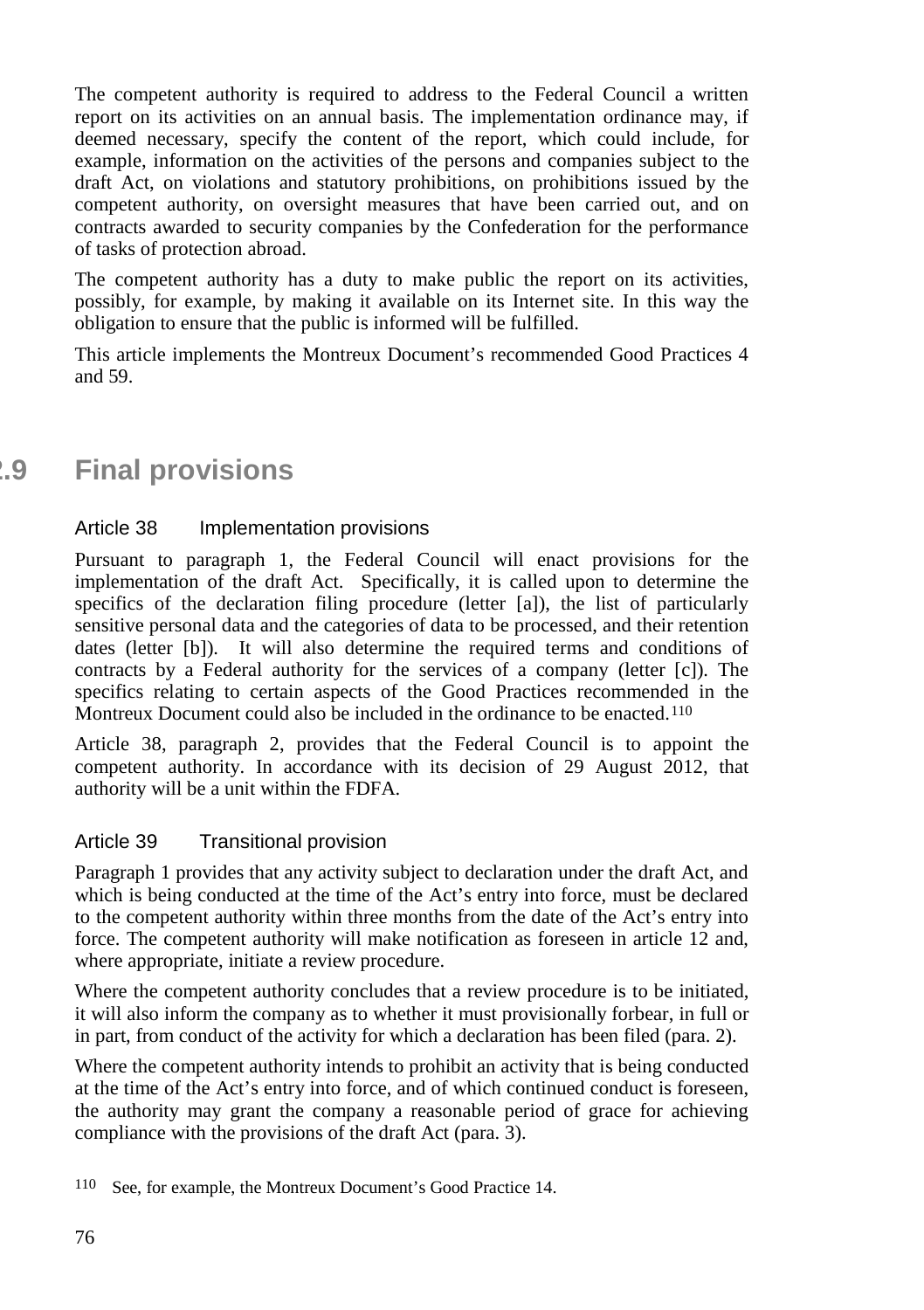The statutory prohibitions foreseen under articles 8 and 9 will apply as of the date of the Act's entry into force, and accordingly also to activities already being conducted at that time to which those prohibitions apply. It will be incumbent upon the companies concerned to determine whether their activities are unlawful and, where appropriate, to take the measures necessary to achieve compliance with the draft Act. Should they fail to do so, the criminal provisions will apply.

# **3 Projected effects**

# **3.1 Financial consequences and personnel requirements for the Confederation**

Implementation of the draft Act will not necessitate the establishment of a new authority. An existing unit of the FDFA will be able to assume the new tasks. The draft Act will nevertheless have some effects in terms of personnel requirements for the Confederation.

As currently estimated, the additional workload for the FDFA will necessitate, first, the creation of 2.5 additional full-time positions for a limited duration in order to get the new service up and running. After that, the on-going operations of the new service will necessitate the creation of five to seven new positions, representing additional personnel costs in the amount of approximately CHF 1,000,000 per year. In addition to those costs, allowance must be made for material costs (furniture, office space, computer equipment) and the general resource expenditure entailed. Further, costs in the amount of approximately CHF 50,000 will need to be budgeted for the training of the new personnel.

Further, a number of both one-time and periodic investments must be anticipated for the creation and operation of the new service, in particular, in connection with the computer infrastructure. The present estimate is that a one-time investment of approximately CHF 350,000 will be needed. Annual operating costs should be in the amount of approximately CHF 100,000, while the periodic investments required should amount to approximately CHF 100,000 every five or six years. In order to assure implementation within the time limits foreseen, a part of the costs would have to be budgeted before the Act enters into effect. From a practical point of view, the authority will need to be operational at once, since article 39, paragraph 1, of the draft Act imposes an obligation on companies to file a declaration of any activity subject to the draft Act that is already being conducted at the time of the Act's entry into force. That date is not likely to be before 2015.

The new positions to be created within the FDFA will be needed for performance of the following tasks: direction of the new service, research activities for the development of a new administrative practice, reporting and communications, and conduct of the administrative procedure (processing of declaration filings, notification of the companies concerned, decisions on prohibitions, and conduct of oversight enforcement measures), referral of cases to the Federal criminal authorities, monitoring of and participation in international developments, and administrative support activities.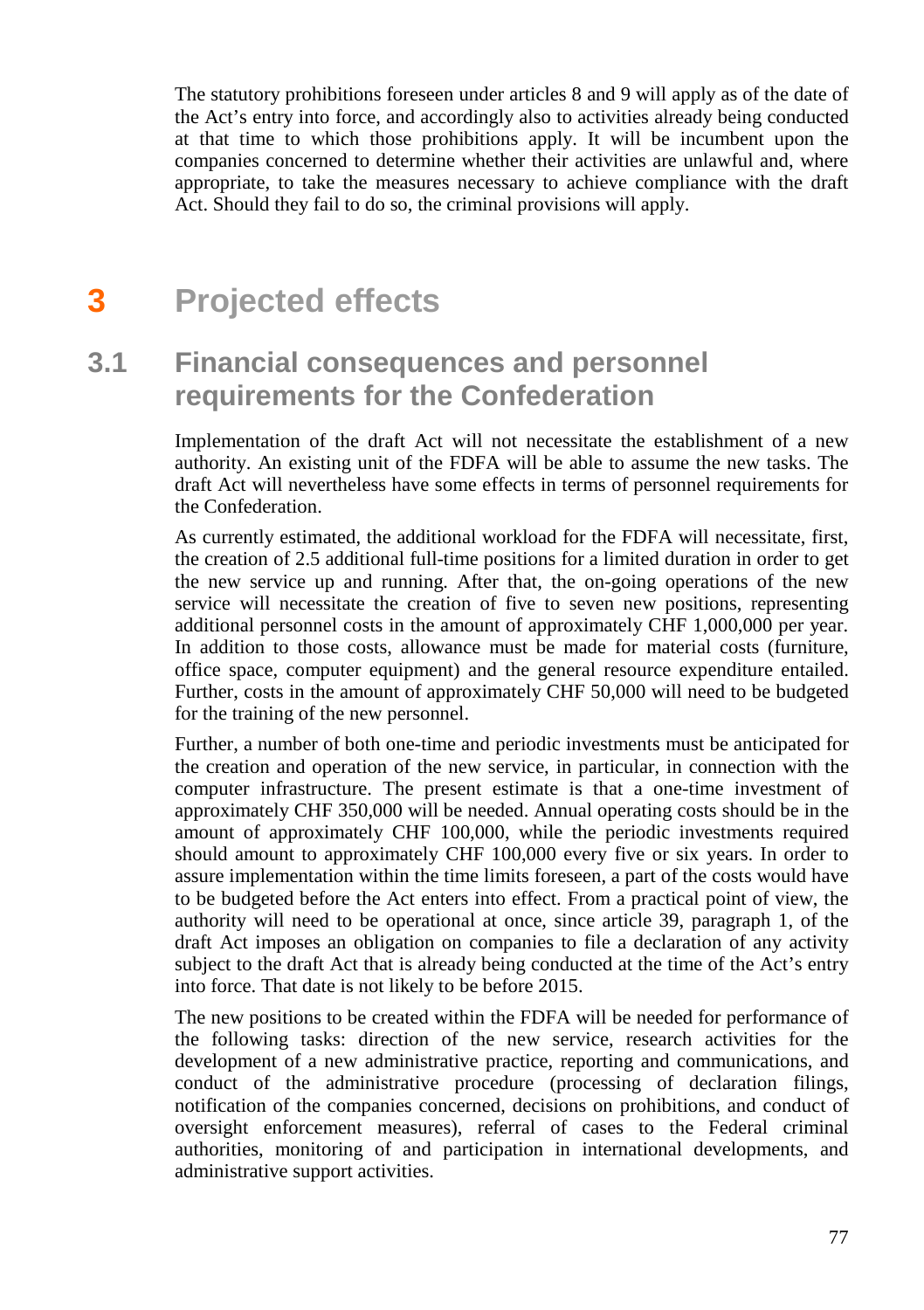In conformity with article 17, the competent authority will charge fees, in keeping with the principle of cost recovery, for certain acts relating to the review and oversight of the activities of the companies concerned. This notwithstanding, the fees charged will suffice to finance only a part of the costs generated by the new statutory tasks. Thus, the acts relating to the review and oversight activities conducted with regard to a specific case will be financed by the charging of fees. Nevertheless, the establishment of a regulatory regime for companies that provide private security services abroad is a matter that also belongs to the realm of foreign policy. By establishing such a regime, Switzerland will be positioning itself internationally at the vanguard of efforts to strengthen international law and, in particular, to develop and implement rules and good practices for private military and security companies. In exercising their functions, the new personnel will also contribute to this objective. The tasks they perform in connection therewith cannot, however, be financed through fees. In part, to be sure, they are already assumed by the FDFA today.

The prosecution of infringements of the draft Act will fall within the jurisdiction of the Federal justice system. Even if it is not to be anticipated that there will be a large number of cases, this new expansion of the scope of Federal jurisdiction will constitute a new task for the criminal authorities of the Confederation. Should the new tasks engender a considerable increase in the amount of resources required by those authorities, a budget increase would need to be requested from Parliament at the proper time.

# **3.2 Consequences for the cantons and municipalities**

The cantonal authorities will be called upon to perform certain acts pursuant to the provisions of the draft Act (e.g., deletion of companies from the commercial register, or initiation of bankruptcy proceedings). As concerns the municipalities, the draft Act foresees that the competent authority may call upon the local police forces for assistance in carrying out measures of control.

## **3.3 Effects on the general economy**

The general economic effects will be limited, since the number of companies concerned by the draft Act is not at present very large. Given the restrictive nature of the regime for which the draft Act provides, the possibility cannot be excluded that the market in private security services furnished abroad from Switzerland will experience a decline once the law is introduced, and that certain international companies will leave the country.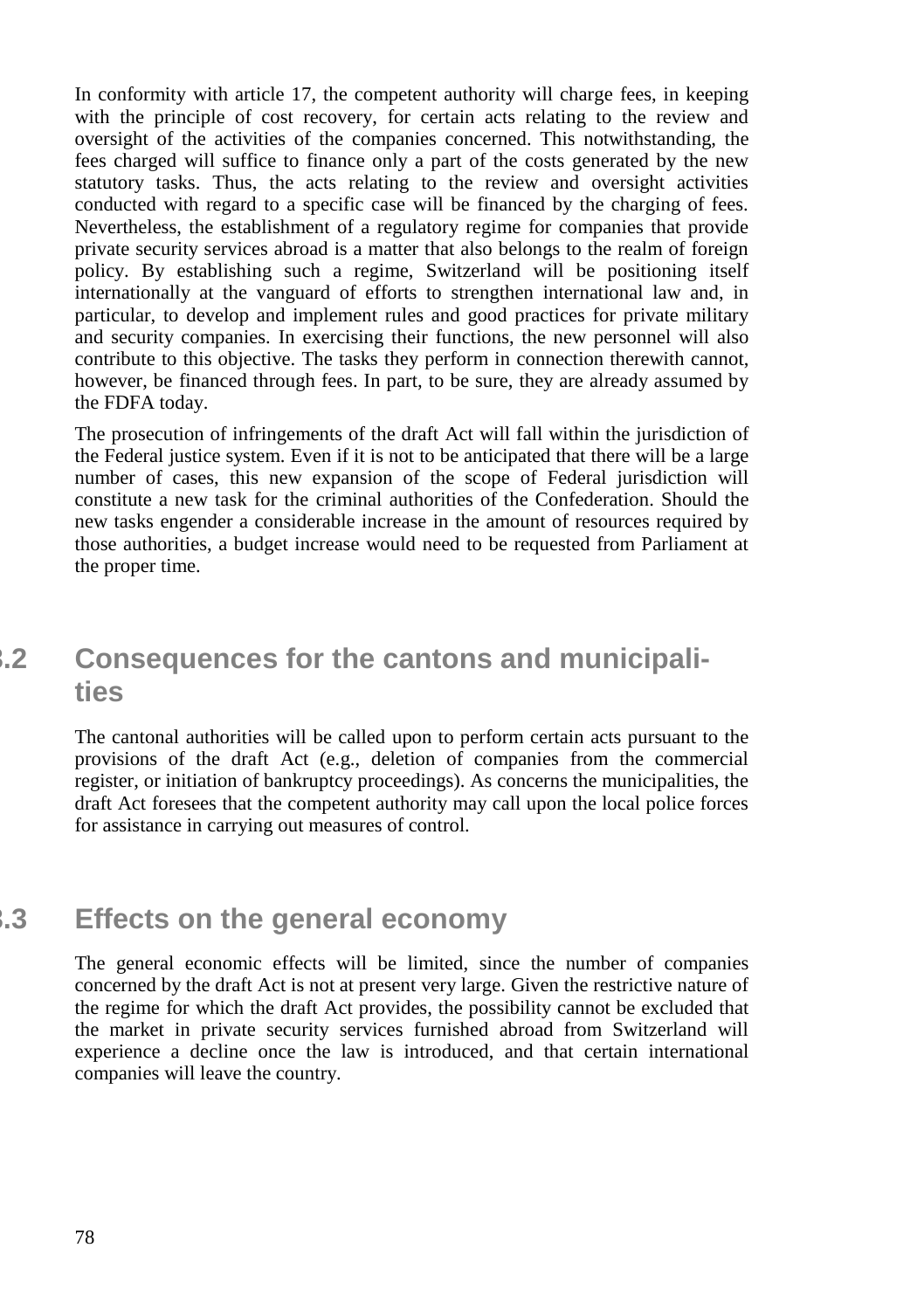## **3.4 Effects on public health and social issues**

No direct effects on public health or social issues in Switzerland are to be anticipated.

In other countries, the draft Act could, to a certain extent, have a positive effect for the local populations in terms of public health and social concerns. In practice, prohibiting security companies from conducting certain activities contrary to Switzerland's interests, such as direct participation in hostilities abroad, will constitute an effective contribution towards respect of the local populations' human rights.

# **3.5 Effects on the environment**

The draft Act will have no direct effect on the environment in Switzerland.

## **3.6 Other effects**

In contributing towards realisation of the purposes set forth in article 1, the draft Act will have the effect of enhancing the credibility of Switzerland's foreign policy.

# **4 Inclusion in the legislative programme and the national strategies of the Federal Council**

<span id="page-78-0"></span>The draft Act is included in the Message of the Federal Council of 25 January 2012 on the legislative programme for the 2011 to 2015 term, and in the Act of the Federal Parliament of 15 June 2012 relative thereto.<sup>[111](#page-78-0)</sup>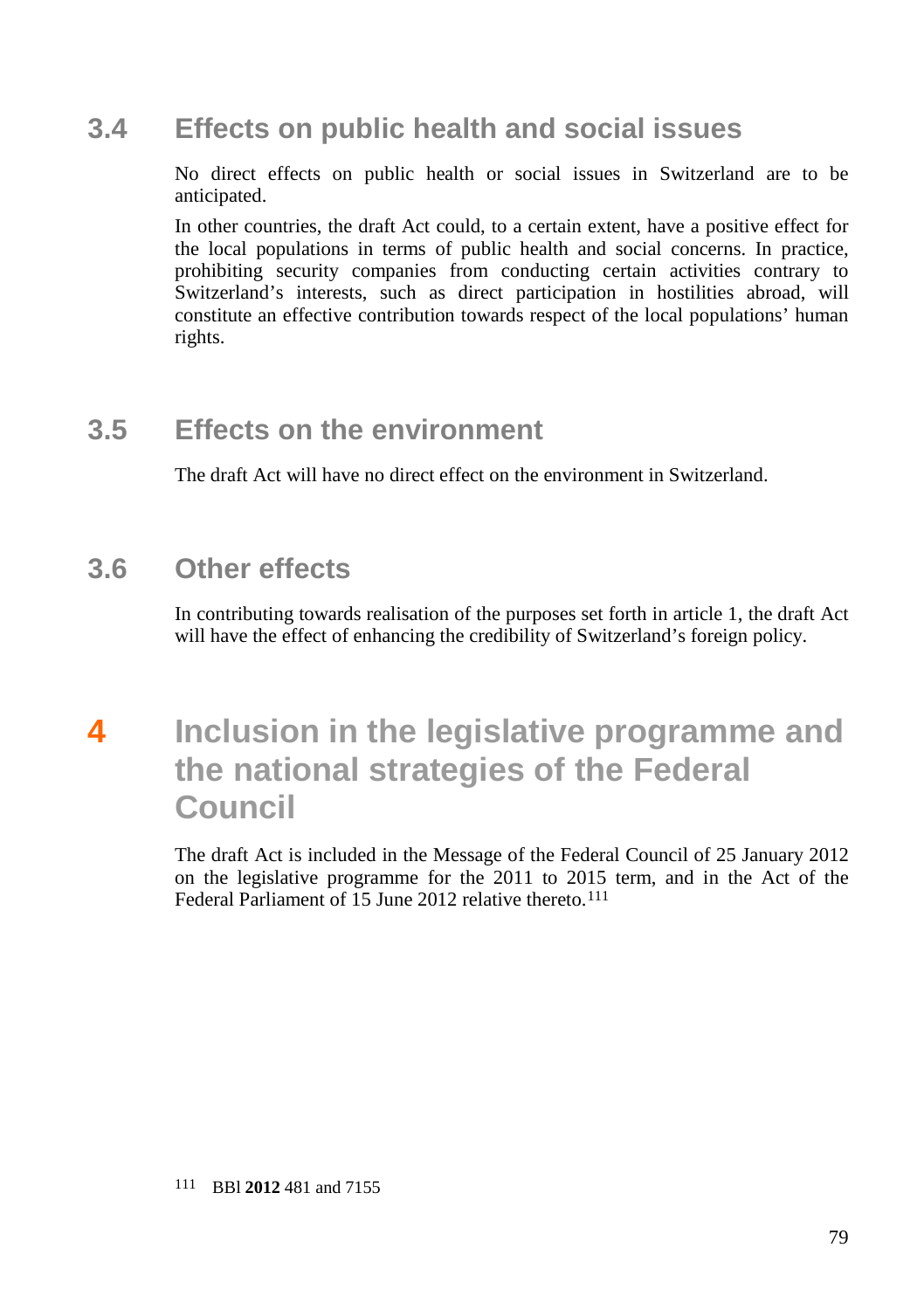# **5 Legal considerations**

# **5.1 Constitutionality and consistency with existing legislation**

# **5.1.1 Constitutionality**

### **Constitutional basis**

The Federal Constitution contains a number of dispositions vesting in the Confederation the power to legislate in the matter of private security services provided abroad.

Article 95, paragraph 1, of the SFC provides that the Confederation may legislate on the exercise of economic pursuits in the private sector by enacting regulatory measures. These measures must nevertheless respect both the right of economic liberty as guaranteed in article 27 of the SFC, and the principles governing the economic order as set forth in article 94, paragraph 1, of the SFC. The legislative powers vested in the Confederation exist concurrently with those of the cantons. As of the present date, the cantons have not yet exercised their powers to legislate on this issue.

Article 54, paragraph 1, of the SFC invests the Confederation with comprehensive authority in matters of foreign affairs. In applying this constitutional provision, the Confederation may, in particular, enact normative instruments on domestic matters insofar as they relate to "foreign affairs". The term "foreign affairs" refers to the foreign policy of a country, that is, its policy vis-à-vis the international community and other States, and their populations.[112](#page-79-0) Insofar as the draft Act is concerned, the link between the issue of private security services furnished abroad from Switzerland and the foreign policy of our country is of a fundamental nature.

The provisions governing the contracting of private security companies by Federal authorities find their basis in article 173, paragraph 2, of the SFC, which provides that the Federal Assembly is to deal with all matters that fall within the scope of the Confederation's authority and the responsibility for which has not been conferred upon another Federal authority. Within their own domains, the Federal authorities are authorised to organise themselves as they see fit and to choose the structure best suited to allow them to properly perform their statutory tasks.

### **Consistency with basic rights**

Article 27 of the SFC contains a guarantee of economic liberty, which comprises, in particular, freedom of access to economic pursuits in the private sector and the right to freely exercise such pursuits. The right of free access to economic pursuits is intended to protect private citizens against government measures restricting access to a given economic pursuit in the private sector by such means as imposing authorisation requirements. At the same time, however, economic liberty is not absolute. It may be made subject to restrictions under the conditions set forth in article 36 of the SFC.

<span id="page-79-0"></span><sup>112</sup> Jean-François Aubert and Pascal Mahon, Petit Commentaire de la Constitution fédérale de la Confédération suisse du 18 avril 1999, art. 54, p. 459, Zurich, 2003.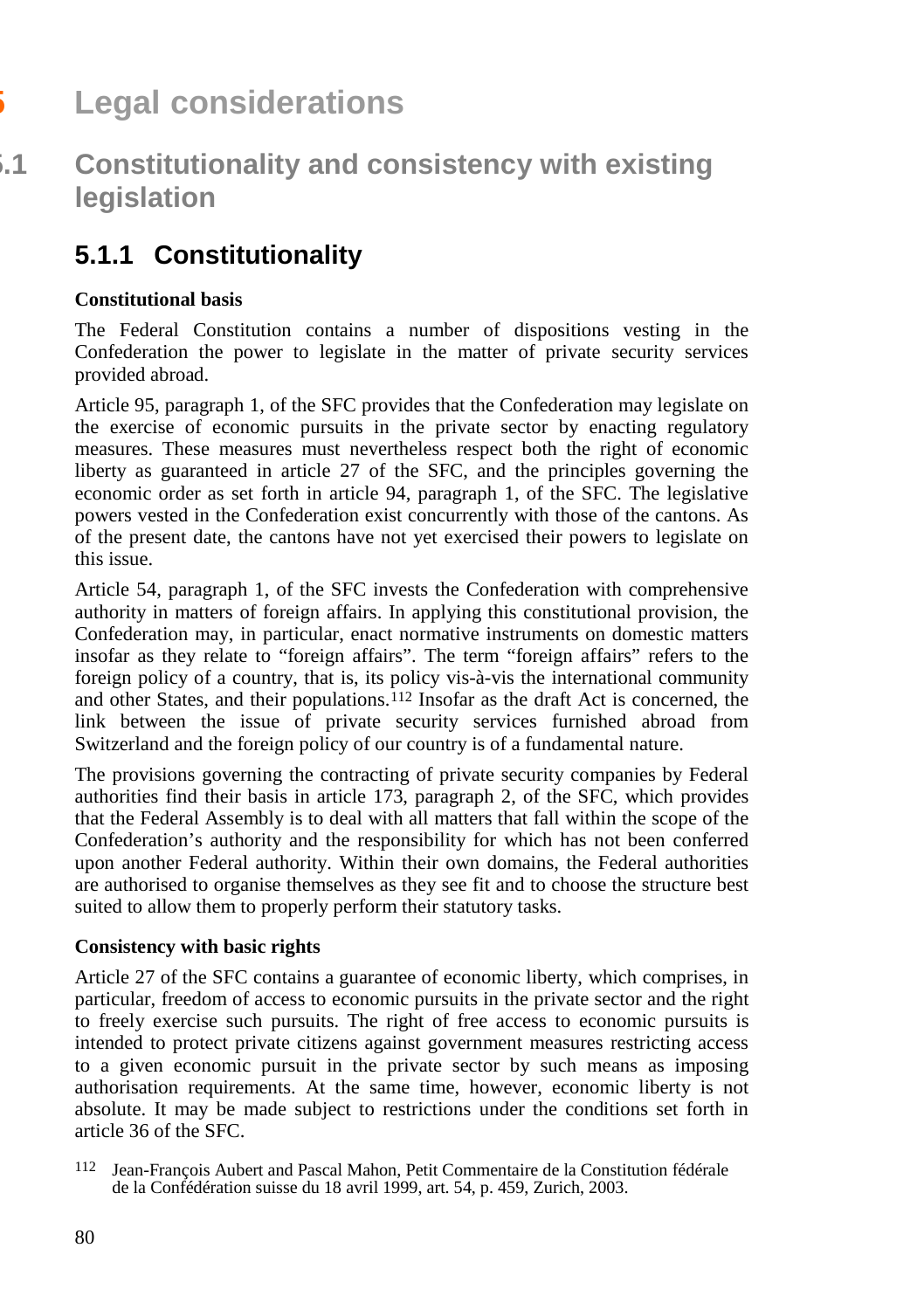The regulatory regime instituted by the draft Act will place limits on the economic liberty of the companies and other persons subject to the draft Act. The requirements imposed by article 36 of the SFC are satisfied.

*a) Statutory basis*

The draft Act constitutes a statutory basis allowing for the imposition of restrictions on the economic liberty of the companies and other persons concerned.

*b) Public interest*

The system of oversight established by the draft Act is justified by a public interest, namely, the safeguarding of the internal and external security of Switzerland, the realisation of Switzerland's foreign policy objectives, the preservation of Swiss neutrality, and the assurance of respect of international law.

*c) Proportionality* 

The draft Act is in conformity with the requirements set forth in article 36, paragraph 3, of the SFC, which provides that any restriction of a basic right must be proportionate to the intended objective.

The regime foreseen, under which the prohibition of certain activities is coupled with a prophylactic ad hoc declaration requirement is a suitable measure, as it allows the Confederation to exercise oversight over the services and activities at issue. In addition, such a system constitutes a regulatory regime that is less invasive on the part of the government then a system based on a general registration or licensing requirement. It does not impose a regime of absolute prohibitions, but prohibits only certain services and activities. Finally, it does not prevent the parties concerned from conducting those activities that are not considered problematic.

#### *d) Equal treatment of direct competitors*

According to judicial precedent, any restriction of economic liberty must also respect the principle of equal treatment of direct competitors. A difference in the treatment of two direct competitors can be justified only by the existence of serious and particularly weighty grounds. Considered as direct competitors are economic actors belonging to the same branch, who address themselves to the same public, with offers of the same kind, for satisfying the same needs.

The draft Act does not apply to security services that furnish private security services exclusively on Swiss territory; these continue to be subject to cantonal and intercantonal law. This does not, however, create a situation of unequal treatment for security companies operating abroad out of Switzerland, which will, for their part, be subject to the law. Such companies are not, in fact, direct competitors, since they do not offer the same services, they do not have the same clientele, and they do not satisfy the same security needs. Moreover, it remains the case that a security company active in Switzerland that intends to extend its activities to other countries would also be required to comply with the requirements of the draft Act.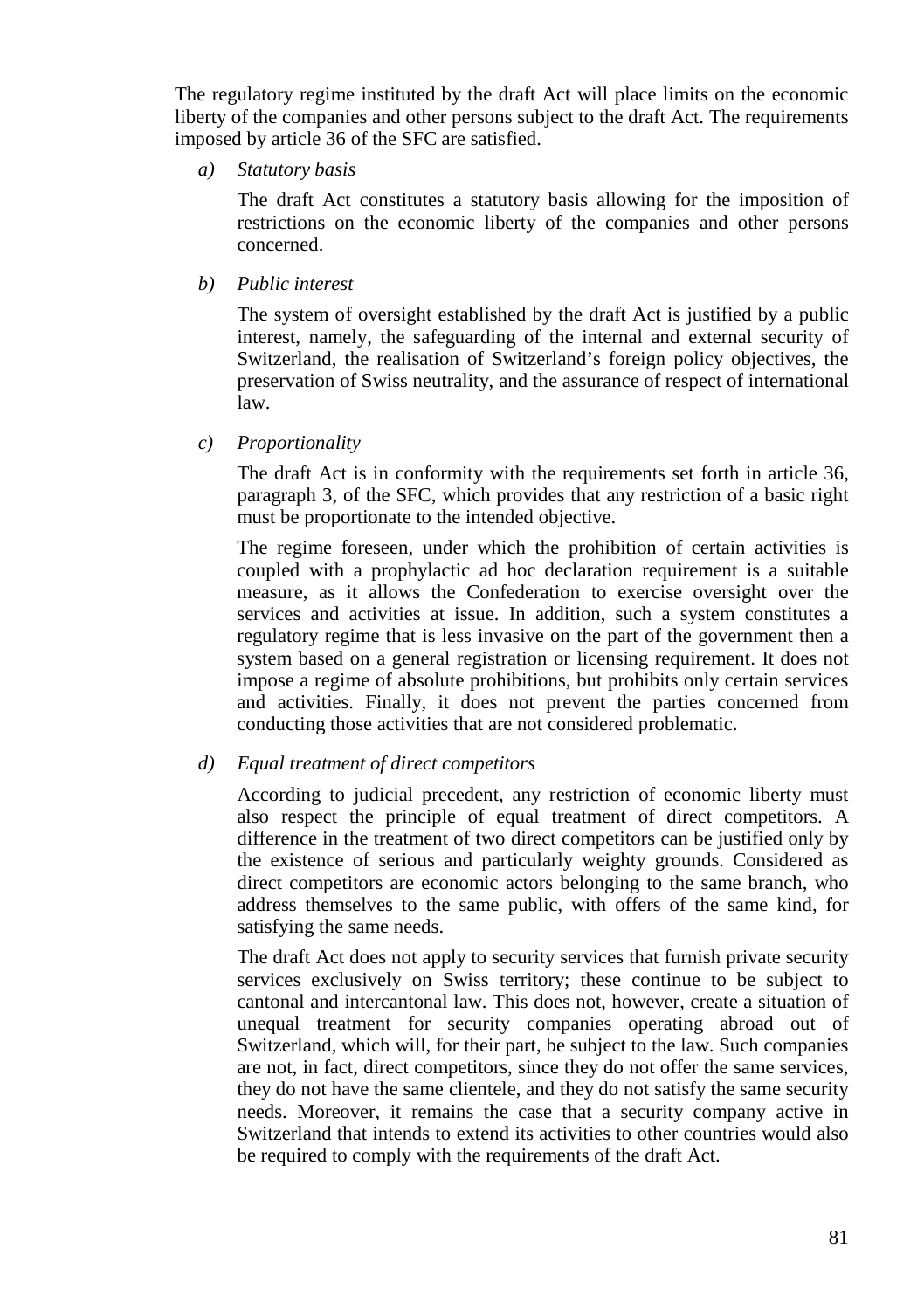## **5.1.2 Consistency with existing legislation**

The draft Act does not require any amendments to existing Federal laws.

# **5.2 Compatibility with Switzerland's international obligations**

## **5.2.1 Legal instruments of the European Union**

The draft Act is in conformity with the agreements on the free movement of persons concluded with the European Union and its Member States and with the States of the EFTA. The draft proposal is in compliance, in particular, with the principle of the free provision of services as recognised in those agreements (see article 3 and the notes thereto).

## **5.2.2 Other international instruments**

The draft Act is compatible with article 4 of the Convention of 18 October 1907 Respecting the Rights and Duties of Neutral Powers and Persons in Case of War on Land,[113](#page-81-0) and with article 47 of Protocol I.[114](#page-81-1)

Other than that, Switzerland has not concluded any international treaty applicable to the providing of private security services abroad.

# **5.3 Form of enactment**

Article 164, paragraph 1, of the SFC foresees that all important legal provisions that impose statutory rules and, in particular, those that impinge upon constitutional rights must be enacted in the form of a Federal law. The draft Act foresees restrictions on economic liberty and contains criminal provisions. This calls for the enactment of a formal law by the legislature. It is advisable that this be done in a separate piece of legislation, as the draft Act foresees a system of oversight that diverges considerably from other regulatory regimes already in place, in particular, in the domain of the export of war material, where a dual authorisation system has been instituted.

<span id="page-81-1"></span><span id="page-81-0"></span><sup>113</sup> SR **0.515.21** <sup>114</sup> SR **0.518.521**